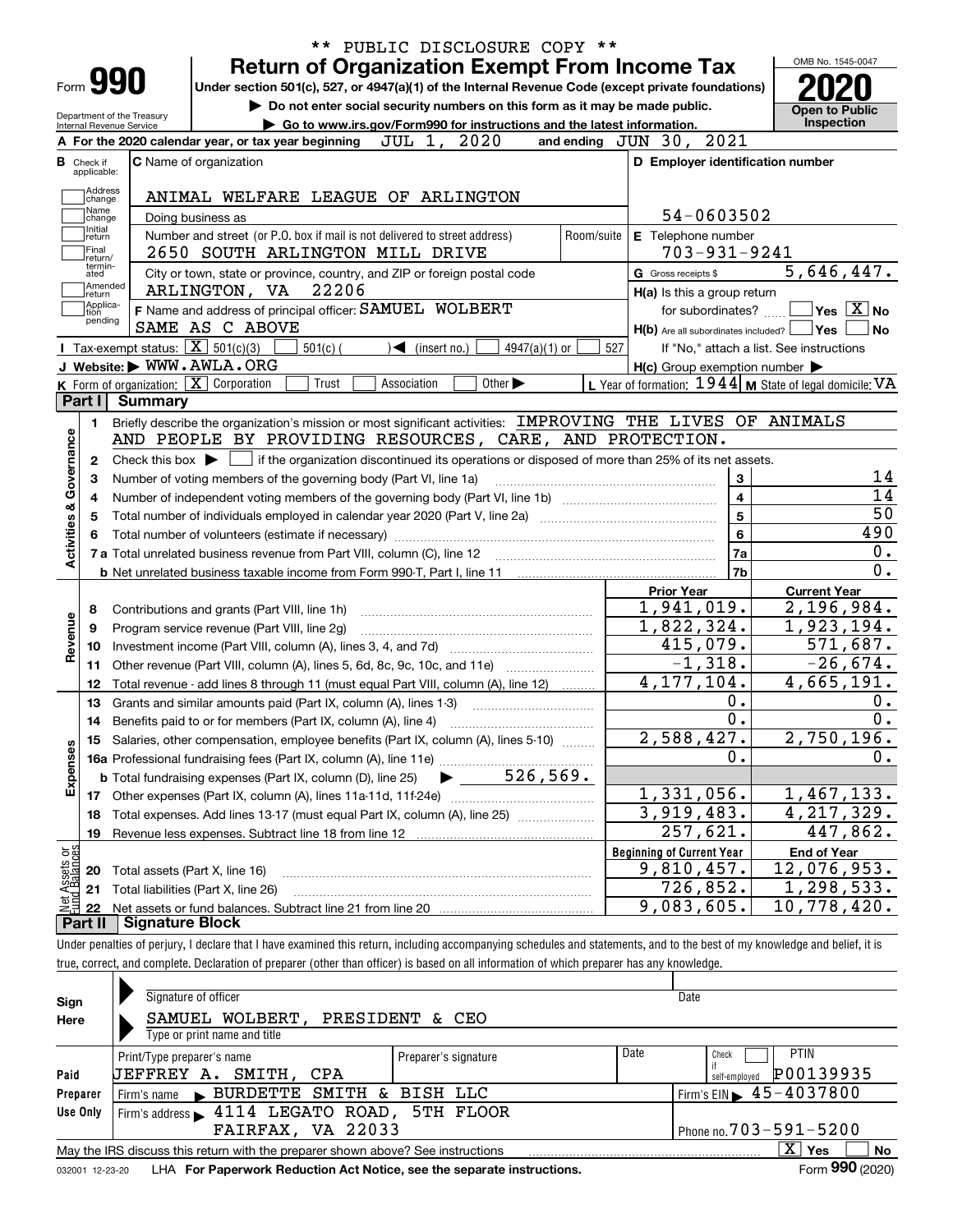| 1            | Briefly describe the organization's mission:                                                                                                                                                        |
|--------------|-----------------------------------------------------------------------------------------------------------------------------------------------------------------------------------------------------|
|              | THE ANIMAL WELFARE LEAGUE OF ARLINGTON'S MISSION IS TO IMPROVE THE                                                                                                                                  |
|              | LIVES OF ANIMALS.                                                                                                                                                                                   |
|              |                                                                                                                                                                                                     |
|              |                                                                                                                                                                                                     |
| $\mathbf{2}$ | Did the organization undertake any significant program services during the year which were not listed on the<br>$\sqrt{}$ Yes $\sqrt{X}$ No                                                         |
|              | If "Yes," describe these new services on Schedule O.                                                                                                                                                |
| 3            | $\sqrt{}$ Yes $\sqrt{}$ X $\sqrt{}$ No<br>Did the organization cease conducting, or make significant changes in how it conducts, any program services?                                              |
|              | If "Yes," describe these changes on Schedule O.                                                                                                                                                     |
| 4            | Describe the organization's program service accomplishments for each of its three largest program services, as measured by expenses.                                                                |
|              | Section 501(c)(3) and 501(c)(4) organizations are required to report the amount of grants and allocations to others, the total expenses, and<br>revenue, if any, for each program service reported. |
| 4a           | 1,134,684.<br>$\overline{2,104,484}$ . including grants of \$<br>(Expenses \$<br>) (Revenue \$<br>(Code:                                                                                            |
|              | SHELTER OPERATIONS - THE LEAGUE SERVES AS AN ANIMAL SHELTER FOR                                                                                                                                     |
|              | ARLINGTON COUNTY, VA THAT ACCEPTS ANY ANIMAL REGARDLESS OF CONDITION                                                                                                                                |
|              | FROM WITHIN ARLINGTON COUNTY.<br>WE ALSO ACCEPT OTHER ANIMALS FROM                                                                                                                                  |
|              | OUTSIDE OF ARLINGTON COUNTY WHEN WE HAVE THE SPACE TO DO SO.<br>IN FY21,                                                                                                                            |
|              | THE LEAGUE TOOK IN 3,366 ANIMALS.<br>SOME ARE LOST PETS THAT ARE REUNITED<br>WITH THEIR OWNERS; SOME ARE GIVEN UP BY OWNERS WHO COULD NO LONGER CARE                                                |
|              | FOR THEM; SOME ARE FOUND ABANDONED AND OTHERS WERE TRANSFERRED TO US BY                                                                                                                             |
|              | OTHER RESCUE PARTNERS.<br>WE ALSO TAKE IN WILDLIFE THAT MAY BE INJURED,                                                                                                                             |
|              | IN MANY CASES ARE REHABILITATED AND RETURNED TO<br>ORPHANED OR TRAPPED AND                                                                                                                          |
|              | OF THE TOTAL NUMBER OF ANIMALS AVAILABLE FOR ADOPTION, 2,591<br>THE WILD.                                                                                                                           |
|              | THIS INCLUDED 1754 CATS, 405 DOGS AND 432 SMALL<br>FOUND NEW HOMES.                                                                                                                                 |
|              | THE LEAGUE ALSO PLACED 2,092 ANIMALS IN FOSTER<br>COMPANION ANIMALS.                                                                                                                                |
| 4b           | 627, 129. including grants of \$<br>326,943.<br>(Expenses \$<br>) (Revenue \$<br>(Code:                                                                                                             |
|              | ANIMAL CONTROL - IN<br>FY21 THE LEAGUE PROVIDED ANIMAL CONTROL SERVICES<br>FOR ARLINGTON COUNTY BY RESPONDING TO ANIMAL COMPLAINTS, ENFORCING                                                       |
|              | INVESTIGATING CRUELTIES AND ASSISTING RESIDENTS IN<br>ANIMAL CODES,                                                                                                                                 |
|              | RESOLVING ANIMAL RELATED ISSUES.<br>THE LEAGUE'S ANIMAL CONTROL OFFICERS                                                                                                                            |
|              | MANAGED 3,689 CASES.<br>OF THOSE CASES, 135 WERE FOR CRUELTY OR NEGLECT,                                                                                                                            |
|              | 2,231 WILDLIFE, 345 STRAY ANIMALS, 667 ANIMAL BITE<br>116 LAW ENFORCEMENT,                                                                                                                          |
|              | INVESTIGATIONS, AND 195 OTHER.                                                                                                                                                                      |
|              |                                                                                                                                                                                                     |
|              |                                                                                                                                                                                                     |
|              |                                                                                                                                                                                                     |
|              |                                                                                                                                                                                                     |
| 4c           | 461,567.<br>855,733.<br>) (Expenses \$<br>including grants of \$<br>) (Revenue \$<br>(Code:<br>COMMUNITY SERVICES - IN<br>THE LEAGUE PROVIDED LOW COST AND FULLY<br><b>FY21</b>                     |
|              | SUBSIDIZED SPAY/NEUTER SURGERY VOUCHERS TO THE PUBLIC FOR 290 ANIMALS.                                                                                                                              |
|              | 40 ANIMALS AND THEIR OWNERS WITH TEMPORARY HOUSING<br>WE ALSO HELPED                                                                                                                                |
|              | THROUGH OUR EMERGENCY SAFEKEEPING PROGRAM.<br>THE<br>LEAGUE ASSISTED 104 PET                                                                                                                        |
|              | OWNERS WITH EMERGENCY VETERINARY CARE FOR THEIR PETS FOR A<br>TOTAL OF                                                                                                                              |
|              | THE LEAGUE'S PET PANTRY PROVIDED 1,348 PETS WITH FOOD AND<br>\$65,590.                                                                                                                              |
|              | THE LEAGUE HAS 23,084 LIKES ON FACEBOOK, 4,322 TWITTER<br>SUPPLIES.                                                                                                                                 |
|              | FOLLOWERS AND 20,000 INSTAGRAM FOLLOWERS.<br>THE LEAGUE ALSO HAS 490<br>ACTIVE VOLUNTEERS.                                                                                                          |
|              |                                                                                                                                                                                                     |
|              |                                                                                                                                                                                                     |
|              |                                                                                                                                                                                                     |
| 4d           | Other program services (Describe on Schedule O.)                                                                                                                                                    |
|              | (Expenses \$<br>including grants of \$<br>(Revenue \$<br>3,587,346.                                                                                                                                 |
|              | 4e Total program service expenses<br>Form 990 (2020)                                                                                                                                                |
|              | SEE SCHEDULE O FOR CONTINUATION(S)<br>032002 12-23-20                                                                                                                                               |
|              |                                                                                                                                                                                                     |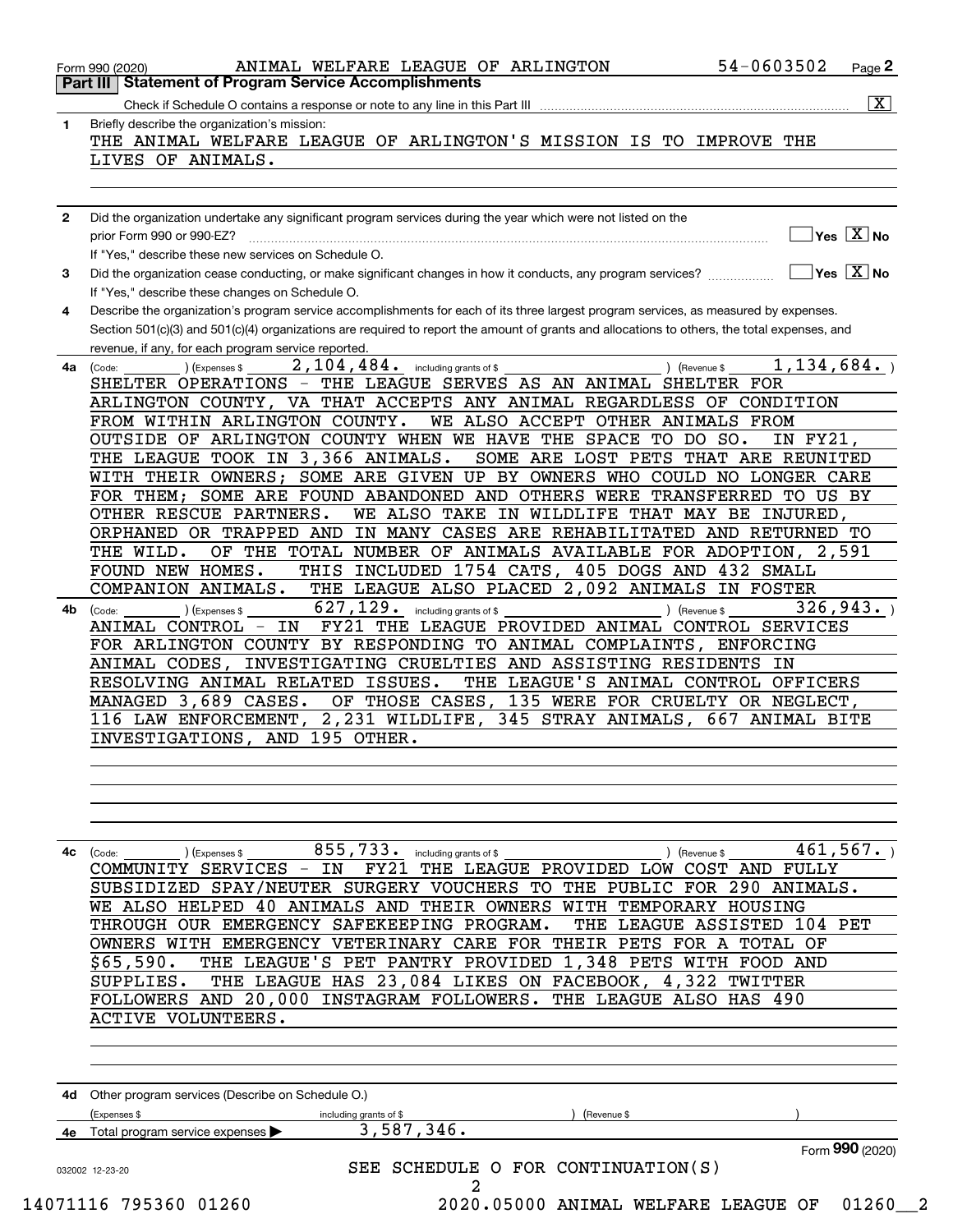|  | Form 990 (2020) |
|--|-----------------|

|     |                                                                                                                                                                                                                                 |                 | Yes   No    |                 |
|-----|---------------------------------------------------------------------------------------------------------------------------------------------------------------------------------------------------------------------------------|-----------------|-------------|-----------------|
| 1.  | Is the organization described in section $501(c)(3)$ or $4947(a)(1)$ (other than a private foundation)?                                                                                                                         |                 |             |                 |
|     |                                                                                                                                                                                                                                 | 1.              | x           |                 |
| 2   | Is the organization required to complete Schedule B, Schedule of Contributors? [11] Content of Content of Content of Contributors? [11] Content of Contributors (11] On the organization required to complete $S$ chedule B, Sc | $\mathbf{2}$    | $\mathbf X$ |                 |
| 3   | Did the organization engage in direct or indirect political campaign activities on behalf of or in opposition to candidates for                                                                                                 |                 |             |                 |
|     |                                                                                                                                                                                                                                 | 3               |             | x               |
| 4   | Section 501(c)(3) organizations. Did the organization engage in lobbying activities, or have a section 501(h) election in effect                                                                                                |                 |             |                 |
|     |                                                                                                                                                                                                                                 | 4               |             | X               |
| 5   | Is the organization a section 501(c)(4), 501(c)(5), or 501(c)(6) organization that receives membership dues, assessments, or                                                                                                    |                 |             |                 |
|     |                                                                                                                                                                                                                                 | 5               |             | x               |
| 6   | Did the organization maintain any donor advised funds or any similar funds or accounts for which donors have the right to                                                                                                       |                 |             |                 |
|     | provide advice on the distribution or investment of amounts in such funds or accounts? If "Yes," complete Schedule D, Part I                                                                                                    | 6               |             | x               |
| 7   | Did the organization receive or hold a conservation easement, including easements to preserve open space,                                                                                                                       |                 |             | x               |
|     |                                                                                                                                                                                                                                 | $\overline{7}$  |             |                 |
| 8   | Did the organization maintain collections of works of art, historical treasures, or other similar assets? If "Yes," complete                                                                                                    |                 |             | x               |
|     |                                                                                                                                                                                                                                 | 8               |             |                 |
| 9   | Did the organization report an amount in Part X, line 21, for escrow or custodial account liability, serve as a custodian for                                                                                                   |                 |             |                 |
|     | amounts not listed in Part X; or provide credit counseling, debt management, credit repair, or debt negotiation services?                                                                                                       |                 |             | x               |
|     |                                                                                                                                                                                                                                 | 9               |             |                 |
| 10  | Did the organization, directly or through a related organization, hold assets in donor-restricted endowments                                                                                                                    | 10              |             | x               |
| 11  | If the organization's answer to any of the following questions is "Yes," then complete Schedule D, Parts VI, VII, VIII, IX, or X                                                                                                |                 |             |                 |
|     | as applicable.                                                                                                                                                                                                                  |                 |             |                 |
|     | a Did the organization report an amount for land, buildings, and equipment in Part X, line 10? If "Yes." complete Schedule D.                                                                                                   |                 |             |                 |
|     |                                                                                                                                                                                                                                 | 11a             | x           |                 |
|     | <b>b</b> Did the organization report an amount for investments - other securities in Part X, line 12, that is 5% or more of its total                                                                                           |                 |             |                 |
|     |                                                                                                                                                                                                                                 | 11 <sub>b</sub> |             | x               |
|     | c Did the organization report an amount for investments - program related in Part X, line 13, that is 5% or more of its total                                                                                                   |                 |             |                 |
|     |                                                                                                                                                                                                                                 | 11c             |             | x               |
|     | d Did the organization report an amount for other assets in Part X, line 15, that is 5% or more of its total assets reported in                                                                                                 |                 |             |                 |
|     |                                                                                                                                                                                                                                 | 11d             |             | x               |
|     |                                                                                                                                                                                                                                 | 11e             |             | X               |
| f   | Did the organization's separate or consolidated financial statements for the tax year include a footnote that addresses                                                                                                         |                 |             |                 |
|     | the organization's liability for uncertain tax positions under FIN 48 (ASC 740)? If "Yes," complete Schedule D, Part X                                                                                                          | 11f             | x           |                 |
|     | 12a Did the organization obtain separate, independent audited financial statements for the tax year? If "Yes," complete                                                                                                         |                 |             |                 |
|     |                                                                                                                                                                                                                                 | 12a             | X           |                 |
|     | b Was the organization included in consolidated, independent audited financial statements for the tax year?                                                                                                                     |                 |             |                 |
|     | If "Yes," and if the organization answered "No" to line 12a, then completing Schedule D, Parts XI and XII is optional                                                                                                           | 12 <sub>b</sub> |             | 47              |
| 13  | Is the organization a school described in section 170(b)(1)(A)(ii)? If "Yes," complete Schedule E                                                                                                                               | 13              |             | X               |
| 14a | Did the organization maintain an office, employees, or agents outside of the United States?                                                                                                                                     | 14a             |             | X               |
|     | <b>b</b> Did the organization have aggregate revenues or expenses of more than \$10,000 from grantmaking, fundraising, business,                                                                                                |                 |             |                 |
|     | investment, and program service activities outside the United States, or aggregate foreign investments valued at \$100,000                                                                                                      |                 |             |                 |
|     |                                                                                                                                                                                                                                 | 14b             |             | x               |
| 15  | Did the organization report on Part IX, column (A), line 3, more than \$5,000 of grants or other assistance to or for any                                                                                                       |                 |             |                 |
|     |                                                                                                                                                                                                                                 | 15              |             | x               |
| 16  | Did the organization report on Part IX, column (A), line 3, more than \$5,000 of aggregate grants or other assistance to                                                                                                        |                 |             |                 |
|     |                                                                                                                                                                                                                                 | 16              |             | x               |
| 17  | Did the organization report a total of more than \$15,000 of expenses for professional fundraising services on Part IX,                                                                                                         |                 |             |                 |
|     |                                                                                                                                                                                                                                 | 17              |             | x               |
| 18  | Did the organization report more than \$15,000 total of fundraising event gross income and contributions on Part VIII, lines                                                                                                    |                 |             |                 |
|     |                                                                                                                                                                                                                                 | 18              | x           |                 |
| 19  | Did the organization report more than \$15,000 of gross income from gaming activities on Part VIII, line 9a? If "Yes."                                                                                                          |                 |             |                 |
|     |                                                                                                                                                                                                                                 | 19              |             | x               |
|     |                                                                                                                                                                                                                                 | <b>20a</b>      |             | X               |
|     | b If "Yes" to line 20a, did the organization attach a copy of its audited financial statements to this return?                                                                                                                  | 20 <sub>b</sub> |             |                 |
| 21  | Did the organization report more than \$5,000 of grants or other assistance to any domestic organization or                                                                                                                     |                 |             |                 |
|     |                                                                                                                                                                                                                                 | 21              |             | x               |
|     | 032003 12-23-20                                                                                                                                                                                                                 |                 |             | Form 990 (2020) |

3

032003 12-23-20

14071116 795360 01260 2020.05000 ANIMAL WELFARE LEAGUE OF 01260\_\_2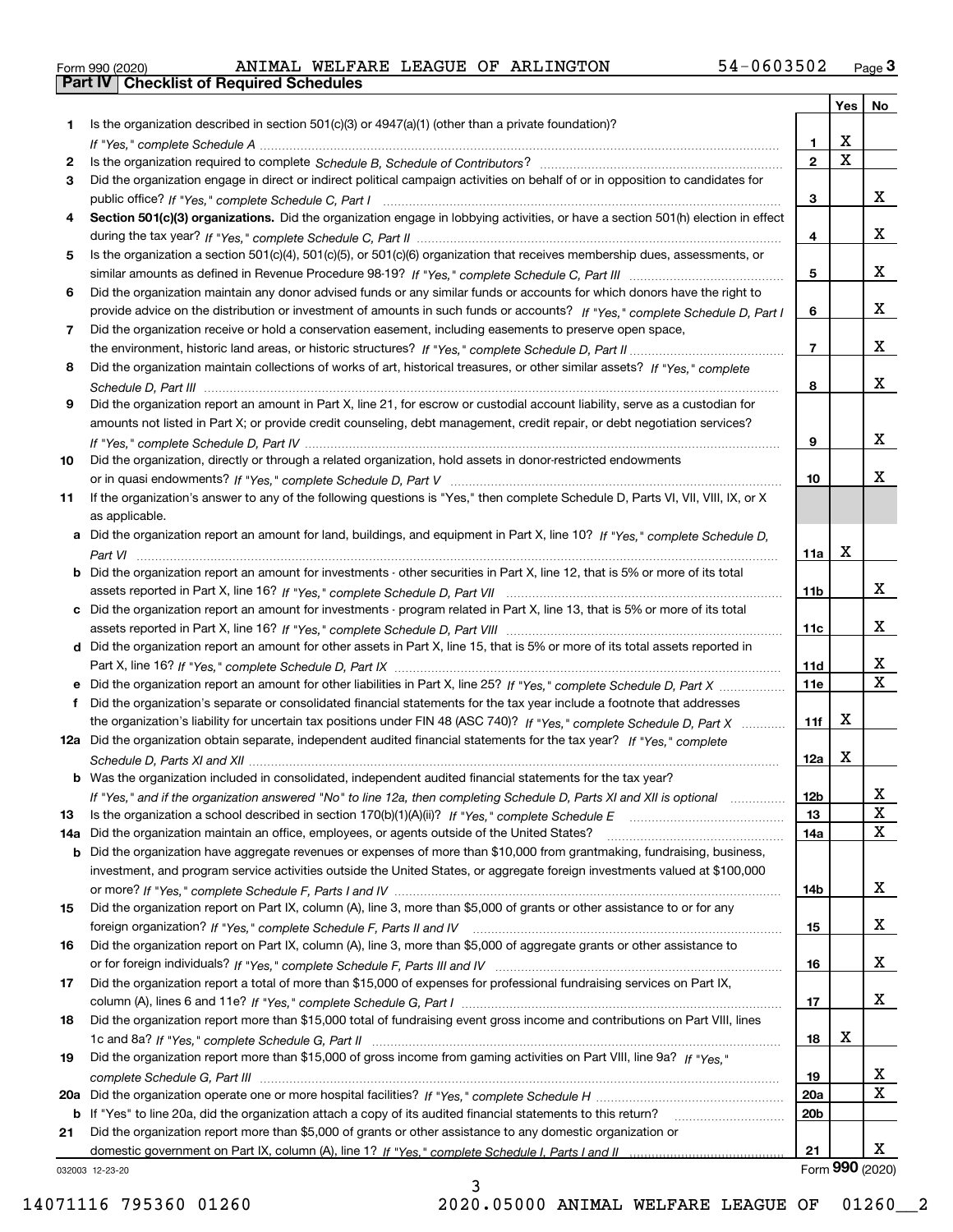|  | Form 990 (2020) |
|--|-----------------|
|  |                 |

*(continued)*

|          |                                                                                                                              |     | Yes   No             |                         |
|----------|------------------------------------------------------------------------------------------------------------------------------|-----|----------------------|-------------------------|
| 22       | Did the organization report more than \$5,000 of grants or other assistance to or for domestic individuals on                |     |                      |                         |
|          |                                                                                                                              | 22  |                      | X                       |
| 23       | Did the organization answer "Yes" to Part VII, Section A, line 3, 4, or 5 about compensation of the organization's current   |     |                      |                         |
|          | and former officers, directors, trustees, key employees, and highest compensated employees? If "Yes," complete               |     |                      |                         |
|          |                                                                                                                              | 23  |                      | х                       |
|          | 24a Did the organization have a tax-exempt bond issue with an outstanding principal amount of more than \$100,000 as of the  |     |                      |                         |
|          | last day of the year, that was issued after December 31, 2002? If "Yes," answer lines 24b through 24d and complete           |     |                      |                         |
|          |                                                                                                                              | 24a |                      | х                       |
|          |                                                                                                                              | 24b |                      |                         |
|          | c Did the organization maintain an escrow account other than a refunding escrow at any time during the year to defease       |     |                      |                         |
|          |                                                                                                                              | 24c |                      |                         |
|          |                                                                                                                              | 24d |                      |                         |
|          | 25a Section 501(c)(3), 501(c)(4), and 501(c)(29) organizations. Did the organization engage in an excess benefit             |     |                      |                         |
|          |                                                                                                                              | 25a |                      | X                       |
|          | b Is the organization aware that it engaged in an excess benefit transaction with a disqualified person in a prior year, and |     |                      |                         |
|          | that the transaction has not been reported on any of the organization's prior Forms 990 or 990-EZ? If "Yes," complete        |     |                      |                         |
|          | Schedule L. Part I                                                                                                           | 25b |                      | х                       |
| 26       | Did the organization report any amount on Part X, line 5 or 22, for receivables from or payables to any current              |     |                      |                         |
|          | or former officer, director, trustee, key employee, creator or founder, substantial contributor, or 35%                      |     |                      |                         |
|          |                                                                                                                              | 26  |                      | х                       |
| 27       | Did the organization provide a grant or other assistance to any current or former officer, director, trustee, key employee,  |     |                      |                         |
|          | creator or founder, substantial contributor or employee thereof, a grant selection committee member, or to a 35% controlled  |     |                      |                         |
|          | entity (including an employee thereof) or family member of any of these persons? If "Yes," complete Schedule L, Part III     | 27  |                      | х                       |
| 28       | Was the organization a party to a business transaction with one of the following parties (see Schedule L, Part IV            |     |                      |                         |
|          | instructions, for applicable filing thresholds, conditions, and exceptions):                                                 |     |                      |                         |
|          | a A current or former officer, director, trustee, key employee, creator or founder, or substantial contributor? If           |     |                      |                         |
|          |                                                                                                                              |     |                      | х                       |
|          |                                                                                                                              | 28a |                      | $\overline{\textbf{x}}$ |
|          |                                                                                                                              | 28b |                      |                         |
|          | c A 35% controlled entity of one or more individuals and/or organizations described in lines 28a or 28b? If                  |     |                      |                         |
|          |                                                                                                                              | 28c |                      | X                       |
| 29       |                                                                                                                              | 29  | X                    |                         |
| 30       | Did the organization receive contributions of art, historical treasures, or other similar assets, or qualified conservation  |     |                      |                         |
|          |                                                                                                                              | 30  |                      | х                       |
| 31       | Did the organization liquidate, terminate, or dissolve and cease operations? If "Yes," complete Schedule N, Part I           | 31  |                      | $\overline{\mathbf{x}}$ |
| 32       | Did the organization sell, exchange, dispose of, or transfer more than 25% of its net assets? If "Yes," complete             |     |                      |                         |
|          |                                                                                                                              | 32  |                      | X                       |
| 33       | Did the organization own 100% of an entity disregarded as separate from the organization under Regulations                   |     |                      |                         |
|          |                                                                                                                              | 33  |                      | X                       |
| 34       | Was the organization related to any tax-exempt or taxable entity? If "Yes," complete Schedule R, Part II, III, or IV, and    |     |                      |                         |
|          |                                                                                                                              | 34  |                      | х                       |
|          | 35a Did the organization have a controlled entity within the meaning of section 512(b)(13)?                                  | 35a |                      | $\overline{\mathbf{x}}$ |
|          | b If "Yes" to line 35a, did the organization receive any payment from or engage in any transaction with a controlled entity  |     |                      |                         |
|          |                                                                                                                              | 35b |                      |                         |
| 36       | Section 501(c)(3) organizations. Did the organization make any transfers to an exempt non-charitable related organization?   |     |                      |                         |
|          |                                                                                                                              | 36  |                      | X                       |
|          |                                                                                                                              |     |                      |                         |
|          |                                                                                                                              |     |                      | x                       |
|          | Did the organization conduct more than 5% of its activities through an entity that is not a related organization             |     |                      |                         |
|          |                                                                                                                              | 37  |                      |                         |
|          | Did the organization complete Schedule O and provide explanations in Schedule O for Part VI, lines 11b and 19?               |     |                      |                         |
|          |                                                                                                                              | 38  | х                    |                         |
|          | <b>Statements Regarding Other IRS Filings and Tax Compliance</b><br><b>Part V</b>                                            |     |                      |                         |
|          | Check if Schedule O contains a response or note to any line in this Part V                                                   |     |                      |                         |
|          |                                                                                                                              |     | Yes                  |                         |
|          | 1a                                                                                                                           |     |                      |                         |
|          | 0<br>1b<br><b>b</b> Enter the number of Forms W-2G included in line 1a. Enter -0- if not applicable <i>manumumumum</i>       |     |                      |                         |
| 37<br>38 | c Did the organization comply with backup withholding rules for reportable payments to vendors and reportable gaming         |     |                      | No                      |
|          | (gambling) winnings to prize winners?                                                                                        | 1c  | х<br>Form 990 (2020) |                         |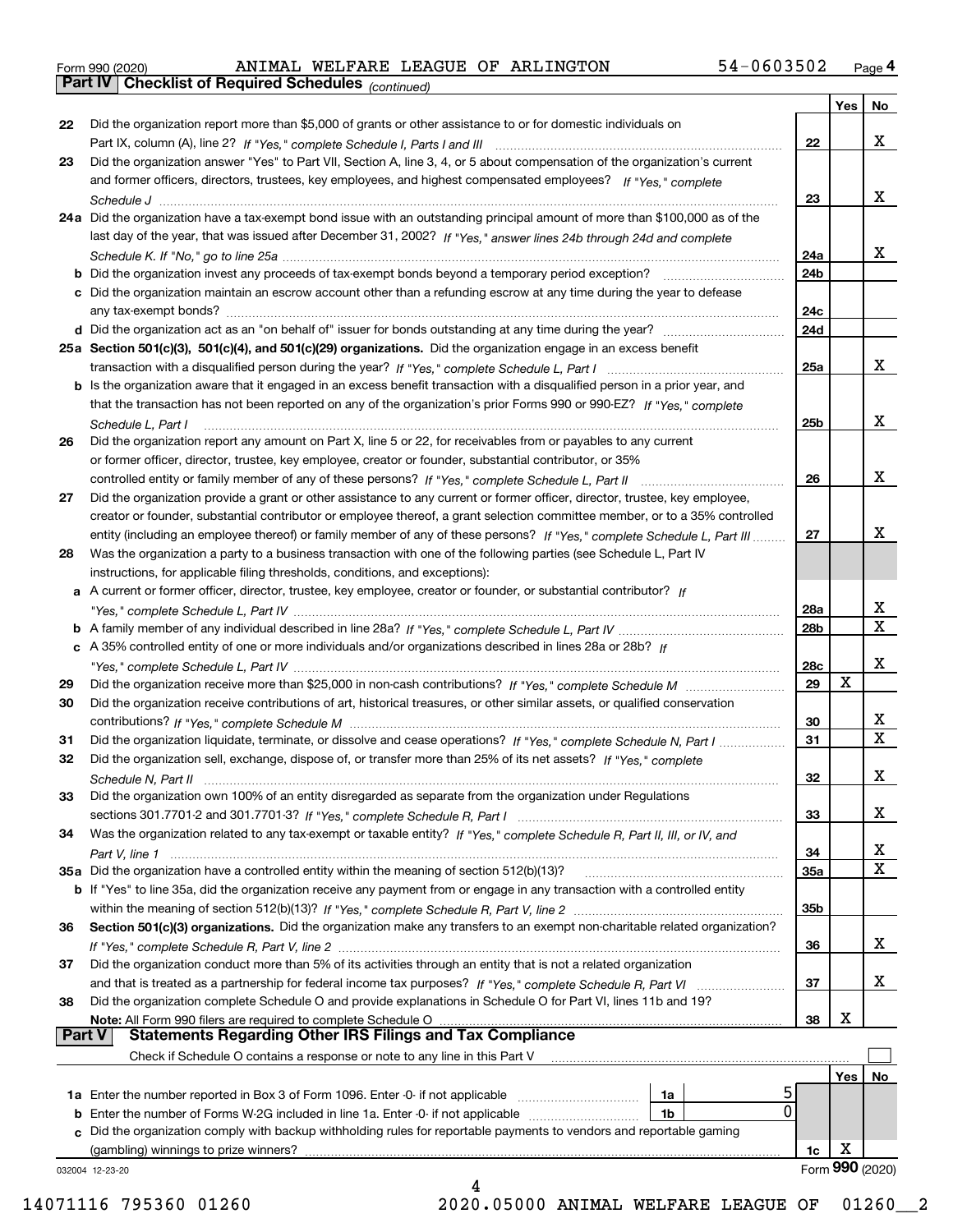|               | 54-0603502<br>ANIMAL WELFARE LEAGUE OF ARLINGTON<br>Form 990 (2020)                                                                             |                |     | $_{\text{Page}}$ 5 |
|---------------|-------------------------------------------------------------------------------------------------------------------------------------------------|----------------|-----|--------------------|
| <b>Part V</b> | Statements Regarding Other IRS Filings and Tax Compliance (continued)                                                                           |                |     |                    |
|               |                                                                                                                                                 |                | Yes | No                 |
|               | 2a Enter the number of employees reported on Form W-3, Transmittal of Wage and Tax Statements,                                                  |                |     |                    |
|               | 50<br>filed for the calendar year ending with or within the year covered by this return<br>2a                                                   |                |     |                    |
|               | <b>b</b> If at least one is reported on line 2a, did the organization file all required federal employment tax returns?                         | 2 <sub>b</sub> | X   |                    |
|               |                                                                                                                                                 |                |     |                    |
|               | 3a Did the organization have unrelated business gross income of \$1,000 or more during the year?                                                | 3a             |     | х                  |
|               |                                                                                                                                                 | 3b             |     |                    |
|               | 4a At any time during the calendar year, did the organization have an interest in, or a signature or other authority over, a                    |                |     |                    |
|               |                                                                                                                                                 | 4a             |     | x                  |
|               | <b>b</b> If "Yes," enter the name of the foreign country                                                                                        |                |     |                    |
|               | See instructions for filing requirements for FinCEN Form 114, Report of Foreign Bank and Financial Accounts (FBAR).                             |                |     |                    |
| 5a            |                                                                                                                                                 | 5a             |     | х                  |
| b             | Did any taxable party notify the organization that it was or is a party to a prohibited tax shelter transaction?                                | 5 <sub>b</sub> |     | $\mathbf X$        |
|               |                                                                                                                                                 | 5c             |     |                    |
|               | 6a Does the organization have annual gross receipts that are normally greater than \$100,000, and did the organization solicit                  |                |     |                    |
|               | any contributions that were not tax deductible as charitable contributions?                                                                     | 6a             |     | x                  |
|               | <b>b</b> If "Yes," did the organization include with every solicitation an express statement that such contributions or gifts                   |                |     |                    |
|               | were not tax deductible?                                                                                                                        | 6b             |     |                    |
| 7             | Organizations that may receive deductible contributions under section 170(c).                                                                   |                |     |                    |
| а             | Did the organization receive a payment in excess of \$75 made partly as a contribution and partly for goods and services provided to the payor? | 7a             |     | x                  |
|               | If "Yes," did the organization notify the donor of the value of the goods or services provided?                                                 | 7b             |     |                    |
|               | c Did the organization sell, exchange, or otherwise dispose of tangible personal property for which it was required                             |                |     |                    |
|               |                                                                                                                                                 | 7c             |     | х                  |
|               | 7d                                                                                                                                              |                |     |                    |
|               | Did the organization receive any funds, directly or indirectly, to pay premiums on a personal benefit contract?                                 | 7e             |     | х                  |
| f             | Did the organization, during the year, pay premiums, directly or indirectly, on a personal benefit contract?                                    | 7f             |     | $\mathbf X$        |
|               | If the organization received a contribution of qualified intellectual property, did the organization file Form 8899 as required?                | 7g             |     |                    |
| h             | If the organization received a contribution of cars, boats, airplanes, or other vehicles, did the organization file a Form 1098-C?              | 7h             |     |                    |
| 8             | Sponsoring organizations maintaining donor advised funds. Did a donor advised fund maintained by the                                            |                |     |                    |
|               | sponsoring organization have excess business holdings at any time during the year?                                                              | 8              |     |                    |
| 9             | Sponsoring organizations maintaining donor advised funds.                                                                                       |                |     |                    |
| а             | Did the sponsoring organization make any taxable distributions under section 4966?                                                              | 9а             |     |                    |
|               | Did the sponsoring organization make a distribution to a donor, donor advisor, or related person?                                               | 9b             |     |                    |
| 10            | Section 501(c)(7) organizations. Enter:                                                                                                         |                |     |                    |
| а             | 10a                                                                                                                                             |                |     |                    |
|               | 10 <sub>b</sub><br><b>b</b> Gross receipts, included on Form 990, Part VIII, line 12, for public use of club facilities                         |                |     |                    |
| 11            | Section 501(c)(12) organizations. Enter:                                                                                                        |                |     |                    |
| a             | 11a<br>Gross income from members or shareholders                                                                                                |                |     |                    |
|               | b Gross income from other sources (Do not net amounts due or paid to other sources against                                                      |                |     |                    |
|               | amounts due or received from them.)<br>11b                                                                                                      |                |     |                    |
|               | 12a Section 4947(a)(1) non-exempt charitable trusts. Is the organization filing Form 990 in lieu of Form 1041?                                  | 12a            |     |                    |
|               | 12b<br><b>b</b> If "Yes," enter the amount of tax-exempt interest received or accrued during the year <i>manument</i>                           |                |     |                    |
| 13            | Section 501(c)(29) qualified nonprofit health insurance issuers.                                                                                |                |     |                    |
|               | a Is the organization licensed to issue qualified health plans in more than one state?                                                          | 13а            |     |                    |
|               | Note: See the instructions for additional information the organization must report on Schedule O.                                               |                |     |                    |
| b             | Enter the amount of reserves the organization is required to maintain by the states in which the                                                |                |     |                    |
|               | 13b                                                                                                                                             |                |     |                    |
|               |                                                                                                                                                 |                |     |                    |

|    | c Enter the amount of reserves on hand                                                                                    | 13 <sub>c</sub> |  |     |  |  |  |  |
|----|---------------------------------------------------------------------------------------------------------------------------|-----------------|--|-----|--|--|--|--|
|    | 14a Did the organization receive any payments for indoor tanning services during the tax year?                            |                 |  | 14a |  |  |  |  |
|    | <b>b</b> If "Yes," has it filed a Form 720 to report these payments? If "No," provide an explanation on Schedule O<br>14b |                 |  |     |  |  |  |  |
| 15 | Is the organization subject to the section 4960 tax on payment(s) of more than \$1,000,000 in remuneration or             |                 |  |     |  |  |  |  |
|    | excess parachute payment(s) during the year?                                                                              |                 |  |     |  |  |  |  |
|    | If "Yes," see instructions and file Form 4720, Schedule N.                                                                |                 |  |     |  |  |  |  |
| 16 | Is the organization an educational institution subject to the section 4968 excise tax on net investment income?           |                 |  |     |  |  |  |  |
|    | If "Yes," complete Form 4720, Schedule O.                                                                                 |                 |  |     |  |  |  |  |

Form (2020) **990**

032005 12-23-20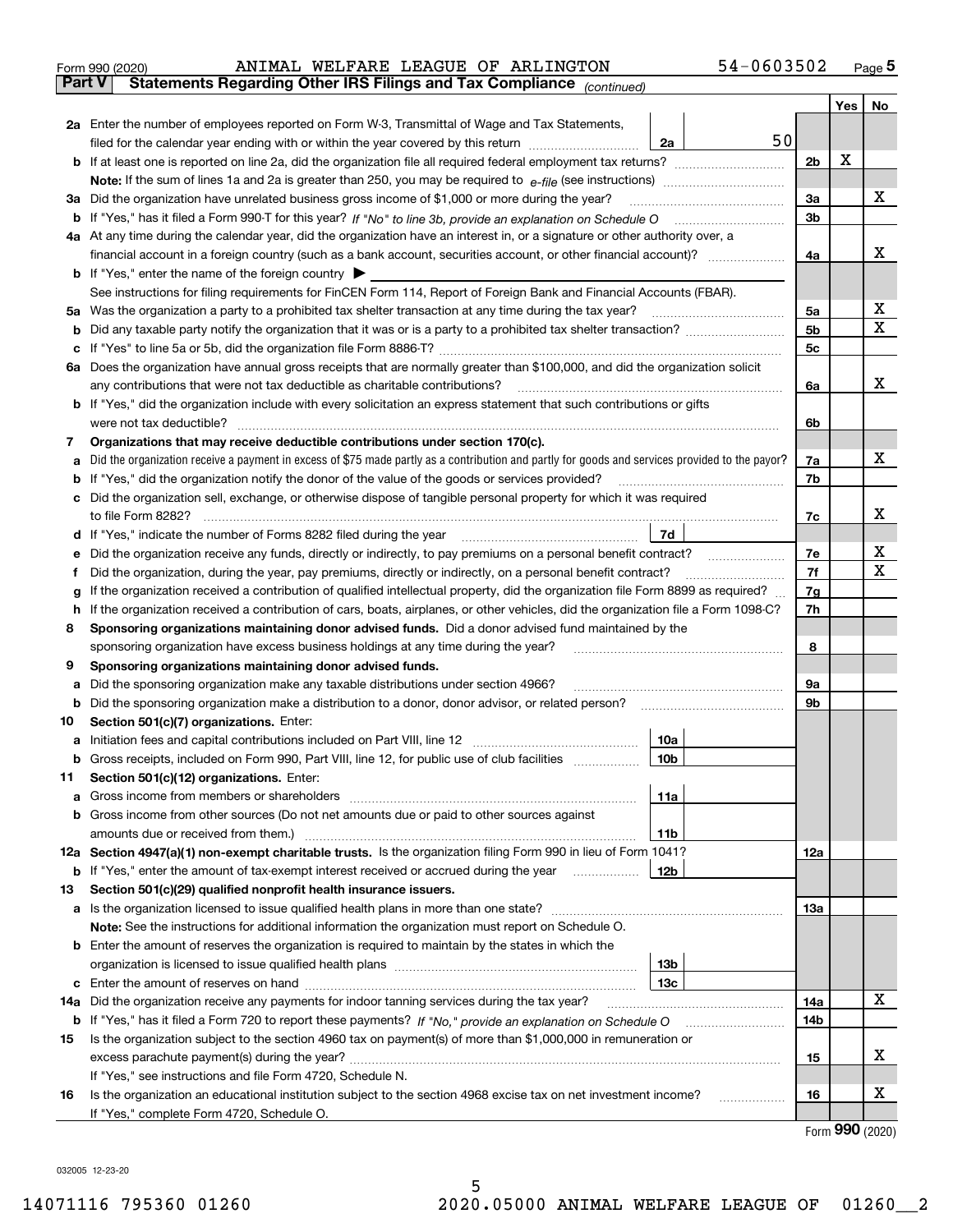| Form 990 (2020) |
|-----------------|
|-----------------|

## ANIMAL WELFARE LEAGUE OF ARLINGTON 54-0603502

*For each "Yes" response to lines 2 through 7b below, and for a "No" response to line 8a, 8b, or 10b below, describe the circumstances, processes, or changes on Schedule O. See instructions.* Form 990 (2020) **ANIMAL WELFARE LEAGUE OF ARLINGTON** 54-0603502 Page 6<br>**Part VI** | Governance, Management, and Disclosure *For each "Yes" response to lines 2 through 7b below, and for a "No" response* 

|     | Check if Schedule O contains a response or note to any line in this Part VI                                                                                                                                                    |    |    |                         |     | $\mathbf{x}$    |  |  |  |
|-----|--------------------------------------------------------------------------------------------------------------------------------------------------------------------------------------------------------------------------------|----|----|-------------------------|-----|-----------------|--|--|--|
|     | Section A. Governing Body and Management                                                                                                                                                                                       |    |    |                         |     |                 |  |  |  |
|     |                                                                                                                                                                                                                                |    |    |                         | Yes | No              |  |  |  |
|     | 1a Enter the number of voting members of the governing body at the end of the tax year                                                                                                                                         | 1a | 14 |                         |     |                 |  |  |  |
|     | If there are material differences in voting rights among members of the governing body, or if the governing                                                                                                                    |    |    |                         |     |                 |  |  |  |
|     | body delegated broad authority to an executive committee or similar committee, explain on Schedule O.                                                                                                                          |    |    |                         |     |                 |  |  |  |
| b   | Enter the number of voting members included on line 1a, above, who are independent                                                                                                                                             | 1b | 14 |                         |     |                 |  |  |  |
| 2   | Did any officer, director, trustee, or key employee have a family relationship or a business relationship with any other                                                                                                       |    |    |                         |     |                 |  |  |  |
|     | officer, director, trustee, or key employee?                                                                                                                                                                                   |    |    | 2                       |     | х               |  |  |  |
| 3   | Did the organization delegate control over management duties customarily performed by or under the direct supervision                                                                                                          |    |    |                         |     |                 |  |  |  |
|     | of officers, directors, trustees, or key employees to a management company or other person?                                                                                                                                    |    |    | 3                       |     | x               |  |  |  |
| 4   | Did the organization make any significant changes to its governing documents since the prior Form 990 was filed?                                                                                                               |    |    | $\overline{\mathbf{4}}$ |     | $\mathbf X$     |  |  |  |
| 5   |                                                                                                                                                                                                                                |    |    | 5                       |     | X               |  |  |  |
| 6   | Did the organization have members or stockholders?                                                                                                                                                                             |    |    | 6                       |     | X               |  |  |  |
| 7a  | Did the organization have members, stockholders, or other persons who had the power to elect or appoint one or                                                                                                                 |    |    |                         |     |                 |  |  |  |
|     | more members of the governing body?                                                                                                                                                                                            |    |    | 7a                      |     | х               |  |  |  |
|     | <b>b</b> Are any governance decisions of the organization reserved to (or subject to approval by) members, stockholders, or                                                                                                    |    |    |                         |     |                 |  |  |  |
|     | persons other than the governing body?                                                                                                                                                                                         |    |    |                         |     | х               |  |  |  |
|     |                                                                                                                                                                                                                                |    |    | 7b                      |     |                 |  |  |  |
| 8   | Did the organization contemporaneously document the meetings held or written actions undertaken during the year by the following:                                                                                              |    |    |                         | х   |                 |  |  |  |
| a   | The governing body? [11] matter and the contract of the contract of the contract of the contract of the contract of the contract of the contract of the contract of the contract of the contract of the contract of the contra |    |    | 8а                      | X   |                 |  |  |  |
| b   |                                                                                                                                                                                                                                |    |    | 8b                      |     |                 |  |  |  |
| 9   | Is there any officer, director, trustee, or key employee listed in Part VII, Section A, who cannot be reached at the                                                                                                           |    |    |                         |     |                 |  |  |  |
|     |                                                                                                                                                                                                                                |    |    | 9                       |     | x               |  |  |  |
|     | Section B. Policies <sub>(This Section B requests information about policies not required by the Internal Revenue Code.)</sub>                                                                                                 |    |    |                         |     |                 |  |  |  |
|     |                                                                                                                                                                                                                                |    |    |                         | Yes | No              |  |  |  |
|     |                                                                                                                                                                                                                                |    |    | 10a                     |     | x               |  |  |  |
|     | <b>b</b> If "Yes," did the organization have written policies and procedures governing the activities of such chapters, affiliates,                                                                                            |    |    |                         |     |                 |  |  |  |
|     | and branches to ensure their operations are consistent with the organization's exempt purposes?                                                                                                                                |    |    | 10 <sub>b</sub>         |     |                 |  |  |  |
|     | 11a Has the organization provided a complete copy of this Form 990 to all members of its governing body before filing the form?                                                                                                |    |    | 11a                     | X   |                 |  |  |  |
| b   | Describe in Schedule O the process, if any, used by the organization to review this Form 990.                                                                                                                                  |    |    | 12a                     | X   |                 |  |  |  |
| 12a |                                                                                                                                                                                                                                |    |    |                         |     |                 |  |  |  |
| b   |                                                                                                                                                                                                                                |    |    | 12 <sub>b</sub>         | X   |                 |  |  |  |
| c   | Did the organization regularly and consistently monitor and enforce compliance with the policy? If "Yes." describe                                                                                                             |    |    |                         |     |                 |  |  |  |
|     | in Schedule O how this was done measured and contain an account of the state of the state of the state of the                                                                                                                  |    |    | 12c                     | х   |                 |  |  |  |
| 13  | Did the organization have a written whistleblower policy?                                                                                                                                                                      |    |    | 13                      | X   |                 |  |  |  |
| 14  | Did the organization have a written document retention and destruction policy?                                                                                                                                                 |    |    | 14                      | X   |                 |  |  |  |
| 15  | Did the process for determining compensation of the following persons include a review and approval by independent                                                                                                             |    |    |                         |     |                 |  |  |  |
|     | persons, comparability data, and contemporaneous substantiation of the deliberation and decision?                                                                                                                              |    |    |                         |     |                 |  |  |  |
| a   | The organization's CEO, Executive Director, or top management official manufactured content of the organization's CEO, Executive Director, or top management official                                                          |    |    | 15a                     | Χ   |                 |  |  |  |
| b   | Other officers or key employees of the organization                                                                                                                                                                            |    |    | 15 <sub>b</sub>         | X   |                 |  |  |  |
|     | If "Yes" to line 15a or 15b, describe the process in Schedule O (see instructions).                                                                                                                                            |    |    |                         |     |                 |  |  |  |
|     | 16a Did the organization invest in, contribute assets to, or participate in a joint venture or similar arrangement with a                                                                                                      |    |    |                         |     |                 |  |  |  |
|     | taxable entity during the year?                                                                                                                                                                                                |    |    | 16a                     |     | х               |  |  |  |
|     | b If "Yes," did the organization follow a written policy or procedure requiring the organization to evaluate its participation                                                                                                 |    |    |                         |     |                 |  |  |  |
|     | in joint venture arrangements under applicable federal tax law, and take steps to safequard the organization's                                                                                                                 |    |    |                         |     |                 |  |  |  |
|     | exempt status with respect to such arrangements?                                                                                                                                                                               |    |    | 16b                     |     |                 |  |  |  |
|     | <b>Section C. Disclosure</b>                                                                                                                                                                                                   |    |    |                         |     |                 |  |  |  |
| 17  | List the states with which a copy of this Form 990 is required to be filed $\blacktriangleright\text{VA}$                                                                                                                      |    |    |                         |     |                 |  |  |  |
| 18  | Section 6104 requires an organization to make its Forms 1023 (1024 or 1024-A, if applicable), 990, and 990-T (Section 501(c)(3)s only) available                                                                               |    |    |                         |     |                 |  |  |  |
|     | for public inspection. Indicate how you made these available. Check all that apply.                                                                                                                                            |    |    |                         |     |                 |  |  |  |
|     | $X$ Own website<br>$X$ Upon request<br>Another's website<br>Other (explain on Schedule O)                                                                                                                                      |    |    |                         |     |                 |  |  |  |
| 19  | Describe on Schedule O whether (and if so, how) the organization made its governing documents, conflict of interest policy, and financial                                                                                      |    |    |                         |     |                 |  |  |  |
|     | statements available to the public during the tax year.                                                                                                                                                                        |    |    |                         |     |                 |  |  |  |
| 20  | State the name, address, and telephone number of the person who possesses the organization's books and records                                                                                                                 |    |    |                         |     |                 |  |  |  |
|     | THE ANIMAL WELFARE LEAGUE OF ARLINGTON - 703-931-9241                                                                                                                                                                          |    |    |                         |     |                 |  |  |  |
|     | 2650 SOUTH ARLINGTON MILL DRIVE, ARLINGTON, VA<br>22206                                                                                                                                                                        |    |    |                         |     |                 |  |  |  |
|     | 032006 12-23-20                                                                                                                                                                                                                |    |    |                         |     | Form 990 (2020) |  |  |  |
|     | 6                                                                                                                                                                                                                              |    |    |                         |     |                 |  |  |  |
|     | $\blacksquare$                                                                                                                                                                                                                 |    |    |                         |     |                 |  |  |  |

14071116 795360 01260 2020.05000 ANIMAL WELFARE LEAGUE OF 01260\_\_2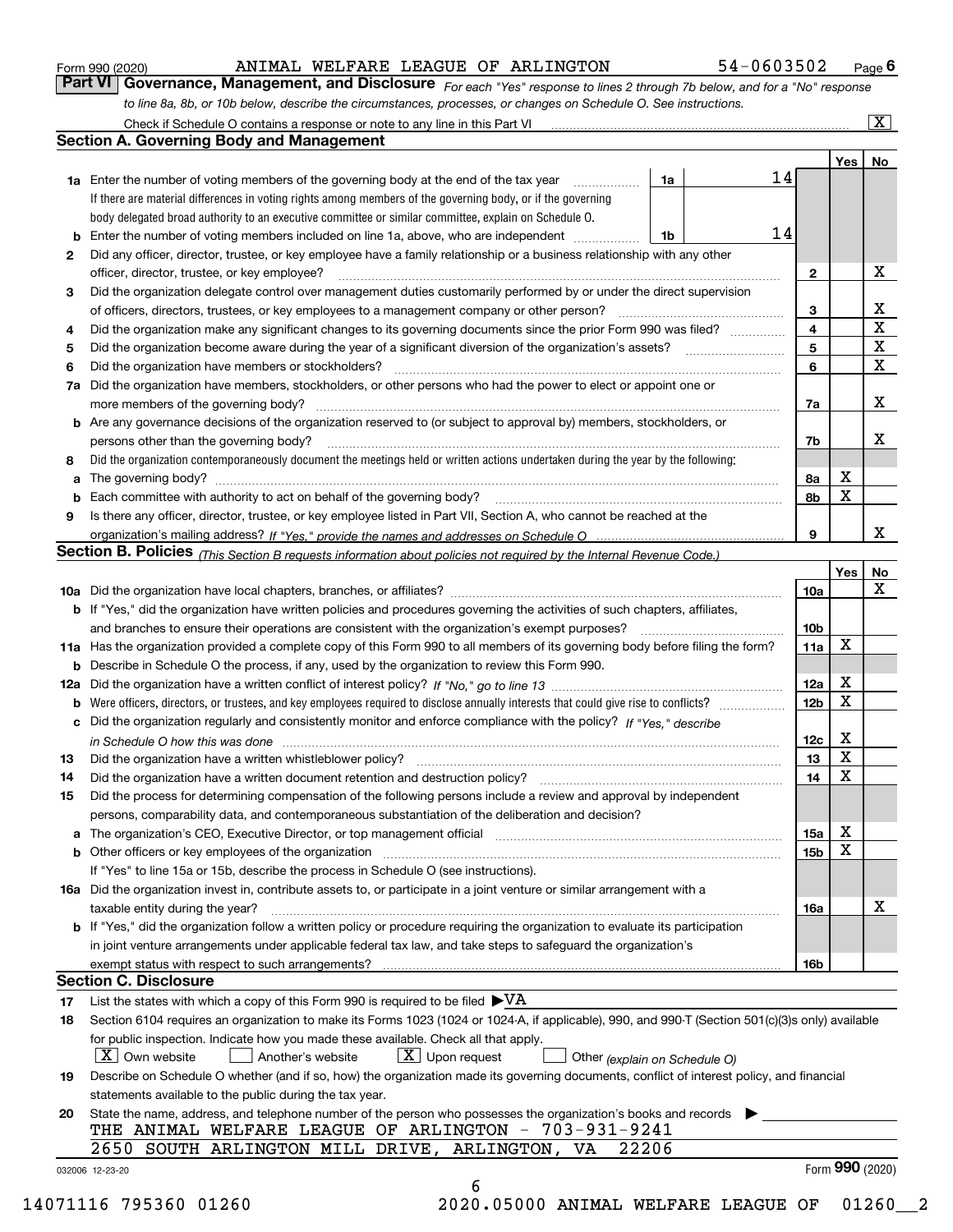$\mathcal{L}^{\text{max}}$ 

**7Part VII Compensation of Officers, Directors, Trustees, Key Employees, Highest Compensated Employees, and Independent Contractors**

Check if Schedule O contains a response or note to any line in this Part VII

**Section A. Officers, Directors, Trustees, Key Employees, and Highest Compensated Employees**

**1a**  Complete this table for all persons required to be listed. Report compensation for the calendar year ending with or within the organization's tax year. **•** List all of the organization's current officers, directors, trustees (whether individuals or organizations), regardless of amount of compensation.

Enter -0- in columns (D), (E), and (F) if no compensation was paid.

 $\bullet$  List all of the organization's  $\,$ current key employees, if any. See instructions for definition of "key employee."

**•** List the organization's five current highest compensated employees (other than an officer, director, trustee, or key employee) who received reportable compensation (Box 5 of Form W-2 and/or Box 7 of Form 1099-MISC) of more than \$100,000 from the organization and any related organizations.

**•** List all of the organization's former officers, key employees, and highest compensated employees who received more than \$100,000 of reportable compensation from the organization and any related organizations.

**former directors or trustees**  ¥ List all of the organization's that received, in the capacity as a former director or trustee of the organization, more than \$10,000 of reportable compensation from the organization and any related organizations.

See instructions for the order in which to list the persons above.

Check this box if neither the organization nor any related organization compensated any current officer, director, or trustee.  $\mathcal{L}^{\text{max}}$ 

| (A)                          | (B)            | (C)                           |                                                                  |             |              |                                  |        | (D)             | (E)             | (F)           |
|------------------------------|----------------|-------------------------------|------------------------------------------------------------------|-------------|--------------|----------------------------------|--------|-----------------|-----------------|---------------|
| Name and title               | Average        |                               | Position<br>(do not check more than one                          |             |              |                                  |        | Reportable      | Reportable      | Estimated     |
|                              | hours per      |                               | box, unless person is both an<br>officer and a director/trustee) |             |              |                                  |        | compensation    | compensation    | amount of     |
|                              | week           |                               |                                                                  |             |              |                                  |        | from            | from related    | other         |
|                              | (list any      |                               |                                                                  |             |              |                                  |        | the             | organizations   | compensation  |
|                              | hours for      |                               |                                                                  |             |              |                                  |        | organization    | (W-2/1099-MISC) | from the      |
|                              | related        |                               |                                                                  |             |              |                                  |        | (W-2/1099-MISC) |                 | organization  |
|                              | organizations  |                               |                                                                  |             |              |                                  |        |                 |                 | and related   |
|                              | below<br>line) | ndividual trustee or director | Institutional trustee                                            | Officer     | Key employee | Highest compensated<br> employee | Former |                 |                 | organizations |
| SAMUEL WOLBERT<br>(1)        | 40.00          |                               |                                                                  |             |              |                                  |        |                 |                 |               |
| PRESIDENT/CEO                |                |                               |                                                                  | $\rm X$     |              |                                  |        | 133,330.        | $\mathbf 0$ .   | 0.            |
| AMY SCHINDLER<br>(2)         | 40.00          |                               |                                                                  |             |              |                                  |        |                 |                 |               |
| CHIEF OPERATIONS OFFICER     |                |                               |                                                                  | $\rm X$     |              |                                  |        | 90,500.         | $\mathbf 0$ .   | $\mathbf 0$ . |
| <b>JENNIFER CASE</b><br>(3)  | 1.50           |                               |                                                                  |             |              |                                  |        |                 |                 |               |
| <b>TREASURER</b>             |                | $\mathbf X$                   |                                                                  | $\rm X$     |              |                                  |        | 0.              | $\mathbf 0$ .   | $\mathbf 0$ . |
| ALICE BARRETT-FEELEY<br>(4)  | 1.50           |                               |                                                                  |             |              |                                  |        |                 |                 |               |
| VICE CHAIR                   |                | X                             |                                                                  | $\mathbf X$ |              |                                  |        | 0.              | $\mathbf 0$ .   | $\mathbf 0$ . |
| <b>ALLEN HERZBERG</b><br>(5) | 1.50           |                               |                                                                  |             |              |                                  |        |                 |                 |               |
| <b>CHAIR</b>                 |                | $\rm X$                       |                                                                  | $\mathbf X$ |              |                                  |        | 0.              | $\mathbf 0$ .   | $\mathbf 0$ . |
| ED KUSSY<br>(6)              | 1.50           |                               |                                                                  |             |              |                                  |        |                 |                 |               |
| <b>MEMBER</b>                |                | $\overline{\mathbf{X}}$       |                                                                  |             |              |                                  |        | 0.              | 0.              | $\mathbf 0$ . |
| (7)<br>JEFF NEWMAN           | 1.50           |                               |                                                                  |             |              |                                  |        |                 |                 |               |
| <b>MEMBER</b>                |                | $\overline{\mathbf{X}}$       |                                                                  |             |              |                                  |        | $\mathbf 0$ .   | $\mathbf 0$ .   | 0.            |
| SALLY KAPLAN<br>(8)          | 1.50           |                               |                                                                  |             |              |                                  |        |                 |                 |               |
| <b>MEMBER</b>                |                | $\overline{\mathbf{X}}$       |                                                                  |             |              |                                  |        | $\mathbf 0$ .   | $\mathbf 0$ .   | $0_{.}$       |
| SHEILA RAEBEL<br>(9)         | 1.50           |                               |                                                                  |             |              |                                  |        |                 |                 |               |
| <b>MEMBER</b>                |                | $\rm X$                       |                                                                  |             |              |                                  |        | 0.              | $\mathbf 0$ .   | $0_{.}$       |
| (10) TIM DENNING             | 1.50           |                               |                                                                  |             |              |                                  |        |                 |                 |               |
| <b>MEMBER</b>                |                | $\overline{\textbf{X}}$       |                                                                  |             |              |                                  |        | $\mathbf 0$ .   | $\mathbf 0$ .   | $\mathbf 0$ . |
| (11) CAROL A. FREYSINGER     | 1.50           |                               |                                                                  |             |              |                                  |        |                 |                 |               |
| <b>SECRETARY</b>             |                | $\mathbf X$                   |                                                                  | X           |              |                                  |        | $\mathbf 0$ .   | $\mathbf 0$ .   | $\mathbf 0$ . |
| (12) KAYLEEN GLOOR           | 1.50           |                               |                                                                  |             |              |                                  |        |                 |                 |               |
| <b>MEMBER</b>                |                | $\mathbf X$                   |                                                                  |             |              |                                  |        | 0.              | $\mathbf 0$ .   | $\mathbf 0$ . |
| (13) KATY J. NELSON          | 1.50           |                               |                                                                  |             |              |                                  |        |                 |                 |               |
| <b>MEMBER</b>                |                | $\rm X$                       |                                                                  |             |              |                                  |        | 0.              | $\mathbf 0$ .   | $0_{.}$       |
| (14) RICK INDERFURTH         | 1.50           |                               |                                                                  |             |              |                                  |        |                 |                 |               |
| <b>MEMBER</b>                |                | $\mathbf X$                   |                                                                  |             |              |                                  |        | 0.              | $\mathbf 0$ .   | 0.            |
| (15) KRISTANNE LITTLEFIELD   | 1.50           |                               |                                                                  |             |              |                                  |        |                 |                 |               |
| <b>MEMBER</b>                |                | $\rm X$                       |                                                                  |             |              |                                  |        | 0.              | $\mathbf 0$ .   | 0.            |
|                              |                |                               |                                                                  |             |              |                                  |        |                 |                 |               |
|                              |                |                               |                                                                  |             |              |                                  |        |                 |                 |               |
|                              |                |                               |                                                                  |             |              |                                  |        |                 |                 |               |
|                              |                |                               |                                                                  |             |              |                                  |        |                 |                 |               |

7

032007 12-23-20

Form (2020) **990**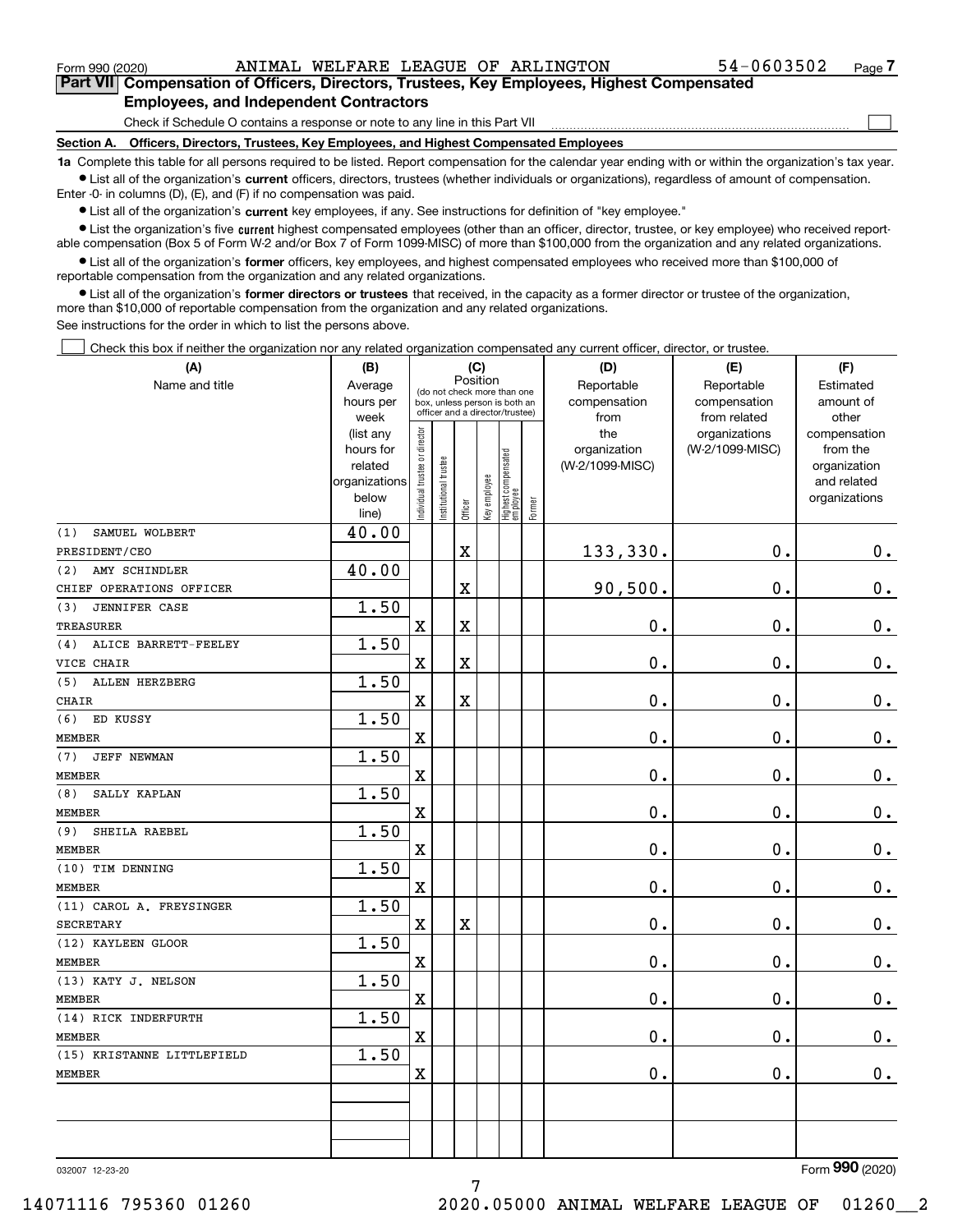|        | ANIMAL WELFARE LEAGUE OF ARLINGTON<br>Form 990 (2020)                                                                                                                                                                                                  |                                                                      |                                |                       |                 |              |                                                                                                 |        |                                           | 54-0603502                                        |                                      |     |                                                                          | Page 8                               |
|--------|--------------------------------------------------------------------------------------------------------------------------------------------------------------------------------------------------------------------------------------------------------|----------------------------------------------------------------------|--------------------------------|-----------------------|-----------------|--------------|-------------------------------------------------------------------------------------------------|--------|-------------------------------------------|---------------------------------------------------|--------------------------------------|-----|--------------------------------------------------------------------------|--------------------------------------|
|        | <b>Part VII</b><br>Section A. Officers, Directors, Trustees, Key Employees, and Highest Compensated Employees (continued)                                                                                                                              |                                                                      |                                |                       |                 |              |                                                                                                 |        |                                           |                                                   |                                      |     |                                                                          |                                      |
|        | (A)<br>Name and title                                                                                                                                                                                                                                  | (B)<br>Average<br>hours per<br>week                                  |                                |                       | (C)<br>Position |              | (do not check more than one<br>box, unless person is both an<br>officer and a director/trustee) |        | (D)<br>Reportable<br>compensation<br>from | (E)<br>Reportable<br>compensation<br>from related |                                      |     | (F)<br>Estimated<br>amount of<br>other                                   |                                      |
|        |                                                                                                                                                                                                                                                        | (list any<br>hours for<br>related<br>organizations<br>below<br>line) | Individual trustee or director | Institutional trustee | Officer         | Key employee | Highest compensated<br>  employee                                                               | Former | the<br>organization<br>(W-2/1099-MISC)    | organizations<br>(W-2/1099-MISC)                  |                                      |     | compensation<br>from the<br>organization<br>and related<br>organizations |                                      |
|        |                                                                                                                                                                                                                                                        |                                                                      |                                |                       |                 |              |                                                                                                 |        |                                           |                                                   |                                      |     |                                                                          |                                      |
|        |                                                                                                                                                                                                                                                        |                                                                      |                                |                       |                 |              |                                                                                                 |        |                                           |                                                   |                                      |     |                                                                          |                                      |
|        |                                                                                                                                                                                                                                                        |                                                                      |                                |                       |                 |              |                                                                                                 |        |                                           |                                                   |                                      |     |                                                                          |                                      |
|        |                                                                                                                                                                                                                                                        |                                                                      |                                |                       |                 |              |                                                                                                 |        |                                           |                                                   |                                      |     |                                                                          |                                      |
|        |                                                                                                                                                                                                                                                        |                                                                      |                                |                       |                 |              |                                                                                                 |        |                                           |                                                   |                                      |     |                                                                          |                                      |
|        |                                                                                                                                                                                                                                                        |                                                                      |                                |                       |                 |              |                                                                                                 |        |                                           |                                                   |                                      |     |                                                                          |                                      |
|        |                                                                                                                                                                                                                                                        |                                                                      |                                |                       |                 |              |                                                                                                 |        |                                           |                                                   |                                      |     |                                                                          |                                      |
|        | 1b Subtotal                                                                                                                                                                                                                                            |                                                                      |                                |                       |                 |              |                                                                                                 |        | 223,830.                                  |                                                   | 0.                                   |     |                                                                          | $0$ .                                |
| c<br>d | Total from continuation sheets to Part VII, Section A<br>Total (add lines 1b and 1c).                                                                                                                                                                  |                                                                      |                                |                       |                 |              |                                                                                                 |        | 0.<br>223,830.                            |                                                   | $\overline{0}$ .<br>$\overline{0}$ . |     |                                                                          | $\overline{0}$ .<br>$\overline{0}$ . |
| 2      | Total number of individuals (including but not limited to those listed above) who received more than \$100,000 of reportable<br>compensation from the organization $\blacktriangleright$                                                               |                                                                      |                                |                       |                 |              |                                                                                                 |        |                                           |                                                   |                                      |     |                                                                          | 1                                    |
| з      | Did the organization list any former officer, director, trustee, key employee, or highest compensated employee on                                                                                                                                      |                                                                      |                                |                       |                 |              |                                                                                                 |        |                                           |                                                   |                                      |     | Yes                                                                      | No                                   |
|        | line 1a? If "Yes," complete Schedule J for such individual manufactured contained and the Yes," complete Schedule J for such individual                                                                                                                |                                                                      |                                |                       |                 |              |                                                                                                 |        |                                           |                                                   |                                      | З   |                                                                          | x                                    |
| 4      | For any individual listed on line 1a, is the sum of reportable compensation and other compensation from the organization                                                                                                                               |                                                                      |                                |                       |                 |              |                                                                                                 |        |                                           |                                                   |                                      | 4   |                                                                          | x                                    |
| 5      | Did any person listed on line 1a receive or accrue compensation from any unrelated organization or individual for services                                                                                                                             |                                                                      |                                |                       |                 |              |                                                                                                 |        |                                           |                                                   |                                      | 5   |                                                                          | x                                    |
|        | <b>Section B. Independent Contractors</b>                                                                                                                                                                                                              |                                                                      |                                |                       |                 |              |                                                                                                 |        |                                           |                                                   |                                      |     |                                                                          |                                      |
| 1      | Complete this table for your five highest compensated independent contractors that received more than \$100,000 of compensation from<br>the organization. Report compensation for the calendar year ending with or within the organization's tax year. |                                                                      |                                |                       |                 |              |                                                                                                 |        |                                           |                                                   |                                      |     |                                                                          |                                      |
|        | (A)<br>Name and business address                                                                                                                                                                                                                       |                                                                      |                                | <b>NONE</b>           |                 |              |                                                                                                 |        | (B)<br>Description of services            |                                                   |                                      | (C) | Compensation                                                             |                                      |
|        |                                                                                                                                                                                                                                                        |                                                                      |                                |                       |                 |              |                                                                                                 |        |                                           |                                                   |                                      |     |                                                                          |                                      |
|        |                                                                                                                                                                                                                                                        |                                                                      |                                |                       |                 |              |                                                                                                 |        |                                           |                                                   |                                      |     |                                                                          |                                      |
|        |                                                                                                                                                                                                                                                        |                                                                      |                                |                       |                 |              |                                                                                                 |        |                                           |                                                   |                                      |     |                                                                          |                                      |
|        |                                                                                                                                                                                                                                                        |                                                                      |                                |                       |                 |              |                                                                                                 |        |                                           |                                                   |                                      |     |                                                                          |                                      |
| 2      | Total number of independent contractors (including but not limited to those listed above) who received more than<br>\$100,000 of compensation from the organization                                                                                    |                                                                      |                                |                       |                 | 0            |                                                                                                 |        |                                           |                                                   |                                      |     | Form 990 (2020)                                                          |                                      |

032008 12-23-20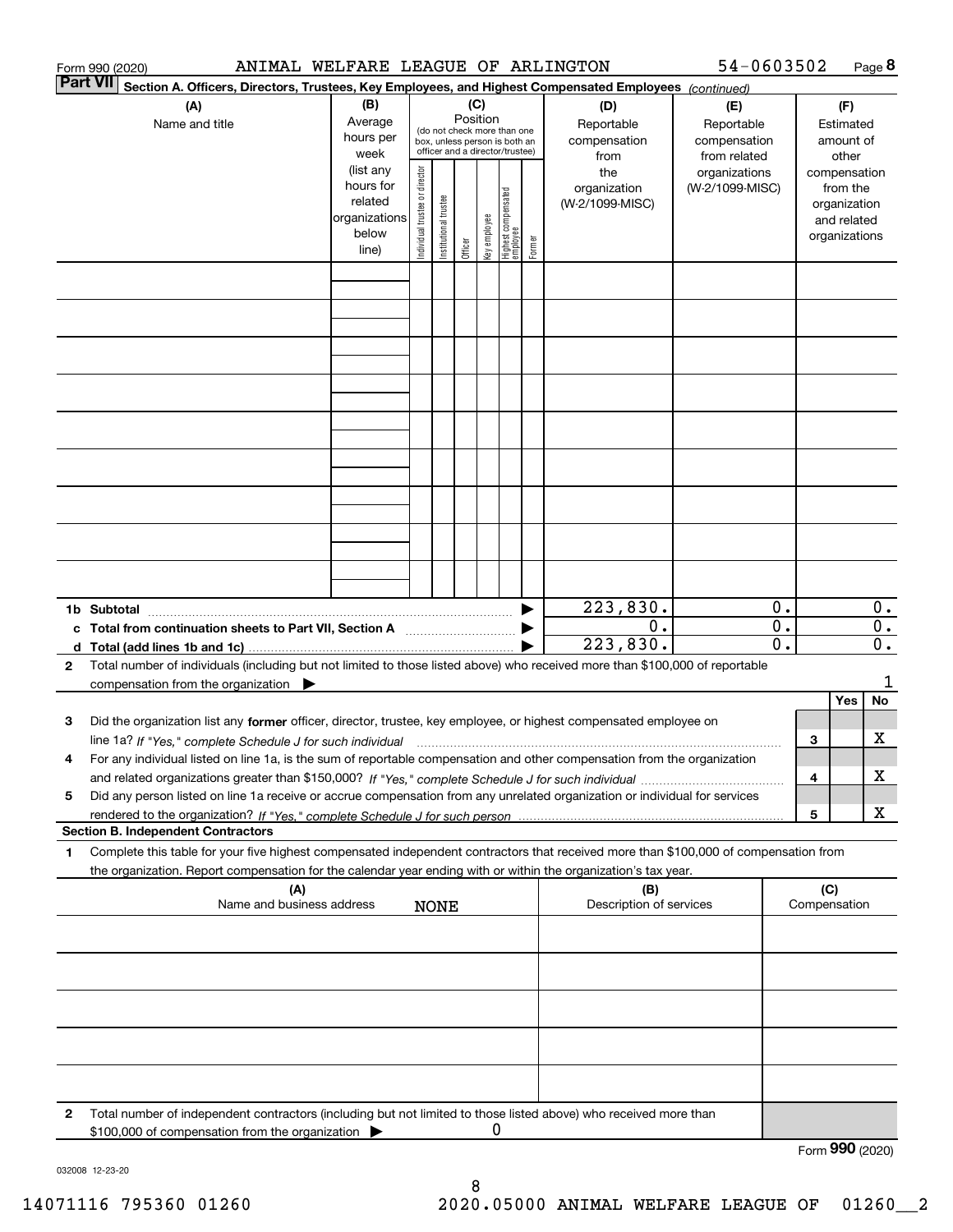| Check if Schedule O contains a response or note to any line in this Part VIII<br>$\overline{(B)}$<br>$\overline{C}$<br>(D)<br>(A)<br>Revenue excluded<br>Related or exempt<br>Unrelated<br>Total revenue<br>from tax under<br>function revenue<br>business revenue<br>sections 512 - 514<br>132,371.<br>1a<br>Contributions, Gifts, Grants<br>and Other Similar Amounts<br><b>1 a</b> Federated campaigns<br>1 <sub>b</sub><br>Membership dues<br>b<br>135,088.<br>1 <sub>c</sub><br>Fundraising events<br>с<br>1 <sub>d</sub><br>Related organizations<br>d<br>.<br>Government grants (contributions)<br>1e<br>All other contributions, gifts, grants, and<br>1,929,525.<br>similar amounts not included above<br>1f<br>101,661.<br>$1g$ \$<br>Noncash contributions included in lines 1a-1f<br>g<br>2,196,984.<br><b>h</b> Total. Add lines 1a-1f<br><b>Business Code</b><br>541900<br>GOVERNMENT CONTRACT<br>1,445,388.<br>1,445,388.<br>Program Service<br>Revenue<br>2 a<br>ADOPTIONS AND OTHER<br>541900<br>477,806.<br>477,806.<br>b<br>c<br><u> 1989 - Johann Barbara, martxa alemaniar a</u><br>d<br>е<br>All other program service revenue<br>f<br>1,923,194.<br>Investment income (including dividends, interest, and<br>3<br>454, 317.<br>454, 317.<br>Income from investment of tax-exempt bond proceeds<br>4<br>5<br>(i) Real<br>(ii) Personal<br>Gross rents<br>6a<br>6а<br>6 <sub>b</sub><br>Less: rental expenses<br>b<br>6c<br>Rental income or (loss)<br>c<br>Net rental income or (loss)<br>d<br>(i) Securities<br>(ii) Other<br>7 a Gross amount from sales of<br>1,052,093.<br>17,359.<br>assets other than inventory<br>7a<br><b>b</b> Less: cost or other basis<br>944, 215.<br>7,867.<br>Revenue<br>and sales expenses<br>7b<br>107,878.<br><b>7c</b><br>9,492.<br><b>c</b> Gain or (loss) $\ldots$<br>9,492.<br>107,878.<br>117,370.<br>8 a Gross income from fundraising events (not  <br><b>Other</b><br>$\frac{135}{130}$ , 088. of<br>including \$<br>contributions reported on line 1c). See<br>2,500.<br>l 8a<br>29, 174.<br>8b<br>b<br>$-26,674.$<br>$-26,674.$<br>c Net income or (loss) from fundraising events<br>▶<br>9 a Gross income from gaming activities. See<br> 9a<br>9 <sub>b</sub><br><b>b</b> Less: direct expenses <b>manually</b><br>c Net income or (loss) from gaming activities<br>10 a Gross sales of inventory, less returns<br> 10a<br>10b<br><b>b</b> Less: cost of goods sold<br>c Net income or (loss) from sales of inventory<br><b>Business Code</b><br>Miscellaneous<br>11 a<br>Revenue<br>b<br>с<br>▶<br>4,665,191.<br>1,932,686.<br>0.<br>535, 521.<br>12<br>032009 12-23-20 | <b>Part VIII</b> | <b>Statement of Revenue</b> |  |  |  |                 |
|---------------------------------------------------------------------------------------------------------------------------------------------------------------------------------------------------------------------------------------------------------------------------------------------------------------------------------------------------------------------------------------------------------------------------------------------------------------------------------------------------------------------------------------------------------------------------------------------------------------------------------------------------------------------------------------------------------------------------------------------------------------------------------------------------------------------------------------------------------------------------------------------------------------------------------------------------------------------------------------------------------------------------------------------------------------------------------------------------------------------------------------------------------------------------------------------------------------------------------------------------------------------------------------------------------------------------------------------------------------------------------------------------------------------------------------------------------------------------------------------------------------------------------------------------------------------------------------------------------------------------------------------------------------------------------------------------------------------------------------------------------------------------------------------------------------------------------------------------------------------------------------------------------------------------------------------------------------------------------------------------------------------------------------------------------------------------------------------------------------------------------------------------------------------------------------------------------------------------------------------------------------------------------------------------------------------------------------------------------------------------------------------------------------------------------------------------------------------------------------------------------------------------------------------------------------------------------------------------------------------------------------------|------------------|-----------------------------|--|--|--|-----------------|
|                                                                                                                                                                                                                                                                                                                                                                                                                                                                                                                                                                                                                                                                                                                                                                                                                                                                                                                                                                                                                                                                                                                                                                                                                                                                                                                                                                                                                                                                                                                                                                                                                                                                                                                                                                                                                                                                                                                                                                                                                                                                                                                                                                                                                                                                                                                                                                                                                                                                                                                                                                                                                                             |                  |                             |  |  |  |                 |
|                                                                                                                                                                                                                                                                                                                                                                                                                                                                                                                                                                                                                                                                                                                                                                                                                                                                                                                                                                                                                                                                                                                                                                                                                                                                                                                                                                                                                                                                                                                                                                                                                                                                                                                                                                                                                                                                                                                                                                                                                                                                                                                                                                                                                                                                                                                                                                                                                                                                                                                                                                                                                                             |                  |                             |  |  |  |                 |
|                                                                                                                                                                                                                                                                                                                                                                                                                                                                                                                                                                                                                                                                                                                                                                                                                                                                                                                                                                                                                                                                                                                                                                                                                                                                                                                                                                                                                                                                                                                                                                                                                                                                                                                                                                                                                                                                                                                                                                                                                                                                                                                                                                                                                                                                                                                                                                                                                                                                                                                                                                                                                                             |                  |                             |  |  |  |                 |
|                                                                                                                                                                                                                                                                                                                                                                                                                                                                                                                                                                                                                                                                                                                                                                                                                                                                                                                                                                                                                                                                                                                                                                                                                                                                                                                                                                                                                                                                                                                                                                                                                                                                                                                                                                                                                                                                                                                                                                                                                                                                                                                                                                                                                                                                                                                                                                                                                                                                                                                                                                                                                                             |                  |                             |  |  |  |                 |
|                                                                                                                                                                                                                                                                                                                                                                                                                                                                                                                                                                                                                                                                                                                                                                                                                                                                                                                                                                                                                                                                                                                                                                                                                                                                                                                                                                                                                                                                                                                                                                                                                                                                                                                                                                                                                                                                                                                                                                                                                                                                                                                                                                                                                                                                                                                                                                                                                                                                                                                                                                                                                                             |                  |                             |  |  |  |                 |
|                                                                                                                                                                                                                                                                                                                                                                                                                                                                                                                                                                                                                                                                                                                                                                                                                                                                                                                                                                                                                                                                                                                                                                                                                                                                                                                                                                                                                                                                                                                                                                                                                                                                                                                                                                                                                                                                                                                                                                                                                                                                                                                                                                                                                                                                                                                                                                                                                                                                                                                                                                                                                                             |                  |                             |  |  |  |                 |
|                                                                                                                                                                                                                                                                                                                                                                                                                                                                                                                                                                                                                                                                                                                                                                                                                                                                                                                                                                                                                                                                                                                                                                                                                                                                                                                                                                                                                                                                                                                                                                                                                                                                                                                                                                                                                                                                                                                                                                                                                                                                                                                                                                                                                                                                                                                                                                                                                                                                                                                                                                                                                                             |                  |                             |  |  |  |                 |
|                                                                                                                                                                                                                                                                                                                                                                                                                                                                                                                                                                                                                                                                                                                                                                                                                                                                                                                                                                                                                                                                                                                                                                                                                                                                                                                                                                                                                                                                                                                                                                                                                                                                                                                                                                                                                                                                                                                                                                                                                                                                                                                                                                                                                                                                                                                                                                                                                                                                                                                                                                                                                                             |                  |                             |  |  |  |                 |
|                                                                                                                                                                                                                                                                                                                                                                                                                                                                                                                                                                                                                                                                                                                                                                                                                                                                                                                                                                                                                                                                                                                                                                                                                                                                                                                                                                                                                                                                                                                                                                                                                                                                                                                                                                                                                                                                                                                                                                                                                                                                                                                                                                                                                                                                                                                                                                                                                                                                                                                                                                                                                                             |                  |                             |  |  |  |                 |
|                                                                                                                                                                                                                                                                                                                                                                                                                                                                                                                                                                                                                                                                                                                                                                                                                                                                                                                                                                                                                                                                                                                                                                                                                                                                                                                                                                                                                                                                                                                                                                                                                                                                                                                                                                                                                                                                                                                                                                                                                                                                                                                                                                                                                                                                                                                                                                                                                                                                                                                                                                                                                                             |                  |                             |  |  |  |                 |
|                                                                                                                                                                                                                                                                                                                                                                                                                                                                                                                                                                                                                                                                                                                                                                                                                                                                                                                                                                                                                                                                                                                                                                                                                                                                                                                                                                                                                                                                                                                                                                                                                                                                                                                                                                                                                                                                                                                                                                                                                                                                                                                                                                                                                                                                                                                                                                                                                                                                                                                                                                                                                                             |                  |                             |  |  |  |                 |
|                                                                                                                                                                                                                                                                                                                                                                                                                                                                                                                                                                                                                                                                                                                                                                                                                                                                                                                                                                                                                                                                                                                                                                                                                                                                                                                                                                                                                                                                                                                                                                                                                                                                                                                                                                                                                                                                                                                                                                                                                                                                                                                                                                                                                                                                                                                                                                                                                                                                                                                                                                                                                                             |                  |                             |  |  |  |                 |
|                                                                                                                                                                                                                                                                                                                                                                                                                                                                                                                                                                                                                                                                                                                                                                                                                                                                                                                                                                                                                                                                                                                                                                                                                                                                                                                                                                                                                                                                                                                                                                                                                                                                                                                                                                                                                                                                                                                                                                                                                                                                                                                                                                                                                                                                                                                                                                                                                                                                                                                                                                                                                                             |                  |                             |  |  |  |                 |
|                                                                                                                                                                                                                                                                                                                                                                                                                                                                                                                                                                                                                                                                                                                                                                                                                                                                                                                                                                                                                                                                                                                                                                                                                                                                                                                                                                                                                                                                                                                                                                                                                                                                                                                                                                                                                                                                                                                                                                                                                                                                                                                                                                                                                                                                                                                                                                                                                                                                                                                                                                                                                                             |                  |                             |  |  |  |                 |
|                                                                                                                                                                                                                                                                                                                                                                                                                                                                                                                                                                                                                                                                                                                                                                                                                                                                                                                                                                                                                                                                                                                                                                                                                                                                                                                                                                                                                                                                                                                                                                                                                                                                                                                                                                                                                                                                                                                                                                                                                                                                                                                                                                                                                                                                                                                                                                                                                                                                                                                                                                                                                                             |                  |                             |  |  |  |                 |
|                                                                                                                                                                                                                                                                                                                                                                                                                                                                                                                                                                                                                                                                                                                                                                                                                                                                                                                                                                                                                                                                                                                                                                                                                                                                                                                                                                                                                                                                                                                                                                                                                                                                                                                                                                                                                                                                                                                                                                                                                                                                                                                                                                                                                                                                                                                                                                                                                                                                                                                                                                                                                                             |                  |                             |  |  |  |                 |
|                                                                                                                                                                                                                                                                                                                                                                                                                                                                                                                                                                                                                                                                                                                                                                                                                                                                                                                                                                                                                                                                                                                                                                                                                                                                                                                                                                                                                                                                                                                                                                                                                                                                                                                                                                                                                                                                                                                                                                                                                                                                                                                                                                                                                                                                                                                                                                                                                                                                                                                                                                                                                                             |                  |                             |  |  |  |                 |
|                                                                                                                                                                                                                                                                                                                                                                                                                                                                                                                                                                                                                                                                                                                                                                                                                                                                                                                                                                                                                                                                                                                                                                                                                                                                                                                                                                                                                                                                                                                                                                                                                                                                                                                                                                                                                                                                                                                                                                                                                                                                                                                                                                                                                                                                                                                                                                                                                                                                                                                                                                                                                                             |                  |                             |  |  |  |                 |
|                                                                                                                                                                                                                                                                                                                                                                                                                                                                                                                                                                                                                                                                                                                                                                                                                                                                                                                                                                                                                                                                                                                                                                                                                                                                                                                                                                                                                                                                                                                                                                                                                                                                                                                                                                                                                                                                                                                                                                                                                                                                                                                                                                                                                                                                                                                                                                                                                                                                                                                                                                                                                                             |                  |                             |  |  |  |                 |
|                                                                                                                                                                                                                                                                                                                                                                                                                                                                                                                                                                                                                                                                                                                                                                                                                                                                                                                                                                                                                                                                                                                                                                                                                                                                                                                                                                                                                                                                                                                                                                                                                                                                                                                                                                                                                                                                                                                                                                                                                                                                                                                                                                                                                                                                                                                                                                                                                                                                                                                                                                                                                                             |                  |                             |  |  |  |                 |
|                                                                                                                                                                                                                                                                                                                                                                                                                                                                                                                                                                                                                                                                                                                                                                                                                                                                                                                                                                                                                                                                                                                                                                                                                                                                                                                                                                                                                                                                                                                                                                                                                                                                                                                                                                                                                                                                                                                                                                                                                                                                                                                                                                                                                                                                                                                                                                                                                                                                                                                                                                                                                                             |                  |                             |  |  |  |                 |
|                                                                                                                                                                                                                                                                                                                                                                                                                                                                                                                                                                                                                                                                                                                                                                                                                                                                                                                                                                                                                                                                                                                                                                                                                                                                                                                                                                                                                                                                                                                                                                                                                                                                                                                                                                                                                                                                                                                                                                                                                                                                                                                                                                                                                                                                                                                                                                                                                                                                                                                                                                                                                                             |                  |                             |  |  |  |                 |
|                                                                                                                                                                                                                                                                                                                                                                                                                                                                                                                                                                                                                                                                                                                                                                                                                                                                                                                                                                                                                                                                                                                                                                                                                                                                                                                                                                                                                                                                                                                                                                                                                                                                                                                                                                                                                                                                                                                                                                                                                                                                                                                                                                                                                                                                                                                                                                                                                                                                                                                                                                                                                                             |                  |                             |  |  |  |                 |
|                                                                                                                                                                                                                                                                                                                                                                                                                                                                                                                                                                                                                                                                                                                                                                                                                                                                                                                                                                                                                                                                                                                                                                                                                                                                                                                                                                                                                                                                                                                                                                                                                                                                                                                                                                                                                                                                                                                                                                                                                                                                                                                                                                                                                                                                                                                                                                                                                                                                                                                                                                                                                                             |                  |                             |  |  |  |                 |
|                                                                                                                                                                                                                                                                                                                                                                                                                                                                                                                                                                                                                                                                                                                                                                                                                                                                                                                                                                                                                                                                                                                                                                                                                                                                                                                                                                                                                                                                                                                                                                                                                                                                                                                                                                                                                                                                                                                                                                                                                                                                                                                                                                                                                                                                                                                                                                                                                                                                                                                                                                                                                                             |                  |                             |  |  |  |                 |
|                                                                                                                                                                                                                                                                                                                                                                                                                                                                                                                                                                                                                                                                                                                                                                                                                                                                                                                                                                                                                                                                                                                                                                                                                                                                                                                                                                                                                                                                                                                                                                                                                                                                                                                                                                                                                                                                                                                                                                                                                                                                                                                                                                                                                                                                                                                                                                                                                                                                                                                                                                                                                                             |                  |                             |  |  |  |                 |
|                                                                                                                                                                                                                                                                                                                                                                                                                                                                                                                                                                                                                                                                                                                                                                                                                                                                                                                                                                                                                                                                                                                                                                                                                                                                                                                                                                                                                                                                                                                                                                                                                                                                                                                                                                                                                                                                                                                                                                                                                                                                                                                                                                                                                                                                                                                                                                                                                                                                                                                                                                                                                                             |                  |                             |  |  |  |                 |
|                                                                                                                                                                                                                                                                                                                                                                                                                                                                                                                                                                                                                                                                                                                                                                                                                                                                                                                                                                                                                                                                                                                                                                                                                                                                                                                                                                                                                                                                                                                                                                                                                                                                                                                                                                                                                                                                                                                                                                                                                                                                                                                                                                                                                                                                                                                                                                                                                                                                                                                                                                                                                                             |                  |                             |  |  |  |                 |
|                                                                                                                                                                                                                                                                                                                                                                                                                                                                                                                                                                                                                                                                                                                                                                                                                                                                                                                                                                                                                                                                                                                                                                                                                                                                                                                                                                                                                                                                                                                                                                                                                                                                                                                                                                                                                                                                                                                                                                                                                                                                                                                                                                                                                                                                                                                                                                                                                                                                                                                                                                                                                                             |                  |                             |  |  |  |                 |
|                                                                                                                                                                                                                                                                                                                                                                                                                                                                                                                                                                                                                                                                                                                                                                                                                                                                                                                                                                                                                                                                                                                                                                                                                                                                                                                                                                                                                                                                                                                                                                                                                                                                                                                                                                                                                                                                                                                                                                                                                                                                                                                                                                                                                                                                                                                                                                                                                                                                                                                                                                                                                                             |                  |                             |  |  |  |                 |
|                                                                                                                                                                                                                                                                                                                                                                                                                                                                                                                                                                                                                                                                                                                                                                                                                                                                                                                                                                                                                                                                                                                                                                                                                                                                                                                                                                                                                                                                                                                                                                                                                                                                                                                                                                                                                                                                                                                                                                                                                                                                                                                                                                                                                                                                                                                                                                                                                                                                                                                                                                                                                                             |                  |                             |  |  |  |                 |
|                                                                                                                                                                                                                                                                                                                                                                                                                                                                                                                                                                                                                                                                                                                                                                                                                                                                                                                                                                                                                                                                                                                                                                                                                                                                                                                                                                                                                                                                                                                                                                                                                                                                                                                                                                                                                                                                                                                                                                                                                                                                                                                                                                                                                                                                                                                                                                                                                                                                                                                                                                                                                                             |                  |                             |  |  |  |                 |
|                                                                                                                                                                                                                                                                                                                                                                                                                                                                                                                                                                                                                                                                                                                                                                                                                                                                                                                                                                                                                                                                                                                                                                                                                                                                                                                                                                                                                                                                                                                                                                                                                                                                                                                                                                                                                                                                                                                                                                                                                                                                                                                                                                                                                                                                                                                                                                                                                                                                                                                                                                                                                                             |                  |                             |  |  |  |                 |
|                                                                                                                                                                                                                                                                                                                                                                                                                                                                                                                                                                                                                                                                                                                                                                                                                                                                                                                                                                                                                                                                                                                                                                                                                                                                                                                                                                                                                                                                                                                                                                                                                                                                                                                                                                                                                                                                                                                                                                                                                                                                                                                                                                                                                                                                                                                                                                                                                                                                                                                                                                                                                                             |                  |                             |  |  |  |                 |
|                                                                                                                                                                                                                                                                                                                                                                                                                                                                                                                                                                                                                                                                                                                                                                                                                                                                                                                                                                                                                                                                                                                                                                                                                                                                                                                                                                                                                                                                                                                                                                                                                                                                                                                                                                                                                                                                                                                                                                                                                                                                                                                                                                                                                                                                                                                                                                                                                                                                                                                                                                                                                                             |                  |                             |  |  |  |                 |
|                                                                                                                                                                                                                                                                                                                                                                                                                                                                                                                                                                                                                                                                                                                                                                                                                                                                                                                                                                                                                                                                                                                                                                                                                                                                                                                                                                                                                                                                                                                                                                                                                                                                                                                                                                                                                                                                                                                                                                                                                                                                                                                                                                                                                                                                                                                                                                                                                                                                                                                                                                                                                                             |                  |                             |  |  |  |                 |
|                                                                                                                                                                                                                                                                                                                                                                                                                                                                                                                                                                                                                                                                                                                                                                                                                                                                                                                                                                                                                                                                                                                                                                                                                                                                                                                                                                                                                                                                                                                                                                                                                                                                                                                                                                                                                                                                                                                                                                                                                                                                                                                                                                                                                                                                                                                                                                                                                                                                                                                                                                                                                                             |                  |                             |  |  |  |                 |
|                                                                                                                                                                                                                                                                                                                                                                                                                                                                                                                                                                                                                                                                                                                                                                                                                                                                                                                                                                                                                                                                                                                                                                                                                                                                                                                                                                                                                                                                                                                                                                                                                                                                                                                                                                                                                                                                                                                                                                                                                                                                                                                                                                                                                                                                                                                                                                                                                                                                                                                                                                                                                                             |                  |                             |  |  |  |                 |
|                                                                                                                                                                                                                                                                                                                                                                                                                                                                                                                                                                                                                                                                                                                                                                                                                                                                                                                                                                                                                                                                                                                                                                                                                                                                                                                                                                                                                                                                                                                                                                                                                                                                                                                                                                                                                                                                                                                                                                                                                                                                                                                                                                                                                                                                                                                                                                                                                                                                                                                                                                                                                                             |                  |                             |  |  |  |                 |
|                                                                                                                                                                                                                                                                                                                                                                                                                                                                                                                                                                                                                                                                                                                                                                                                                                                                                                                                                                                                                                                                                                                                                                                                                                                                                                                                                                                                                                                                                                                                                                                                                                                                                                                                                                                                                                                                                                                                                                                                                                                                                                                                                                                                                                                                                                                                                                                                                                                                                                                                                                                                                                             |                  |                             |  |  |  |                 |
|                                                                                                                                                                                                                                                                                                                                                                                                                                                                                                                                                                                                                                                                                                                                                                                                                                                                                                                                                                                                                                                                                                                                                                                                                                                                                                                                                                                                                                                                                                                                                                                                                                                                                                                                                                                                                                                                                                                                                                                                                                                                                                                                                                                                                                                                                                                                                                                                                                                                                                                                                                                                                                             |                  |                             |  |  |  |                 |
|                                                                                                                                                                                                                                                                                                                                                                                                                                                                                                                                                                                                                                                                                                                                                                                                                                                                                                                                                                                                                                                                                                                                                                                                                                                                                                                                                                                                                                                                                                                                                                                                                                                                                                                                                                                                                                                                                                                                                                                                                                                                                                                                                                                                                                                                                                                                                                                                                                                                                                                                                                                                                                             |                  |                             |  |  |  |                 |
|                                                                                                                                                                                                                                                                                                                                                                                                                                                                                                                                                                                                                                                                                                                                                                                                                                                                                                                                                                                                                                                                                                                                                                                                                                                                                                                                                                                                                                                                                                                                                                                                                                                                                                                                                                                                                                                                                                                                                                                                                                                                                                                                                                                                                                                                                                                                                                                                                                                                                                                                                                                                                                             |                  |                             |  |  |  |                 |
|                                                                                                                                                                                                                                                                                                                                                                                                                                                                                                                                                                                                                                                                                                                                                                                                                                                                                                                                                                                                                                                                                                                                                                                                                                                                                                                                                                                                                                                                                                                                                                                                                                                                                                                                                                                                                                                                                                                                                                                                                                                                                                                                                                                                                                                                                                                                                                                                                                                                                                                                                                                                                                             |                  |                             |  |  |  |                 |
|                                                                                                                                                                                                                                                                                                                                                                                                                                                                                                                                                                                                                                                                                                                                                                                                                                                                                                                                                                                                                                                                                                                                                                                                                                                                                                                                                                                                                                                                                                                                                                                                                                                                                                                                                                                                                                                                                                                                                                                                                                                                                                                                                                                                                                                                                                                                                                                                                                                                                                                                                                                                                                             |                  |                             |  |  |  |                 |
|                                                                                                                                                                                                                                                                                                                                                                                                                                                                                                                                                                                                                                                                                                                                                                                                                                                                                                                                                                                                                                                                                                                                                                                                                                                                                                                                                                                                                                                                                                                                                                                                                                                                                                                                                                                                                                                                                                                                                                                                                                                                                                                                                                                                                                                                                                                                                                                                                                                                                                                                                                                                                                             |                  |                             |  |  |  |                 |
|                                                                                                                                                                                                                                                                                                                                                                                                                                                                                                                                                                                                                                                                                                                                                                                                                                                                                                                                                                                                                                                                                                                                                                                                                                                                                                                                                                                                                                                                                                                                                                                                                                                                                                                                                                                                                                                                                                                                                                                                                                                                                                                                                                                                                                                                                                                                                                                                                                                                                                                                                                                                                                             |                  |                             |  |  |  |                 |
|                                                                                                                                                                                                                                                                                                                                                                                                                                                                                                                                                                                                                                                                                                                                                                                                                                                                                                                                                                                                                                                                                                                                                                                                                                                                                                                                                                                                                                                                                                                                                                                                                                                                                                                                                                                                                                                                                                                                                                                                                                                                                                                                                                                                                                                                                                                                                                                                                                                                                                                                                                                                                                             |                  |                             |  |  |  |                 |
|                                                                                                                                                                                                                                                                                                                                                                                                                                                                                                                                                                                                                                                                                                                                                                                                                                                                                                                                                                                                                                                                                                                                                                                                                                                                                                                                                                                                                                                                                                                                                                                                                                                                                                                                                                                                                                                                                                                                                                                                                                                                                                                                                                                                                                                                                                                                                                                                                                                                                                                                                                                                                                             |                  |                             |  |  |  |                 |
|                                                                                                                                                                                                                                                                                                                                                                                                                                                                                                                                                                                                                                                                                                                                                                                                                                                                                                                                                                                                                                                                                                                                                                                                                                                                                                                                                                                                                                                                                                                                                                                                                                                                                                                                                                                                                                                                                                                                                                                                                                                                                                                                                                                                                                                                                                                                                                                                                                                                                                                                                                                                                                             |                  |                             |  |  |  |                 |
|                                                                                                                                                                                                                                                                                                                                                                                                                                                                                                                                                                                                                                                                                                                                                                                                                                                                                                                                                                                                                                                                                                                                                                                                                                                                                                                                                                                                                                                                                                                                                                                                                                                                                                                                                                                                                                                                                                                                                                                                                                                                                                                                                                                                                                                                                                                                                                                                                                                                                                                                                                                                                                             |                  |                             |  |  |  |                 |
|                                                                                                                                                                                                                                                                                                                                                                                                                                                                                                                                                                                                                                                                                                                                                                                                                                                                                                                                                                                                                                                                                                                                                                                                                                                                                                                                                                                                                                                                                                                                                                                                                                                                                                                                                                                                                                                                                                                                                                                                                                                                                                                                                                                                                                                                                                                                                                                                                                                                                                                                                                                                                                             |                  |                             |  |  |  |                 |
|                                                                                                                                                                                                                                                                                                                                                                                                                                                                                                                                                                                                                                                                                                                                                                                                                                                                                                                                                                                                                                                                                                                                                                                                                                                                                                                                                                                                                                                                                                                                                                                                                                                                                                                                                                                                                                                                                                                                                                                                                                                                                                                                                                                                                                                                                                                                                                                                                                                                                                                                                                                                                                             |                  |                             |  |  |  | Form 990 (2020) |

Form 990 (2020) **ANIMAL WELFARE LEAGUE OF ARLINGTON 54-0603502** Page **9** 

<sup>9</sup>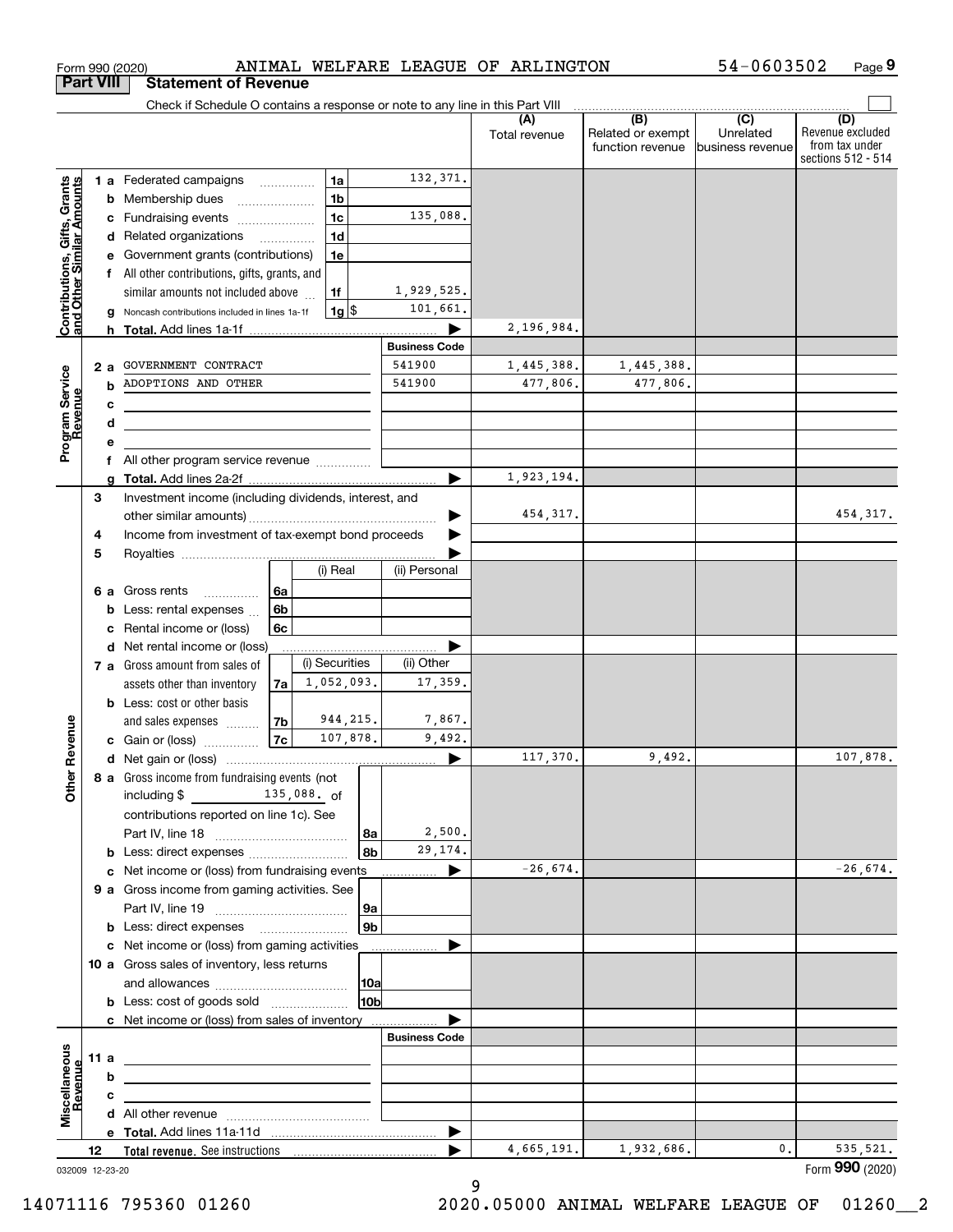$_{\rm Form}$  990 (2020) ANIMAL WELFARE LEAGUE OF ARLINGTON 54-0603502  $_{\rm Page}$ **Part IX Statement of Functional Expenses**

|              | Section 501(c)(3) and 501(c)(4) organizations must complete all columns. All other organizations must complete column (A).                                 |                        |                                    |                                           |                                |
|--------------|------------------------------------------------------------------------------------------------------------------------------------------------------------|------------------------|------------------------------------|-------------------------------------------|--------------------------------|
|              |                                                                                                                                                            |                        |                                    |                                           |                                |
|              | Do not include amounts reported on lines 6b,<br>7b, 8b, 9b, and 10b of Part VIII.                                                                          | (A)<br>Total expenses  | (B)<br>Program service<br>expenses | (C)<br>Management and<br>general expenses | (D)<br>Fundraising<br>expenses |
| 1.           | Grants and other assistance to domestic organizations                                                                                                      |                        |                                    |                                           |                                |
|              | and domestic governments. See Part IV, line 21                                                                                                             |                        |                                    |                                           |                                |
| 2            | Grants and other assistance to domestic                                                                                                                    |                        |                                    |                                           |                                |
|              | individuals. See Part IV, line 22                                                                                                                          |                        |                                    |                                           |                                |
| 3            | Grants and other assistance to foreign                                                                                                                     |                        |                                    |                                           |                                |
|              | organizations, foreign governments, and foreign                                                                                                            |                        |                                    |                                           |                                |
|              | individuals. See Part IV, lines 15 and 16                                                                                                                  |                        |                                    |                                           |                                |
| 4            | Benefits paid to or for members                                                                                                                            |                        |                                    |                                           |                                |
| 5            | Compensation of current officers, directors,                                                                                                               |                        |                                    |                                           |                                |
|              | trustees, and key employees                                                                                                                                | 239,846.               | 201,471.                           | 2,398.                                    | 35,977.                        |
| 6            | Compensation not included above to disqualified                                                                                                            |                        |                                    |                                           |                                |
|              | persons (as defined under section 4958(f)(1)) and                                                                                                          |                        |                                    |                                           |                                |
|              | persons described in section $4958(c)(3)(B)$<br>1.1.1.1.1.1.1                                                                                              |                        |                                    |                                           |                                |
| 7            |                                                                                                                                                            | 2,017,510.             | 1,786,782.                         | 19,831.                                   | 210,897.                       |
| 8            | Pension plan accruals and contributions (include                                                                                                           |                        |                                    |                                           |                                |
|              | section 401(k) and 403(b) employer contributions)                                                                                                          | 108,863.               | $\frac{97,569}{196,669}$           | 811.                                      | $\frac{10,483.}{20,344.}$      |
| 9            |                                                                                                                                                            | 218,608.               |                                    | 1,595.                                    |                                |
| 10           |                                                                                                                                                            | 165, 369.              | 145,507.                           | 1,655.                                    | 18, 207.                       |
| 11           | Fees for services (nonemployees):                                                                                                                          |                        |                                    |                                           |                                |
| a            |                                                                                                                                                            |                        |                                    |                                           |                                |
| b            |                                                                                                                                                            |                        |                                    |                                           |                                |
| c            |                                                                                                                                                            |                        |                                    |                                           |                                |
| d            |                                                                                                                                                            |                        |                                    |                                           |                                |
| е            | Professional fundraising services. See Part IV, line 17                                                                                                    | 52,377.                |                                    | 52,377.                                   |                                |
| f            | Investment management fees                                                                                                                                 |                        |                                    |                                           |                                |
| $\mathbf{q}$ | Other. (If line 11g amount exceeds 10% of line 25,<br>column (A) amount, list line 11g expenses on Sch O.)                                                 | 89,022.                | 76,658.                            | 2,926.                                    | 9,438.                         |
| 12           |                                                                                                                                                            |                        |                                    |                                           |                                |
| 13           |                                                                                                                                                            | 27,895.                | 24,700.                            | 131.                                      | 3,064.                         |
| 14           |                                                                                                                                                            | 63,587.                | 61,610.                            | 860.                                      | 1,117.                         |
| 15           |                                                                                                                                                            |                        |                                    |                                           |                                |
| 16           |                                                                                                                                                            |                        |                                    |                                           |                                |
| 17           |                                                                                                                                                            |                        |                                    |                                           |                                |
| 18           | Payments of travel or entertainment expenses                                                                                                               |                        |                                    |                                           |                                |
|              | for any federal, state, or local public officials                                                                                                          |                        |                                    |                                           |                                |
| 19           | Conferences, conventions, and meetings                                                                                                                     |                        |                                    |                                           |                                |
| 20           | Interest                                                                                                                                                   |                        |                                    |                                           |                                |
| 21           |                                                                                                                                                            | $\overline{249,314}$ . | 226,883.                           | 7,477.                                    | 14,954.                        |
| 22           | Depreciation, depletion, and amortization                                                                                                                  | $\overline{53,197}$ .  | 53,197.                            |                                           |                                |
| 23           | Insurance<br>Other expenses. Itemize expenses not covered                                                                                                  |                        |                                    |                                           |                                |
| 24           | above (List miscellaneous expenses on line 24e. If<br>line 24e amount exceeds 10% of line 25, column (A)<br>amount, list line 24e expenses on Schedule O.) |                        |                                    |                                           |                                |
| a            | ANIMAL CARE                                                                                                                                                | 243,239.               | 243,239.                           |                                           |                                |
| b            | COMMUNITY PROGRAMS                                                                                                                                         | 174, 288.              | 174, 288.                          |                                           |                                |
| C            | REPAIRS AND MAINTENANCE                                                                                                                                    | 140,596.               | 103, 189.                          | 2, 292.                                   | 35, 115.                       |
| d            | EVENTS & APPEALS                                                                                                                                           | 102, 371.              |                                    |                                           | 102,371.                       |
|              | e All other expenses                                                                                                                                       | 271, 247.              | 195,584.                           | 11,061.                                   | 64,602.                        |
| 25           | Total functional expenses. Add lines 1 through 24e                                                                                                         | 4, 217, 329.           | 3,587,346.                         | 103,414.                                  | 526, 569.                      |
| 26           | Joint costs. Complete this line only if the organization                                                                                                   |                        |                                    |                                           |                                |
|              | reported in column (B) joint costs from a combined                                                                                                         |                        |                                    |                                           |                                |
|              | educational campaign and fundraising solicitation.                                                                                                         |                        |                                    |                                           |                                |
|              | Check here $\blacktriangleright$<br>if following SOP 98-2 (ASC 958-720)                                                                                    |                        |                                    |                                           |                                |

10

032010 12-23-20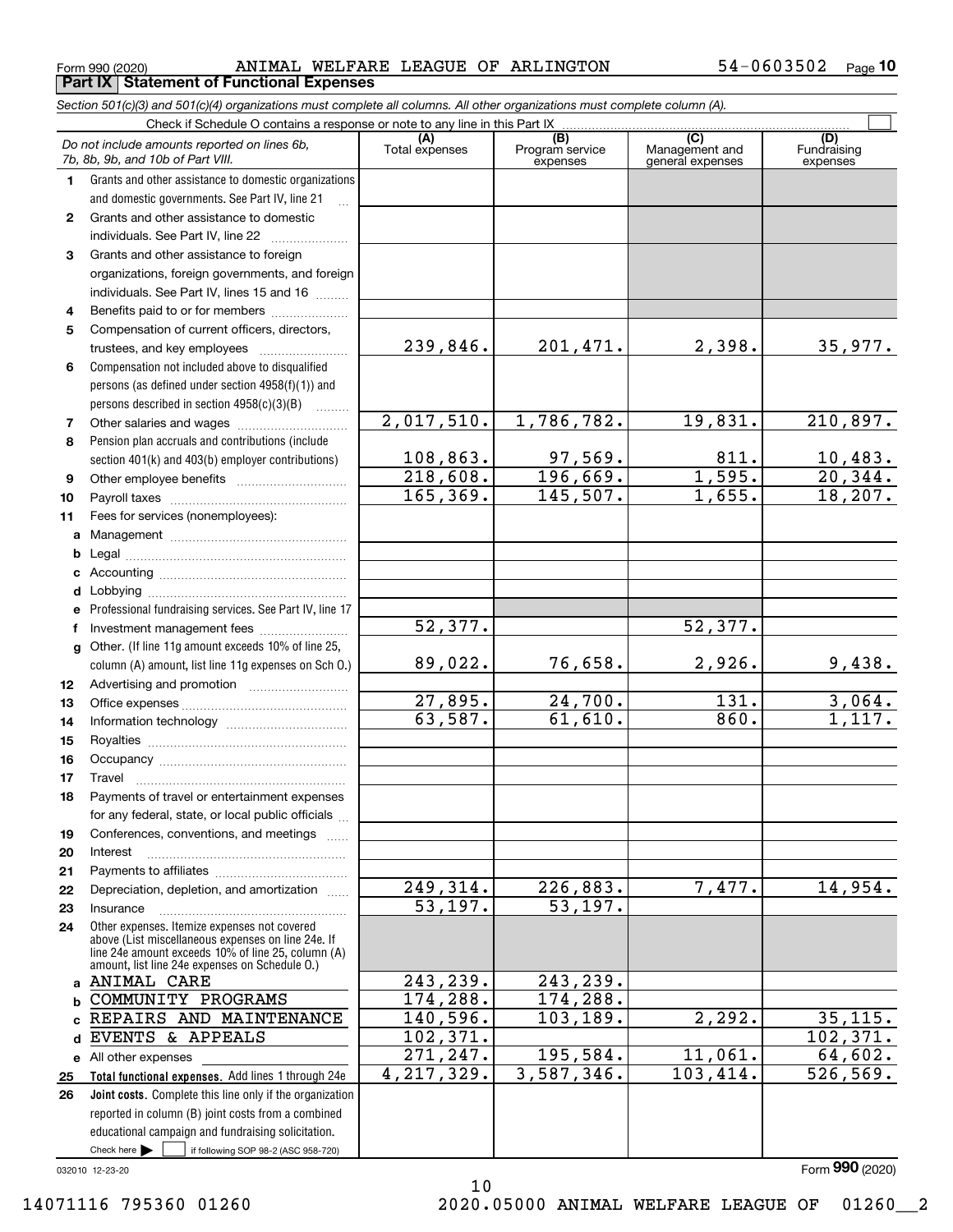## $_{\rm Form}$  990 (2020) ANIMAL WELFARE LEAGUE OF ARLINGTON 54-0603502  $_{\rm Page}$

Check if Schedule O contains a response or note to any line in this Part X

|                             |    |                                                                                                                                                                                                                                |         |                   | (A)<br>Beginning of year |                 | (B)<br>End of year |
|-----------------------------|----|--------------------------------------------------------------------------------------------------------------------------------------------------------------------------------------------------------------------------------|---------|-------------------|--------------------------|-----------------|--------------------|
|                             | 1  | Cash - non-interest-bearing                                                                                                                                                                                                    |         |                   | 188.                     | $\mathbf{1}$    | 2,857.             |
|                             | 2  |                                                                                                                                                                                                                                |         |                   | 864,247.                 | $\overline{2}$  | 1,342,367.         |
|                             | З  |                                                                                                                                                                                                                                |         | 64,027.           | 3                        | 0.              |                    |
|                             | 4  |                                                                                                                                                                                                                                |         |                   | 630.                     | 4               | 1,785.             |
|                             | 5  | Loans and other receivables from any current or former officer, director,                                                                                                                                                      |         |                   |                          |                 |                    |
|                             |    | trustee, key employee, creator or founder, substantial contributor, or 35%                                                                                                                                                     |         |                   |                          |                 |                    |
|                             |    | controlled entity or family member of any of these persons                                                                                                                                                                     |         | 5                 |                          |                 |                    |
|                             | 6  | Loans and other receivables from other disqualified persons (as defined                                                                                                                                                        |         |                   |                          |                 |                    |
|                             |    | under section $4958(f)(1)$ , and persons described in section $4958(c)(3)(B)$                                                                                                                                                  |         | 1.1.1.1           |                          | 6               |                    |
|                             | 7  |                                                                                                                                                                                                                                |         |                   |                          | $\overline{7}$  |                    |
| Assets                      | 8  |                                                                                                                                                                                                                                |         |                   | 5, 265.                  | 8               | 3,338.             |
|                             | 9  | Prepaid expenses and deferred charges                                                                                                                                                                                          |         |                   | $\overline{29,981}$ .    | 9               | 18,547.            |
|                             |    | <b>10a</b> Land, buildings, and equipment: cost or other                                                                                                                                                                       |         |                   |                          |                 |                    |
|                             |    | basis. Complete Part VI of Schedule D $\frac{10a}{5,233,503}$ .                                                                                                                                                                |         |                   |                          |                 |                    |
|                             |    | <u>  10b</u><br><b>b</b> Less: accumulated depreciation                                                                                                                                                                        |         | 2,933,899.        | 2,496,931.               | 10 <sub>c</sub> | 2,299,604.         |
|                             | 11 |                                                                                                                                                                                                                                |         |                   | 6,349,188.               | 11              | 8,398,869.         |
|                             | 12 |                                                                                                                                                                                                                                |         | 12                |                          |                 |                    |
|                             | 13 |                                                                                                                                                                                                                                |         | 13                |                          |                 |                    |
|                             | 14 |                                                                                                                                                                                                                                |         | 14                |                          |                 |                    |
|                             | 15 |                                                                                                                                                                                                                                |         |                   | 0.                       | 15              | 9,586.             |
|                             | 16 |                                                                                                                                                                                                                                |         |                   | 9,810,457.               | 16              | 12,076,953.        |
|                             | 17 |                                                                                                                                                                                                                                |         |                   | 263,479.                 | 17              | 333,636.           |
|                             | 18 |                                                                                                                                                                                                                                |         | 18                |                          |                 |                    |
|                             | 19 | Deferred revenue manual contracts and contracts are contracted and contract and contract are contracted and contract are contracted and contract are contracted and contract are contracted and contract are contracted and co | 27,047. | 19                | 23,766.                  |                 |                    |
|                             | 20 |                                                                                                                                                                                                                                |         | 20                |                          |                 |                    |
|                             | 21 | Escrow or custodial account liability. Complete Part IV of Schedule D                                                                                                                                                          |         |                   |                          | 21              |                    |
|                             | 22 | Loans and other payables to any current or former officer, director,                                                                                                                                                           |         |                   |                          |                 |                    |
| Liabilities                 |    | trustee, key employee, creator or founder, substantial contributor, or 35%                                                                                                                                                     |         |                   |                          |                 |                    |
|                             |    | controlled entity or family member of any of these persons                                                                                                                                                                     |         |                   |                          | 22              |                    |
|                             | 23 | Secured mortgages and notes payable to unrelated third parties                                                                                                                                                                 |         |                   | 436,326.                 | 23              | 941,131.           |
|                             | 24 | Unsecured notes and loans payable to unrelated third parties                                                                                                                                                                   |         |                   |                          | 24              |                    |
|                             | 25 | Other liabilities (including federal income tax, payables to related third                                                                                                                                                     |         |                   |                          |                 |                    |
|                             |    | parties, and other liabilities not included on lines 17-24). Complete Part X                                                                                                                                                   |         |                   |                          |                 |                    |
|                             |    | of Schedule D                                                                                                                                                                                                                  |         |                   |                          | 25              |                    |
|                             | 26 |                                                                                                                                                                                                                                |         |                   | 726,852.                 | 26              | 1, 298, 533.       |
|                             |    | Organizations that follow FASB ASC 958, check here $\blacktriangleright \boxed{X}$                                                                                                                                             |         |                   |                          |                 |                    |
|                             |    | and complete lines 27, 28, 32, and 33.                                                                                                                                                                                         |         |                   |                          |                 |                    |
|                             | 27 | Net assets without donor restrictions                                                                                                                                                                                          |         |                   | 8,404,130.               | 27              | 10,045,491.        |
|                             | 28 | Net assets with donor restrictions                                                                                                                                                                                             |         |                   | 679,475.                 | 28              | 732,929.           |
|                             |    | Organizations that do not follow FASB ASC 958, check here $\blacktriangleright$                                                                                                                                                |         |                   |                          |                 |                    |
|                             |    | and complete lines 29 through 33.                                                                                                                                                                                              |         |                   |                          |                 |                    |
| Net Assets or Fund Balances | 29 |                                                                                                                                                                                                                                |         |                   |                          | 29              |                    |
|                             | 30 | Paid-in or capital surplus, or land, building, or equipment fund                                                                                                                                                               |         |                   |                          | 30              |                    |
|                             | 31 | Retained earnings, endowment, accumulated income, or other funds                                                                                                                                                               |         | 1.1.1.1.1.1.1.1.1 |                          | 31              |                    |
|                             | 32 | Total net assets or fund balances                                                                                                                                                                                              |         |                   | 9,083,605.               | 32              | 10,778,420.        |
|                             | 33 |                                                                                                                                                                                                                                |         |                   | 9,810,457.               | 33              | 12,076,953.        |

Form (2020) **990**

 $\mathcal{L}^{\text{max}}$ 

**Part X Balance Sheet**

L,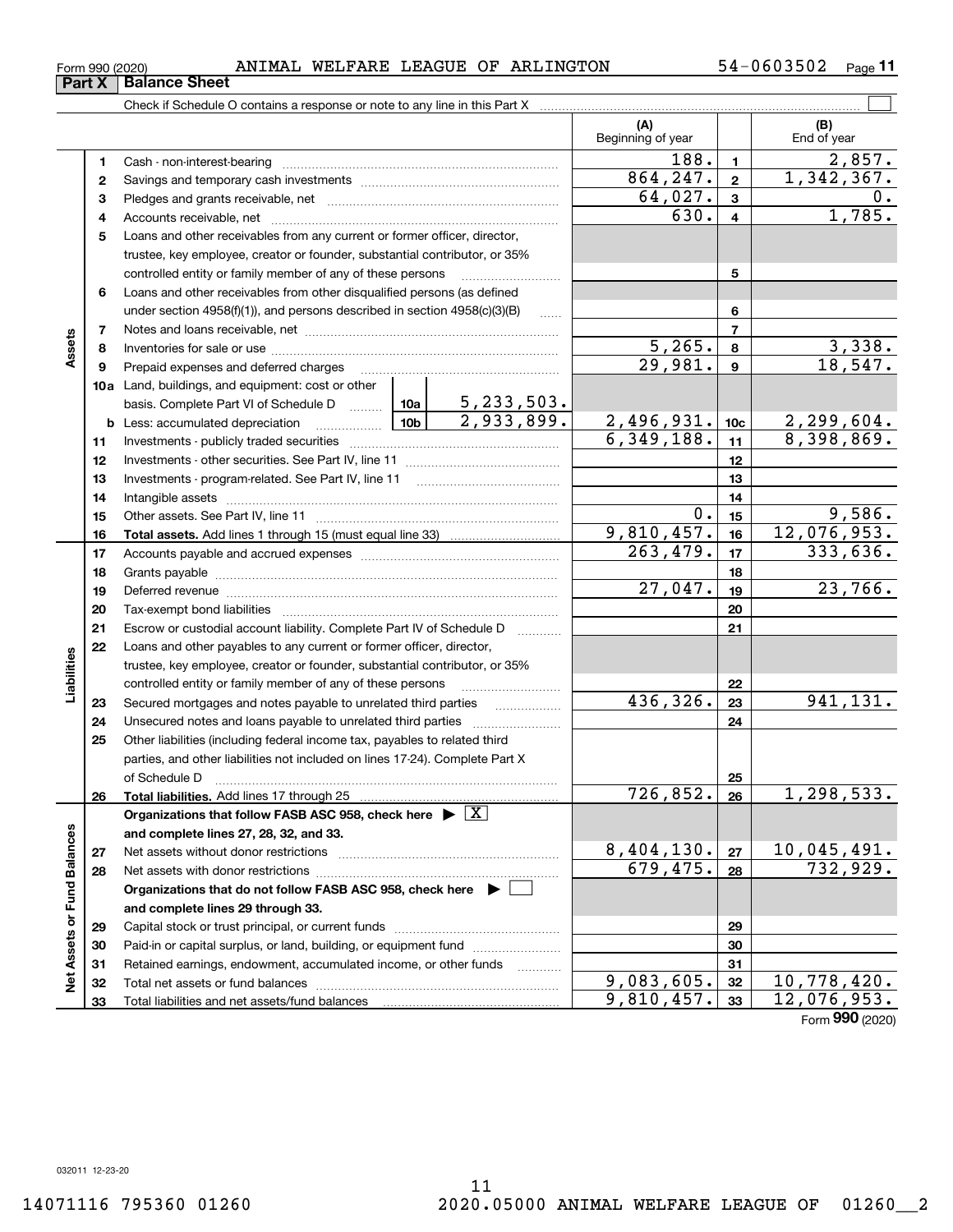| Part XI<br><b>Reconciliation of Net Assets</b><br>4,665,191.<br>$\mathbf{1}$<br>1<br>4, 217, 329.<br>$\overline{2}$<br>2<br>447,862.<br>$\mathbf{3}$<br>Revenue less expenses. Subtract line 2 from line 1<br>3<br>9,083,605.<br>$\overline{\mathbf{4}}$<br>4 | $\overline{\mathbf{X}}$ |
|---------------------------------------------------------------------------------------------------------------------------------------------------------------------------------------------------------------------------------------------------------------|-------------------------|
|                                                                                                                                                                                                                                                               |                         |
|                                                                                                                                                                                                                                                               |                         |
|                                                                                                                                                                                                                                                               |                         |
|                                                                                                                                                                                                                                                               |                         |
|                                                                                                                                                                                                                                                               |                         |
|                                                                                                                                                                                                                                                               |                         |
|                                                                                                                                                                                                                                                               |                         |
| 1,231,168.<br>5<br>5                                                                                                                                                                                                                                          |                         |
| 6<br>6                                                                                                                                                                                                                                                        |                         |
| $\overline{7}$<br>Investment expenses<br>7                                                                                                                                                                                                                    |                         |
| 8<br>8                                                                                                                                                                                                                                                        |                         |
| 15,786.<br>$\mathbf{Q}$<br>Other changes in net assets or fund balances (explain on Schedule O)<br>9                                                                                                                                                          |                         |
| Net assets or fund balances at end of year. Combine lines 3 through 9 (must equal Part X, line 32,<br>10                                                                                                                                                      |                         |
| 10,778,421.<br>10                                                                                                                                                                                                                                             |                         |
| <b>Part XII</b> Financial Statements and Reporting                                                                                                                                                                                                            |                         |
|                                                                                                                                                                                                                                                               | x                       |
| Yes                                                                                                                                                                                                                                                           | <b>No</b>               |
| $\boxed{\mathbf{X}}$ Accrual<br>Accounting method used to prepare the Form 990: <u>I</u> Cash<br>Other<br>1                                                                                                                                                   |                         |
| If the organization changed its method of accounting from a prior year or checked "Other," explain in Schedule O.                                                                                                                                             |                         |
| 2a Were the organization's financial statements compiled or reviewed by an independent accountant?<br>2a                                                                                                                                                      | х                       |
| If "Yes," check a box below to indicate whether the financial statements for the year were compiled or reviewed on a                                                                                                                                          |                         |
| separate basis, consolidated basis, or both:                                                                                                                                                                                                                  |                         |
| Both consolidated and separate basis<br>Separate basis<br>Consolidated basis                                                                                                                                                                                  |                         |
| X<br><b>b</b> Were the organization's financial statements audited by an independent accountant?<br>2 <sub>b</sub>                                                                                                                                            |                         |
| If "Yes," check a box below to indicate whether the financial statements for the year were audited on a separate basis,                                                                                                                                       |                         |
| consolidated basis, or both:                                                                                                                                                                                                                                  |                         |
| $\boxed{\textbf{X}}$ Separate basis<br>Consolidated basis<br>Both consolidated and separate basis                                                                                                                                                             |                         |
| c If "Yes" to line 2a or 2b, does the organization have a committee that assumes responsibility for oversight of the audit,                                                                                                                                   |                         |
| X<br>2c                                                                                                                                                                                                                                                       |                         |
| If the organization changed either its oversight process or selection process during the tax year, explain on Schedule O.                                                                                                                                     |                         |
| 3a As a result of a federal award, was the organization required to undergo an audit or audits as set forth in the Single Audit                                                                                                                               |                         |
| За                                                                                                                                                                                                                                                            | x                       |
| b If "Yes," did the organization undergo the required audit or audits? If the organization did not undergo the required audit                                                                                                                                 |                         |
| 3b<br>nnn.                                                                                                                                                                                                                                                    |                         |

Form (2020) **990**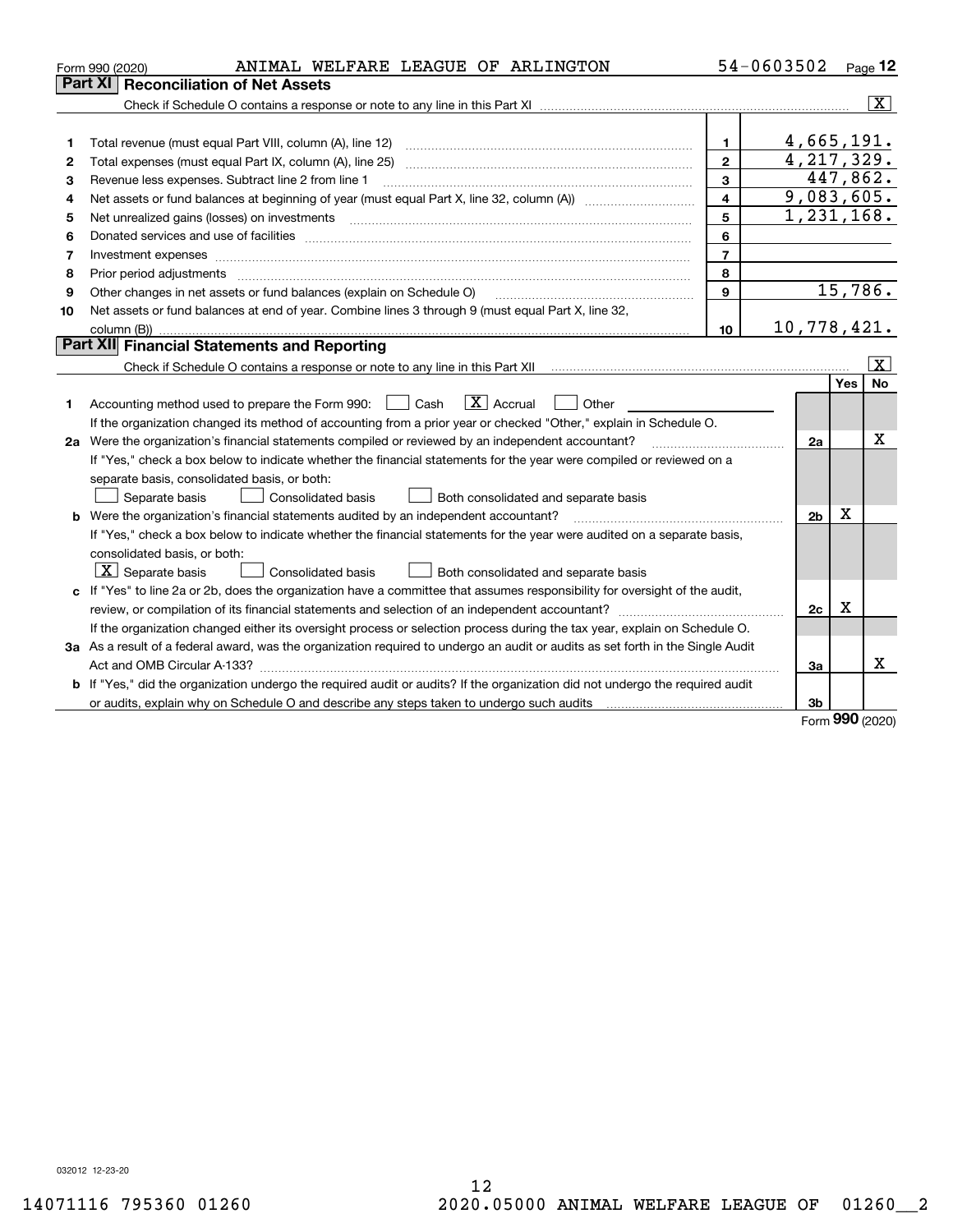| <b>SCHEDULE A</b> |
|-------------------|
|-------------------|

Department of the Treasury Internal Revenue Service

**(Form 990 or 990-EZ)**

## **Public Charity Status and Public Support**

**Complete if the organization is a section 501(c)(3) organization or a section 4947(a)(1) nonexempt charitable trust. | Attach to Form 990 or Form 990-EZ.** 

|  |  | Go to www.irs.gov/Form990 for instructions and the latest information. |
|--|--|------------------------------------------------------------------------|

| OMB No 1545-0047                    |
|-------------------------------------|
| 2020                                |
| <b>Open to Public</b><br>Inspection |

|  | Name of the organization |
|--|--------------------------|
|--|--------------------------|

|        |            | Name of the organization                                                                                                                      |          |                                                        |                                                                |    |                            | <b>Employer identification number</b> |
|--------|------------|-----------------------------------------------------------------------------------------------------------------------------------------------|----------|--------------------------------------------------------|----------------------------------------------------------------|----|----------------------------|---------------------------------------|
| Part I |            | Reason for Public Charity Status. (All organizations must complete this part.) See instructions.                                              |          | ANIMAL WELFARE LEAGUE OF ARLINGTON                     |                                                                |    |                            | 54-0603502                            |
|        |            |                                                                                                                                               |          |                                                        |                                                                |    |                            |                                       |
|        |            | The organization is not a private foundation because it is: (For lines 1 through 12, check only one box.)                                     |          |                                                        |                                                                |    |                            |                                       |
| 1.     |            | A church, convention of churches, or association of churches described in section 170(b)(1)(A)(i).                                            |          |                                                        |                                                                |    |                            |                                       |
| 2      |            | A school described in section 170(b)(1)(A)(ii). (Attach Schedule E (Form 990 or 990-EZ).)                                                     |          |                                                        |                                                                |    |                            |                                       |
| 3      |            | A hospital or a cooperative hospital service organization described in section $170(b)(1)(A)(iii)$ .                                          |          |                                                        |                                                                |    |                            |                                       |
| 4      |            | A medical research organization operated in conjunction with a hospital described in section 170(b)(1)(A)(iii). Enter the hospital's name,    |          |                                                        |                                                                |    |                            |                                       |
|        |            | city, and state:<br>An organization operated for the benefit of a college or university owned or operated by a governmental unit described in |          |                                                        |                                                                |    |                            |                                       |
| 5      |            | section 170(b)(1)(A)(iv). (Complete Part II.)                                                                                                 |          |                                                        |                                                                |    |                            |                                       |
| 6      |            | A federal, state, or local government or governmental unit described in section 170(b)(1)(A)(v).                                              |          |                                                        |                                                                |    |                            |                                       |
|        | $7 \times$ | An organization that normally receives a substantial part of its support from a governmental unit or from the general public described in     |          |                                                        |                                                                |    |                            |                                       |
|        |            | section 170(b)(1)(A)(vi). (Complete Part II.)                                                                                                 |          |                                                        |                                                                |    |                            |                                       |
| 8      |            | A community trust described in section 170(b)(1)(A)(vi). (Complete Part II.)                                                                  |          |                                                        |                                                                |    |                            |                                       |
| 9      |            | An agricultural research organization described in section 170(b)(1)(A)(ix) operated in conjunction with a land-grant college                 |          |                                                        |                                                                |    |                            |                                       |
|        |            | or university or a non-land-grant college of agriculture (see instructions). Enter the name, city, and state of the college or                |          |                                                        |                                                                |    |                            |                                       |
|        |            | university:                                                                                                                                   |          |                                                        |                                                                |    |                            |                                       |
| 10     |            | An organization that normally receives (1) more than 33 1/3% of its support from contributions, membership fees, and gross receipts from      |          |                                                        |                                                                |    |                            |                                       |
|        |            | activities related to its exempt functions, subject to certain exceptions; and (2) no more than 33 1/3% of its support from gross investment  |          |                                                        |                                                                |    |                            |                                       |
|        |            | income and unrelated business taxable income (less section 511 tax) from businesses acquired by the organization after June 30, 1975.         |          |                                                        |                                                                |    |                            |                                       |
|        |            | See section 509(a)(2). (Complete Part III.)                                                                                                   |          |                                                        |                                                                |    |                            |                                       |
| 11     |            | An organization organized and operated exclusively to test for public safety. See section 509(a)(4).                                          |          |                                                        |                                                                |    |                            |                                       |
| 12     |            | An organization organized and operated exclusively for the benefit of, to perform the functions of, or to carry out the purposes of one or    |          |                                                        |                                                                |    |                            |                                       |
|        |            | more publicly supported organizations described in section 509(a)(1) or section 509(a)(2). See section 509(a)(3). Check the box in            |          |                                                        |                                                                |    |                            |                                       |
|        |            | lines 12a through 12d that describes the type of supporting organization and complete lines 12e, 12f, and 12g.                                |          |                                                        |                                                                |    |                            |                                       |
| а      |            | Type I. A supporting organization operated, supervised, or controlled by its supported organization(s), typically by giving                   |          |                                                        |                                                                |    |                            |                                       |
|        |            | the supported organization(s) the power to regularly appoint or elect a majority of the directors or trustees of the supporting               |          |                                                        |                                                                |    |                            |                                       |
|        |            | organization. You must complete Part IV, Sections A and B.                                                                                    |          |                                                        |                                                                |    |                            |                                       |
| b      |            | Type II. A supporting organization supervised or controlled in connection with its supported organization(s), by having                       |          |                                                        |                                                                |    |                            |                                       |
|        |            | control or management of the supporting organization vested in the same persons that control or manage the supported                          |          |                                                        |                                                                |    |                            |                                       |
|        |            | organization(s). You must complete Part IV, Sections A and C.                                                                                 |          |                                                        |                                                                |    |                            |                                       |
| с      |            | Type III functionally integrated. A supporting organization operated in connection with, and functionally integrated with,                    |          |                                                        |                                                                |    |                            |                                       |
|        |            | its supported organization(s) (see instructions). You must complete Part IV, Sections A, D, and E.                                            |          |                                                        |                                                                |    |                            |                                       |
| d      |            | Type III non-functionally integrated. A supporting organization operated in connection with its supported organization(s)                     |          |                                                        |                                                                |    |                            |                                       |
|        |            | that is not functionally integrated. The organization generally must satisfy a distribution requirement and an attentiveness                  |          |                                                        |                                                                |    |                            |                                       |
|        |            | requirement (see instructions). You must complete Part IV, Sections A and D, and Part V.                                                      |          |                                                        |                                                                |    |                            |                                       |
|        |            | Check this box if the organization received a written determination from the IRS that it is a Type I, Type II, Type III                       |          |                                                        |                                                                |    |                            |                                       |
|        |            | functionally integrated, or Type III non-functionally integrated supporting organization.                                                     |          |                                                        |                                                                |    |                            |                                       |
|        |            | f Enter the number of supported organizations                                                                                                 |          |                                                        |                                                                |    |                            |                                       |
|        |            | Provide the following information about the supported organization(s).                                                                        |          |                                                        |                                                                |    |                            |                                       |
|        |            | (i) Name of supported                                                                                                                         | (ii) EIN | (iii) Type of organization<br>(described on lines 1-10 | (iv) Is the organization listed<br>in your governing document? |    | (v) Amount of monetary     | (vi) Amount of other                  |
|        |            | organization                                                                                                                                  |          | above (see instructions))                              | Yes                                                            | No | support (see instructions) | support (see instructions)            |
|        |            |                                                                                                                                               |          |                                                        |                                                                |    |                            |                                       |
|        |            |                                                                                                                                               |          |                                                        |                                                                |    |                            |                                       |
|        |            |                                                                                                                                               |          |                                                        |                                                                |    |                            |                                       |
|        |            |                                                                                                                                               |          |                                                        |                                                                |    |                            |                                       |
|        |            |                                                                                                                                               |          |                                                        |                                                                |    |                            |                                       |
|        |            |                                                                                                                                               |          |                                                        |                                                                |    |                            |                                       |
|        |            |                                                                                                                                               |          |                                                        |                                                                |    |                            |                                       |
|        |            |                                                                                                                                               |          |                                                        |                                                                |    |                            |                                       |
|        |            |                                                                                                                                               |          |                                                        |                                                                |    |                            |                                       |
|        |            |                                                                                                                                               |          |                                                        |                                                                |    |                            |                                       |

**Total**

LHA For Paperwork Reduction Act Notice, see the Instructions for Form 990 or 990-EZ. <sub>032021</sub> o1-25-21 Schedule A (Form 990 or 990-EZ) 2020 13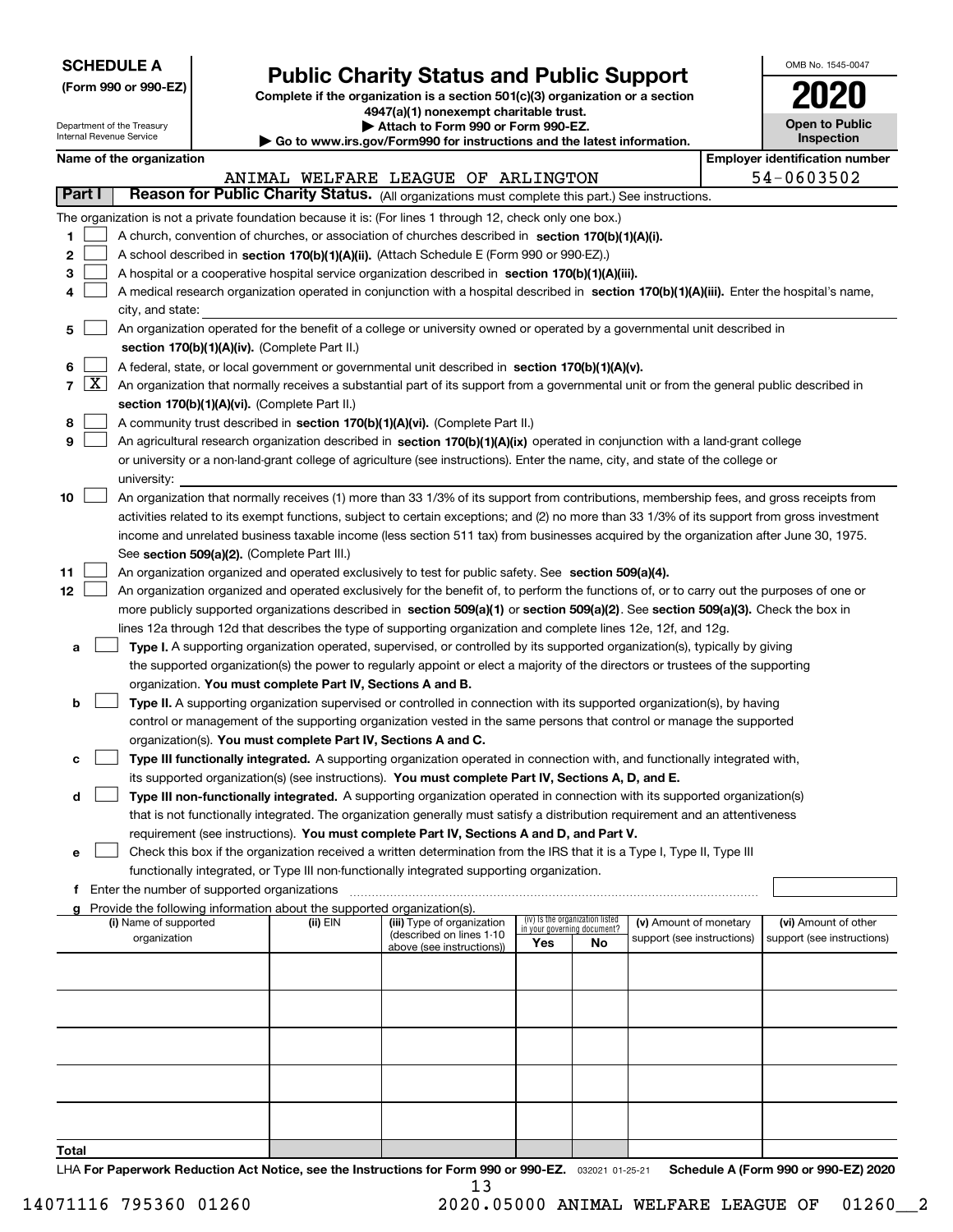## Schedule A (Form 990 or 990-EZ) 2020  $\,$  ANIMAL WELFARE LEAGUE OF  $\,$  ARLINGTON  $\,$   $\,$  54  $-$  0603502  $\,$  Page **Part II Support Schedule for Organizations Described in Sections 170(b)(1)(A)(iv) and 170(b)(1)(A)(vi)**

(Complete only if you checked the box on line 5, 7, or 8 of Part I or if the organization failed to qualify under Part III. If the organization fails to qualify under the tests listed below, please complete Part III.)

| <b>Section A. Public Support</b>                                                                                                                                                                                                                                                             |           |          |            |            |                                      |                                          |
|----------------------------------------------------------------------------------------------------------------------------------------------------------------------------------------------------------------------------------------------------------------------------------------------|-----------|----------|------------|------------|--------------------------------------|------------------------------------------|
| Calendar year (or fiscal year beginning in)                                                                                                                                                                                                                                                  | (a) 2016  | (b) 2017 | $(c)$ 2018 | $(d)$ 2019 | (e) 2020                             | (f) Total                                |
| 1 Gifts, grants, contributions, and<br>membership fees received. (Do not                                                                                                                                                                                                                     |           |          |            |            |                                      |                                          |
| include any "unusual grants.")                                                                                                                                                                                                                                                               | 1604549.  | 1912450. | 1838009.   | 1822324.   | 1923194.                             | 9100526.                                 |
| 2 Tax revenues levied for the organ-<br>ization's benefit and either paid to<br>or expended on its behalf                                                                                                                                                                                    |           |          |            |            |                                      |                                          |
| 3 The value of services or facilities<br>furnished by a governmental unit to                                                                                                                                                                                                                 |           |          |            |            |                                      |                                          |
| the organization without charge                                                                                                                                                                                                                                                              |           |          |            |            |                                      |                                          |
| 4 Total. Add lines 1 through 3                                                                                                                                                                                                                                                               | 1604549.  | 1912450. | 1838009.   | 1822324.   | 1923194.                             | 9100526.                                 |
| 5 The portion of total contributions                                                                                                                                                                                                                                                         |           |          |            |            |                                      |                                          |
| by each person (other than a                                                                                                                                                                                                                                                                 |           |          |            |            |                                      |                                          |
| governmental unit or publicly                                                                                                                                                                                                                                                                |           |          |            |            |                                      |                                          |
| supported organization) included                                                                                                                                                                                                                                                             |           |          |            |            |                                      |                                          |
| on line 1 that exceeds 2% of the                                                                                                                                                                                                                                                             |           |          |            |            |                                      |                                          |
| amount shown on line 11,                                                                                                                                                                                                                                                                     |           |          |            |            |                                      |                                          |
| column (f)                                                                                                                                                                                                                                                                                   |           |          |            |            |                                      |                                          |
| 6 Public support. Subtract line 5 from line 4.                                                                                                                                                                                                                                               |           |          |            |            |                                      | 9100526.                                 |
| <b>Section B. Total Support</b>                                                                                                                                                                                                                                                              |           |          |            |            |                                      |                                          |
| Calendar year (or fiscal year beginning in)                                                                                                                                                                                                                                                  | (a) 2016  | (b) 2017 | $(c)$ 2018 | $(d)$ 2019 | (e) 2020                             | (f) Total                                |
| <b>7</b> Amounts from line 4                                                                                                                                                                                                                                                                 | 1604549.  | 1912450. | 1838009.   | 1822324.   | 1923194.                             | 9100526.                                 |
| 8 Gross income from interest,                                                                                                                                                                                                                                                                |           |          |            |            |                                      |                                          |
| dividends, payments received on                                                                                                                                                                                                                                                              |           |          |            |            |                                      |                                          |
| securities loans, rents, royalties,                                                                                                                                                                                                                                                          |           |          |            |            |                                      |                                          |
| and income from similar sources                                                                                                                                                                                                                                                              | 201, 751. | 377,817. | 415,079.   | 349,334.   | 587,473.                             | 1931454.                                 |
| 9 Net income from unrelated business                                                                                                                                                                                                                                                         |           |          |            |            |                                      |                                          |
| activities, whether or not the                                                                                                                                                                                                                                                               |           |          |            |            |                                      |                                          |
| business is regularly carried on                                                                                                                                                                                                                                                             |           |          |            |            |                                      |                                          |
| <b>10</b> Other income. Do not include gain                                                                                                                                                                                                                                                  |           |          |            |            |                                      |                                          |
| or loss from the sale of capital                                                                                                                                                                                                                                                             |           |          |            |            |                                      |                                          |
| assets (Explain in Part VI.) <b>Constant</b>                                                                                                                                                                                                                                                 |           |          |            |            |                                      |                                          |
| 11 Total support. Add lines 7 through 10                                                                                                                                                                                                                                                     |           |          |            |            |                                      | 11031980.                                |
| 12 Gross receipts from related activities, etc. (see instructions)                                                                                                                                                                                                                           |           |          |            |            | 12                                   | 9,011,509.                               |
| 13 First 5 years. If the Form 990 is for the organization's first, second, third, fourth, or fifth tax year as a section 501(c)(3)                                                                                                                                                           |           |          |            |            |                                      |                                          |
| organization, check this box and stop here manufactured and according to the state of the state of the state of the state of the state of the state of the state of the state of the state of the state of the state of the st<br><b>Section C. Computation of Public Support Percentage</b> |           |          |            |            |                                      |                                          |
|                                                                                                                                                                                                                                                                                              |           |          |            |            |                                      | 82.49                                    |
|                                                                                                                                                                                                                                                                                              |           |          |            |            | 14                                   | $\frac{9}{6}$<br>85.14                   |
|                                                                                                                                                                                                                                                                                              |           |          |            |            | 15                                   | %                                        |
| 16a 33 1/3% support test - 2020. If the organization did not check the box on line 13, and line 14 is 33 1/3% or more, check this box and                                                                                                                                                    |           |          |            |            |                                      | $\blacktriangleright$ $\boxed{\text{X}}$ |
| stop here. The organization qualifies as a publicly supported organization                                                                                                                                                                                                                   |           |          |            |            |                                      |                                          |
| b 33 1/3% support test - 2019. If the organization did not check a box on line 13 or 16a, and line 15 is 33 1/3% or more, check this box                                                                                                                                                     |           |          |            |            |                                      |                                          |
| and stop here. The organization qualifies as a publicly supported organization                                                                                                                                                                                                               |           |          |            |            |                                      |                                          |
| 17a 10% -facts-and-circumstances test - 2020. If the organization did not check a box on line 13, 16a, or 16b, and line 14 is 10% or more,                                                                                                                                                   |           |          |            |            |                                      |                                          |
| and if the organization meets the facts-and-circumstances test, check this box and stop here. Explain in Part VI how the organization                                                                                                                                                        |           |          |            |            |                                      |                                          |
| meets the facts-and-circumstances test. The organization qualifies as a publicly supported organization                                                                                                                                                                                      |           |          |            |            |                                      |                                          |
| <b>b 10% -facts-and-circumstances test - 2019.</b> If the organization did not check a box on line 13, 16a, 16b, or 17a, and line 15 is 10% or                                                                                                                                               |           |          |            |            |                                      |                                          |
| more, and if the organization meets the facts-and-circumstances test, check this box and stop here. Explain in Part VI how the                                                                                                                                                               |           |          |            |            |                                      |                                          |
| organization meets the facts-and-circumstances test. The organization qualifies as a publicly supported organization                                                                                                                                                                         |           |          |            |            |                                      |                                          |
| 18 Private foundation. If the organization did not check a box on line 13, 16a, 16b, 17a, or 17b, check this box and see instructions                                                                                                                                                        |           |          |            |            |                                      |                                          |
|                                                                                                                                                                                                                                                                                              |           |          |            |            | Schedule A (Form 990 or 990-EZ) 2020 |                                          |

032022 01-25-21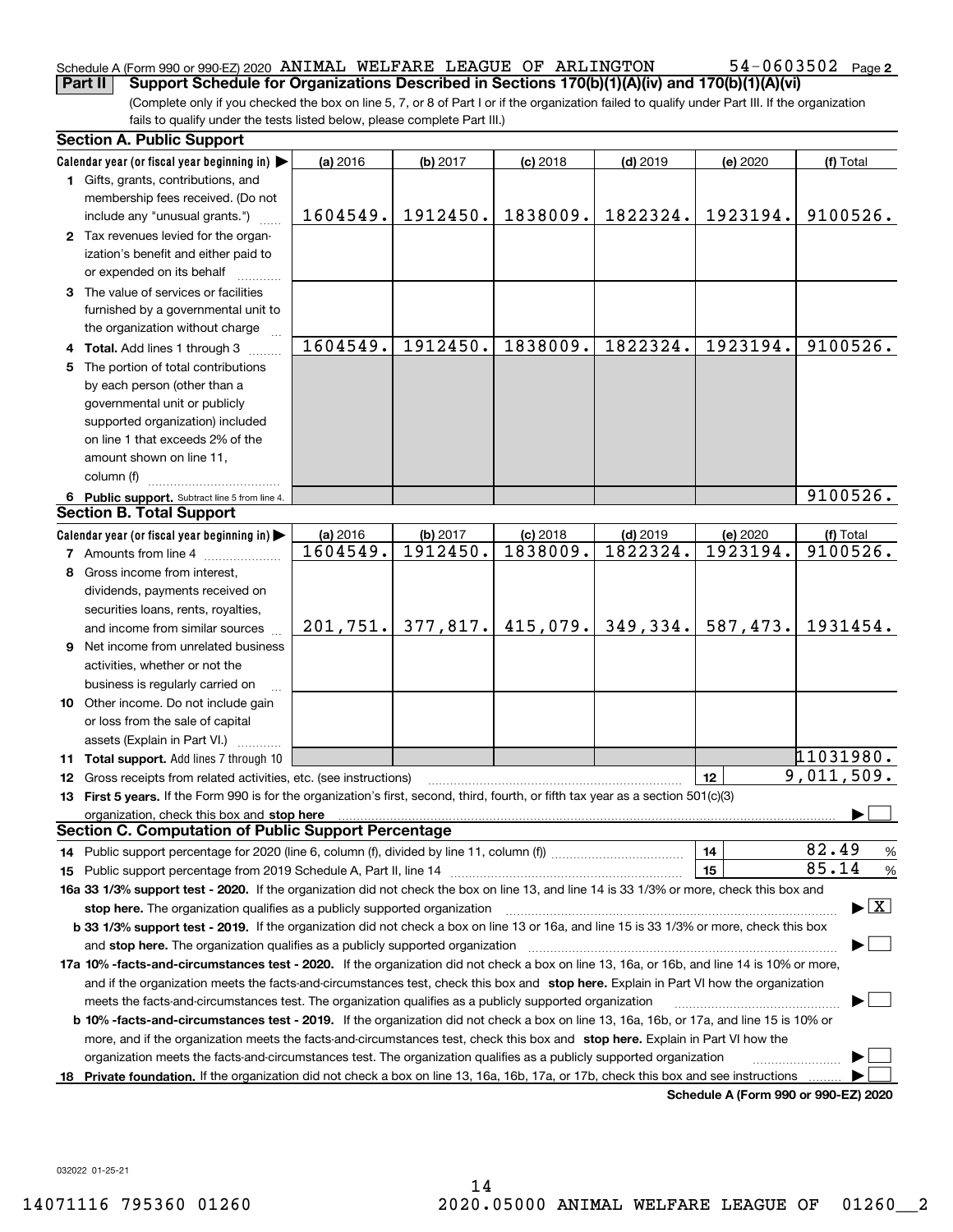## Schedule A (Form 990 or 990-EZ) 2020  $\,$  ANIMAL WELFARE LEAGUE OF  $\,$  ARLINGTON  $\,$   $\,$  54  $-$  0603502  $\,$  Page **Part III Support Schedule for Organizations Described in Section 509(a)(2)**

(Complete only if you checked the box on line 10 of Part I or if the organization failed to qualify under Part II. If the organization fails to qualify under the tests listed below, please complete Part II.)

|    | <b>Section A. Public Support</b>                                                                                                                                                                                                                          |          |          |            |            |          |                                      |
|----|-----------------------------------------------------------------------------------------------------------------------------------------------------------------------------------------------------------------------------------------------------------|----------|----------|------------|------------|----------|--------------------------------------|
|    | Calendar year (or fiscal year beginning in) $\blacktriangleright$                                                                                                                                                                                         | (a) 2016 | (b) 2017 | $(c)$ 2018 | $(d)$ 2019 | (e) 2020 | (f) Total                            |
|    | 1 Gifts, grants, contributions, and                                                                                                                                                                                                                       |          |          |            |            |          |                                      |
|    | membership fees received. (Do not                                                                                                                                                                                                                         |          |          |            |            |          |                                      |
|    | include any "unusual grants.")                                                                                                                                                                                                                            |          |          |            |            |          |                                      |
|    | <b>2</b> Gross receipts from admissions,<br>merchandise sold or services per-<br>formed, or facilities furnished in<br>any activity that is related to the<br>organization's tax-exempt purpose                                                           |          |          |            |            |          |                                      |
|    | 3 Gross receipts from activities that                                                                                                                                                                                                                     |          |          |            |            |          |                                      |
|    | are not an unrelated trade or bus-<br>iness under section 513                                                                                                                                                                                             |          |          |            |            |          |                                      |
|    | 4 Tax revenues levied for the organ-                                                                                                                                                                                                                      |          |          |            |            |          |                                      |
|    | ization's benefit and either paid to<br>or expended on its behalf                                                                                                                                                                                         |          |          |            |            |          |                                      |
|    | 5 The value of services or facilities                                                                                                                                                                                                                     |          |          |            |            |          |                                      |
|    | furnished by a governmental unit to                                                                                                                                                                                                                       |          |          |            |            |          |                                      |
|    | the organization without charge                                                                                                                                                                                                                           |          |          |            |            |          |                                      |
|    | <b>6 Total.</b> Add lines 1 through 5                                                                                                                                                                                                                     |          |          |            |            |          |                                      |
|    | 7a Amounts included on lines 1, 2, and<br>3 received from disqualified persons                                                                                                                                                                            |          |          |            |            |          |                                      |
|    | <b>b</b> Amounts included on lines 2 and 3 received<br>from other than disqualified persons that<br>exceed the greater of \$5,000 or 1% of the<br>amount on line 13 for the year                                                                          |          |          |            |            |          |                                      |
|    | c Add lines 7a and 7b                                                                                                                                                                                                                                     |          |          |            |            |          |                                      |
|    | 8 Public support. (Subtract line 7c from line 6.)<br><b>Section B. Total Support</b>                                                                                                                                                                      |          |          |            |            |          |                                      |
|    | Calendar year (or fiscal year beginning in)                                                                                                                                                                                                               | (a) 2016 | (b) 2017 | $(c)$ 2018 | $(d)$ 2019 | (e) 2020 | (f) Total                            |
|    | 9 Amounts from line 6                                                                                                                                                                                                                                     |          |          |            |            |          |                                      |
|    | <b>10a</b> Gross income from interest,<br>dividends, payments received on<br>securities loans, rents, royalties,<br>and income from similar sources                                                                                                       |          |          |            |            |          |                                      |
|    | <b>b</b> Unrelated business taxable income                                                                                                                                                                                                                |          |          |            |            |          |                                      |
|    | (less section 511 taxes) from businesses<br>acquired after June 30, 1975                                                                                                                                                                                  |          |          |            |            |          |                                      |
|    | c Add lines 10a and 10b                                                                                                                                                                                                                                   |          |          |            |            |          |                                      |
|    | 11 Net income from unrelated business<br>activities not included in line 10b,<br>whether or not the business is<br>regularly carried on                                                                                                                   |          |          |            |            |          |                                      |
|    | 12 Other income. Do not include gain<br>or loss from the sale of capital<br>assets (Explain in Part VI.)                                                                                                                                                  |          |          |            |            |          |                                      |
|    | 13 Total support. (Add lines 9, 10c, 11, and 12.)                                                                                                                                                                                                         |          |          |            |            |          |                                      |
|    | 14 First 5 years. If the Form 990 is for the organization's first, second, third, fourth, or fifth tax year as a section 501(c)(3) organization,                                                                                                          |          |          |            |            |          |                                      |
|    |                                                                                                                                                                                                                                                           |          |          |            |            |          |                                      |
|    | <b>Section C. Computation of Public Support Percentage</b>                                                                                                                                                                                                |          |          |            |            |          |                                      |
|    |                                                                                                                                                                                                                                                           |          |          |            |            | 15       | %                                    |
| 16 | Public support percentage from 2019 Schedule A, Part III, line 15                                                                                                                                                                                         |          |          |            |            | 16       | %                                    |
|    | Section D. Computation of Investment Income Percentage                                                                                                                                                                                                    |          |          |            |            |          |                                      |
|    | 17 Investment income percentage for 2020 (line 10c, column (f), divided by line 13, column (f))                                                                                                                                                           |          |          |            |            | 17<br>18 | %                                    |
|    | 18 Investment income percentage from 2019 Schedule A, Part III, line 17<br>19a 33 1/3% support tests - 2020. If the organization did not check the box on line 14, and line 15 is more than 33 1/3%, and line 17 is not                                   |          |          |            |            |          | %                                    |
|    |                                                                                                                                                                                                                                                           |          |          |            |            |          |                                      |
|    | more than 33 1/3%, check this box and stop here. The organization qualifies as a publicly supported organization<br>b 33 1/3% support tests - 2019. If the organization did not check a box on line 14 or line 19a, and line 16 is more than 33 1/3%, and |          |          |            |            |          |                                      |
|    | line 18 is not more than 33 1/3%, check this box and stop here. The organization qualifies as a publicly supported organization                                                                                                                           |          |          |            |            |          |                                      |
| 20 | Private foundation. If the organization did not check a box on line 14, 19a, or 19b, check this box and see instructions                                                                                                                                  |          |          |            |            | .        |                                      |
|    | 032023 01-25-21                                                                                                                                                                                                                                           |          |          |            |            |          | Schedule A (Form 990 or 990-EZ) 2020 |
|    |                                                                                                                                                                                                                                                           |          | 15       |            |            |          |                                      |

14071116 795360 01260 2020.05000 ANIMAL WELFARE LEAGUE OF 01260\_\_2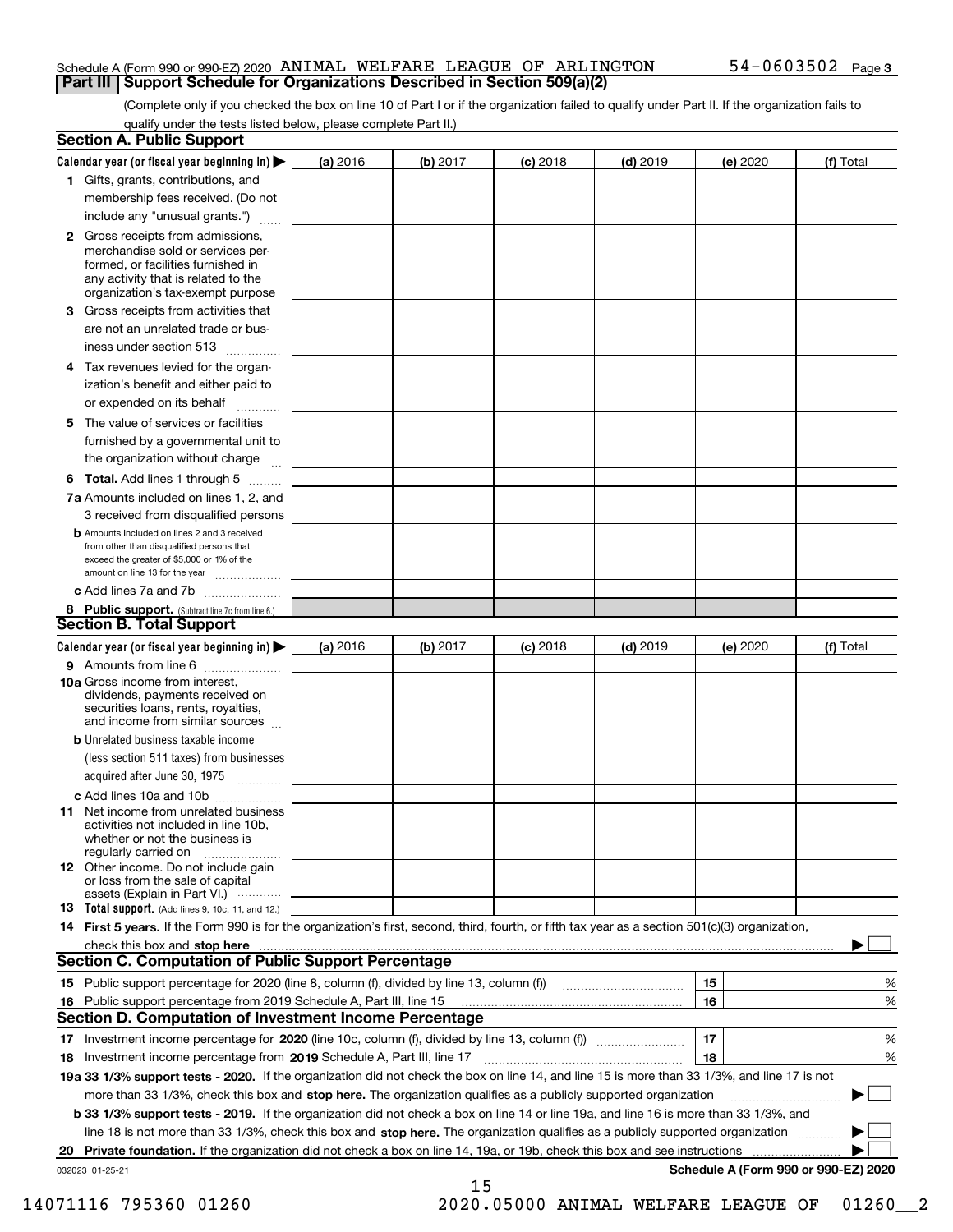## Schedule A (Form 990 or 990-EZ) 2020  $\,$  ANIMAL WELFARE LEAGUE OF  $\,$  ARLINGTON  $\,$   $\,$  54  $-$  0603502  $\,$  Page

**1**

**2**

**3a**

**3b**

**3c**

**4a**

**4b**

**YesNo**

## **Part IV Supporting Organizations**

(Complete only if you checked a box in line 12 on Part I. If you checked box 12a, Part I, complete Sections A and B. If you checked box 12b, Part I, complete Sections A and C. If you checked box 12c, Part I, complete Sections A, D, and E. If you checked box 12d, Part I, complete Sections A and D, and complete Part V.)

## **Section A. All Supporting Organizations**

- **1** Are all of the organization's supported organizations listed by name in the organization's governing documents? If "No," describe in **Part VI** how the supported organizations are designated. If designated by *class or purpose, describe the designation. If historic and continuing relationship, explain.*
- **2** Did the organization have any supported organization that does not have an IRS determination of status under section 509(a)(1) or (2)? If "Yes," explain in Part VI how the organization determined that the supported *organization was described in section 509(a)(1) or (2).*
- **3a** Did the organization have a supported organization described in section 501(c)(4), (5), or (6)? If "Yes," answer *lines 3b and 3c below.*
- **b** Did the organization confirm that each supported organization qualified under section 501(c)(4), (5), or (6) and satisfied the public support tests under section 509(a)(2)? If "Yes," describe in **Part VI** when and how the *organization made the determination.*
- **c**Did the organization ensure that all support to such organizations was used exclusively for section 170(c)(2)(B) purposes? If "Yes," explain in **Part VI** what controls the organization put in place to ensure such use.
- **4a***If* Was any supported organization not organized in the United States ("foreign supported organization")? *"Yes," and if you checked box 12a or 12b in Part I, answer lines 4b and 4c below.*
- **b** Did the organization have ultimate control and discretion in deciding whether to make grants to the foreign supported organization? If "Yes," describe in **Part VI** how the organization had such control and discretion *despite being controlled or supervised by or in connection with its supported organizations.*
- **c** Did the organization support any foreign supported organization that does not have an IRS determination under sections 501(c)(3) and 509(a)(1) or (2)? If "Yes," explain in **Part VI** what controls the organization used *to ensure that all support to the foreign supported organization was used exclusively for section 170(c)(2)(B) purposes.*
- **5a** Did the organization add, substitute, or remove any supported organizations during the tax year? If "Yes," answer lines 5b and 5c below (if applicable). Also, provide detail in **Part VI,** including (i) the names and EIN *numbers of the supported organizations added, substituted, or removed; (ii) the reasons for each such action; (iii) the authority under the organization's organizing document authorizing such action; and (iv) how the action was accomplished (such as by amendment to the organizing document).*
- **b** Type I or Type II only. Was any added or substituted supported organization part of a class already designated in the organization's organizing document?
- **cSubstitutions only.**  Was the substitution the result of an event beyond the organization's control?
- **6** Did the organization provide support (whether in the form of grants or the provision of services or facilities) to **Part VI.** *If "Yes," provide detail in* support or benefit one or more of the filing organization's supported organizations? anyone other than (i) its supported organizations, (ii) individuals that are part of the charitable class benefited by one or more of its supported organizations, or (iii) other supporting organizations that also
- **7**Did the organization provide a grant, loan, compensation, or other similar payment to a substantial contributor *If "Yes," complete Part I of Schedule L (Form 990 or 990-EZ).* regard to a substantial contributor? (as defined in section 4958(c)(3)(C)), a family member of a substantial contributor, or a 35% controlled entity with
- **8** Did the organization make a loan to a disqualified person (as defined in section 4958) not described in line 7? *If "Yes," complete Part I of Schedule L (Form 990 or 990-EZ).*
- **9a** Was the organization controlled directly or indirectly at any time during the tax year by one or more in section 509(a)(1) or (2))? If "Yes," *provide detail in* <code>Part VI.</code> disqualified persons, as defined in section 4946 (other than foundation managers and organizations described
- **b** Did one or more disqualified persons (as defined in line 9a) hold a controlling interest in any entity in which the supporting organization had an interest? If "Yes," provide detail in P**art VI**.
- **c**Did a disqualified person (as defined in line 9a) have an ownership interest in, or derive any personal benefit from, assets in which the supporting organization also had an interest? If "Yes," provide detail in P**art VI.**
- **10a** Was the organization subject to the excess business holdings rules of section 4943 because of section supporting organizations)? If "Yes," answer line 10b below. 4943(f) (regarding certain Type II supporting organizations, and all Type III non-functionally integrated
- **b** Did the organization have any excess business holdings in the tax year? (Use Schedule C, Form 4720, to *determine whether the organization had excess business holdings.)*

16

032024 01-25-21

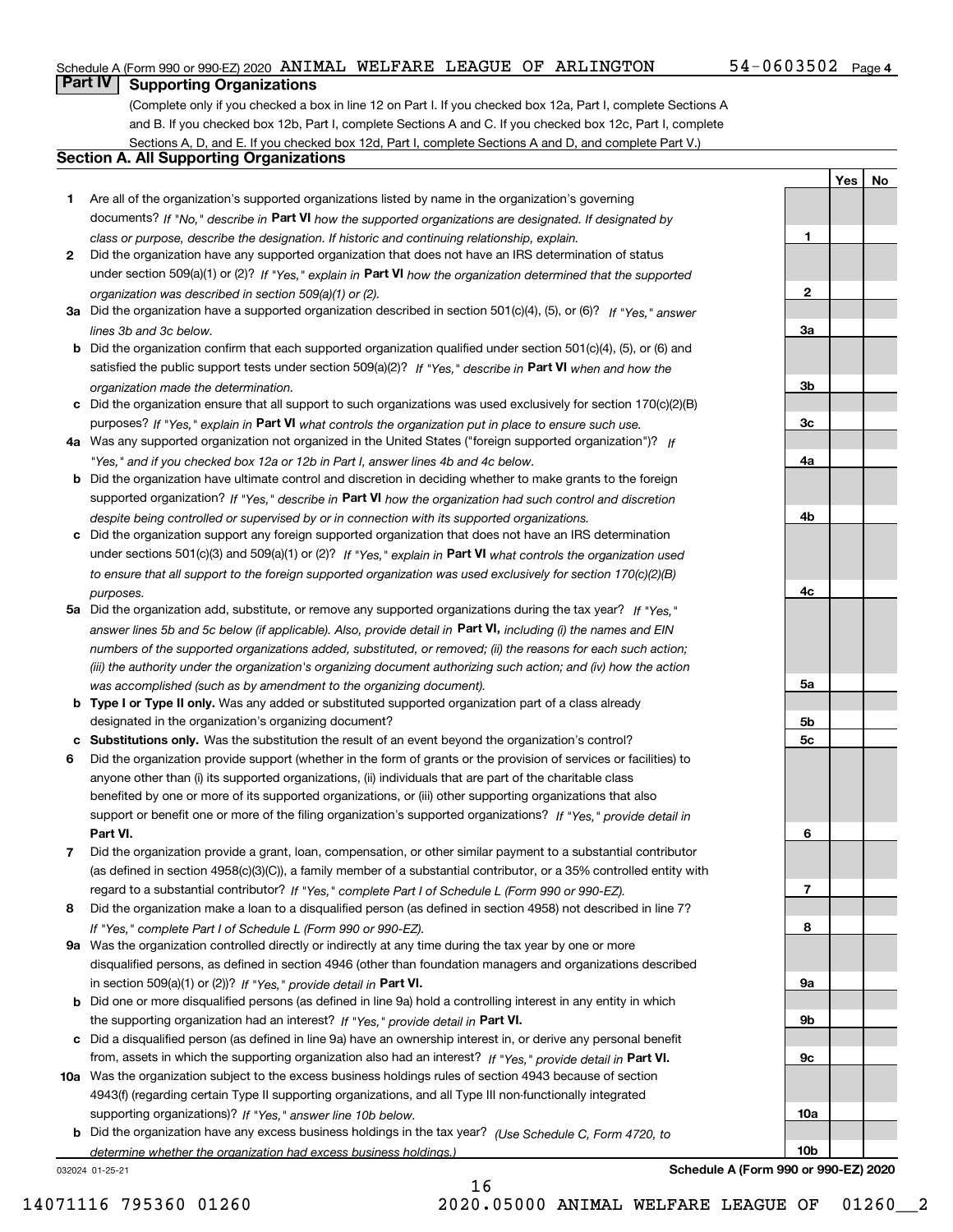## Schedule A (Form 990 or 990-EZ) 2020  $\,$  ANIMAL WELFARE LEAGUE OF  $\,$  ARLINGTON  $\,$   $\,$  54  $-$  0603502  $\,$  Page

|              | <b>Supporting Organizations (continued)</b><br>Part IV                                                                                                                                                                                                     |                 |     |    |
|--------------|------------------------------------------------------------------------------------------------------------------------------------------------------------------------------------------------------------------------------------------------------------|-----------------|-----|----|
|              |                                                                                                                                                                                                                                                            |                 | Yes | No |
| 11           | Has the organization accepted a gift or contribution from any of the following persons?                                                                                                                                                                    |                 |     |    |
|              | a A person who directly or indirectly controls, either alone or together with persons described in lines 11b and                                                                                                                                           |                 |     |    |
|              | 11c below, the governing body of a supported organization?                                                                                                                                                                                                 | 11a             |     |    |
|              | <b>b</b> A family member of a person described in line 11a above?                                                                                                                                                                                          | 11 <sub>b</sub> |     |    |
|              | c A 35% controlled entity of a person described in line 11a or 11b above? If "Yes" to line 11a, 11b, or 11c, provide                                                                                                                                       |                 |     |    |
|              | detail in Part VI.                                                                                                                                                                                                                                         | 11c             |     |    |
|              | <b>Section B. Type I Supporting Organizations</b>                                                                                                                                                                                                          |                 |     |    |
|              |                                                                                                                                                                                                                                                            |                 | Yes | No |
| 1.           | Did the governing body, members of the governing body, officers acting in their official capacity, or membership of one or                                                                                                                                 |                 |     |    |
|              | more supported organizations have the power to regularly appoint or elect at least a majority of the organization's officers,                                                                                                                              |                 |     |    |
|              | directors, or trustees at all times during the tax year? If "No," describe in Part VI how the supported organization(s)                                                                                                                                    |                 |     |    |
|              | effectively operated, supervised, or controlled the organization's activities. If the organization had more than one supported<br>organization, describe how the powers to appoint and/or remove officers, directors, or trustees were allocated among the |                 |     |    |
|              | supported organizations and what conditions or restrictions, if any, applied to such powers during the tax year.                                                                                                                                           | 1               |     |    |
| $\mathbf{2}$ | Did the organization operate for the benefit of any supported organization other than the supported                                                                                                                                                        |                 |     |    |
|              | organization(s) that operated, supervised, or controlled the supporting organization? If "Yes," explain in                                                                                                                                                 |                 |     |    |
|              | <b>Part VI</b> how providing such benefit carried out the purposes of the supported organization(s) that operated,                                                                                                                                         |                 |     |    |
|              | supervised, or controlled the supporting organization.                                                                                                                                                                                                     | $\mathbf{2}$    |     |    |
|              | Section C. Type II Supporting Organizations                                                                                                                                                                                                                |                 |     |    |
|              |                                                                                                                                                                                                                                                            |                 | Yes | No |
| 1.           | Were a majority of the organization's directors or trustees during the tax year also a majority of the directors                                                                                                                                           |                 |     |    |
|              | or trustees of each of the organization's supported organization(s)? If "No," describe in Part VI how control                                                                                                                                              |                 |     |    |
|              | or management of the supporting organization was vested in the same persons that controlled or managed                                                                                                                                                     |                 |     |    |
|              | the supported organization(s).                                                                                                                                                                                                                             | 1               |     |    |
|              | Section D. All Type III Supporting Organizations                                                                                                                                                                                                           |                 |     |    |
|              |                                                                                                                                                                                                                                                            |                 | Yes | No |
| 1            | Did the organization provide to each of its supported organizations, by the last day of the fifth month of the                                                                                                                                             |                 |     |    |
|              | organization's tax year, (i) a written notice describing the type and amount of support provided during the prior tax                                                                                                                                      |                 |     |    |
|              | year, (ii) a copy of the Form 990 that was most recently filed as of the date of notification, and (iii) copies of the                                                                                                                                     |                 |     |    |
|              | organization's governing documents in effect on the date of notification, to the extent not previously provided?                                                                                                                                           | 1               |     |    |
| 2            | Were any of the organization's officers, directors, or trustees either (i) appointed or elected by the supported                                                                                                                                           |                 |     |    |
|              | organization(s) or (ii) serving on the governing body of a supported organization? If "No," explain in Part VI how                                                                                                                                         |                 |     |    |
|              | the organization maintained a close and continuous working relationship with the supported organization(s).                                                                                                                                                | $\mathbf{2}$    |     |    |
| 3            | By reason of the relationship described in line 2, above, did the organization's supported organizations have a                                                                                                                                            |                 |     |    |
|              | significant voice in the organization's investment policies and in directing the use of the organization's                                                                                                                                                 |                 |     |    |
|              | income or assets at all times during the tax year? If "Yes," describe in Part VI the role the organization's                                                                                                                                               |                 |     |    |
|              | supported organizations played in this regard.<br>Section E. Type III Functionally Integrated Supporting Organizations                                                                                                                                     | з               |     |    |
| 1            |                                                                                                                                                                                                                                                            |                 |     |    |
| a            | Check the box next to the method that the organization used to satisfy the Integral Part Test during the year (see instructions).<br>The organization satisfied the Activities Test. Complete line 2 below.                                                |                 |     |    |
| b            | The organization is the parent of each of its supported organizations. Complete line 3 below.                                                                                                                                                              |                 |     |    |
| c            | The organization supported a governmental entity. Describe in Part VI how you supported a governmental entity (see instructions).                                                                                                                          |                 |     |    |
| 2            | Activities Test. Answer lines 2a and 2b below.                                                                                                                                                                                                             |                 | Yes | No |
| a            | Did substantially all of the organization's activities during the tax year directly further the exempt purposes of                                                                                                                                         |                 |     |    |
|              | the supported organization(s) to which the organization was responsive? If "Yes," then in Part VI identify                                                                                                                                                 |                 |     |    |
|              | those supported organizations and explain how these activities directly furthered their exempt purposes,                                                                                                                                                   |                 |     |    |
|              | how the organization was responsive to those supported organizations, and how the organization determined                                                                                                                                                  |                 |     |    |
|              | that these activities constituted substantially all of its activities.                                                                                                                                                                                     | 2a              |     |    |
|              | <b>b</b> Did the activities described in line 2a, above, constitute activities that, but for the organization's involvement,                                                                                                                               |                 |     |    |
|              | one or more of the organization's supported organization(s) would have been engaged in? If "Yes," explain in                                                                                                                                               |                 |     |    |
|              | <b>Part VI</b> the reasons for the organization's position that its supported organization(s) would have engaged in                                                                                                                                        |                 |     |    |
|              | these activities but for the organization's involvement.                                                                                                                                                                                                   | 2b              |     |    |
| З            | Parent of Supported Organizations. Answer lines 3a and 3b below.                                                                                                                                                                                           |                 |     |    |

**a** Did the organization have the power to regularly appoint or elect a majority of the officers, directors, or trustees of each of the supported organizations? If "Yes" or "No" provide details in P**art VI.** 

**b** Did the organization exercise a substantial degree of direction over the policies, programs, and activities of each of its supported organizations? If "Yes," describe in Part VI the role played by the organization in this regard.

17

032025 01-25-21

**Schedule A (Form 990 or 990-EZ) 2020**

**3a**

**3b**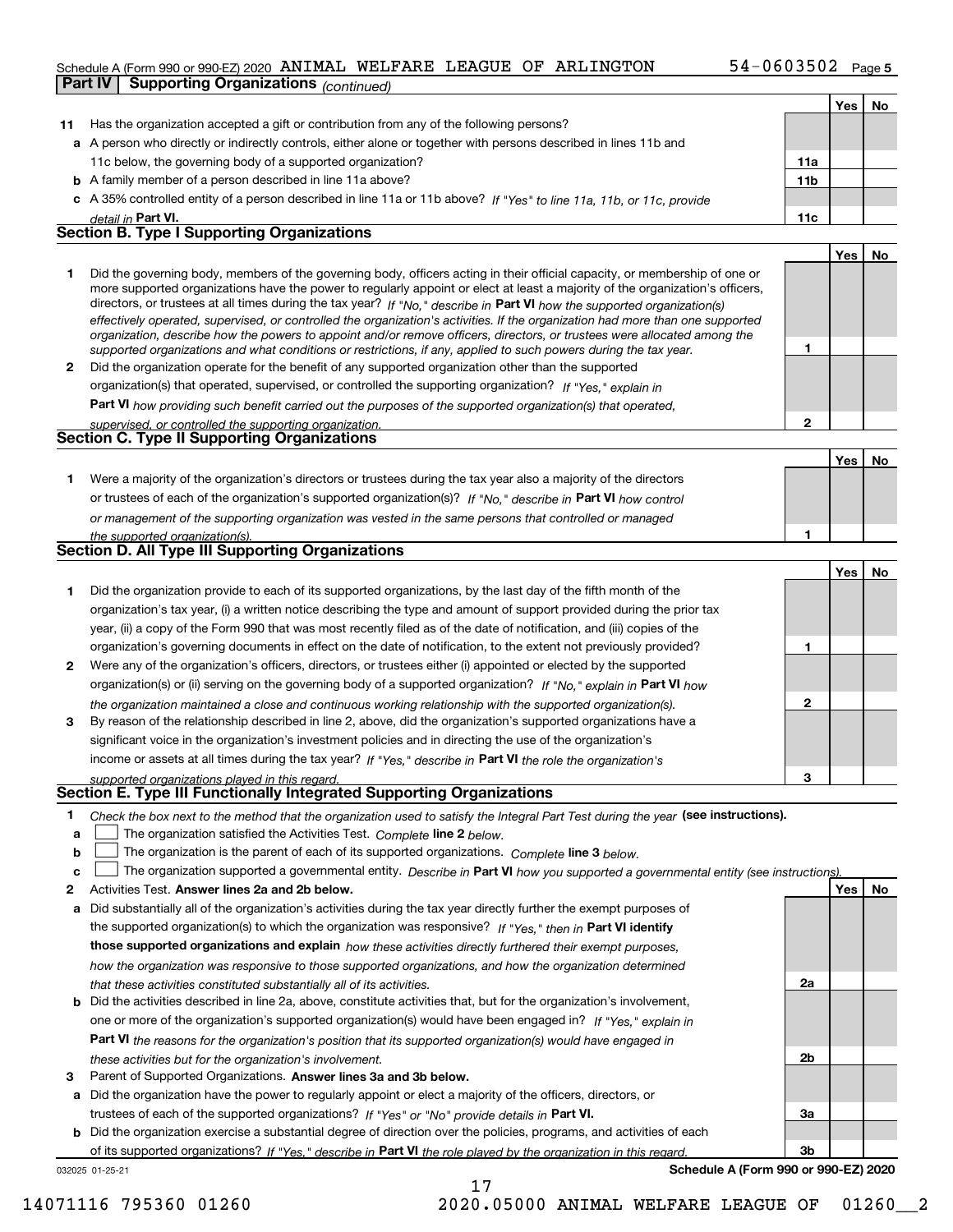## Schedule A (Form 990 or 990-EZ) 2020  $\,$  ANIMAL WELFARE LEAGUE OF  $\,$  ARLINGTON  $\,$   $\,$  54  $-$  0603502  $\,$  Page **Part V Type III Non-Functionally Integrated 509(a)(3) Supporting Organizations**

1 Check here if the organization satisfied the Integral Part Test as a qualifying trust on Nov. 20, 1970 (explain in Part VI). See instructions. All other Type III non-functionally integrated supporting organizations must complete Sections A through E.

|              | Section A - Adjusted Net Income                                                                                                   |                | (A) Prior Year | (B) Current Year<br>(optional) |
|--------------|-----------------------------------------------------------------------------------------------------------------------------------|----------------|----------------|--------------------------------|
| 1            | Net short-term capital gain                                                                                                       | 1              |                |                                |
| 2            | Recoveries of prior-year distributions                                                                                            | $\mathbf{2}$   |                |                                |
| 3            | Other gross income (see instructions)                                                                                             | 3              |                |                                |
| 4            | Add lines 1 through 3.                                                                                                            | 4              |                |                                |
| 5            | Depreciation and depletion                                                                                                        | 5              |                |                                |
| 6            | Portion of operating expenses paid or incurred for production or                                                                  |                |                |                                |
|              | collection of gross income or for management, conservation, or                                                                    |                |                |                                |
|              | maintenance of property held for production of income (see instructions)                                                          | 6              |                |                                |
| 7            | Other expenses (see instructions)                                                                                                 | $\overline{7}$ |                |                                |
| 8            | Adjusted Net Income (subtract lines 5, 6, and 7 from line 4)                                                                      | 8              |                |                                |
|              | <b>Section B - Minimum Asset Amount</b>                                                                                           |                | (A) Prior Year | (B) Current Year<br>(optional) |
| 1.           | Aggregate fair market value of all non-exempt-use assets (see                                                                     |                |                |                                |
|              | instructions for short tax year or assets held for part of year):                                                                 |                |                |                                |
|              | a Average monthly value of securities                                                                                             | 1a             |                |                                |
|              | <b>b</b> Average monthly cash balances                                                                                            | 1 <sub>b</sub> |                |                                |
|              | c Fair market value of other non-exempt-use assets                                                                                | 1c             |                |                                |
|              | d Total (add lines 1a, 1b, and 1c)                                                                                                | 1d             |                |                                |
|              | e Discount claimed for blockage or other factors                                                                                  |                |                |                                |
|              | (explain in detail in Part VI):                                                                                                   |                |                |                                |
| $\mathbf{2}$ | Acquisition indebtedness applicable to non-exempt-use assets                                                                      | $\mathbf{2}$   |                |                                |
| 3            | Subtract line 2 from line 1d.                                                                                                     | 3              |                |                                |
| 4            | Cash deemed held for exempt use. Enter 0.015 of line 3 (for greater amount,                                                       |                |                |                                |
|              | see instructions).                                                                                                                | 4              |                |                                |
| 5            | Net value of non-exempt-use assets (subtract line 4 from line 3)                                                                  | 5              |                |                                |
| 6            | Multiply line 5 by 0.035.                                                                                                         | 6              |                |                                |
| 7            | Recoveries of prior-year distributions                                                                                            | $\overline{7}$ |                |                                |
| 8            | Minimum Asset Amount (add line 7 to line 6)                                                                                       | 8              |                |                                |
|              | <b>Section C - Distributable Amount</b>                                                                                           |                |                | <b>Current Year</b>            |
| 1            | Adjusted net income for prior year (from Section A, line 8, column A)                                                             | 1              |                |                                |
| 2            | Enter 0.85 of line 1.                                                                                                             | $\overline{2}$ |                |                                |
| 3            | Minimum asset amount for prior year (from Section B, line 8, column A)                                                            | 3              |                |                                |
| 4            | Enter greater of line 2 or line 3.                                                                                                | 4              |                |                                |
| 5            | Income tax imposed in prior year                                                                                                  | 5              |                |                                |
| 6            | <b>Distributable Amount.</b> Subtract line 5 from line 4, unless subject to                                                       |                |                |                                |
|              | emergency temporary reduction (see instructions).                                                                                 | 6              |                |                                |
| 7            | Check here if the current year is the organization's first as a non-functionally integrated Type III supporting organization (see |                |                |                                |

instructions).

**1**

**Schedule A (Form 990 or 990-EZ) 2020**

032026 01-25-21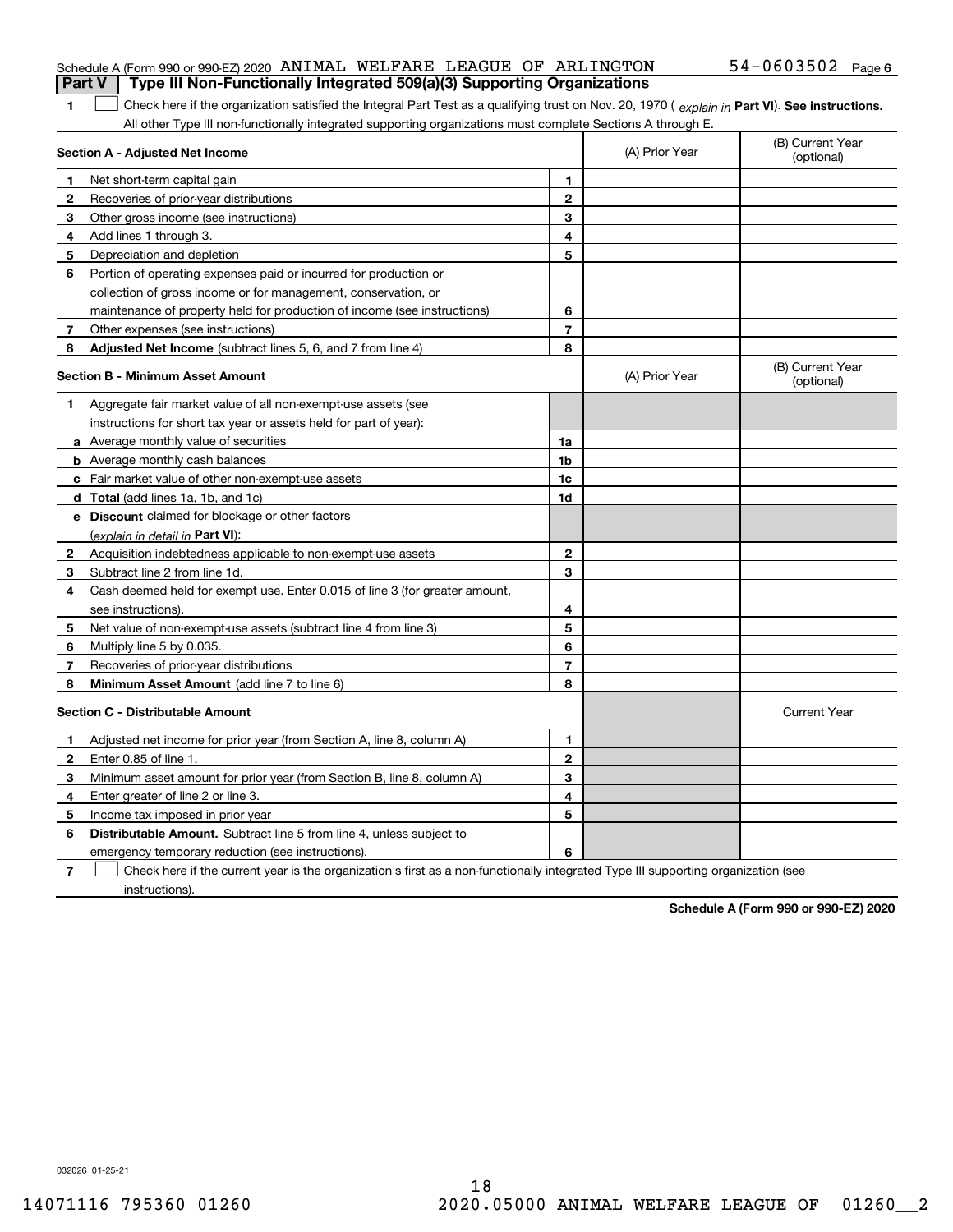### Schedule A (Form 990 or 990-EZ) 2020 AN IMAL WELFARE LEAGUE OF ARLINGTON 54-U6U35UZ Page ANIMAL WELFARE LEAGUE OF ARLINGTON 54-0603502

| <b>Part V</b>  | Type III Non-Functionally Integrated 509(a)(3) Supporting Organizations                    |                                    | (continued)                                   |              |                                                  |
|----------------|--------------------------------------------------------------------------------------------|------------------------------------|-----------------------------------------------|--------------|--------------------------------------------------|
|                | <b>Section D - Distributions</b>                                                           |                                    |                                               |              | <b>Current Year</b>                              |
| 1.             | Amounts paid to supported organizations to accomplish exempt purposes                      |                                    |                                               | 1            |                                                  |
| 2              | Amounts paid to perform activity that directly furthers exempt purposes of supported       |                                    |                                               |              |                                                  |
|                | organizations, in excess of income from activity                                           |                                    |                                               | $\mathbf{2}$ |                                                  |
| 3              | Administrative expenses paid to accomplish exempt purposes of supported organizations      |                                    |                                               | 3            |                                                  |
| 4              | Amounts paid to acquire exempt-use assets                                                  |                                    |                                               | 4            |                                                  |
| 5              | Qualified set-aside amounts (prior IRS approval required - provide details in Part VI)     |                                    |                                               | 5            |                                                  |
| 6              | Other distributions ( <i>describe in</i> Part VI). See instructions.                       |                                    |                                               | 6            |                                                  |
| 7              | Total annual distributions. Add lines 1 through 6.                                         |                                    |                                               | 7            |                                                  |
| 8              | Distributions to attentive supported organizations to which the organization is responsive |                                    |                                               |              |                                                  |
|                | (provide details in Part VI). See instructions.                                            |                                    |                                               | 8            |                                                  |
| 9              | Distributable amount for 2020 from Section C, line 6                                       |                                    |                                               | 9            |                                                  |
| 10             | Line 8 amount divided by line 9 amount                                                     |                                    |                                               | 10           |                                                  |
|                | <b>Section E - Distribution Allocations</b> (see instructions)                             | (i)<br><b>Excess Distributions</b> | (ii)<br><b>Underdistributions</b><br>Pre-2020 |              | (iii)<br><b>Distributable</b><br>Amount for 2020 |
| 1              | Distributable amount for 2020 from Section C, line 6                                       |                                    |                                               |              |                                                  |
| 2              | Underdistributions, if any, for years prior to 2020 (reason-                               |                                    |                                               |              |                                                  |
|                | able cause required - explain in Part VI). See instructions.                               |                                    |                                               |              |                                                  |
| 3              | Excess distributions carryover, if any, to 2020                                            |                                    |                                               |              |                                                  |
|                | a From 2015                                                                                |                                    |                                               |              |                                                  |
|                | <b>b</b> From 2016                                                                         |                                    |                                               |              |                                                  |
|                | $c$ From 2017                                                                              |                                    |                                               |              |                                                  |
|                | d From 2018                                                                                |                                    |                                               |              |                                                  |
|                | e From 2019                                                                                |                                    |                                               |              |                                                  |
|                | f Total of lines 3a through 3e                                                             |                                    |                                               |              |                                                  |
|                | g Applied to underdistributions of prior years                                             |                                    |                                               |              |                                                  |
|                | <b>h</b> Applied to 2020 distributable amount                                              |                                    |                                               |              |                                                  |
|                | Carryover from 2015 not applied (see instructions)                                         |                                    |                                               |              |                                                  |
|                | Remainder. Subtract lines 3g, 3h, and 3i from line 3f.                                     |                                    |                                               |              |                                                  |
| 4              | Distributions for 2020 from Section D,                                                     |                                    |                                               |              |                                                  |
|                | line $7:$                                                                                  |                                    |                                               |              |                                                  |
|                | a Applied to underdistributions of prior years                                             |                                    |                                               |              |                                                  |
|                | <b>b</b> Applied to 2020 distributable amount                                              |                                    |                                               |              |                                                  |
|                | c Remainder. Subtract lines 4a and 4b from line 4.                                         |                                    |                                               |              |                                                  |
| 5              | Remaining underdistributions for years prior to 2020, if                                   |                                    |                                               |              |                                                  |
|                | any. Subtract lines 3g and 4a from line 2. For result greater                              |                                    |                                               |              |                                                  |
|                | than zero, explain in Part VI. See instructions.                                           |                                    |                                               |              |                                                  |
| 6              | Remaining underdistributions for 2020. Subtract lines 3h                                   |                                    |                                               |              |                                                  |
|                | and 4b from line 1. For result greater than zero, explain in                               |                                    |                                               |              |                                                  |
|                | Part VI. See instructions.                                                                 |                                    |                                               |              |                                                  |
| $\overline{7}$ | Excess distributions carryover to 2021. Add lines 3j                                       |                                    |                                               |              |                                                  |
|                | and 4c.                                                                                    |                                    |                                               |              |                                                  |
| 8              | Breakdown of line 7:                                                                       |                                    |                                               |              |                                                  |
|                | a Excess from 2016                                                                         |                                    |                                               |              |                                                  |
|                | <b>b</b> Excess from 2017                                                                  |                                    |                                               |              |                                                  |
|                | c Excess from 2018                                                                         |                                    |                                               |              |                                                  |
|                | d Excess from 2019                                                                         |                                    |                                               |              |                                                  |
|                | e Excess from 2020                                                                         |                                    |                                               |              |                                                  |

**Schedule A (Form 990 or 990-EZ) 2020**

032027 01-25-21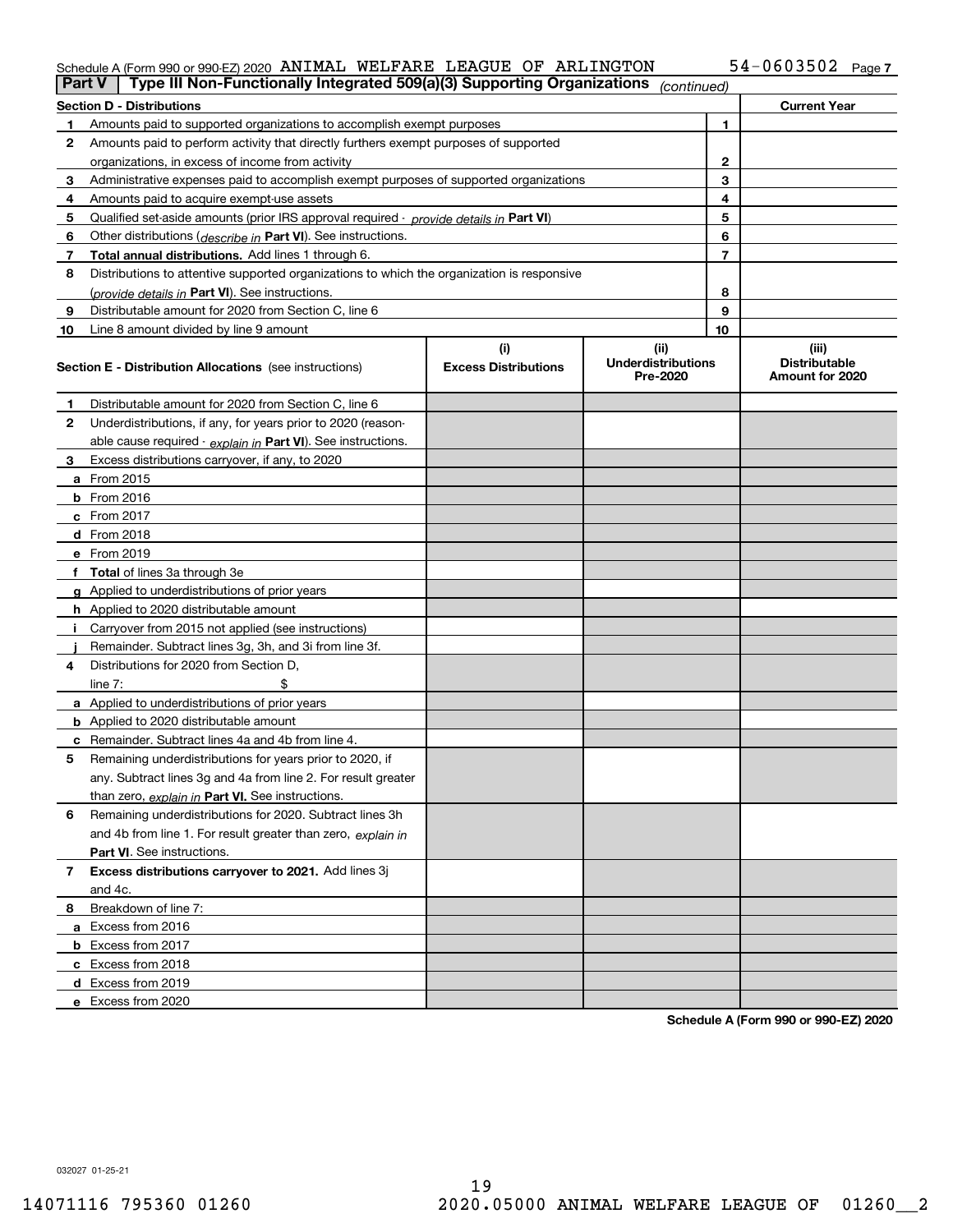| <b>Part VI</b>  | Schedule A (Form 990 or 990-EZ) 2020 ANIMAL WELFARE LEAGUE OF ARLINGTON |    | $54 - 0603502$ Page 8<br>Supplemental Information. Provide the explanations required by Part II, line 10; Part II, line 17a or 17b; Part III, line 12;<br>Part IV, Section A, lines 1, 2, 3b, 3c, 4b, 4c, 5a, 6, 9a, 9b, 9c, 11a, 11b, and 11c; Part IV, Section B, lines 1 and 2; Part IV, Section C,<br>line 1; Part IV, Section D, lines 2 and 3; Part IV, Section E, lines 1c, 2a, 2b, 3a, and 3b; Part V, line 1; Part V, Section B, line 1e; Part V,<br>Section D, lines 5, 6, and 8; and Part V, Section E, lines 2, 5, and 6. Also complete this part for any additional information. |  |
|-----------------|-------------------------------------------------------------------------|----|-----------------------------------------------------------------------------------------------------------------------------------------------------------------------------------------------------------------------------------------------------------------------------------------------------------------------------------------------------------------------------------------------------------------------------------------------------------------------------------------------------------------------------------------------------------------------------------------------|--|
|                 | (See instructions.)                                                     |    |                                                                                                                                                                                                                                                                                                                                                                                                                                                                                                                                                                                               |  |
|                 |                                                                         |    |                                                                                                                                                                                                                                                                                                                                                                                                                                                                                                                                                                                               |  |
|                 |                                                                         |    |                                                                                                                                                                                                                                                                                                                                                                                                                                                                                                                                                                                               |  |
|                 |                                                                         |    |                                                                                                                                                                                                                                                                                                                                                                                                                                                                                                                                                                                               |  |
|                 |                                                                         |    |                                                                                                                                                                                                                                                                                                                                                                                                                                                                                                                                                                                               |  |
|                 |                                                                         |    |                                                                                                                                                                                                                                                                                                                                                                                                                                                                                                                                                                                               |  |
|                 |                                                                         |    |                                                                                                                                                                                                                                                                                                                                                                                                                                                                                                                                                                                               |  |
|                 |                                                                         |    |                                                                                                                                                                                                                                                                                                                                                                                                                                                                                                                                                                                               |  |
|                 |                                                                         |    |                                                                                                                                                                                                                                                                                                                                                                                                                                                                                                                                                                                               |  |
|                 |                                                                         |    |                                                                                                                                                                                                                                                                                                                                                                                                                                                                                                                                                                                               |  |
|                 |                                                                         |    |                                                                                                                                                                                                                                                                                                                                                                                                                                                                                                                                                                                               |  |
|                 |                                                                         |    |                                                                                                                                                                                                                                                                                                                                                                                                                                                                                                                                                                                               |  |
|                 |                                                                         |    |                                                                                                                                                                                                                                                                                                                                                                                                                                                                                                                                                                                               |  |
|                 |                                                                         |    |                                                                                                                                                                                                                                                                                                                                                                                                                                                                                                                                                                                               |  |
|                 |                                                                         |    |                                                                                                                                                                                                                                                                                                                                                                                                                                                                                                                                                                                               |  |
|                 |                                                                         |    |                                                                                                                                                                                                                                                                                                                                                                                                                                                                                                                                                                                               |  |
|                 |                                                                         |    |                                                                                                                                                                                                                                                                                                                                                                                                                                                                                                                                                                                               |  |
|                 |                                                                         |    |                                                                                                                                                                                                                                                                                                                                                                                                                                                                                                                                                                                               |  |
|                 |                                                                         |    |                                                                                                                                                                                                                                                                                                                                                                                                                                                                                                                                                                                               |  |
|                 |                                                                         |    |                                                                                                                                                                                                                                                                                                                                                                                                                                                                                                                                                                                               |  |
|                 |                                                                         |    |                                                                                                                                                                                                                                                                                                                                                                                                                                                                                                                                                                                               |  |
|                 |                                                                         |    |                                                                                                                                                                                                                                                                                                                                                                                                                                                                                                                                                                                               |  |
|                 |                                                                         |    |                                                                                                                                                                                                                                                                                                                                                                                                                                                                                                                                                                                               |  |
|                 |                                                                         |    |                                                                                                                                                                                                                                                                                                                                                                                                                                                                                                                                                                                               |  |
|                 |                                                                         |    |                                                                                                                                                                                                                                                                                                                                                                                                                                                                                                                                                                                               |  |
|                 |                                                                         |    |                                                                                                                                                                                                                                                                                                                                                                                                                                                                                                                                                                                               |  |
|                 |                                                                         |    |                                                                                                                                                                                                                                                                                                                                                                                                                                                                                                                                                                                               |  |
|                 |                                                                         |    |                                                                                                                                                                                                                                                                                                                                                                                                                                                                                                                                                                                               |  |
|                 |                                                                         |    |                                                                                                                                                                                                                                                                                                                                                                                                                                                                                                                                                                                               |  |
| 032028 01-25-21 |                                                                         | 20 | Schedule A (Form 990 or 990-EZ) 2020                                                                                                                                                                                                                                                                                                                                                                                                                                                                                                                                                          |  |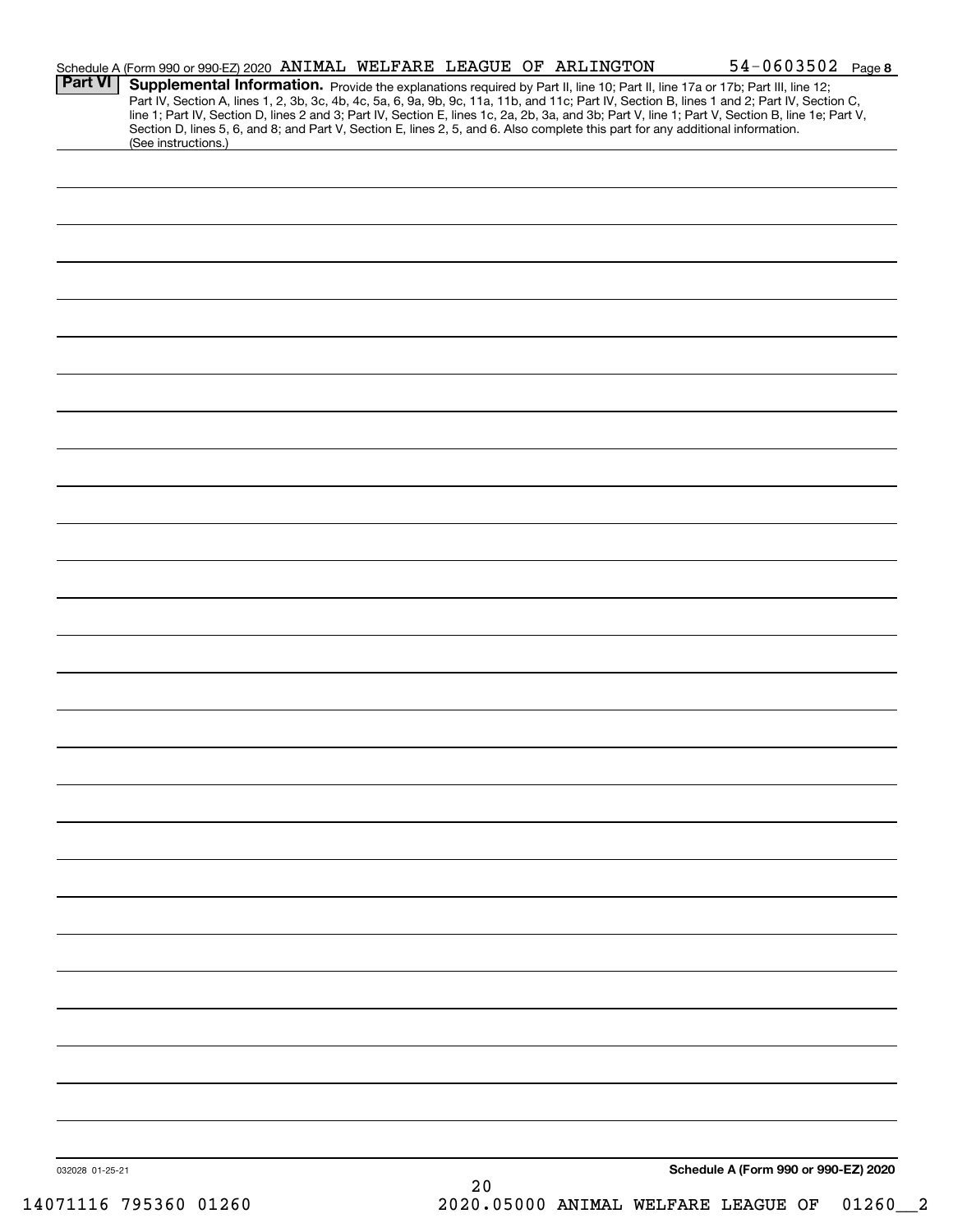Department of the Treasury Internal Revenue Service **(Form 990, 990-EZ, or 990-PF)**

Name of the organization

## \*\* PUBLIC DISCLOSURE COPY \*\*

## **Schedule B Schedule of Contributors**

**| Attach to Form 990, Form 990-EZ, or Form 990-PF. | Go to www.irs.gov/Form990 for the latest information.** OMB No. 1545-0047

**2020**

**Employer identification number**

|  |  | ANIMAL WELFARE LEAGUE OF ARLINGTON | 54-0603502 |
|--|--|------------------------------------|------------|
|  |  |                                    |            |

**Organization type** (check one):

| Filers of:         | Section:                                                                    |
|--------------------|-----------------------------------------------------------------------------|
| Form 990 or 990-EZ | $X$ 501(c)( 3) (enter number) organization                                  |
|                    | $4947(a)(1)$ nonexempt charitable trust not treated as a private foundation |
|                    | 527 political organization                                                  |
| Form 990-PF        | 501(c)(3) exempt private foundation                                         |
|                    | 4947(a)(1) nonexempt charitable trust treated as a private foundation       |
|                    | 501(c)(3) taxable private foundation                                        |

Check if your organization is covered by the **General Rule** or a **Special Rule. Note:**  Only a section 501(c)(7), (8), or (10) organization can check boxes for both the General Rule and a Special Rule. See instructions.

## **General Rule**

 $\mathcal{L}^{\text{max}}$ 

For an organization filing Form 990, 990-EZ, or 990-PF that received, during the year, contributions totaling \$5,000 or more (in money or property) from any one contributor. Complete Parts I and II. See instructions for determining a contributor's total contributions.

## **Special Rules**

any one contributor, during the year, total contributions of the greater of  $\,$  (1) \$5,000; or **(2)** 2% of the amount on (i) Form 990, Part VIII, line 1h;  $\boxed{\textbf{X}}$  For an organization described in section 501(c)(3) filing Form 990 or 990-EZ that met the 33 1/3% support test of the regulations under sections 509(a)(1) and 170(b)(1)(A)(vi), that checked Schedule A (Form 990 or 990-EZ), Part II, line 13, 16a, or 16b, and that received from or (ii) Form 990-EZ, line 1. Complete Parts I and II.

For an organization described in section 501(c)(7), (8), or (10) filing Form 990 or 990-EZ that received from any one contributor, during the year, total contributions of more than \$1,000 exclusively for religious, charitable, scientific, literary, or educational purposes, or for the prevention of cruelty to children or animals. Complete Parts I (entering "N/A" in column (b) instead of the contributor name and address), II, and III.  $\mathcal{L}^{\text{max}}$ 

purpose. Don't complete any of the parts unless the **General Rule** applies to this organization because it received *nonexclusively* year, contributions <sub>exclusively</sub> for religious, charitable, etc., purposes, but no such contributions totaled more than \$1,000. If this box is checked, enter here the total contributions that were received during the year for an  $\;$ exclusively religious, charitable, etc., For an organization described in section 501(c)(7), (8), or (10) filing Form 990 or 990-EZ that received from any one contributor, during the religious, charitable, etc., contributions totaling \$5,000 or more during the year  $\Box$ — $\Box$   $\Box$  $\mathcal{L}^{\text{max}}$ 

**Caution:**  An organization that isn't covered by the General Rule and/or the Special Rules doesn't file Schedule B (Form 990, 990-EZ, or 990-PF),  **must** but it answer "No" on Part IV, line 2, of its Form 990; or check the box on line H of its Form 990-EZ or on its Form 990-PF, Part I, line 2, to certify that it doesn't meet the filing requirements of Schedule B (Form 990, 990-EZ, or 990-PF).

**For Paperwork Reduction Act Notice, see the instructions for Form 990, 990-EZ, or 990-PF. Schedule B (Form 990, 990-EZ, or 990-PF) (2020)** LHA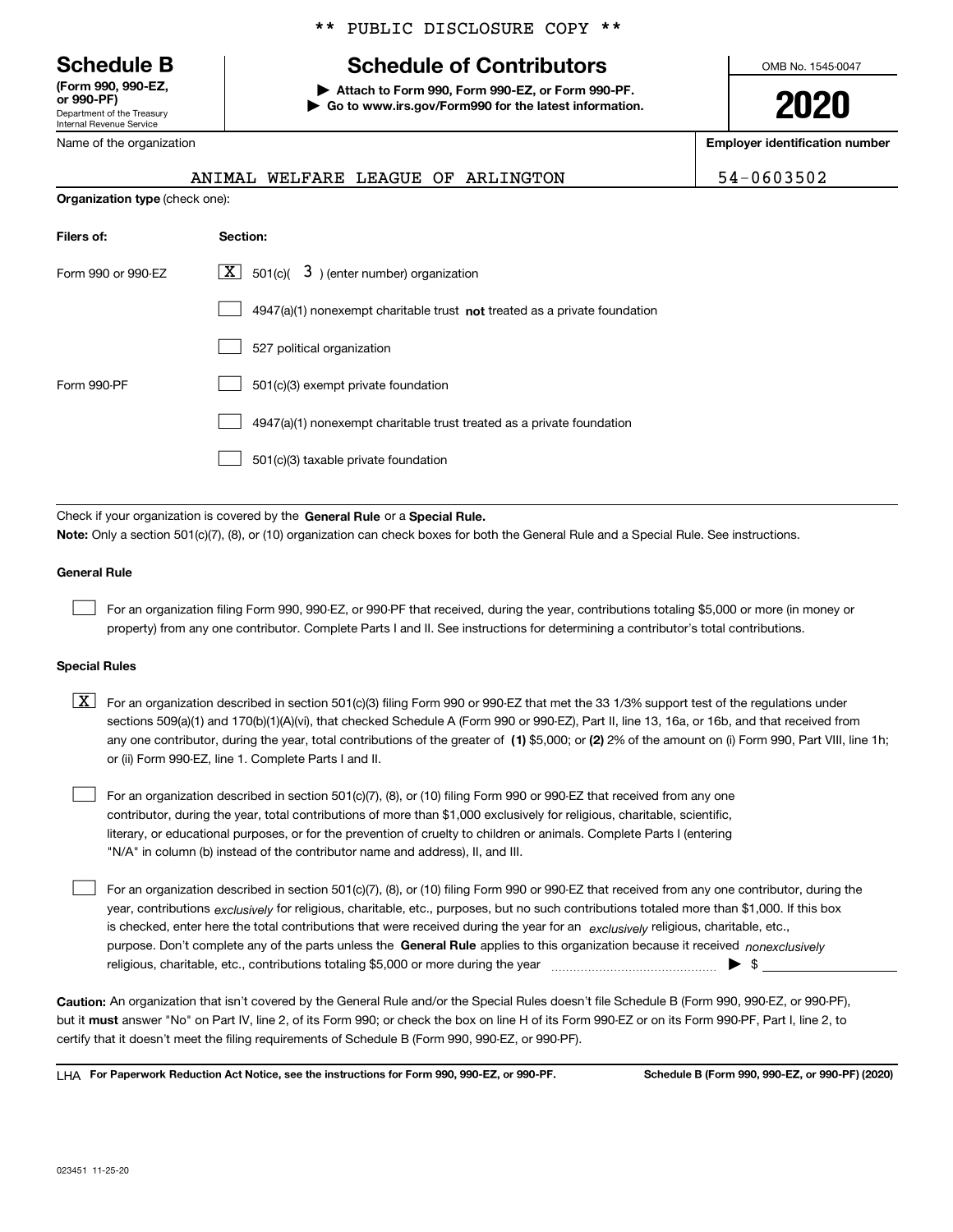**Employer identification number**

## ANIMAL WELFARE LEAGUE OF ARLINGTON 54-0603502

Chedule B (Form 990, 990-EZ, or 990-PF) (2020)<br>
lame of organization<br> **29 MIMAL WELFARE LEAGUE OF ARLINGTON**<br>
29 MIMAL WELFARE LEAGUE OF ARLINGTON<br>
29 MIMAL WELFARE LEAGUE OF ARLINGTON<br>
29 MIMAL Contributors (see instructi

| (a)<br>No.           | (b)<br>Name, address, and ZIP + 4 | (c)<br><b>Total contributions</b> | (d)<br>Type of contribution                                                                                                                                    |
|----------------------|-----------------------------------|-----------------------------------|----------------------------------------------------------------------------------------------------------------------------------------------------------------|
| 1                    |                                   | 72,287.<br>\$                     | $\overline{\text{X}}$<br>Person<br>Payroll<br>Noncash<br>(Complete Part II for<br>noncash contributions.)                                                      |
| (a)<br>No.           | (b)<br>Name, address, and ZIP + 4 | (c)<br><b>Total contributions</b> | (d)<br>Type of contribution                                                                                                                                    |
| 2                    |                                   | 90,000.<br>\$                     | $\overline{\mathbf{x}}$<br>Person<br>Payroll<br>Noncash<br>(Complete Part II for<br>noncash contributions.)                                                    |
| (a)<br>No.           | (b)<br>Name, address, and ZIP + 4 | (c)<br><b>Total contributions</b> | (d)<br>Type of contribution                                                                                                                                    |
| 3                    |                                   | 49,419.<br>\$                     | $\overline{\text{X}}$<br>Person<br>Payroll<br>Noncash<br>(Complete Part II for<br>noncash contributions.)                                                      |
| (a)<br>No.           | (b)<br>Name, address, and ZIP + 4 | (c)<br><b>Total contributions</b> | (d)<br>Type of contribution                                                                                                                                    |
| 4                    |                                   | 50,915.<br>\$                     | $\overline{\mathbf{X}}$<br>Person<br>Payroll<br>Noncash<br>(Complete Part II for<br>noncash contributions.)                                                    |
| (a)<br>No.           | (b)<br>Name, address, and ZIP + 4 | (c)<br><b>Total contributions</b> | (d)<br>Type of contribution                                                                                                                                    |
| 5                    |                                   | 90, 193.<br>\$                    | $\boxed{\text{X}}$<br>Person<br>Payroll<br>Noncash<br>(Complete Part II for<br>noncash contributions.)                                                         |
| (a)<br>No.           | (b)<br>Name, address, and ZIP + 4 | (c)<br><b>Total contributions</b> | (d)<br>Type of contribution                                                                                                                                    |
| 6<br>023452 11-25-20 |                                   | 63,027.<br>\$                     | $\overline{\mathbf{X}}$<br>Person<br>Payroll<br>Noncash<br>(Complete Part II for<br>noncash contributions.)<br>Schedule B (Form 990, 990-EZ, or 990-PF) (2020) |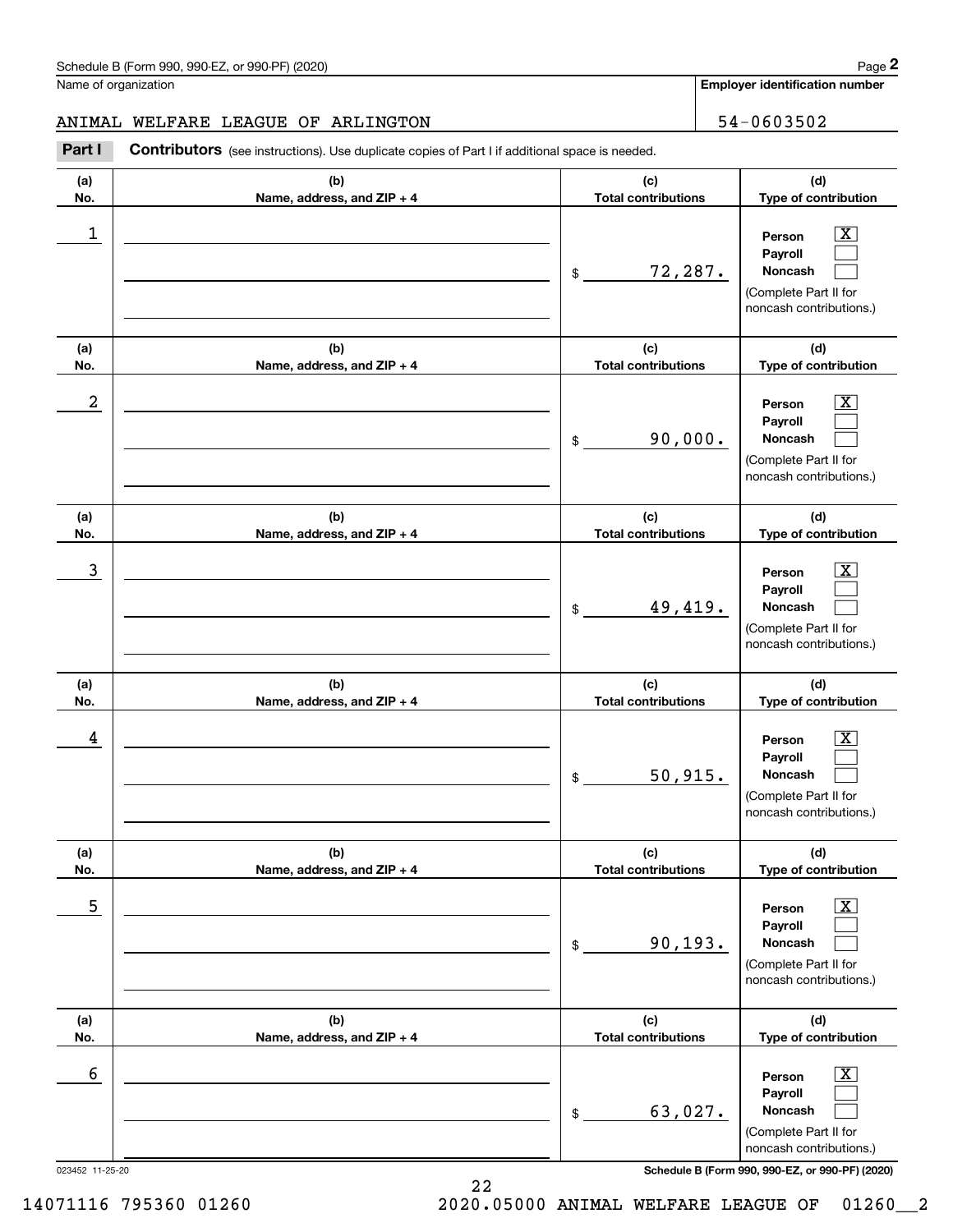**Employer identification number**

## ANIMAL WELFARE LEAGUE OF ARLINGTON 54-0603502

Contributors (see instructions). Use duplicate copies of Part I if additional space is needed. Chedule B (Form 990, 990-EZ, or 990-PF) (2020)<br>Iame of organization<br>**2Part I 2Part I 2Part I Contributors** (see instructions). Use duplicate copies of Part I if additional space is needed.

| (a)        | (b)                                 | (c)                               | (d)                                                                                   |
|------------|-------------------------------------|-----------------------------------|---------------------------------------------------------------------------------------|
| No.        | Name, address, and ZIP + 4          | <b>Total contributions</b>        | Type of contribution                                                                  |
| 7          |                                     | 101,000.<br>$\$$                  | Person<br>x<br>Payroll<br>Noncash<br>(Complete Part II for<br>noncash contributions.) |
| (a)<br>No. | (b)<br>Name, address, and ZIP + 4   | (c)<br><b>Total contributions</b> | (d)<br>Type of contribution                                                           |
| 8          |                                     | 100,000.<br>\$                    | Person<br>Payroll<br>Noncash<br>(Complete Part II for<br>noncash contributions.)      |
| (a)<br>No. | (b)<br>Name, address, and ZIP + 4   | (c)<br><b>Total contributions</b> | (d)<br>Type of contribution                                                           |
| 9          |                                     | 100,000.<br>\$                    | Person<br>Payroll<br>Noncash<br>(Complete Part II for<br>noncash contributions.)      |
| (a)<br>No. | (b)<br>Name, address, and ZIP + 4   | (c)<br><b>Total contributions</b> | (d)<br>Type of contribution                                                           |
|            |                                     | \$                                | Person<br>Payroll<br>Noncash<br>(Complete Part II for<br>noncash contributions.)      |
| (a)<br>No. | (b)<br>Name, address, and $ZIP + 4$ | (c)<br>Total contributions        | (d)<br><b>Type of contribution</b>                                                    |
|            |                                     | \$                                | Person<br>Payroll<br>Noncash<br>(Complete Part II for<br>noncash contributions.)      |
| (a)<br>No. | (b)<br>Name, address, and ZIP + 4   | (c)<br><b>Total contributions</b> | (d)<br>Type of contribution                                                           |
|            |                                     | \$                                | Person<br>Payroll<br>Noncash<br>(Complete Part II for<br>noncash contributions.)      |

023452 11-25-20 **Schedule B (Form 990, 990-EZ, or 990-PF) (2020)**

23 14071116 795360 01260 2020.05000 ANIMAL WELFARE LEAGUE OF 01260\_\_2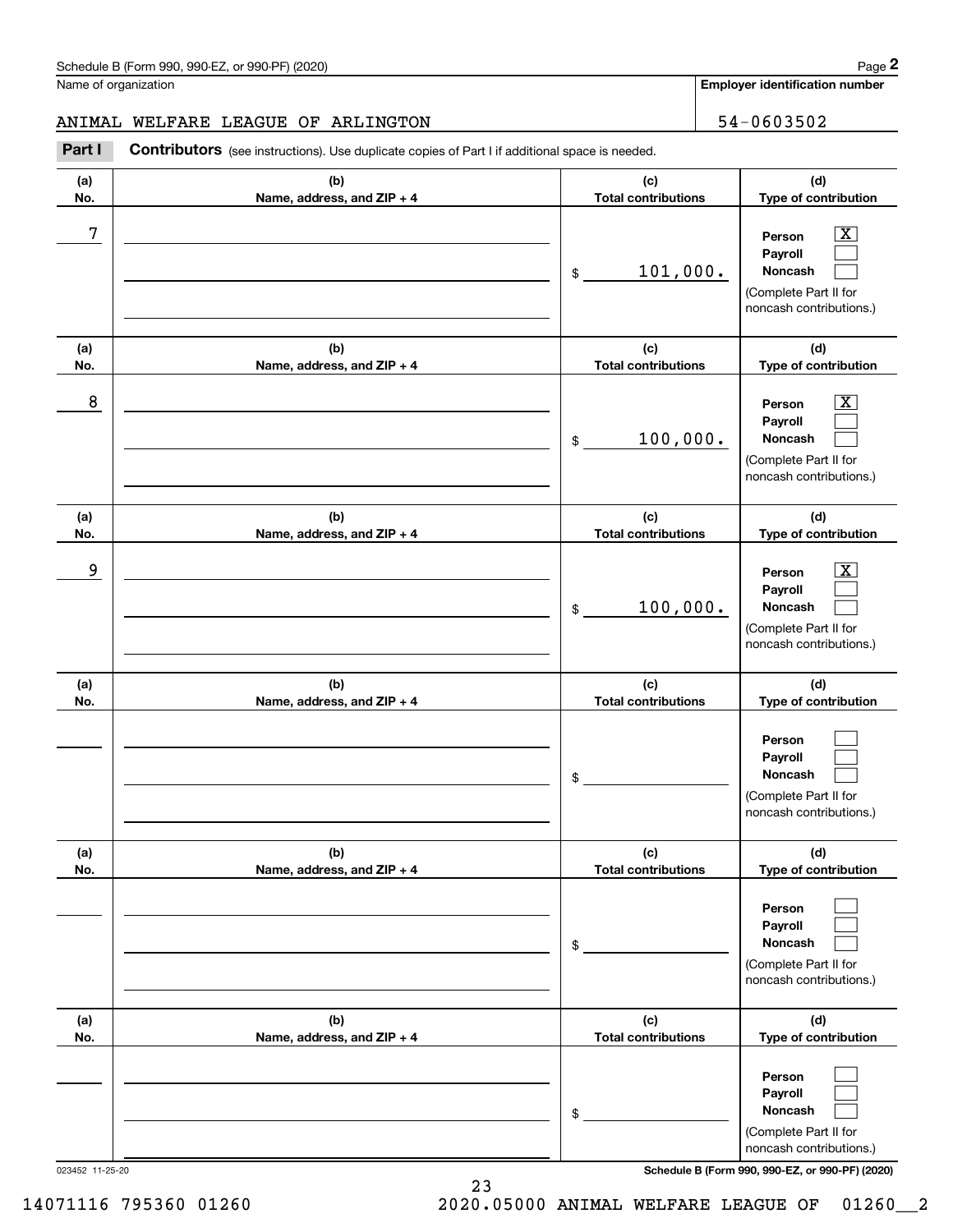**Employer identification number**

## ANIMAL WELFARE LEAGUE OF ARLINGTON 54-0603502

(see instructions). Use duplicate copies of Part II if additional space is needed.<br> **3Part II Noncash Property** (see instructions). Use duplicate copies of Part II if additional space is needed.<br> **3Part II Noncash Prop** 

| (a)<br>No.<br>(b)<br>from<br>Description of noncash property given<br>Part I<br>(a)<br>No.<br>(b) | (c)<br>FMV (or estimate)<br>(See instructions.)<br>$\frac{1}{2}$ | (d)<br>Date received                            |
|---------------------------------------------------------------------------------------------------|------------------------------------------------------------------|-------------------------------------------------|
|                                                                                                   |                                                                  |                                                 |
|                                                                                                   |                                                                  |                                                 |
| from<br>Description of noncash property given<br>Part I                                           | (c)<br>FMV (or estimate)<br>(See instructions.)                  | (d)<br>Date received                            |
|                                                                                                   | $\frac{1}{2}$                                                    |                                                 |
| (a)<br>No.<br>(b)<br>from<br>Description of noncash property given<br>Part I                      | (c)<br>FMV (or estimate)<br>(See instructions.)                  | (d)<br>Date received                            |
|                                                                                                   | $\frac{1}{2}$                                                    |                                                 |
| (a)<br>No.<br>(b)<br>from<br>Description of noncash property given<br>Part I                      | (c)<br>FMV (or estimate)<br>(See instructions.)                  | (d)<br>Date received                            |
|                                                                                                   | $\frac{1}{2}$                                                    |                                                 |
| (a)<br>No.<br>(b)<br>from<br>Description of noncash property given<br>Part I                      | (c)<br>FMV (or estimate)<br>(See instructions.)                  | (d)<br>Date received                            |
|                                                                                                   | \$                                                               |                                                 |
| (a)<br>No.<br>(b)<br>from<br>Description of noncash property given<br>Part I                      | (c)<br>FMV (or estimate)<br>(See instructions.)                  | (d)<br>Date received                            |
|                                                                                                   | \$                                                               | Schedule B (Form 990, 990-EZ, or 990-PF) (2020) |

24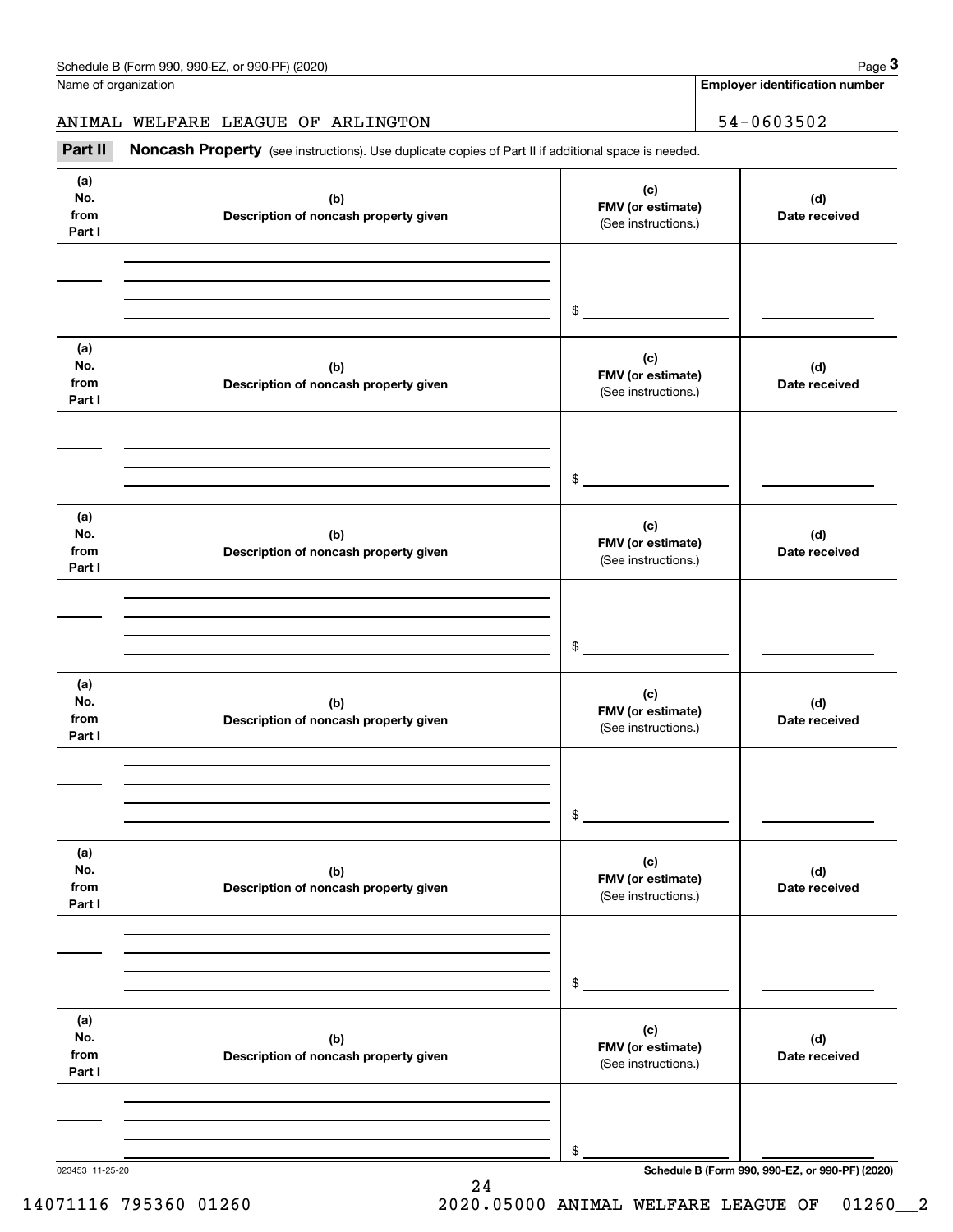| Schedule B (Form 990, 990-EZ, or 990-PF) (2020)                                                                                                                            | Page 4                                |
|----------------------------------------------------------------------------------------------------------------------------------------------------------------------------|---------------------------------------|
| Name of organization                                                                                                                                                       | <b>Employer identification number</b> |
|                                                                                                                                                                            |                                       |
| WELFARE LEAGUE OF ARLINGTON<br>ANIMAL                                                                                                                                      | 54-0603502                            |
| Part III<br>Exclusively religious, charitable, etc., contributions to organizations described in section 501(c)(7), (8), or (10) that total more than \$1,000 for the year |                                       |

Use duplicate copies of Part III if additional space is needed.

**Schedule B (Form 990, 990-EZ, or 990-PF) (2020)**

| (a) No.<br>_from<br>Part I       | (b) Purpose of gift                     | (c) Use of gift |                      | (d) Description of how gift is held      |
|----------------------------------|-----------------------------------------|-----------------|----------------------|------------------------------------------|
|                                  |                                         |                 |                      |                                          |
|                                  |                                         |                 | (e) Transfer of gift |                                          |
|                                  | Transferee's name, address, and ZIP + 4 |                 |                      | Relationship of transferor to transferee |
|                                  |                                         |                 |                      |                                          |
| (a) No.<br>_from<br>Part I       | (b) Purpose of gift                     | (c) Use of gift |                      | (d) Description of how gift is held      |
|                                  |                                         |                 | (e) Transfer of gift |                                          |
|                                  | Transferee's name, address, and ZIP + 4 |                 |                      | Relationship of transferor to transferee |
|                                  |                                         |                 |                      |                                          |
| (a) No.<br>_from<br>Part I       | (b) Purpose of gift                     | (c) Use of gift |                      | (d) Description of how gift is held      |
|                                  |                                         |                 | (e) Transfer of gift |                                          |
|                                  | Transferee's name, address, and ZIP + 4 |                 |                      | Relationship of transferor to transferee |
| (a) No.<br>from<br><u>Part I</u> | (b) Purpose of gift                     | (c) Use of gift |                      | (d) Description of how gift is held      |
|                                  |                                         |                 |                      |                                          |
|                                  |                                         |                 | (e) Transfer of gift |                                          |
|                                  | Transferee's name, address, and ZIP + 4 |                 |                      | Relationship of transferor to transferee |
|                                  |                                         |                 |                      |                                          |

25

completing Part III, enter the total of exclusively religious, charitable, etc., contributions of \$1,000 or less for the year. (Enter this info. once.)

**from any one contributor.** Complete columns (a) through (e) and the following line entry. For organizations

14071116 795360 01260 2020.05000 ANIMAL WELFARE LEAGUE OF 01260\_\_2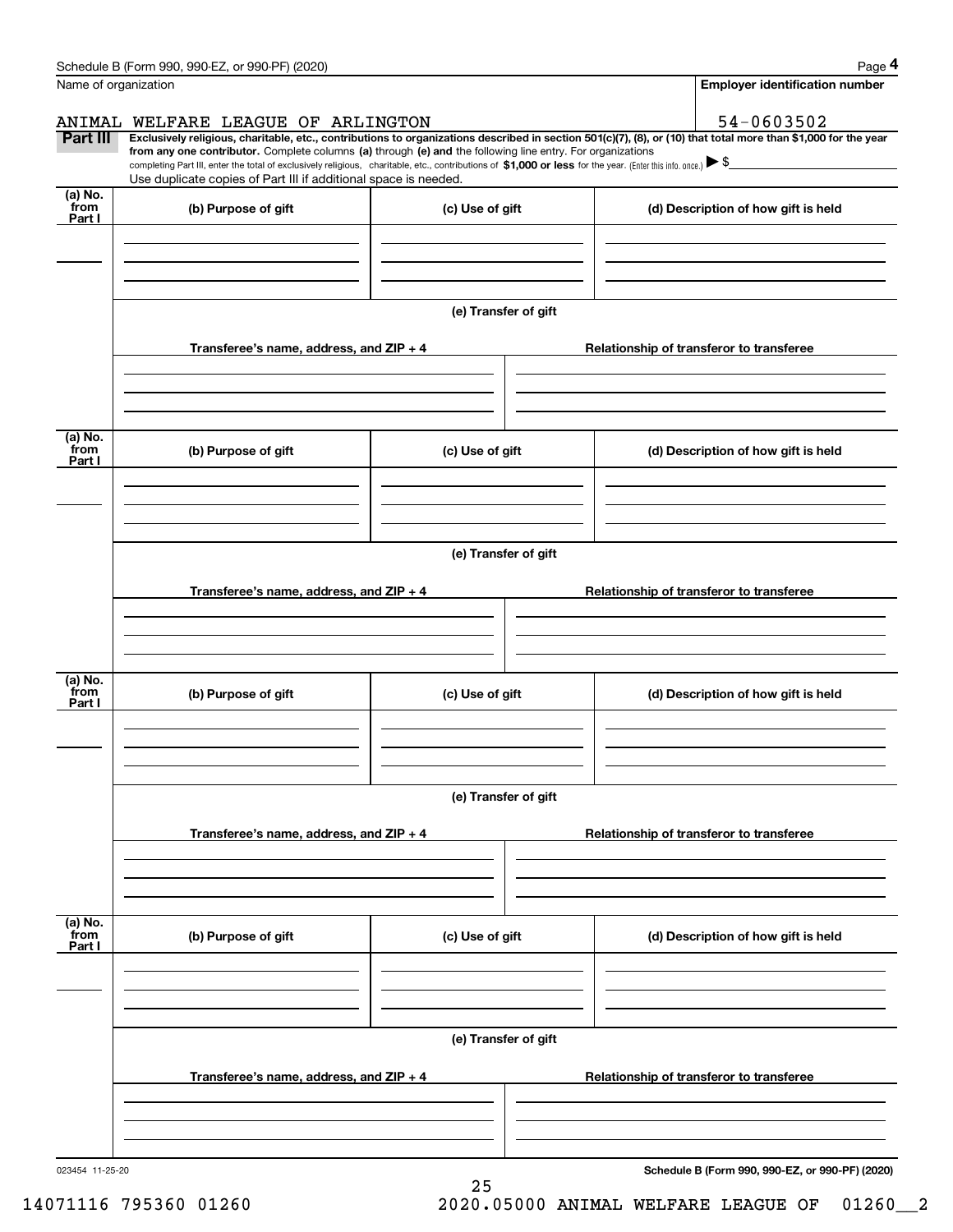| <b>SCHEDULE D</b> |  |
|-------------------|--|
|-------------------|--|

| (Form 990) |  |
|------------|--|
|------------|--|

## **SCHEDULE D Supplemental Financial Statements**

(Form 990)<br>
Pepartment of the Treasury<br>
Department of the Treasury<br>
Department of the Treasury<br>
Department of the Treasury<br> **Co to www.irs.gov/Form990 for instructions and the latest information.**<br> **Co to www.irs.gov/Form9** 



Department of the Treasury Internal Revenue Service

**Name of the organization Employer identification number**

ANIMAL WELFARE LEAGUE OF ARLINGTON 54-0603502

| Part I  | <b>Organizations Maintaining Donor Advised Funds or Other Similar Funds or Accounts.</b> Complete if the                                                                                                                       |                         |                                                    |
|---------|--------------------------------------------------------------------------------------------------------------------------------------------------------------------------------------------------------------------------------|-------------------------|----------------------------------------------------|
|         | organization answered "Yes" on Form 990, Part IV, line 6.                                                                                                                                                                      |                         |                                                    |
|         |                                                                                                                                                                                                                                | (a) Donor advised funds | (b) Funds and other accounts                       |
| 1.      |                                                                                                                                                                                                                                |                         |                                                    |
| 2       | Aggregate value of contributions to (during year)                                                                                                                                                                              |                         |                                                    |
| з       |                                                                                                                                                                                                                                |                         |                                                    |
| 4       |                                                                                                                                                                                                                                |                         |                                                    |
| 5       | Did the organization inform all donors and donor advisors in writing that the assets held in donor advised funds                                                                                                               |                         |                                                    |
|         |                                                                                                                                                                                                                                |                         | Yes<br>No                                          |
| 6       | Did the organization inform all grantees, donors, and donor advisors in writing that grant funds can be used only                                                                                                              |                         |                                                    |
|         | for charitable purposes and not for the benefit of the donor or donor advisor, or for any other purpose conferring                                                                                                             |                         |                                                    |
|         |                                                                                                                                                                                                                                |                         | Yes<br>No                                          |
| Part II | Conservation Easements. Complete if the organization answered "Yes" on Form 990, Part IV, line 7.                                                                                                                              |                         |                                                    |
| 1.      | Purpose(s) of conservation easements held by the organization (check all that apply).                                                                                                                                          |                         |                                                    |
|         | Preservation of land for public use (for example, recreation or education)                                                                                                                                                     |                         | Preservation of a historically important land area |
|         | Protection of natural habitat                                                                                                                                                                                                  |                         | Preservation of a certified historic structure     |
|         | Preservation of open space                                                                                                                                                                                                     |                         |                                                    |
| 2       | Complete lines 2a through 2d if the organization held a qualified conservation contribution in the form of a conservation easement on the last                                                                                 |                         |                                                    |
|         | day of the tax year.                                                                                                                                                                                                           |                         | Held at the End of the Tax Year                    |
|         | a Total number of conservation easements                                                                                                                                                                                       |                         | 2a                                                 |
|         | <b>b</b> Total acreage restricted by conservation easements                                                                                                                                                                    |                         | 2 <sub>b</sub>                                     |
|         |                                                                                                                                                                                                                                |                         | 2c                                                 |
|         | d Number of conservation easements included in (c) acquired after 7/25/06, and not on a historic structure                                                                                                                     |                         |                                                    |
|         | listed in the National Register [[11] matter contract to the National Register [11] matter is not all the National Register [11] matter is not all the National Register [11] matter is not all the National Register [11] mat |                         | 2d                                                 |
| 3       | Number of conservation easements modified, transferred, released, extinguished, or terminated by the organization during the tax                                                                                               |                         |                                                    |
|         | $year \blacktriangleright$                                                                                                                                                                                                     |                         |                                                    |
| 4       | Number of states where property subject to conservation easement is located $\blacktriangleright$                                                                                                                              |                         |                                                    |
| 5       | Does the organization have a written policy regarding the periodic monitoring, inspection, handling of                                                                                                                         |                         | Yes                                                |
|         | violations, and enforcement of the conservation easements it holds?                                                                                                                                                            |                         | <b>No</b>                                          |
| 6       | Staff and volunteer hours devoted to monitoring, inspecting, handling of violations, and enforcing conservation easements during the year                                                                                      |                         |                                                    |
|         | Amount of expenses incurred in monitoring, inspecting, handling of violations, and enforcing conservation easements during the year                                                                                            |                         |                                                    |
| 7       | $\blacktriangleright$ \$                                                                                                                                                                                                       |                         |                                                    |
| 8       | Does each conservation easement reported on line 2(d) above satisfy the requirements of section 170(h)(4)(B)(i)                                                                                                                |                         |                                                    |
|         |                                                                                                                                                                                                                                |                         | Yes<br>No                                          |
| 9       | In Part XIII, describe how the organization reports conservation easements in its revenue and expense statement and                                                                                                            |                         |                                                    |
|         | balance sheet, and include, if applicable, the text of the footnote to the organization's financial statements that describes the                                                                                              |                         |                                                    |
|         | organization's accounting for conservation easements.                                                                                                                                                                          |                         |                                                    |
|         | Organizations Maintaining Collections of Art, Historical Treasures, or Other Similar Assets.<br>Part III                                                                                                                       |                         |                                                    |
|         | Complete if the organization answered "Yes" on Form 990, Part IV, line 8.                                                                                                                                                      |                         |                                                    |
|         | 1a If the organization elected, as permitted under FASB ASC 958, not to report in its revenue statement and balance sheet works                                                                                                |                         |                                                    |
|         | of art, historical treasures, or other similar assets held for public exhibition, education, or research in furtherance of public                                                                                              |                         |                                                    |
|         | service, provide in Part XIII the text of the footnote to its financial statements that describes these items.                                                                                                                 |                         |                                                    |
|         | <b>b</b> If the organization elected, as permitted under FASB ASC 958, to report in its revenue statement and balance sheet works of                                                                                           |                         |                                                    |
|         | art, historical treasures, or other similar assets held for public exhibition, education, or research in furtherance of public service,                                                                                        |                         |                                                    |
|         | provide the following amounts relating to these items:                                                                                                                                                                         |                         |                                                    |
|         |                                                                                                                                                                                                                                |                         | $\frac{1}{2}$                                      |
|         | (ii) Assets included in Form 990, Part X                                                                                                                                                                                       |                         | $\triangleright$ \$                                |
| 2       | If the organization received or held works of art, historical treasures, or other similar assets for financial gain, provide                                                                                                   |                         |                                                    |
|         | the following amounts required to be reported under FASB ASC 958 relating to these items:                                                                                                                                      |                         |                                                    |
|         | a Revenue included on Form 990, Part VIII, line 1 [2000] [2000] [2000] [2000] [2000] [2000] [2000] [2000] [2000                                                                                                                |                         | $\mathfrak s$                                      |
|         |                                                                                                                                                                                                                                |                         | $\blacktriangleright$ s                            |
|         | LHA For Paperwork Reduction Act Notice, see the Instructions for Form 990.                                                                                                                                                     |                         | Schedule D (Form 990) 2020                         |
|         | 032051 12-01-20                                                                                                                                                                                                                |                         |                                                    |

| 26  |  |  |        |  |  |
|-----|--|--|--------|--|--|
| ገ ሰ |  |  | 0.5000 |  |  |

 $\sim$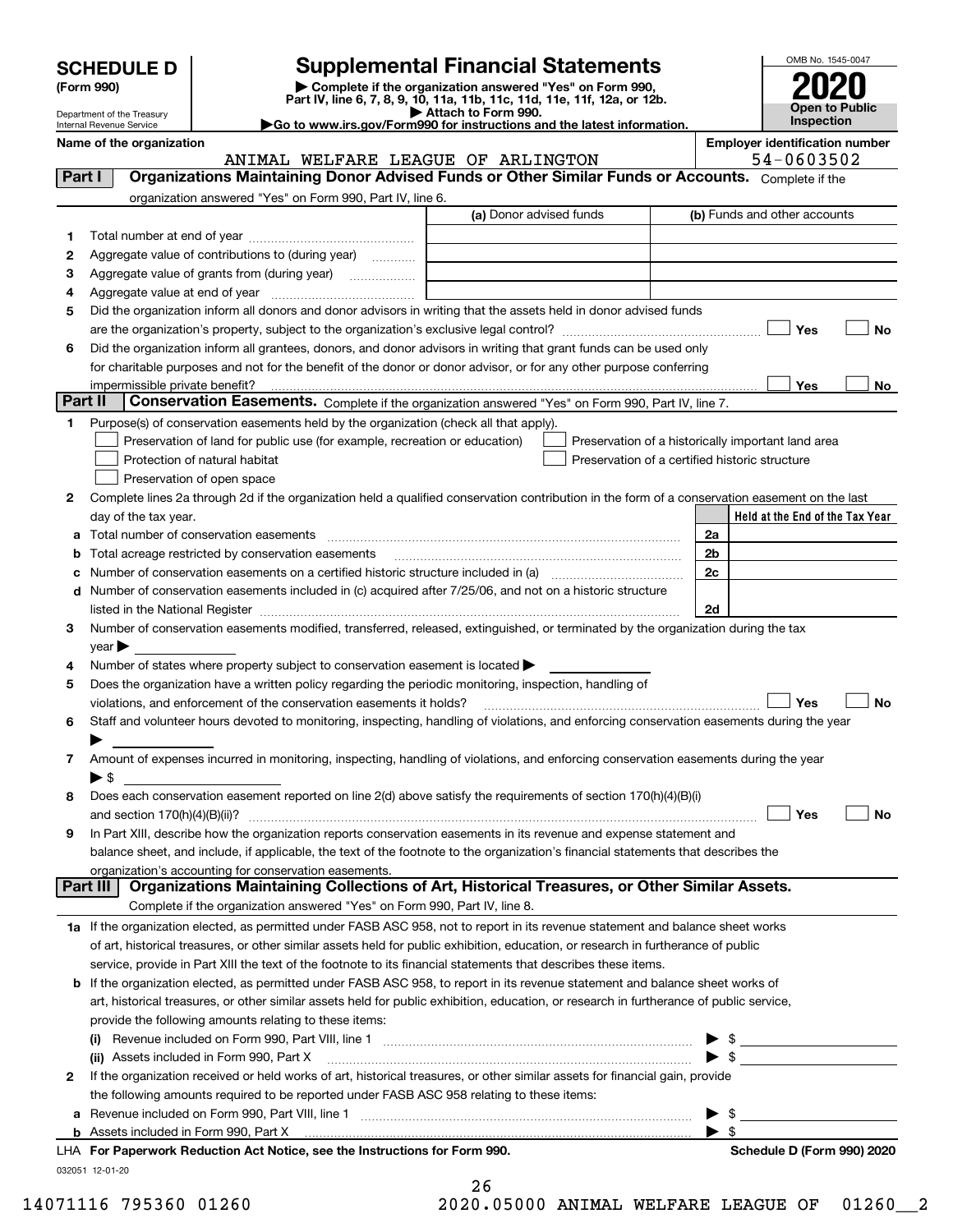|   | Schedule D (Form 990) 2020                                                                                                                                                                                                         | ANIMAL WELFARE LEAGUE OF ARLINGTON |   |                |                                                                                                                                                                                                                               |                 |   |                | $54 - 0603502$ Page 2 |
|---|------------------------------------------------------------------------------------------------------------------------------------------------------------------------------------------------------------------------------------|------------------------------------|---|----------------|-------------------------------------------------------------------------------------------------------------------------------------------------------------------------------------------------------------------------------|-----------------|---|----------------|-----------------------|
|   | Part III<br>Organizations Maintaining Collections of Art, Historical Treasures, or Other Similar Assets (continued)                                                                                                                |                                    |   |                |                                                                                                                                                                                                                               |                 |   |                |                       |
| 3 | Using the organization's acquisition, accession, and other records, check any of the following that make significant use of its                                                                                                    |                                    |   |                |                                                                                                                                                                                                                               |                 |   |                |                       |
|   | collection items (check all that apply):                                                                                                                                                                                           |                                    |   |                |                                                                                                                                                                                                                               |                 |   |                |                       |
| a | Public exhibition                                                                                                                                                                                                                  |                                    |   |                | Loan or exchange program                                                                                                                                                                                                      |                 |   |                |                       |
| b | Scholarly research                                                                                                                                                                                                                 |                                    |   |                | Other and the contract of the contract of the contract of the contract of the contract of the contract of the contract of the contract of the contract of the contract of the contract of the contract of the contract of the |                 |   |                |                       |
| с | Preservation for future generations                                                                                                                                                                                                |                                    |   |                |                                                                                                                                                                                                                               |                 |   |                |                       |
| 4 | Provide a description of the organization's collections and explain how they further the organization's exempt purpose in Part XIII.                                                                                               |                                    |   |                |                                                                                                                                                                                                                               |                 |   |                |                       |
| 5 | During the year, did the organization solicit or receive donations of art, historical treasures, or other similar assets                                                                                                           |                                    |   |                |                                                                                                                                                                                                                               |                 |   |                |                       |
|   | to be sold to raise funds rather than to be maintained as part of the organization's collection?                                                                                                                                   |                                    |   |                |                                                                                                                                                                                                                               |                 |   | Yes            | No                    |
|   | <b>Part IV</b><br>Escrow and Custodial Arrangements. Complete if the organization answered "Yes" on Form 990, Part IV, line 9, or<br>reported an amount on Form 990, Part X, line 21.                                              |                                    |   |                |                                                                                                                                                                                                                               |                 |   |                |                       |
|   |                                                                                                                                                                                                                                    |                                    |   |                |                                                                                                                                                                                                                               |                 |   |                |                       |
|   | 1a Is the organization an agent, trustee, custodian or other intermediary for contributions or other assets not included                                                                                                           |                                    |   |                |                                                                                                                                                                                                                               |                 |   |                |                       |
|   | on Form 990, Part X? [11] matter contracts and contracts and contracts are contracted as a form 990, Part X?                                                                                                                       |                                    |   |                |                                                                                                                                                                                                                               |                 |   | Yes            | No                    |
|   | <b>b</b> If "Yes," explain the arrangement in Part XIII and complete the following table:                                                                                                                                          |                                    |   |                |                                                                                                                                                                                                                               |                 |   |                |                       |
|   |                                                                                                                                                                                                                                    |                                    |   |                |                                                                                                                                                                                                                               | 1c              |   | Amount         |                       |
| c | Beginning balance <u>manual membershare communication</u> and the set of the set of the set of the set of the set of the set of the set of the set of the set of the set of the set of the set of the set of the set of the set of |                                    |   |                |                                                                                                                                                                                                                               | 1d              |   |                |                       |
|   | e Distributions during the year manufactured and contain an account of the state of the state of the state of                                                                                                                      |                                    |   |                |                                                                                                                                                                                                                               | 1e              |   |                |                       |
|   |                                                                                                                                                                                                                                    |                                    |   |                |                                                                                                                                                                                                                               | 1f              |   |                |                       |
|   | 2a Did the organization include an amount on Form 990, Part X, line 21, for escrow or custodial account liability?                                                                                                                 |                                    |   |                |                                                                                                                                                                                                                               |                 | . | Yes            | No                    |
|   | <b>b</b> If "Yes," explain the arrangement in Part XIII. Check here if the explanation has been provided on Part XIII                                                                                                              |                                    |   |                |                                                                                                                                                                                                                               |                 |   |                |                       |
|   | Part V<br>Endowment Funds. Complete if the organization answered "Yes" on Form 990, Part IV, line 10.                                                                                                                              |                                    |   |                |                                                                                                                                                                                                                               |                 |   |                |                       |
|   |                                                                                                                                                                                                                                    | (a) Current year                   |   | (b) Prior year | (c) Two years back $\vert$ (d) Three years back $\vert$                                                                                                                                                                       |                 |   |                | (e) Four years back   |
|   | 1a Beginning of year balance                                                                                                                                                                                                       |                                    |   |                |                                                                                                                                                                                                                               |                 |   |                |                       |
| b |                                                                                                                                                                                                                                    |                                    |   |                |                                                                                                                                                                                                                               |                 |   |                |                       |
|   | Net investment earnings, gains, and losses                                                                                                                                                                                         |                                    |   |                |                                                                                                                                                                                                                               |                 |   |                |                       |
|   |                                                                                                                                                                                                                                    |                                    |   |                |                                                                                                                                                                                                                               |                 |   |                |                       |
|   | e Other expenditures for facilities                                                                                                                                                                                                |                                    |   |                |                                                                                                                                                                                                                               |                 |   |                |                       |
|   |                                                                                                                                                                                                                                    |                                    |   |                |                                                                                                                                                                                                                               |                 |   |                |                       |
|   | f Administrative expenses                                                                                                                                                                                                          |                                    |   |                |                                                                                                                                                                                                                               |                 |   |                |                       |
| g | End of year balance <i>manually contained</i>                                                                                                                                                                                      |                                    |   |                |                                                                                                                                                                                                                               |                 |   |                |                       |
| 2 | Provide the estimated percentage of the current year end balance (line 1g, column (a)) held as:                                                                                                                                    |                                    |   |                |                                                                                                                                                                                                                               |                 |   |                |                       |
| а | Board designated or quasi-endowment >                                                                                                                                                                                              |                                    | % |                |                                                                                                                                                                                                                               |                 |   |                |                       |
| b | Permanent endowment >                                                                                                                                                                                                              | %                                  |   |                |                                                                                                                                                                                                                               |                 |   |                |                       |
|   | <b>c</b> Term endowment $\blacktriangleright$                                                                                                                                                                                      | %                                  |   |                |                                                                                                                                                                                                                               |                 |   |                |                       |
|   | The percentages on lines 2a, 2b, and 2c should equal 100%.                                                                                                                                                                         |                                    |   |                |                                                                                                                                                                                                                               |                 |   |                |                       |
|   | 3a Are there endowment funds not in the possession of the organization that are held and administered for the organization                                                                                                         |                                    |   |                |                                                                                                                                                                                                                               |                 |   |                |                       |
|   | by:                                                                                                                                                                                                                                |                                    |   |                |                                                                                                                                                                                                                               |                 |   |                | Yes<br>No             |
|   | (i)                                                                                                                                                                                                                                |                                    |   |                |                                                                                                                                                                                                                               |                 |   | 3a(i)          |                       |
|   |                                                                                                                                                                                                                                    |                                    |   |                |                                                                                                                                                                                                                               |                 |   | 3a(ii)<br>3b   |                       |
|   | Describe in Part XIII the intended uses of the organization's endowment funds.                                                                                                                                                     |                                    |   |                |                                                                                                                                                                                                                               |                 |   |                |                       |
|   | Land, Buildings, and Equipment.<br>Part VI                                                                                                                                                                                         |                                    |   |                |                                                                                                                                                                                                                               |                 |   |                |                       |
|   | Complete if the organization answered "Yes" on Form 990, Part IV, line 11a. See Form 990, Part X, line 10.                                                                                                                         |                                    |   |                |                                                                                                                                                                                                                               |                 |   |                |                       |
|   | Description of property                                                                                                                                                                                                            | (a) Cost or other                  |   |                | (b) Cost or other                                                                                                                                                                                                             | (c) Accumulated |   | (d) Book value |                       |
|   |                                                                                                                                                                                                                                    | basis (investment)                 |   |                | basis (other)                                                                                                                                                                                                                 | depreciation    |   |                |                       |
|   |                                                                                                                                                                                                                                    |                                    |   |                |                                                                                                                                                                                                                               |                 |   |                |                       |
| b |                                                                                                                                                                                                                                    |                                    |   |                | 4,632,333.                                                                                                                                                                                                                    | 2,563,595.      |   |                | 2,068,738.            |
|   |                                                                                                                                                                                                                                    |                                    |   |                | 601,170.                                                                                                                                                                                                                      | 370,304.        |   |                | 230,866.              |
|   |                                                                                                                                                                                                                                    |                                    |   |                |                                                                                                                                                                                                                               |                 |   |                |                       |
|   |                                                                                                                                                                                                                                    |                                    |   |                |                                                                                                                                                                                                                               |                 |   |                |                       |
|   |                                                                                                                                                                                                                                    |                                    |   |                |                                                                                                                                                                                                                               |                 |   |                | 2,299,604.            |

**Schedule D (Form 990) 2020**

032052 12-01-20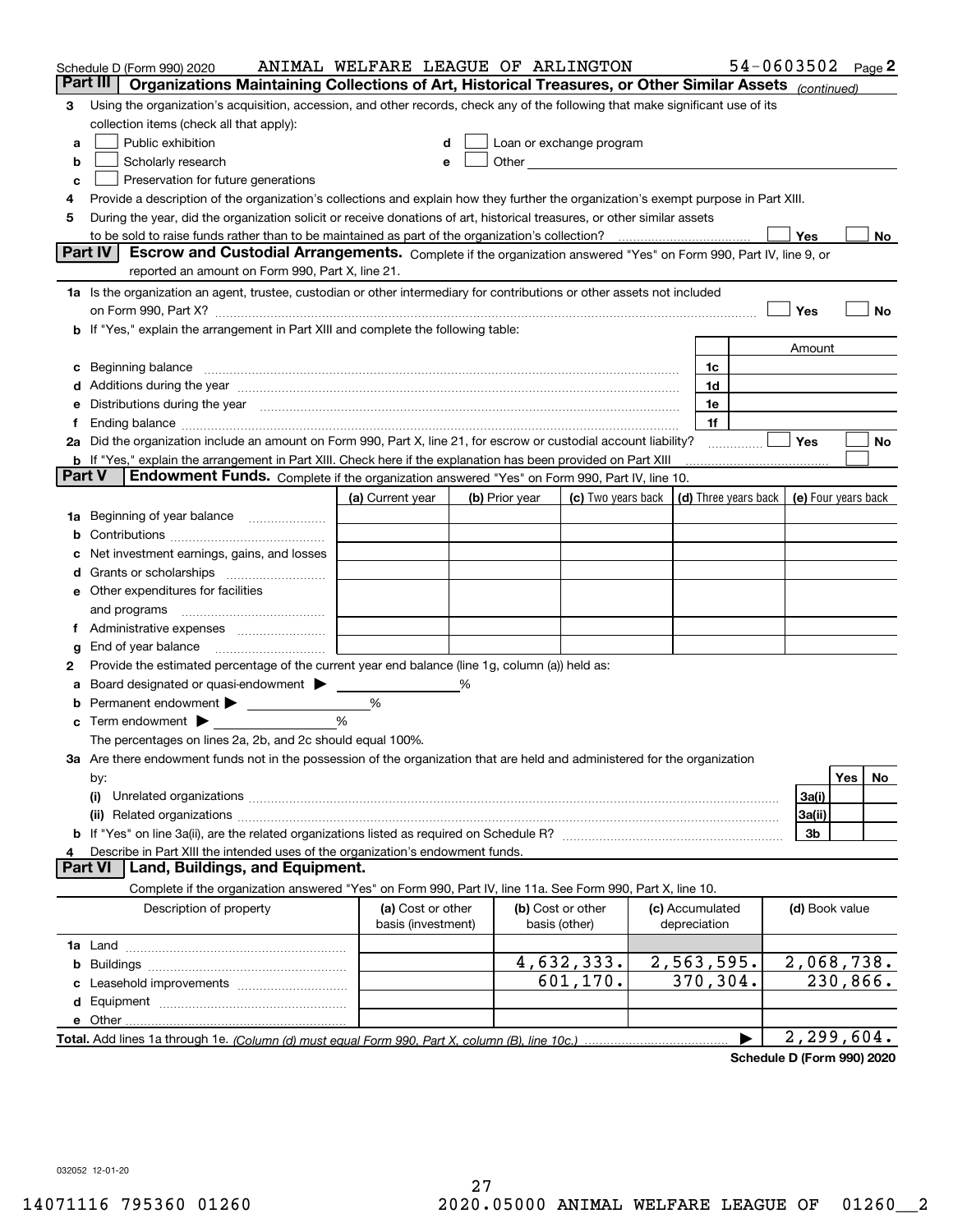| (a) Description of security or category (including name of security)                                                                          | (b) Book value  | Complete if the organization answered "Yes" on Form 990, Part IV, line 11b. See Form 990, Part X, line 12.<br>(c) Method of valuation: Cost or end-of-year market value |                |
|-----------------------------------------------------------------------------------------------------------------------------------------------|-----------------|-------------------------------------------------------------------------------------------------------------------------------------------------------------------------|----------------|
| (1) Financial derivatives                                                                                                                     |                 |                                                                                                                                                                         |                |
|                                                                                                                                               |                 |                                                                                                                                                                         |                |
| $(3)$ Other                                                                                                                                   |                 |                                                                                                                                                                         |                |
| (A)                                                                                                                                           |                 |                                                                                                                                                                         |                |
| (B)                                                                                                                                           |                 |                                                                                                                                                                         |                |
| (C)                                                                                                                                           |                 |                                                                                                                                                                         |                |
| (D)                                                                                                                                           |                 |                                                                                                                                                                         |                |
| (E)                                                                                                                                           |                 |                                                                                                                                                                         |                |
| (F)                                                                                                                                           |                 |                                                                                                                                                                         |                |
| (G)                                                                                                                                           |                 |                                                                                                                                                                         |                |
| (H)                                                                                                                                           |                 |                                                                                                                                                                         |                |
| Total. (Col. (b) must equal Form 990, Part X, col. (B) line 12.) $\blacktriangleright$                                                        |                 |                                                                                                                                                                         |                |
| Part VIII Investments - Program Related.                                                                                                      |                 |                                                                                                                                                                         |                |
| Complete if the organization answered "Yes" on Form 990, Part IV, line 11c. See Form 990, Part X, line 13.                                    |                 |                                                                                                                                                                         |                |
| (a) Description of investment                                                                                                                 | (b) Book value  | (c) Method of valuation: Cost or end-of-year market value                                                                                                               |                |
| (1)                                                                                                                                           |                 |                                                                                                                                                                         |                |
| (2)                                                                                                                                           |                 |                                                                                                                                                                         |                |
|                                                                                                                                               |                 |                                                                                                                                                                         |                |
| (3)                                                                                                                                           |                 |                                                                                                                                                                         |                |
| (4)                                                                                                                                           |                 |                                                                                                                                                                         |                |
| (5)                                                                                                                                           |                 |                                                                                                                                                                         |                |
| (6)                                                                                                                                           |                 |                                                                                                                                                                         |                |
| (7)                                                                                                                                           |                 |                                                                                                                                                                         |                |
| (8)                                                                                                                                           |                 |                                                                                                                                                                         |                |
| (9)<br>Total. (Col. (b) must equal Form 990, Part X, col. (B) line 13.)                                                                       |                 |                                                                                                                                                                         |                |
| <b>Other Assets.</b><br>Part IX<br>Complete if the organization answered "Yes" on Form 990, Part IV, line 11d. See Form 990, Part X, line 15. | (a) Description |                                                                                                                                                                         | (b) Book value |
| (1)                                                                                                                                           |                 |                                                                                                                                                                         |                |
| (2)                                                                                                                                           |                 |                                                                                                                                                                         |                |
|                                                                                                                                               |                 |                                                                                                                                                                         |                |
| (3)                                                                                                                                           |                 |                                                                                                                                                                         |                |
| (4)                                                                                                                                           |                 |                                                                                                                                                                         |                |
| (5)                                                                                                                                           |                 |                                                                                                                                                                         |                |
| (6)                                                                                                                                           |                 |                                                                                                                                                                         |                |
| (7)                                                                                                                                           |                 |                                                                                                                                                                         |                |
| (8)                                                                                                                                           |                 |                                                                                                                                                                         |                |
| (9)                                                                                                                                           |                 |                                                                                                                                                                         |                |
| <b>Other Liabilities.</b>                                                                                                                     |                 |                                                                                                                                                                         |                |
| Complete if the organization answered "Yes" on Form 990, Part IV, line 11e or 11f. See Form 990, Part X, line 25.                             |                 |                                                                                                                                                                         |                |
| (a) Description of liability                                                                                                                  |                 |                                                                                                                                                                         | (b) Book value |
| (1)<br>Federal income taxes                                                                                                                   |                 |                                                                                                                                                                         |                |
| (2)                                                                                                                                           |                 |                                                                                                                                                                         |                |
| (3)                                                                                                                                           |                 |                                                                                                                                                                         |                |
| (4)                                                                                                                                           |                 |                                                                                                                                                                         |                |
| (5)                                                                                                                                           |                 |                                                                                                                                                                         |                |
| (6)                                                                                                                                           |                 |                                                                                                                                                                         |                |
| (7)                                                                                                                                           |                 |                                                                                                                                                                         |                |
| Total. (Column (b) must equal Form 990. Part X, col. (B) line 15.)<br>Part X<br><u>1.</u><br>(8)                                              |                 |                                                                                                                                                                         |                |
| (9)                                                                                                                                           |                 |                                                                                                                                                                         |                |

# Schedule D (Form 990) 2020 ANIMAL WELFARE LEAGUE OF ARLINGTON 54-0603502 <sub>Page</sub> 3<br>| **Part VII** | Investments - Other Securities.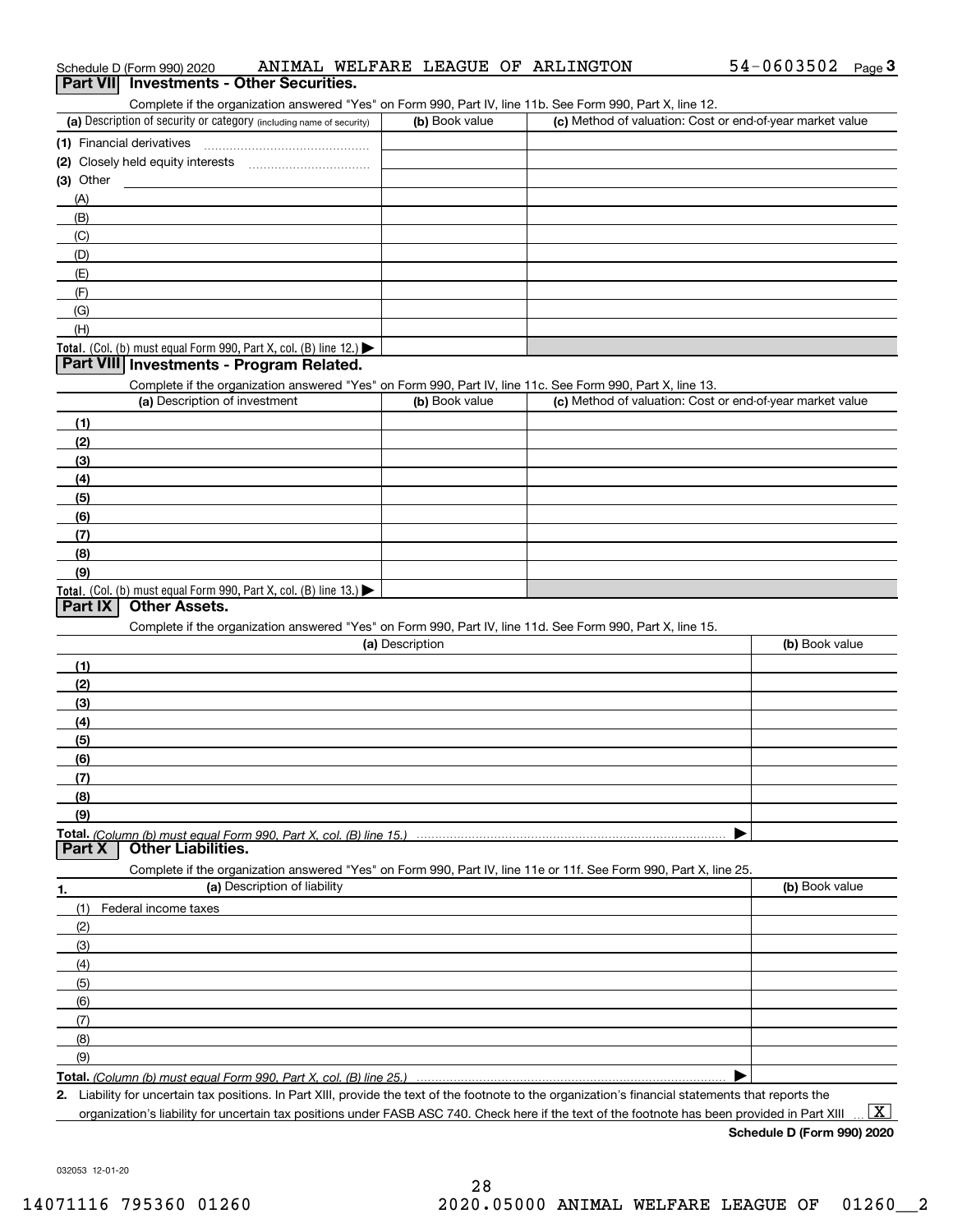|    | ANIMAL WELFARE LEAGUE OF ARLINGTON<br>Schedule D (Form 990) 2020                                                                                                                                                                                                                                                                                                                                                                                             |                         |                   |                | 54-0603502<br>Page 4    |  |  |  |
|----|--------------------------------------------------------------------------------------------------------------------------------------------------------------------------------------------------------------------------------------------------------------------------------------------------------------------------------------------------------------------------------------------------------------------------------------------------------------|-------------------------|-------------------|----------------|-------------------------|--|--|--|
|    | <b>Part XI</b><br>Reconciliation of Revenue per Audited Financial Statements With Revenue per Return.                                                                                                                                                                                                                                                                                                                                                        |                         |                   |                |                         |  |  |  |
|    | Complete if the organization answered "Yes" on Form 990, Part IV, line 12a.                                                                                                                                                                                                                                                                                                                                                                                  |                         |                   |                |                         |  |  |  |
| 1  | Total revenue, gains, and other support per audited financial statements                                                                                                                                                                                                                                                                                                                                                                                     |                         |                   | $\blacksquare$ | $\overline{5,873},556.$ |  |  |  |
| 2  | Amounts included on line 1 but not on Form 990, Part VIII, line 12:                                                                                                                                                                                                                                                                                                                                                                                          |                         |                   |                |                         |  |  |  |
| a  | Net unrealized gains (losses) on investments [11] matter contracts and the unrealized gains (losses) on investments                                                                                                                                                                                                                                                                                                                                          | 2a                      | <u>1,231,168.</u> |                |                         |  |  |  |
| b  |                                                                                                                                                                                                                                                                                                                                                                                                                                                              | 2 <sub>b</sub>          | 13,788.           |                |                         |  |  |  |
|    |                                                                                                                                                                                                                                                                                                                                                                                                                                                              | 2c                      |                   |                |                         |  |  |  |
| d  |                                                                                                                                                                                                                                                                                                                                                                                                                                                              | 2d                      | 15,785.           |                |                         |  |  |  |
| е  | Add lines 2a through 2d                                                                                                                                                                                                                                                                                                                                                                                                                                      |                         |                   | 2e             | 1,260,741.              |  |  |  |
| 3  |                                                                                                                                                                                                                                                                                                                                                                                                                                                              |                         |                   | $\mathbf{3}$   | 4,612,815.              |  |  |  |
| 4  | Amounts included on Form 990, Part VIII, line 12, but not on line 1:                                                                                                                                                                                                                                                                                                                                                                                         |                         |                   |                |                         |  |  |  |
| a  |                                                                                                                                                                                                                                                                                                                                                                                                                                                              | 4a                      | 52,376.           |                |                         |  |  |  |
|    |                                                                                                                                                                                                                                                                                                                                                                                                                                                              | 4h                      |                   |                |                         |  |  |  |
|    | c Add lines 4a and 4b                                                                                                                                                                                                                                                                                                                                                                                                                                        |                         |                   | 4c             | 52, 376.                |  |  |  |
| 5  |                                                                                                                                                                                                                                                                                                                                                                                                                                                              | $\overline{\mathbf{5}}$ | 4,665,191.        |                |                         |  |  |  |
|    | Part XII   Reconciliation of Expenses per Audited Financial Statements With Expenses per Return.                                                                                                                                                                                                                                                                                                                                                             |                         |                   |                |                         |  |  |  |
|    | Complete if the organization answered "Yes" on Form 990, Part IV, line 12a.                                                                                                                                                                                                                                                                                                                                                                                  |                         |                   |                |                         |  |  |  |
| 1  | Total expenses and losses per audited financial statements                                                                                                                                                                                                                                                                                                                                                                                                   |                         |                   | $\mathbf{1}$   | 4, 178, 741.            |  |  |  |
| 2  | Amounts included on line 1 but not on Form 990, Part IX, line 25:                                                                                                                                                                                                                                                                                                                                                                                            |                         |                   |                |                         |  |  |  |
| a  |                                                                                                                                                                                                                                                                                                                                                                                                                                                              | 2a                      | 13,788.           |                |                         |  |  |  |
| b  | Prior year adjustments material contracts and all prior year adjustments material contracts and all prior year                                                                                                                                                                                                                                                                                                                                               | 2 <sub>b</sub>          |                   |                |                         |  |  |  |
| c. |                                                                                                                                                                                                                                                                                                                                                                                                                                                              | 2c                      |                   |                |                         |  |  |  |
| d  |                                                                                                                                                                                                                                                                                                                                                                                                                                                              | 2d                      |                   |                |                         |  |  |  |
|    | e Add lines 2a through 2d                                                                                                                                                                                                                                                                                                                                                                                                                                    |                         |                   | 2e             | 13,788.                 |  |  |  |
| 3  |                                                                                                                                                                                                                                                                                                                                                                                                                                                              |                         |                   | $\mathbf{3}$   | 4, 164, 953.            |  |  |  |
| 4  | Amounts included on Form 990, Part IX, line 25, but not on line 1:                                                                                                                                                                                                                                                                                                                                                                                           |                         |                   |                |                         |  |  |  |
| a  | Investment expenses not included on Form 990, Part VIII, line 7b [100] [100] [100] [100] [100] [100] [100] [10                                                                                                                                                                                                                                                                                                                                               | 4a                      | 52,376.           |                |                         |  |  |  |
| b  | Other (Describe in Part XIII.)<br>$\overline{a_1, \ldots, a_n, \ldots, a_n, \ldots, a_n, \ldots, a_n, \ldots, a_n, \ldots, a_n, \ldots, a_n, \ldots, a_n, \ldots, a_n, \ldots, a_n, \ldots, a_n, \ldots, a_n, \ldots, a_n, \ldots, a_n, \ldots, a_n, \ldots, a_n, \ldots, a_n, \ldots, a_n, \ldots, a_n, \ldots, a_n, \ldots, a_n, \ldots, a_n, \ldots, a_n, \ldots, a_n, \ldots, a_n, \ldots, a_n, \ldots, a_n, \ldots, a_n, \ldots, a_n, \ldots, a_n, \ld$ | 4 <sub>b</sub>          |                   |                |                         |  |  |  |
|    | c Add lines 4a and 4b                                                                                                                                                                                                                                                                                                                                                                                                                                        |                         |                   | 4c             | 52,376.                 |  |  |  |
| 5  |                                                                                                                                                                                                                                                                                                                                                                                                                                                              |                         |                   | 5              | 4, 217, 329.            |  |  |  |
|    | Part XIII Supplemental Information.                                                                                                                                                                                                                                                                                                                                                                                                                          |                         |                   |                |                         |  |  |  |
|    |                                                                                                                                                                                                                                                                                                                                                                                                                                                              |                         |                   |                |                         |  |  |  |

Provide the descriptions required for Part II, lines 3, 5, and 9; Part III, lines 1a and 4; Part IV, lines 1b and 2b; Part V, line 4; Part X, line 2; Part XI, lines 2d and 4b; and Part XII, lines 2d and 4b. Also complete this part to provide any additional information.

## PART X, LINE 2:

| IN ACCORDANCE WITH THE FINANCIAL ACCOUNTING STANDARDS BOARD'S GUIDANCE ON |
|---------------------------------------------------------------------------|
| ACCOUNTING FOR UNCERTAINTY IN INCOME TAXES, MANAGEMENT HAS EVALUATED THE  |
| LEAGUE'S TAX POSITIONS AND CONCLUDED THAT THE LEAGUE HAS TAKEN NO         |
| UNCERTAIN TAX POSITIONS THAT REOUIRE ADJUSTMENT TO THE FINANCIAL          |
| STATEMENTS TO COMPLY WITH THE PROVISIONS OF THIS GUIDANCE. WITH FEW       |
| EXCEPTIONS, FEDERAL AND STATE INFORMATION RETURNS FOR YEARS PRIOR TO 2017 |
| ARE NO LONGER SUBJECT TO EXAMINATION BY TAX AUTHORITIES.                  |
|                                                                           |
|                                                                           |

29

## PART XI, LINE 2D - OTHER ADJUSTMENTS:

## DIFF GAAP & TAX REALIZED GAINS/LOSSES 15,785.

032054 12-01-20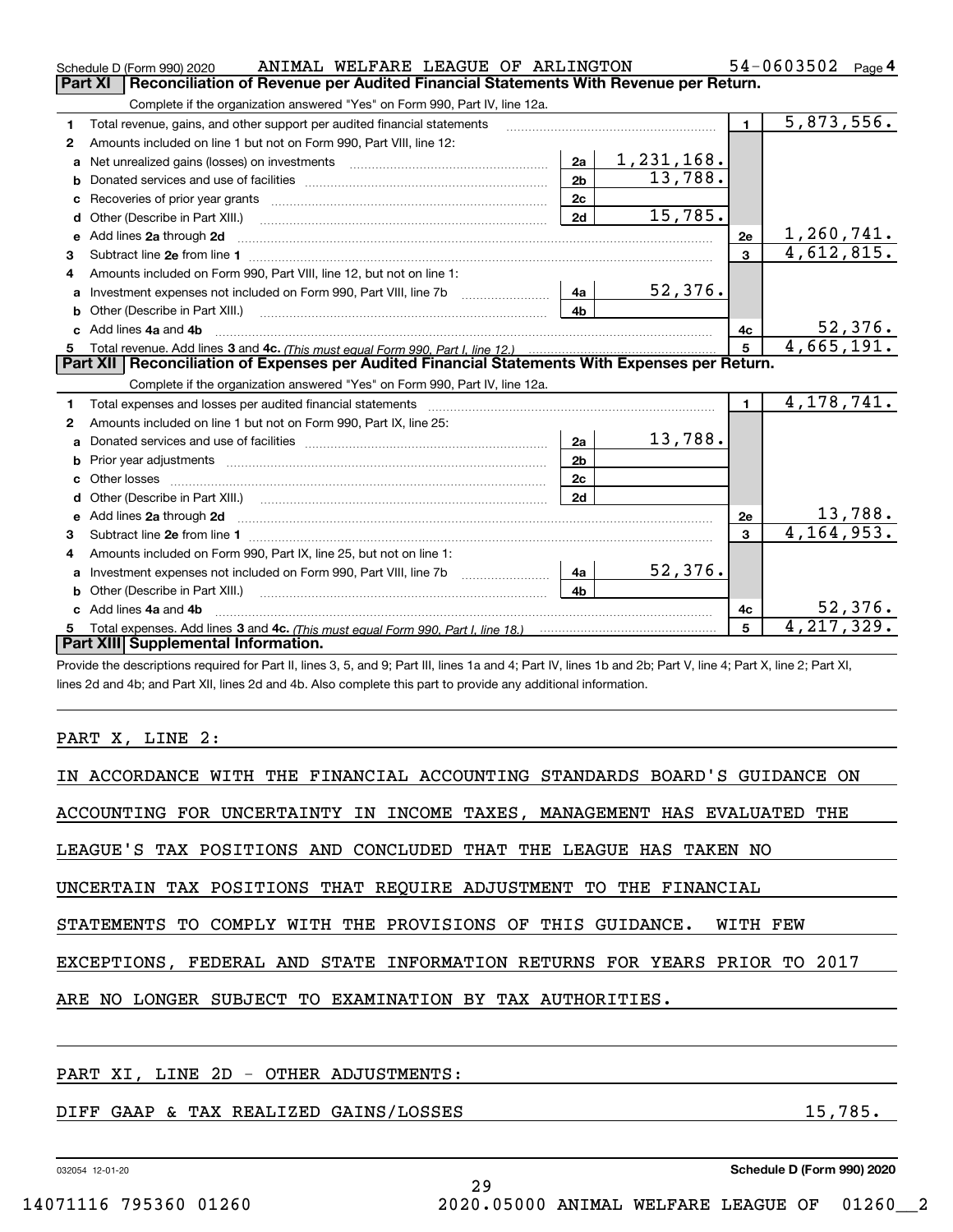| Schedule D (Form 990) 2020 |  |  |
|----------------------------|--|--|
| $R = 1$ VIII               |  |  |

| <b>Part XIII Supplemental Information</b> (continued) |                            |
|-------------------------------------------------------|----------------------------|
|                                                       |                            |
|                                                       |                            |
|                                                       |                            |
|                                                       |                            |
|                                                       |                            |
|                                                       |                            |
|                                                       |                            |
|                                                       |                            |
|                                                       |                            |
|                                                       |                            |
|                                                       |                            |
|                                                       |                            |
|                                                       |                            |
|                                                       |                            |
|                                                       |                            |
|                                                       |                            |
|                                                       |                            |
|                                                       |                            |
|                                                       |                            |
|                                                       |                            |
|                                                       |                            |
|                                                       |                            |
|                                                       |                            |
|                                                       |                            |
|                                                       |                            |
|                                                       |                            |
|                                                       |                            |
|                                                       |                            |
|                                                       |                            |
|                                                       |                            |
|                                                       |                            |
|                                                       | Schedule D (Form 990) 2020 |

032055 12-01-20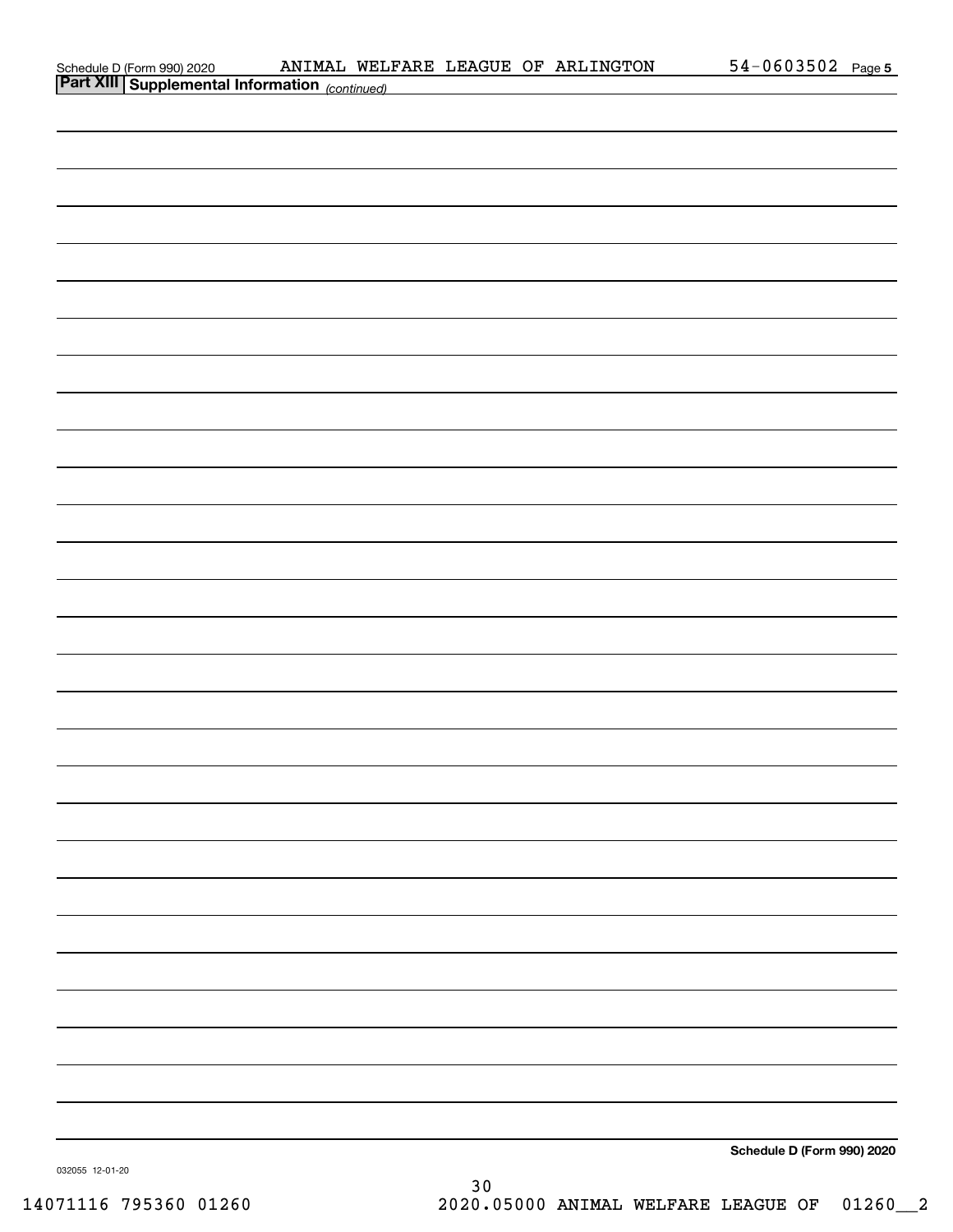| <b>SCHEDULE G</b>                                            |                                                                                                                                                                     | <b>Supplemental Information Regarding Fundraising or Gaming Activities</b>                                                                                                                                                                |                                             |    |                                       |  |                                   | OMB No. 1545-0047                       |  |
|--------------------------------------------------------------|---------------------------------------------------------------------------------------------------------------------------------------------------------------------|-------------------------------------------------------------------------------------------------------------------------------------------------------------------------------------------------------------------------------------------|---------------------------------------------|----|---------------------------------------|--|-----------------------------------|-----------------------------------------|--|
| (Form 990 or 990-EZ)                                         | Complete if the organization answered "Yes" on Form 990, Part IV, line 17, 18, or 19, or if the<br>organization entered more than \$15,000 on Form 990-EZ, line 6a. |                                                                                                                                                                                                                                           |                                             |    |                                       |  |                                   | 2021                                    |  |
| Department of the Treasury<br>Internal Revenue Service       | Attach to Form 990 or Form 990-EZ.<br>Go to www.irs.gov/Form990 for instructions and the latest information.                                                        |                                                                                                                                                                                                                                           |                                             |    |                                       |  |                                   | <b>Open to Public</b><br>Inspection     |  |
| Name of the organization                                     |                                                                                                                                                                     |                                                                                                                                                                                                                                           |                                             |    |                                       |  |                                   | <b>Employer identification number</b>   |  |
|                                                              |                                                                                                                                                                     | ANIMAL WELFARE LEAGUE OF ARLINGTON                                                                                                                                                                                                        |                                             |    |                                       |  | 54-0603502                        |                                         |  |
| Part I                                                       | Fundraising Activities. Complete if the organization answered "Yes" on Form 990, Part IV, line 17. Form 990-EZ filers are not                                       |                                                                                                                                                                                                                                           |                                             |    |                                       |  |                                   |                                         |  |
|                                                              | required to complete this part.                                                                                                                                     |                                                                                                                                                                                                                                           |                                             |    |                                       |  |                                   |                                         |  |
| Mail solicitations<br>a                                      |                                                                                                                                                                     | 1 Indicate whether the organization raised funds through any of the following activities. Check all that apply.<br>e                                                                                                                      |                                             |    | Solicitation of non-government grants |  |                                   |                                         |  |
| b                                                            | Internet and email solicitations                                                                                                                                    | f                                                                                                                                                                                                                                         |                                             |    | Solicitation of government grants     |  |                                   |                                         |  |
| Phone solicitations<br>c                                     |                                                                                                                                                                     | Special fundraising events<br>g                                                                                                                                                                                                           |                                             |    |                                       |  |                                   |                                         |  |
| In-person solicitations<br>d                                 |                                                                                                                                                                     |                                                                                                                                                                                                                                           |                                             |    |                                       |  |                                   |                                         |  |
|                                                              |                                                                                                                                                                     | 2 a Did the organization have a written or oral agreement with any individual (including officers, directors, trustees, or<br>key employees listed in Form 990, Part VII) or entity in connection with professional fundraising services? |                                             |    |                                       |  | Yes                               | No                                      |  |
|                                                              |                                                                                                                                                                     | <b>b</b> If "Yes," list the 10 highest paid individuals or entities (fundraisers) pursuant to agreements under which the fundraiser is to be                                                                                              |                                             |    |                                       |  |                                   |                                         |  |
| compensated at least \$5,000 by the organization.            |                                                                                                                                                                     |                                                                                                                                                                                                                                           |                                             |    |                                       |  |                                   |                                         |  |
|                                                              |                                                                                                                                                                     |                                                                                                                                                                                                                                           | (iii) Did                                   |    |                                       |  | (v) Amount paid                   |                                         |  |
| (i) Name and address of individual<br>or entity (fundraiser) |                                                                                                                                                                     | (ii) Activity                                                                                                                                                                                                                             | fundraiser<br>have custody<br>or control of |    | (iv) Gross receipts<br>from activity  |  | to (or retained by)<br>fundraiser | (vi) Amount paid<br>to (or retained by) |  |
|                                                              |                                                                                                                                                                     |                                                                                                                                                                                                                                           | contributions?                              |    |                                       |  | listed in col. (i)                | organization                            |  |
|                                                              |                                                                                                                                                                     |                                                                                                                                                                                                                                           | Yes                                         | No |                                       |  |                                   |                                         |  |
|                                                              |                                                                                                                                                                     |                                                                                                                                                                                                                                           |                                             |    |                                       |  |                                   |                                         |  |
|                                                              |                                                                                                                                                                     |                                                                                                                                                                                                                                           |                                             |    |                                       |  |                                   |                                         |  |
|                                                              |                                                                                                                                                                     |                                                                                                                                                                                                                                           |                                             |    |                                       |  |                                   |                                         |  |
|                                                              |                                                                                                                                                                     |                                                                                                                                                                                                                                           |                                             |    |                                       |  |                                   |                                         |  |
|                                                              |                                                                                                                                                                     |                                                                                                                                                                                                                                           |                                             |    |                                       |  |                                   |                                         |  |
|                                                              |                                                                                                                                                                     |                                                                                                                                                                                                                                           |                                             |    |                                       |  |                                   |                                         |  |
|                                                              |                                                                                                                                                                     |                                                                                                                                                                                                                                           |                                             |    |                                       |  |                                   |                                         |  |
|                                                              |                                                                                                                                                                     |                                                                                                                                                                                                                                           |                                             |    |                                       |  |                                   |                                         |  |
|                                                              |                                                                                                                                                                     |                                                                                                                                                                                                                                           |                                             |    |                                       |  |                                   |                                         |  |
|                                                              |                                                                                                                                                                     |                                                                                                                                                                                                                                           |                                             |    |                                       |  |                                   |                                         |  |
|                                                              |                                                                                                                                                                     |                                                                                                                                                                                                                                           |                                             |    |                                       |  |                                   |                                         |  |
|                                                              |                                                                                                                                                                     |                                                                                                                                                                                                                                           |                                             |    |                                       |  |                                   |                                         |  |
|                                                              |                                                                                                                                                                     |                                                                                                                                                                                                                                           |                                             |    |                                       |  |                                   |                                         |  |
|                                                              |                                                                                                                                                                     |                                                                                                                                                                                                                                           |                                             |    |                                       |  |                                   |                                         |  |
|                                                              |                                                                                                                                                                     |                                                                                                                                                                                                                                           |                                             |    |                                       |  |                                   |                                         |  |
|                                                              |                                                                                                                                                                     |                                                                                                                                                                                                                                           |                                             |    |                                       |  |                                   |                                         |  |
| Total                                                        |                                                                                                                                                                     |                                                                                                                                                                                                                                           |                                             |    |                                       |  |                                   |                                         |  |
| or licensing.                                                |                                                                                                                                                                     | 3 List all states in which the organization is registered or licensed to solicit contributions or has been notified it is exempt from registration                                                                                        |                                             |    |                                       |  |                                   |                                         |  |
|                                                              |                                                                                                                                                                     |                                                                                                                                                                                                                                           |                                             |    |                                       |  |                                   |                                         |  |
|                                                              |                                                                                                                                                                     |                                                                                                                                                                                                                                           |                                             |    |                                       |  |                                   |                                         |  |
|                                                              |                                                                                                                                                                     |                                                                                                                                                                                                                                           |                                             |    |                                       |  |                                   |                                         |  |
|                                                              |                                                                                                                                                                     |                                                                                                                                                                                                                                           |                                             |    |                                       |  |                                   |                                         |  |
|                                                              |                                                                                                                                                                     |                                                                                                                                                                                                                                           |                                             |    |                                       |  |                                   |                                         |  |
|                                                              |                                                                                                                                                                     |                                                                                                                                                                                                                                           |                                             |    |                                       |  |                                   |                                         |  |
|                                                              |                                                                                                                                                                     |                                                                                                                                                                                                                                           |                                             |    |                                       |  |                                   |                                         |  |
|                                                              |                                                                                                                                                                     |                                                                                                                                                                                                                                           |                                             |    |                                       |  |                                   |                                         |  |
|                                                              |                                                                                                                                                                     |                                                                                                                                                                                                                                           |                                             |    |                                       |  |                                   |                                         |  |
|                                                              |                                                                                                                                                                     | LHA For Paperwork Reduction Act Notice, see the Instructions for Form 990 or 990-EZ.                                                                                                                                                      |                                             |    |                                       |  |                                   | Schedule G (Form 990 or 990-EZ) 2020    |  |

032081 11-25-20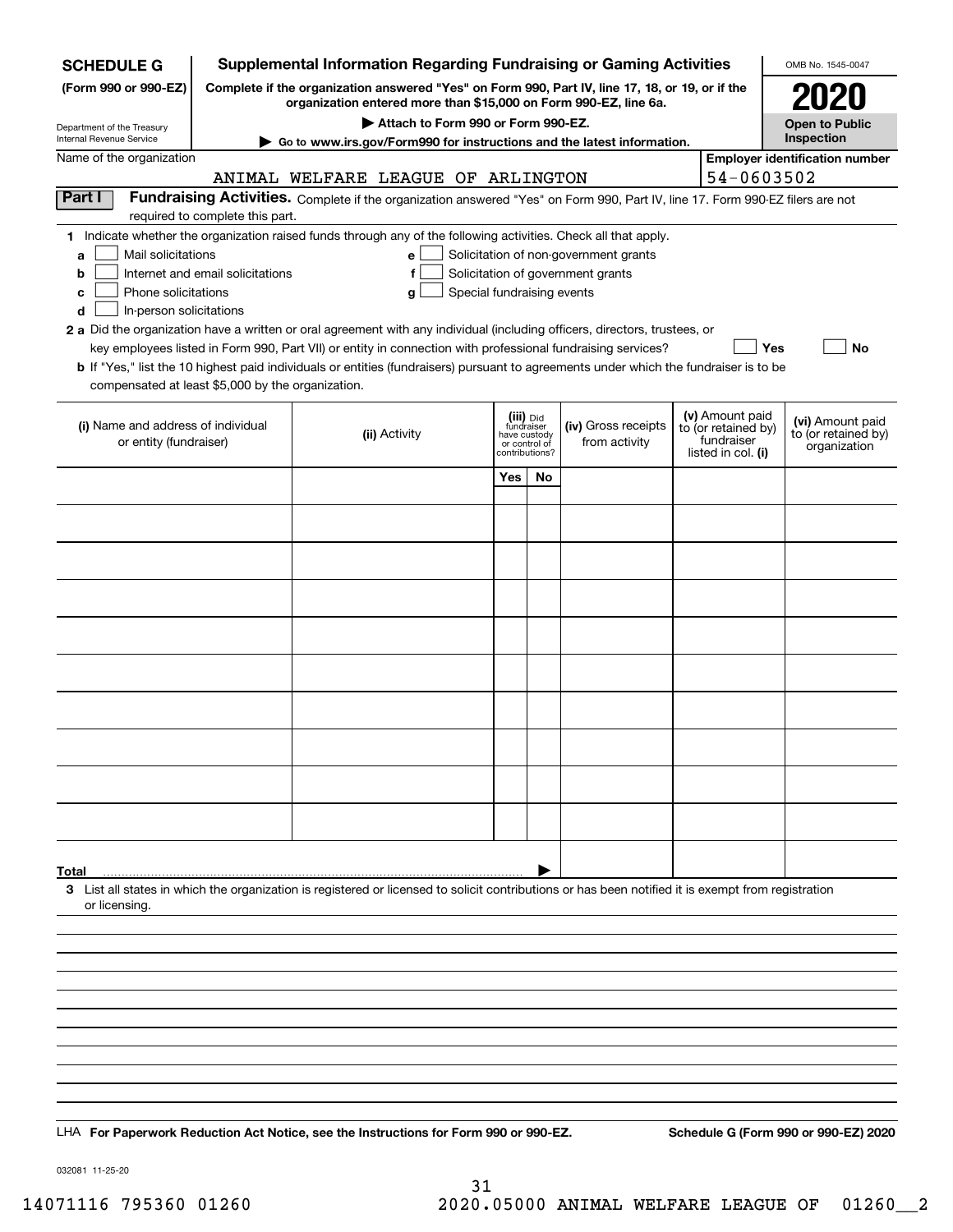**Part II** | Fundraising Events. Complete if the organization answered "Yes" on Form 990, Part IV, line 18, or reported more than \$15,000

|                 |              | of fundraising event contributions and gross income on Form 990-EZ, lines 1 and 6b. List events with gross receipts greater than \$5,000.                                   |              |                         |                  |                                      |
|-----------------|--------------|-----------------------------------------------------------------------------------------------------------------------------------------------------------------------------|--------------|-------------------------|------------------|--------------------------------------|
|                 |              |                                                                                                                                                                             | (a) Event #1 | (b) Event #2            | (c) Other events | (d) Total events                     |
|                 |              |                                                                                                                                                                             | SMARTYPETS   | PET YOGA                | 33               | (add col. (a) through                |
|                 |              |                                                                                                                                                                             | (event type) | (event type)            | (total number)   | col. (c)                             |
| Revenue         | 1            |                                                                                                                                                                             | 2,420.       | 900.                    | 29,917.          | <u>33,237.</u>                       |
|                 |              |                                                                                                                                                                             |              |                         | 27,417.          | 27,417.                              |
|                 | 3            | Gross income (line 1 minus line 2)                                                                                                                                          | 2,420.       | 900.                    | 2,500.           | 5,820.                               |
|                 | 4            |                                                                                                                                                                             |              |                         |                  |                                      |
|                 | 5            |                                                                                                                                                                             |              |                         |                  |                                      |
|                 | 6            |                                                                                                                                                                             |              |                         |                  |                                      |
| Direct Expenses | 7            | Food and beverages                                                                                                                                                          |              |                         |                  |                                      |
|                 | 8            |                                                                                                                                                                             |              |                         |                  |                                      |
|                 | 9            |                                                                                                                                                                             | 1,027.       | 20.                     | 985.             | 2,032.                               |
|                 | 10           | Direct expense summary. Add lines 4 through 9 in column (d)                                                                                                                 |              |                         |                  | 2,032.                               |
|                 | Part III     | 11 Net income summary. Subtract line 10 from line 3, column (d)<br>Gaming. Complete if the organization answered "Yes" on Form 990, Part IV, line 19, or reported more than |              |                         |                  | 3,788.                               |
|                 |              | \$15,000 on Form 990-EZ, line 6a.                                                                                                                                           |              |                         |                  |                                      |
|                 |              |                                                                                                                                                                             |              | (b) Pull tabs/instant   |                  | (d) Total gaming (add                |
| Revenue         |              |                                                                                                                                                                             | (a) Bingo    | bingo/progressive bingo | (c) Other gaming | col. (a) through col. (c))           |
|                 |              |                                                                                                                                                                             |              |                         |                  |                                      |
|                 | 1            |                                                                                                                                                                             |              |                         |                  |                                      |
|                 | $\mathbf{2}$ |                                                                                                                                                                             |              |                         |                  |                                      |
| Expenses        | 3            |                                                                                                                                                                             |              |                         |                  |                                      |
| Direct          | 4            |                                                                                                                                                                             |              |                         |                  |                                      |
|                 |              | 5 Other direct expenses                                                                                                                                                     |              |                         |                  |                                      |
|                 |              |                                                                                                                                                                             | %<br>Yes     | %<br>Yes                | Yes<br>%         |                                      |
|                 | 6.           | Volunteer labor                                                                                                                                                             | No           | No                      | No               |                                      |
|                 | 7            | Direct expense summary. Add lines 2 through 5 in column (d)                                                                                                                 |              |                         |                  |                                      |
|                 |              |                                                                                                                                                                             |              |                         |                  |                                      |
| 9.              |              |                                                                                                                                                                             |              |                         |                  |                                      |
|                 |              |                                                                                                                                                                             |              |                         |                  | Yes<br>No                            |
|                 |              |                                                                                                                                                                             |              |                         |                  |                                      |
|                 |              |                                                                                                                                                                             |              |                         |                  | Yes<br>No                            |
|                 |              |                                                                                                                                                                             |              |                         |                  |                                      |
|                 |              |                                                                                                                                                                             |              |                         |                  |                                      |
|                 |              | 032082 11-25-20                                                                                                                                                             |              |                         |                  | Schedule G (Form 990 or 990-EZ) 2020 |

**2**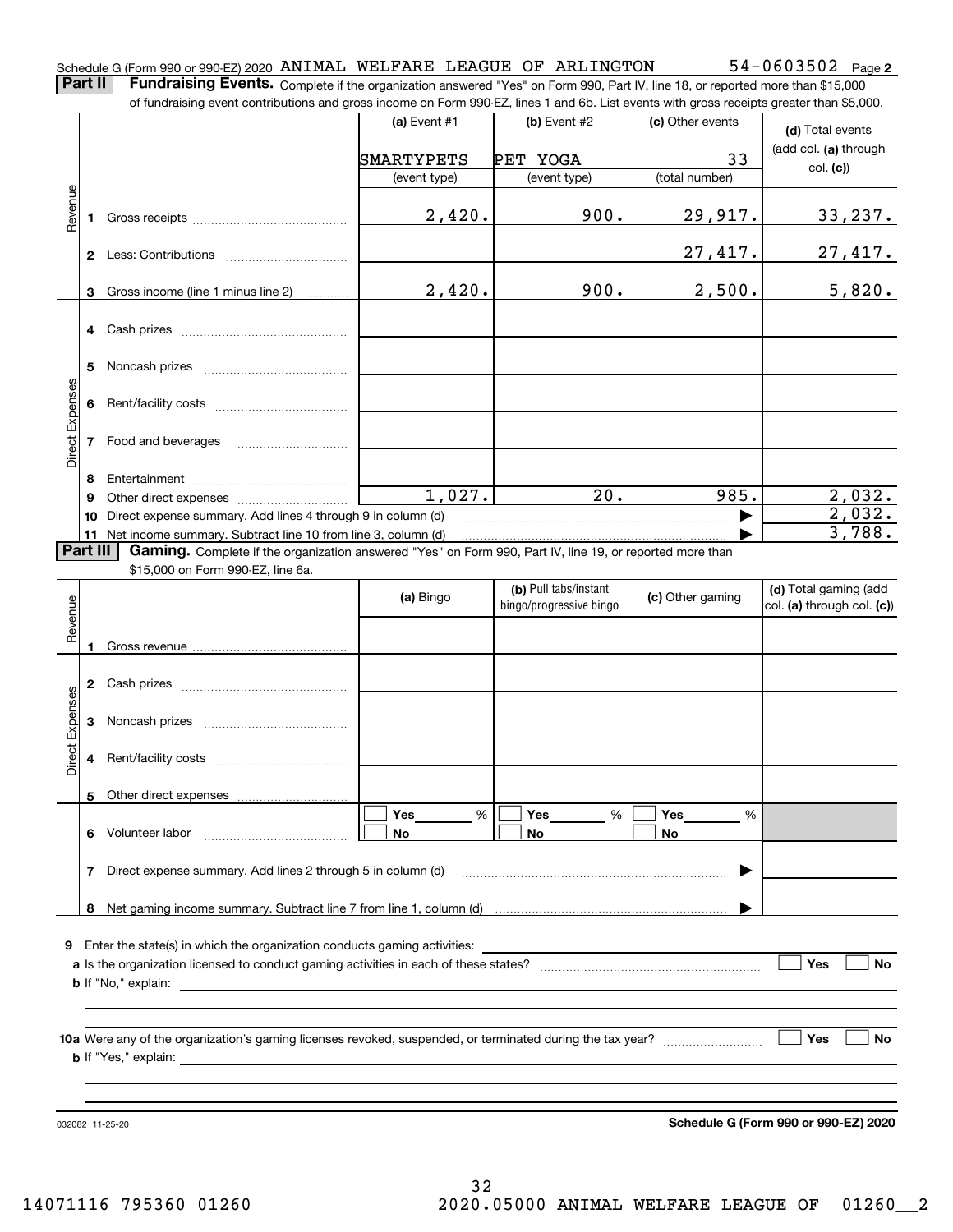|                | Schedule G (Form 990 or 990-EZ) 2020<br>032083 11-25-20<br>33                                                                                                                                                                              |                   |              |
|----------------|--------------------------------------------------------------------------------------------------------------------------------------------------------------------------------------------------------------------------------------------|-------------------|--------------|
|                |                                                                                                                                                                                                                                            |                   |              |
|                |                                                                                                                                                                                                                                            |                   |              |
|                |                                                                                                                                                                                                                                            |                   |              |
|                |                                                                                                                                                                                                                                            |                   |              |
|                |                                                                                                                                                                                                                                            |                   |              |
|                |                                                                                                                                                                                                                                            |                   |              |
|                |                                                                                                                                                                                                                                            |                   |              |
|                |                                                                                                                                                                                                                                            |                   |              |
|                |                                                                                                                                                                                                                                            |                   |              |
| <b>Part IV</b> | Supplemental Information. Provide the explanations required by Part I, line 2b, columns (iii) and (v); and Part III, lines 9, 9b, 10b,<br>15b, 15c, 16, and 17b, as applicable. Also provide any additional information. See instructions. |                   |              |
|                | <b>b</b> Enter the amount of distributions required under state law to be distributed to other exempt organizations or spent in the<br>organization's own exempt activities during the tax year $\triangleright$ \$                        |                   |              |
|                | retain the state gaming license?                                                                                                                                                                                                           | $\Box$ Yes        | $\Box$ No    |
|                | <b>17</b> Mandatory distributions:<br>a Is the organization required under state law to make charitable distributions from the gaming proceeds to                                                                                          |                   |              |
|                | Independent contractor                                                                                                                                                                                                                     |                   |              |
|                | Director/officer<br>Employee                                                                                                                                                                                                               |                   |              |
|                |                                                                                                                                                                                                                                            |                   |              |
|                |                                                                                                                                                                                                                                            |                   |              |
|                | Gaming manager compensation > \$                                                                                                                                                                                                           |                   |              |
|                | $Name \rightarrow$                                                                                                                                                                                                                         |                   |              |
| 16             | Gaming manager information:                                                                                                                                                                                                                |                   |              |
|                |                                                                                                                                                                                                                                            |                   |              |
|                |                                                                                                                                                                                                                                            |                   |              |
|                | <u> 1989 - Johann Barbara, marka a shekara ta 1989 - An tsaran tsara a shekara tsara tsara tsara tsara tsara tsa</u><br>Name $\blacktriangleright$                                                                                         |                   |              |
|                | of gaming revenue retained by the third party $\triangleright$ \$<br>c If "Yes," enter name and address of the third party:                                                                                                                |                   |              |
|                |                                                                                                                                                                                                                                            |                   |              |
|                |                                                                                                                                                                                                                                            | Yes               | No           |
|                |                                                                                                                                                                                                                                            |                   |              |
|                |                                                                                                                                                                                                                                            |                   |              |
|                |                                                                                                                                                                                                                                            |                   |              |
|                | 14 Enter the name and address of the person who prepares the organization's gaming/special events books and records:                                                                                                                       | 13 <sub>b</sub>   | %            |
|                |                                                                                                                                                                                                                                            | 13а               | %            |
|                | 13 Indicate the percentage of gaming activity conducted in:                                                                                                                                                                                | Yes               | No           |
|                | 12 Is the organization a grantor, beneficiary or trustee of a trust, or a member of a partnership or other entity formed                                                                                                                   |                   |              |
|                | Schedule G (Form 990 or 990-EZ) 2020 ANIMAL WELFARE LEAGUE OF ARLINGTON                                                                                                                                                                    | 54-0603502<br>Yes | Page 3<br>No |
|                |                                                                                                                                                                                                                                            |                   |              |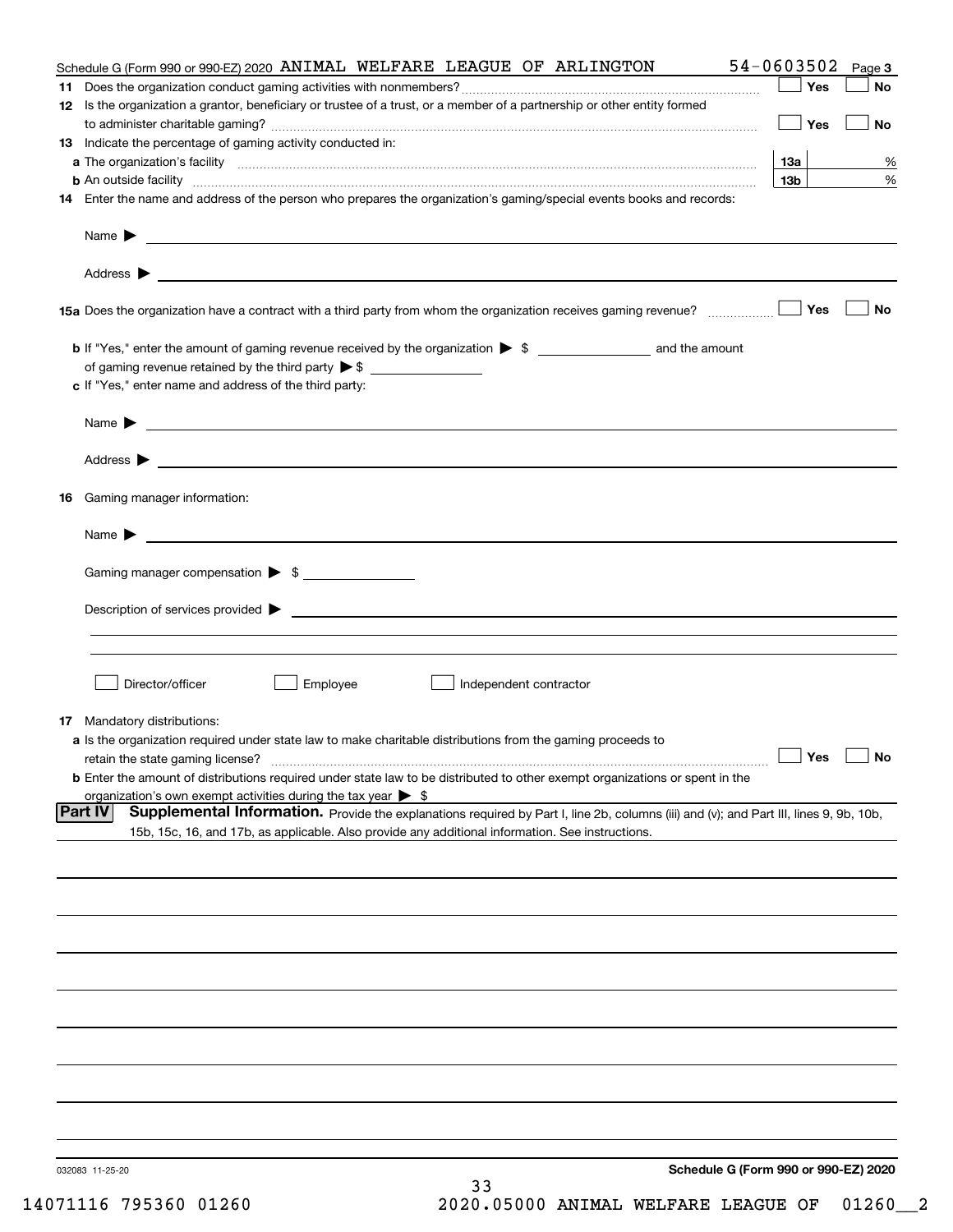| Schedule G (Form 990 or 990-EZ)                            |  |  | ANIMAL WELFARE LEAGUE OF ARLINGTON | $54 - 0603502$ Page 4 |  |
|------------------------------------------------------------|--|--|------------------------------------|-----------------------|--|
| <b>Part IV</b>   Supplemental Information $_{(continued)}$ |  |  |                                    |                       |  |

| <b>Part IV   Supplemental Information</b> (continued) |  |  |
|-------------------------------------------------------|--|--|
|                                                       |  |  |
|                                                       |  |  |
|                                                       |  |  |
|                                                       |  |  |
|                                                       |  |  |
|                                                       |  |  |
|                                                       |  |  |
|                                                       |  |  |
|                                                       |  |  |
|                                                       |  |  |
|                                                       |  |  |
|                                                       |  |  |
|                                                       |  |  |
|                                                       |  |  |
|                                                       |  |  |
|                                                       |  |  |
|                                                       |  |  |
|                                                       |  |  |
|                                                       |  |  |
|                                                       |  |  |
|                                                       |  |  |
|                                                       |  |  |
|                                                       |  |  |
|                                                       |  |  |
|                                                       |  |  |
|                                                       |  |  |
|                                                       |  |  |
|                                                       |  |  |
|                                                       |  |  |
|                                                       |  |  |

**Schedule G (Form 990 or 990-EZ)**

032084 04-01-20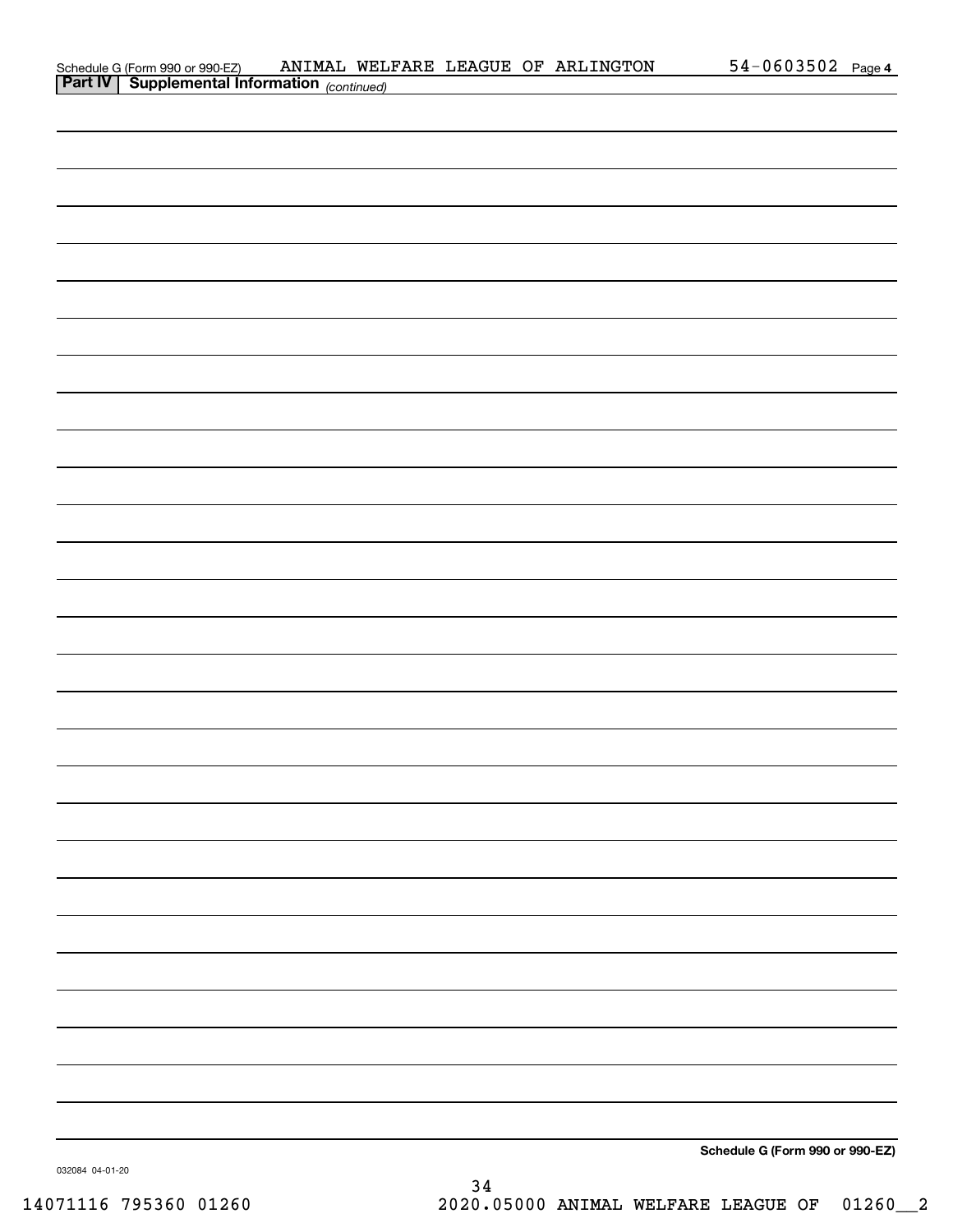|        | <b>Compensation Information</b><br><b>SCHEDULE J</b>                                                                                   | OMB No. 1545-0047     |     |             |  |  |  |  |  |
|--------|----------------------------------------------------------------------------------------------------------------------------------------|-----------------------|-----|-------------|--|--|--|--|--|
|        | (Form 990)<br>For certain Officers, Directors, Trustees, Key Employees, and Highest                                                    |                       |     |             |  |  |  |  |  |
|        | <b>Compensated Employees</b>                                                                                                           | 2020                  |     |             |  |  |  |  |  |
|        | Complete if the organization answered "Yes" on Form 990, Part IV, line 23.<br>Attach to Form 990.                                      | <b>Open to Public</b> |     |             |  |  |  |  |  |
|        | Department of the Treasury<br>Go to www.irs.gov/Form990 for instructions and the latest information.<br>Internal Revenue Service       | Inspection            |     |             |  |  |  |  |  |
|        | <b>Employer identification number</b><br>Name of the organization                                                                      |                       |     |             |  |  |  |  |  |
|        | 54-0603502<br>ANIMAL WELFARE LEAGUE OF ARLINGTON                                                                                       |                       |     |             |  |  |  |  |  |
| Part I | <b>Questions Regarding Compensation</b>                                                                                                |                       |     |             |  |  |  |  |  |
|        |                                                                                                                                        |                       | Yes | No          |  |  |  |  |  |
|        | Check the appropriate box(es) if the organization provided any of the following to or for a person listed on Form 990,                 |                       |     |             |  |  |  |  |  |
|        | Part VII, Section A, line 1a. Complete Part III to provide any relevant information regarding these items.                             |                       |     |             |  |  |  |  |  |
|        | First-class or charter travel<br>Housing allowance or residence for personal use                                                       |                       |     |             |  |  |  |  |  |
|        | Travel for companions<br>Payments for business use of personal residence                                                               |                       |     |             |  |  |  |  |  |
|        | Tax indemnification and gross-up payments<br>Health or social club dues or initiation fees                                             |                       |     |             |  |  |  |  |  |
|        | Discretionary spending account<br>Personal services (such as maid, chauffeur, chef)                                                    |                       |     |             |  |  |  |  |  |
|        |                                                                                                                                        |                       |     |             |  |  |  |  |  |
|        | <b>b</b> If any of the boxes on line 1a are checked, did the organization follow a written policy regarding payment or                 |                       |     |             |  |  |  |  |  |
|        | reimbursement or provision of all of the expenses described above? If "No," complete Part III to explain                               | 1b                    |     |             |  |  |  |  |  |
| 2      | Did the organization require substantiation prior to reimbursing or allowing expenses incurred by all directors,                       | $\mathbf{2}$          |     |             |  |  |  |  |  |
|        |                                                                                                                                        |                       |     |             |  |  |  |  |  |
| з      | Indicate which, if any, of the following the organization used to establish the compensation of the organization's                     |                       |     |             |  |  |  |  |  |
|        | CEO/Executive Director. Check all that apply. Do not check any boxes for methods used by a related organization to                     |                       |     |             |  |  |  |  |  |
|        | establish compensation of the CEO/Executive Director, but explain in Part III.                                                         |                       |     |             |  |  |  |  |  |
|        | $X$ Compensation committee<br>Written employment contract                                                                              |                       |     |             |  |  |  |  |  |
|        | Compensation survey or study<br>Independent compensation consultant                                                                    |                       |     |             |  |  |  |  |  |
|        | $\boxed{\textbf{X}}$ Form 990 of other organizations<br>$\boxed{\textbf{X}}$ Approval by the board or compensation committee           |                       |     |             |  |  |  |  |  |
|        |                                                                                                                                        |                       |     |             |  |  |  |  |  |
|        | During the year, did any person listed on Form 990, Part VII, Section A, line 1a, with respect to the filing                           |                       |     |             |  |  |  |  |  |
|        | organization or a related organization:                                                                                                |                       |     |             |  |  |  |  |  |
| а      | Receive a severance payment or change-of-control payment?                                                                              | 4a                    |     | х           |  |  |  |  |  |
| b      | Participate in or receive payment from a supplemental nonqualified retirement plan?                                                    | 4b                    |     | X           |  |  |  |  |  |
| c      | Participate in or receive payment from an equity-based compensation arrangement?                                                       | 4c                    |     | X           |  |  |  |  |  |
|        | If "Yes" to any of lines 4a-c, list the persons and provide the applicable amounts for each item in Part III.                          |                       |     |             |  |  |  |  |  |
|        |                                                                                                                                        |                       |     |             |  |  |  |  |  |
|        | Only section 501(c)(3), 501(c)(4), and 501(c)(29) organizations must complete lines 5-9.                                               |                       |     |             |  |  |  |  |  |
|        | For persons listed on Form 990, Part VII, Section A, line 1a, did the organization pay or accrue any compensation                      |                       |     |             |  |  |  |  |  |
|        | contingent on the revenues of:                                                                                                         |                       |     |             |  |  |  |  |  |
| a      |                                                                                                                                        | 5a                    |     | x           |  |  |  |  |  |
|        |                                                                                                                                        | 5b                    |     | X           |  |  |  |  |  |
|        | If "Yes" on line 5a or 5b, describe in Part III.                                                                                       |                       |     |             |  |  |  |  |  |
| 6.     | For persons listed on Form 990, Part VII, Section A, line 1a, did the organization pay or accrue any compensation                      |                       |     |             |  |  |  |  |  |
|        | contingent on the net earnings of:                                                                                                     |                       |     |             |  |  |  |  |  |
| a      |                                                                                                                                        | 6a                    |     | x           |  |  |  |  |  |
|        |                                                                                                                                        | 6b                    |     | $\mathbf X$ |  |  |  |  |  |
|        | If "Yes" on line 6a or 6b, describe in Part III.                                                                                       |                       |     |             |  |  |  |  |  |
|        | 7 For persons listed on Form 990, Part VII, Section A, line 1a, did the organization provide any nonfixed payments                     |                       |     |             |  |  |  |  |  |
|        |                                                                                                                                        | 7                     |     | х           |  |  |  |  |  |
| 8      | Were any amounts reported on Form 990, Part VII, paid or accrued pursuant to a contract that was subject to the                        |                       |     |             |  |  |  |  |  |
|        | initial contract exception described in Regulations section 53.4958-4(a)(3)? If "Yes," describe in Part III                            | 8                     |     | х           |  |  |  |  |  |
| 9      | If "Yes" on line 8, did the organization also follow the rebuttable presumption procedure described in                                 |                       |     |             |  |  |  |  |  |
|        | Regulations section 53.4958-6(c)?<br>Departments Reduction Act Notice, see the Instructions for Ferm 000<br>Schodule I (Form 000) 2020 | 9                     |     |             |  |  |  |  |  |

LHA For Paperwork Reduction Act Notice, see the Instructions for Form 990. Schedule J (Form 990) 2020

032111 12-07-20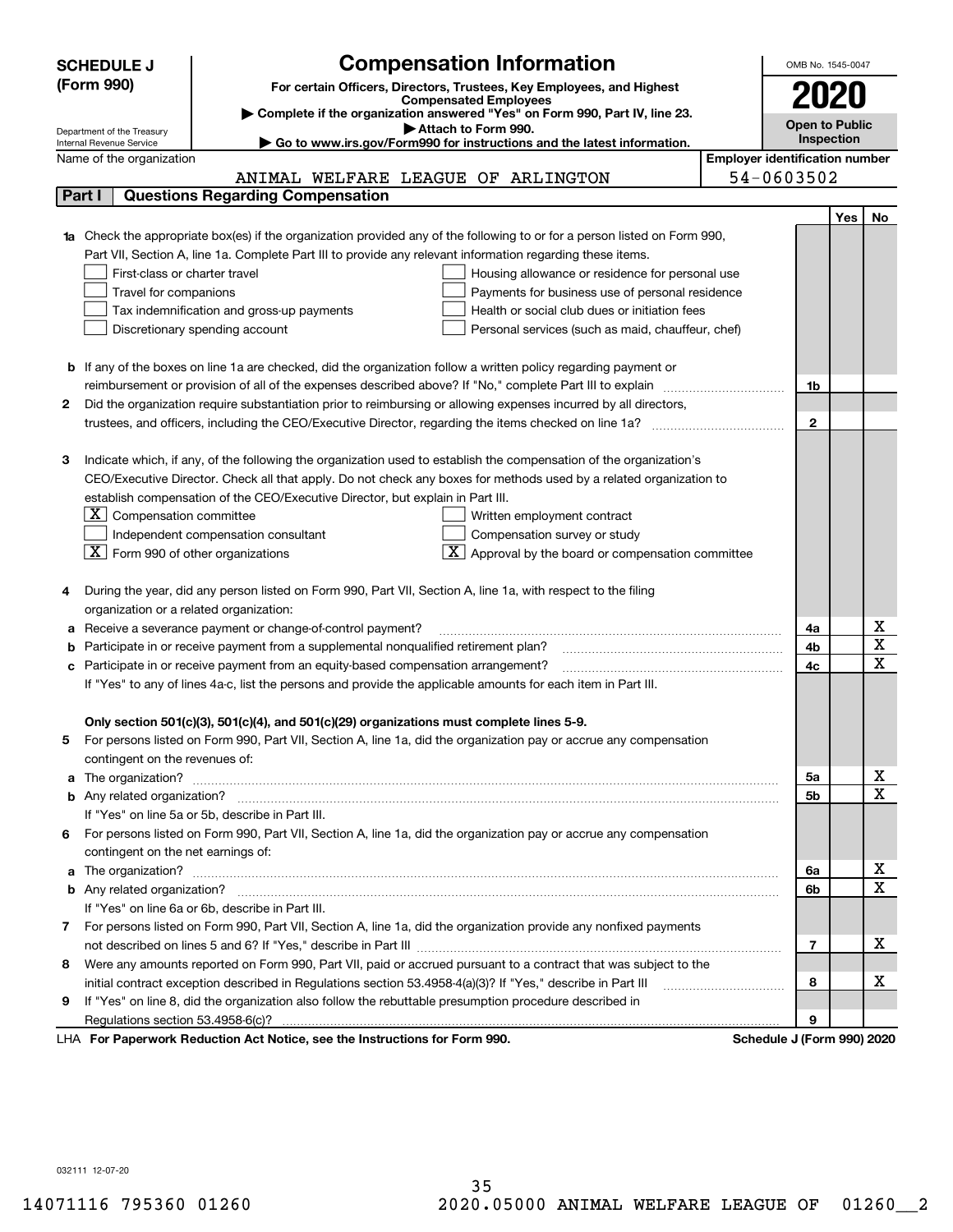032112 12-07-20

## ANIMAL WELFARE LEAGUE OF ARLINGTON 54-0603502

# **Part II Officers, Directors, Trustees, Key Employees, and Highest Compensated Employees.**  Schedule J (Form 990) 2020 Page Use duplicate copies if additional space is needed.

For each individual whose compensation must be reported on Schedule J, report compensation from the organization on row (i) and from related organizations, described in the instructions, on row (ii). Do not list any individuals that aren't listed on Form 990, Part VII.

**Note:**  The sum of columns (B)(i)-(iii) for each listed individual must equal the total amount of Form 990, Part VII, Section A, line 1a, applicable column (D) and (E) amounts for that individual.

|                    |                          | (B) Breakdown of W-2 and/or 1099-MISC compensation |                                           | (C) Retirement and<br>other deferred | (D) Nontaxable<br>benefits | (E) Total of columns<br>$(B)(i)-(D)$ | (F) Compensation<br>in column (B)         |  |
|--------------------|--------------------------|----------------------------------------------------|-------------------------------------------|--------------------------------------|----------------------------|--------------------------------------|-------------------------------------------|--|
| (A) Name and Title | (i) Base<br>compensation | (ii) Bonus &<br>incentive<br>compensation          | (iii) Other<br>reportable<br>compensation | compensation                         |                            |                                      | reported as deferred<br>on prior Form 990 |  |
| (i)                |                          |                                                    |                                           |                                      |                            |                                      |                                           |  |
| <u>(ii)</u>        |                          |                                                    |                                           |                                      |                            |                                      |                                           |  |
| $(\sf{i})$         |                          |                                                    |                                           |                                      |                            |                                      |                                           |  |
| <u>(ii)</u>        |                          |                                                    |                                           |                                      |                            |                                      |                                           |  |
| (i)                |                          |                                                    |                                           |                                      |                            |                                      |                                           |  |
| <u>(ii)</u>        |                          |                                                    |                                           |                                      |                            |                                      |                                           |  |
| (i)                |                          |                                                    |                                           |                                      |                            |                                      |                                           |  |
| (ii)               |                          |                                                    |                                           |                                      |                            |                                      |                                           |  |
| (i)                |                          |                                                    |                                           |                                      |                            |                                      |                                           |  |
| (ii)               |                          |                                                    |                                           |                                      |                            |                                      |                                           |  |
| (i)                |                          |                                                    |                                           |                                      |                            |                                      |                                           |  |
| (ii)               |                          |                                                    |                                           |                                      |                            |                                      |                                           |  |
| (i)                |                          |                                                    |                                           |                                      |                            |                                      |                                           |  |
| (ii)               |                          |                                                    |                                           |                                      |                            |                                      |                                           |  |
| (i)                |                          |                                                    |                                           |                                      |                            |                                      |                                           |  |
| <u>(ii)</u>        |                          |                                                    |                                           |                                      |                            |                                      |                                           |  |
| $(\sf{i})$         |                          |                                                    |                                           |                                      |                            |                                      |                                           |  |
| <u>(ii)</u>        |                          |                                                    |                                           |                                      |                            |                                      |                                           |  |
| $(\sf{i})$         |                          |                                                    |                                           |                                      |                            |                                      |                                           |  |
| (ii)               |                          |                                                    |                                           |                                      |                            |                                      |                                           |  |
| (i)                |                          |                                                    |                                           |                                      |                            |                                      |                                           |  |
| <u>(ii)</u>        |                          |                                                    |                                           |                                      |                            |                                      |                                           |  |
| $(\sf{i})$         |                          |                                                    |                                           |                                      |                            |                                      |                                           |  |
| <u>(ii)</u>        |                          |                                                    |                                           |                                      |                            |                                      |                                           |  |
| $(\sf{i})$         |                          |                                                    |                                           |                                      |                            |                                      |                                           |  |
| <u>(ii)</u>        |                          |                                                    |                                           |                                      |                            |                                      |                                           |  |
| $(\sf{i})$         |                          |                                                    |                                           |                                      |                            |                                      |                                           |  |
| <u>(ii)</u>        |                          |                                                    |                                           |                                      |                            |                                      |                                           |  |
| (i)                |                          |                                                    |                                           |                                      |                            |                                      |                                           |  |
| (ii)               |                          |                                                    |                                           |                                      |                            |                                      |                                           |  |
| (i)                |                          |                                                    |                                           |                                      |                            |                                      |                                           |  |
| (ii)               |                          |                                                    |                                           |                                      |                            |                                      |                                           |  |
|                    |                          |                                                    |                                           |                                      |                            |                                      |                                           |  |

36

**Schedule J (Form 990) 2020**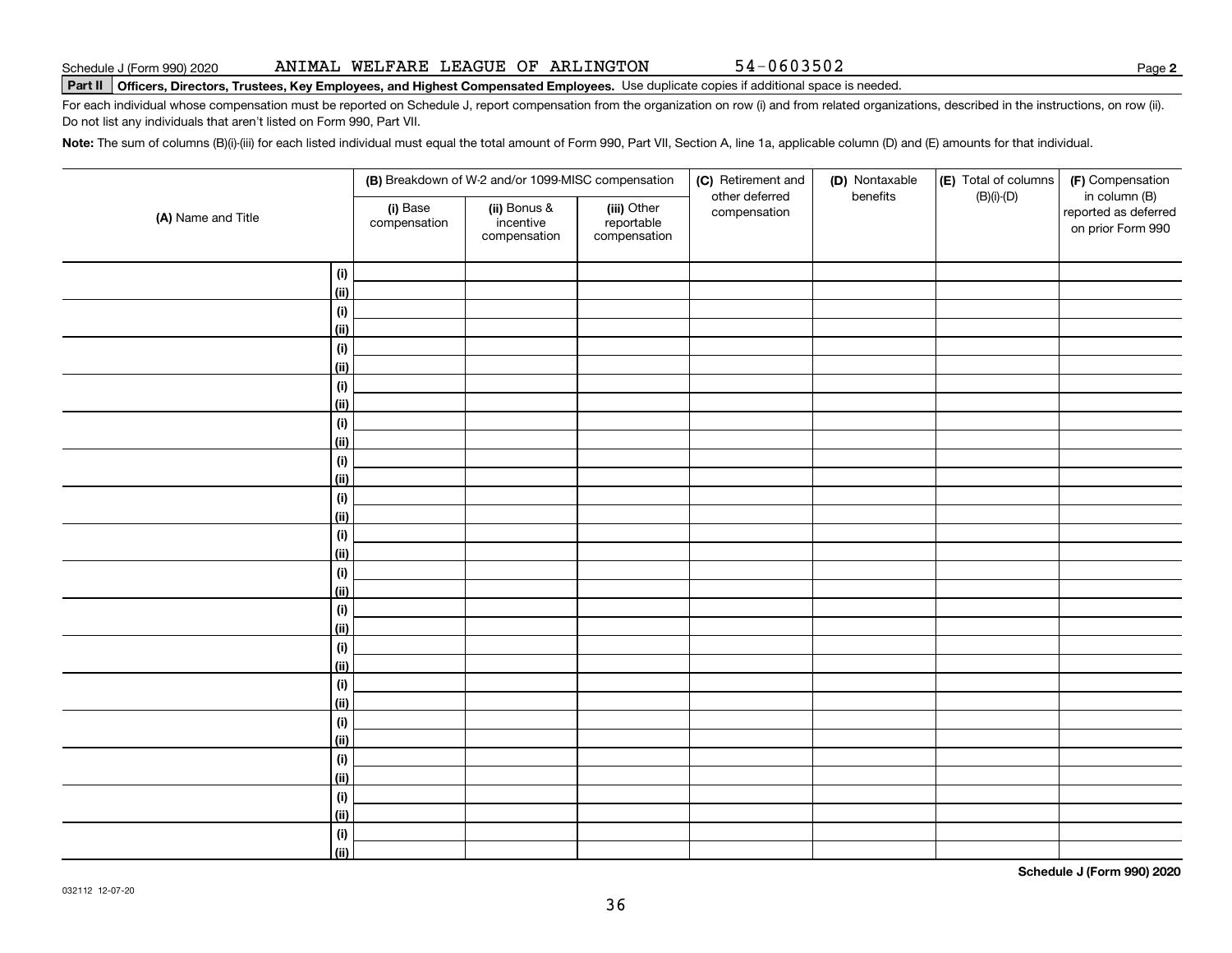## **Part III Supplemental Information**

Schedule J (Form 990) 2020 ANIMAL WELFARE LEAGUE OF ARLINGTON 54-0603502<br>Part III Supplemental Information<br>Provide the information, explanation, or descriptions required for Part I, lines 1a, 1b, 3, 4a, 4b, 4c, 5a, 5b, 6a,

PART I, LINE 3:

PRESIDENT/CEO IS GIVEN AN ANNUAL PERFORMANCE AND COMPENSATION REVIEW WHICH

IS MAINTAINED IN PERSONNEL FILES WITHIN THE BUSINESS DEPARTMENT.

COMPENSATION IS PERIODICALLY COMPARED TO THE SIMILAR POSITION IN OTHER

COMPARABLE ORGANIZATIONS NATIONWIDE AND APPROVED BY THE BOARD OF DIRECTORS.

**Schedule J (Form 990) 2020**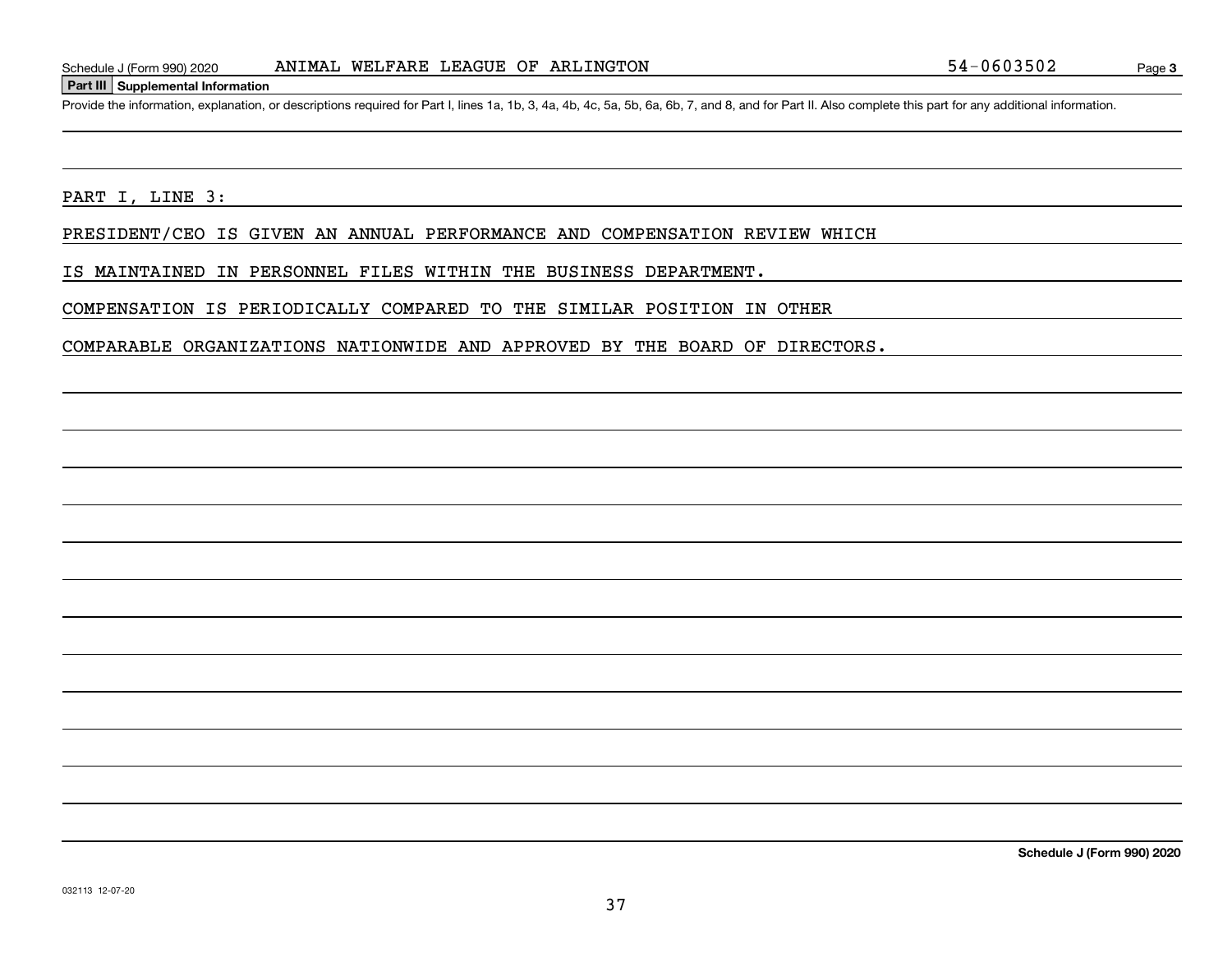## **SCHEDULE M (Form 990)**

## **Noncash Contributions**

OMB No. 1545-0047

| Department of the Treasury |
|----------------------------|
| Internal Revenue Service   |

**Complete if the organizations answered "Yes" on Form 990, Part IV, lines 29 or 30.** <sup>J</sup>**2020 Attach to Form 990.** J

 **Go to www.irs.gov/Form990 for instructions and the latest information.** J

**Open to Public InspectionEmployer identification number**

| Name of the organization |  |
|--------------------------|--|
|--------------------------|--|

ANIMAL WELFARE LEAGUE OF ARLINGTON

|        | ANIMAL WELFARE LEAGUE OF ARLINGTON                                                                                             |                               |                                      |                                                                                                      | 54-0603502                                                   |     |     |    |
|--------|--------------------------------------------------------------------------------------------------------------------------------|-------------------------------|--------------------------------------|------------------------------------------------------------------------------------------------------|--------------------------------------------------------------|-----|-----|----|
| Part I | <b>Types of Property</b>                                                                                                       |                               |                                      |                                                                                                      |                                                              |     |     |    |
|        |                                                                                                                                | (a)<br>Check if<br>applicable | (b)<br>Number of<br>contributions or | (c)<br>Noncash contribution<br>amounts reported on<br>items contributed Form 990, Part VIII, line 1g | (d)<br>Method of determining<br>noncash contribution amounts |     |     |    |
| 1      |                                                                                                                                |                               |                                      |                                                                                                      |                                                              |     |     |    |
| 2      |                                                                                                                                |                               |                                      |                                                                                                      |                                                              |     |     |    |
| з      | Art - Fractional interests                                                                                                     |                               |                                      |                                                                                                      |                                                              |     |     |    |
| 4      | Books and publications                                                                                                         |                               |                                      |                                                                                                      |                                                              |     |     |    |
| 5      | Clothing and household goods                                                                                                   |                               |                                      |                                                                                                      |                                                              |     |     |    |
| 6      |                                                                                                                                |                               |                                      |                                                                                                      |                                                              |     |     |    |
| 7      |                                                                                                                                |                               |                                      |                                                                                                      |                                                              |     |     |    |
| 8      |                                                                                                                                |                               |                                      |                                                                                                      |                                                              |     |     |    |
| 9      | Securities - Publicly traded                                                                                                   | $\mathbf x$                   | 10                                   | 91,599.FMV                                                                                           |                                                              |     |     |    |
| 10     | Securities - Closely held stock                                                                                                |                               |                                      |                                                                                                      |                                                              |     |     |    |
| 11     | Securities - Partnership, LLC, or                                                                                              |                               |                                      |                                                                                                      |                                                              |     |     |    |
|        | trust interests                                                                                                                |                               |                                      |                                                                                                      |                                                              |     |     |    |
| 12     |                                                                                                                                |                               |                                      |                                                                                                      |                                                              |     |     |    |
| 13     | Qualified conservation contribution -                                                                                          |                               |                                      |                                                                                                      |                                                              |     |     |    |
|        | Historic structures                                                                                                            |                               |                                      |                                                                                                      |                                                              |     |     |    |
| 14     | Qualified conservation contribution - Other                                                                                    |                               |                                      |                                                                                                      |                                                              |     |     |    |
| 15     | Real estate - Residential                                                                                                      |                               |                                      |                                                                                                      |                                                              |     |     |    |
| 16     | Real estate - Commercial                                                                                                       |                               |                                      |                                                                                                      |                                                              |     |     |    |
| 17     |                                                                                                                                |                               |                                      |                                                                                                      |                                                              |     |     |    |
| 18     |                                                                                                                                |                               |                                      |                                                                                                      |                                                              |     |     |    |
| 19     |                                                                                                                                |                               |                                      |                                                                                                      |                                                              |     |     |    |
| 20     | Drugs and medical supplies                                                                                                     |                               |                                      |                                                                                                      |                                                              |     |     |    |
| 21     | Taxidermy                                                                                                                      |                               |                                      |                                                                                                      |                                                              |     |     |    |
| 22     |                                                                                                                                |                               |                                      |                                                                                                      |                                                              |     |     |    |
| 23     |                                                                                                                                |                               |                                      |                                                                                                      |                                                              |     |     |    |
| 24     |                                                                                                                                |                               |                                      |                                                                                                      |                                                              |     |     |    |
| 25     | (DIGITIAL CURR)<br>Other $\blacktriangleright$                                                                                 | х                             | 1                                    | 10,062.FMV                                                                                           |                                                              |     |     |    |
| 26     | Other<br>▸<br>$($ $)$                                                                                                          |                               |                                      |                                                                                                      |                                                              |     |     |    |
| 27     | Other $\blacktriangleright$                                                                                                    |                               |                                      |                                                                                                      |                                                              |     |     |    |
| 28     | Other $\blacktriangleright$                                                                                                    |                               |                                      |                                                                                                      |                                                              |     |     |    |
| 29     | Number of Forms 8283 received by the organization during the tax year for contributions                                        |                               |                                      |                                                                                                      |                                                              |     |     |    |
|        | for which the organization completed Form 8283, Part V, Donee Acknowledgement                                                  |                               |                                      | 29<br>$\ldots \ldots$                                                                                |                                                              |     |     |    |
|        |                                                                                                                                |                               |                                      |                                                                                                      |                                                              |     | Yes | No |
|        | 30a During the year, did the organization receive by contribution any property reported in Part I, lines 1 through 28, that it |                               |                                      |                                                                                                      |                                                              |     |     |    |
|        | must hold for at least three years from the date of the initial contribution, and which isn't required to be used for          |                               |                                      |                                                                                                      |                                                              |     |     |    |
|        | exempt purposes for the entire holding period?                                                                                 |                               |                                      |                                                                                                      |                                                              | 30a |     | х  |
| b      | If "Yes," describe the arrangement in Part II.                                                                                 |                               |                                      |                                                                                                      |                                                              |     |     |    |
| 31     | Does the organization have a gift acceptance policy that requires the review of any nonstandard contributions?                 |                               |                                      |                                                                                                      |                                                              | 31  |     | х  |
|        | 32a Does the organization hire or use third parties or related organizations to solicit, process, or sell noncash              |                               |                                      |                                                                                                      |                                                              |     |     |    |
|        | contributions?                                                                                                                 |                               |                                      |                                                                                                      |                                                              | 32a |     | х  |
| b      | If "Yes," describe in Part II.                                                                                                 |                               |                                      |                                                                                                      |                                                              |     |     |    |
| 33     | If the organization didn't report an amount in column (c) for a type of property for which column (a) is checked,              |                               |                                      |                                                                                                      |                                                              |     |     |    |
|        | describe in Part II.                                                                                                           |                               |                                      |                                                                                                      |                                                              |     |     |    |

**For Paperwork Reduction Act Notice, see the Instructions for Form 990. Schedule M (Form 990) 2020** LHA

032141 11-23-20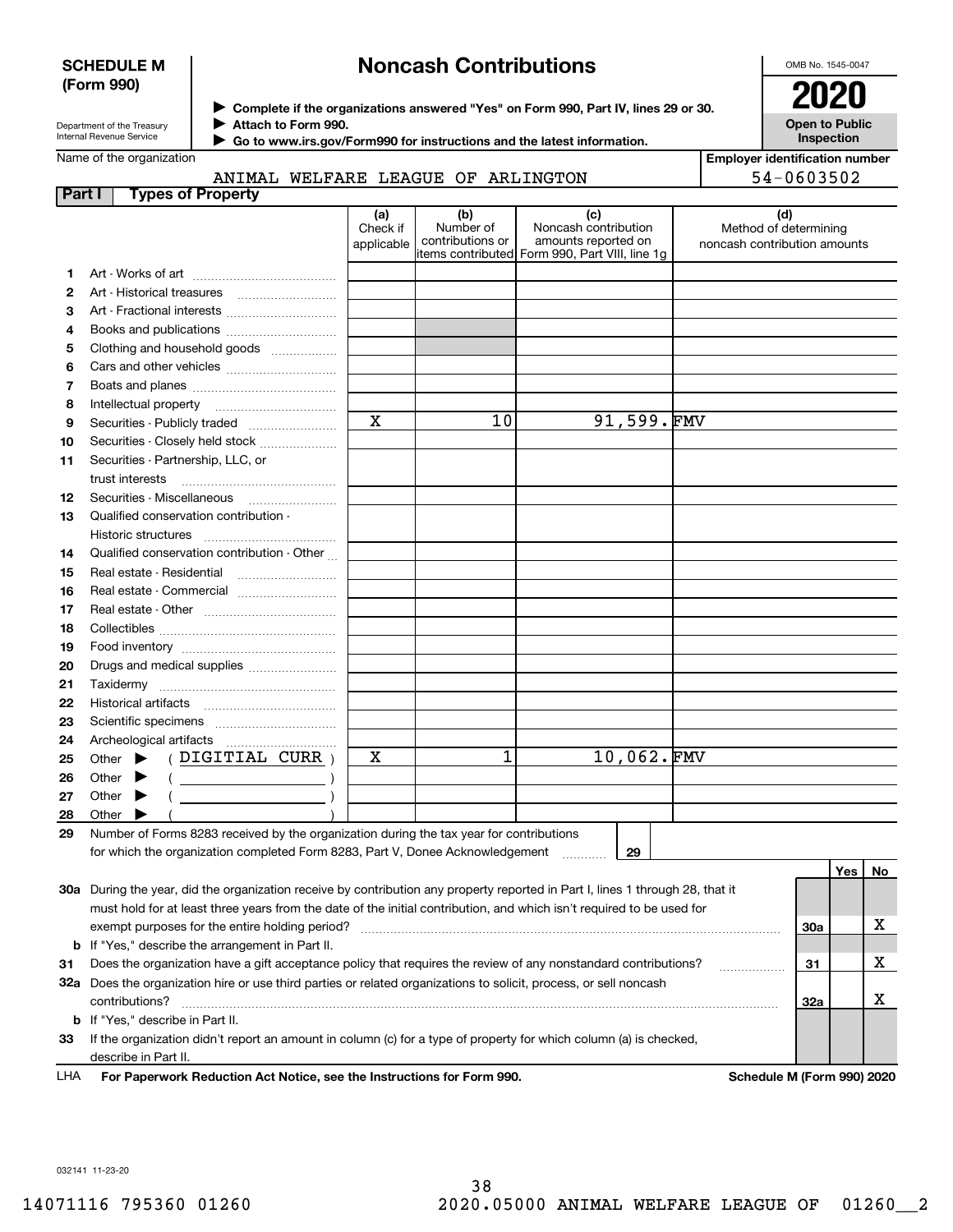| Part II         | <b>Supplemental Information.</b> Provide the information required by Part I, lines 30b, 32b, and 33, and whether the organization is reporting in Part I, column (b), the number of contributions, the number of items received, or |
|-----------------|-------------------------------------------------------------------------------------------------------------------------------------------------------------------------------------------------------------------------------------|
|                 |                                                                                                                                                                                                                                     |
|                 |                                                                                                                                                                                                                                     |
|                 |                                                                                                                                                                                                                                     |
|                 |                                                                                                                                                                                                                                     |
|                 |                                                                                                                                                                                                                                     |
|                 |                                                                                                                                                                                                                                     |
|                 |                                                                                                                                                                                                                                     |
|                 |                                                                                                                                                                                                                                     |
|                 |                                                                                                                                                                                                                                     |
|                 |                                                                                                                                                                                                                                     |
|                 |                                                                                                                                                                                                                                     |
|                 |                                                                                                                                                                                                                                     |
|                 |                                                                                                                                                                                                                                     |
|                 |                                                                                                                                                                                                                                     |
|                 |                                                                                                                                                                                                                                     |
|                 |                                                                                                                                                                                                                                     |
|                 |                                                                                                                                                                                                                                     |
|                 |                                                                                                                                                                                                                                     |
|                 |                                                                                                                                                                                                                                     |
|                 |                                                                                                                                                                                                                                     |
|                 |                                                                                                                                                                                                                                     |
|                 |                                                                                                                                                                                                                                     |
|                 |                                                                                                                                                                                                                                     |
|                 |                                                                                                                                                                                                                                     |
|                 |                                                                                                                                                                                                                                     |
|                 |                                                                                                                                                                                                                                     |
|                 |                                                                                                                                                                                                                                     |
|                 |                                                                                                                                                                                                                                     |
|                 |                                                                                                                                                                                                                                     |
|                 |                                                                                                                                                                                                                                     |
|                 |                                                                                                                                                                                                                                     |
|                 |                                                                                                                                                                                                                                     |
| 032142 11-23-20 | Schedule M (Form 990) 2020                                                                                                                                                                                                          |
|                 | າ ດ                                                                                                                                                                                                                                 |

**2** Schedule M (Form 990) 2020 Page

ANIMAL WELFARE LEAGUE OF ARLINGTON 54-0603502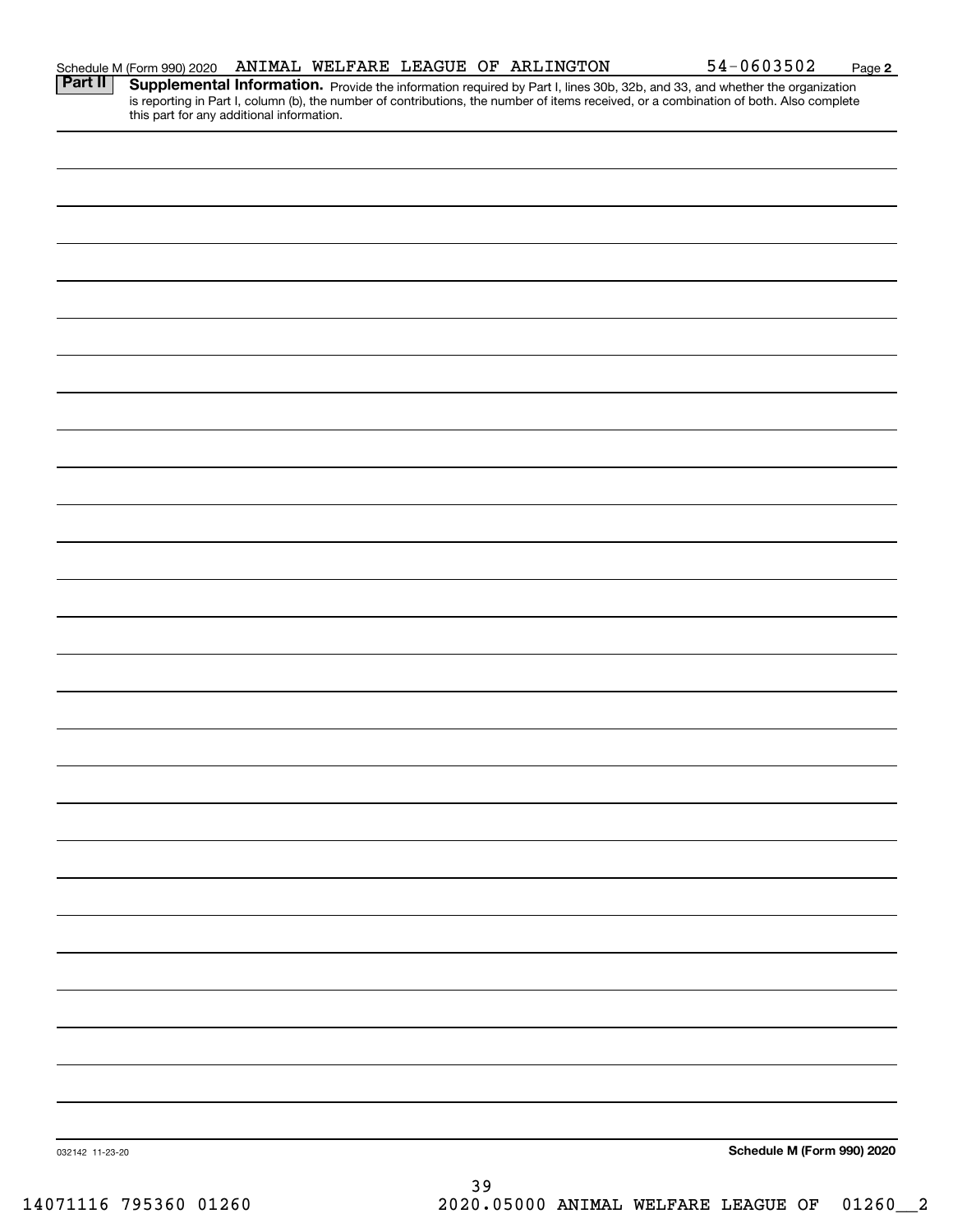**(Form 990 or 990-EZ)**

**Complete to provide information for responses to specific questions on Form 990 or 990-EZ or to provide any additional information. | Attach to Form 990 or 990-EZ. | Go to www.irs.gov/Form990 for the latest information. SCHEDULE O Supplemental Information to Form 990 or 990-EZ**



ANIMAL WELFARE LEAGUE OF ARLINGTON | 54-0603502

**Employer identification number**

FORM 990, PART III, LINE 4A, PROGRAM SERVICE ACCOMPLISHMENTS:

CARE. THIS INCLUDED: UNWEANED AND UNDERAGE KITTENS, PREGNANT CATS AND

DOGS, UNDERAGED PUPPIES AND ADULT ANIMALS THAT ARE RECOVERING FROM

MEDICAL TREATMENT OR WHO NEED SPECIAL CARE. IN FY21, THE LEAGUE'S

POSITIVE OUTCOME RATE FOR COMPANION ANIMALS IS 97%

FORM 990, PART VI, SECTION B, LINE 11B:

THE FINANCE COMMITTEE REVIEWS AND APPROVES THE 990 AND REPORTS SUCH

APPROVAL TO THE BOARD OF DIRECTORS. AFTER REVIEW AND APPROVAL, THE

DIRECTOR OF FINANCE IS RESPONSIBLE FOR TIMELY FILING OF THE 990.

FORM 990, PART VI, SECTION B, LINE 12C:

OUR CONFLICT OF INTEREST POLICY IS REVIEWED ANNUALLY FOR OUR BOARD OF

DIRECTORS AND EMPLOYEES. OUR BOARD FILLS OUT AND SIGNS A NEW FORM AT THE

SEPTEMBER MEETING EACH YEAR. ANY CONFLICTS ARE REVIEWED AND THEN DEALT

WITH. NEW EMPLOYEES FILL OUT AND SIGN A FORM WHEN THEY ARE HIRED. THE

PRESIDENT/CEO AND CHIEF OPERATING OFFICER FILL OUT AND SIGN A NEW FORM

ANNUALLY. CONFLICTS ARE REVIEWED AND THEN DEALT WITH AS NECESSARY.

FORM 990, PART VI, SECTION B, LINE 15:

PRESIDENT/CEO AND EMPLOYEES OF THE ORGANIZATION ARE GIVEN ANNUAL

PERFORMANCE AND COMPENSATION REVIEWS WHICH ARE MAINTAINED IN PERSONNEL

40

FILES WITHIN THE BUSINESS DEPARTMENT. EACH EMPLOYMENT POSITION'S

COMPENSATION IS PERIODICALLY COMPARED TO SIMILAR POSITIONS IN OTHER

COMPARABLE ORGANIZATIONS NATIONWIDE.

032211 11-20-20 LHA For Paperwork Reduction Act Notice, see the Instructions for Form 990 or 990-EZ. Schedule O (Form 990 or 990-EZ) 2020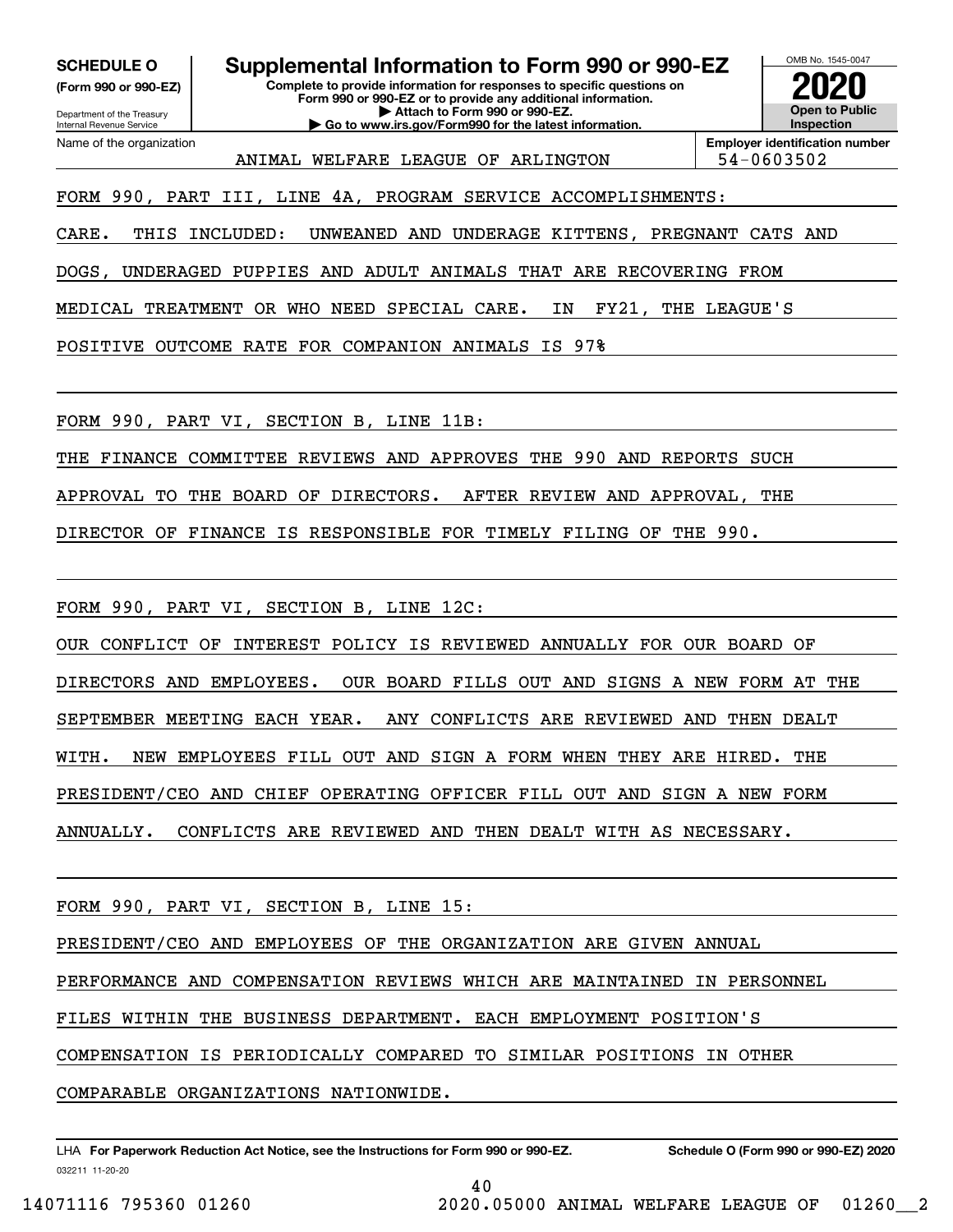| Name of the organization<br>ANIMAL WELFARE LEAGUE OF ARLINGTON               | <b>Employer identification number</b> |
|------------------------------------------------------------------------------|---------------------------------------|
|                                                                              | 54-0603502                            |
| FORM 990, PART VI, SECTION C, LINE 18:                                       |                                       |
| IS AVAILABLE ON THE LEAGUE'S WEBSITE AND CAN BE PROVIDED UPON<br>THE 990     |                                       |
| REQUEST.<br>IN ADDITION, SUMMARIZED INFORMATION AND ANALYSIS IS AVAILABLE ON |                                       |
| SEVERAL NONPROFIT MONITORING WEBSITES.                                       |                                       |
|                                                                              |                                       |
| FORM 990, PART VI, SECTION C, LINE 19:                                       |                                       |
| INTEREST POLICY IS PROVIDED TO PERSONNEL UPON HIRE.<br>CONFLICT OF           | A SIGNED                              |
| THE EMPLOYEE'S ACKNOWLEDGMENT OF<br>FORM IS KEPT AS                          | THE POLICY AND NECESSARY              |
| DISCLOSURE.<br>FINANCIAL STATEMENTS AND GOVERNING DOCUMENTS ARE AVAILABLE    |                                       |
| UPON REQUEST TO THE PUBLIC.                                                  |                                       |
|                                                                              |                                       |
| FORM 990, PART XI, LINE 9, CHANGES IN NET ASSETS:                            |                                       |
| DIFFERENCE IN REALIZED GAINS GAAP VS TAX                                     | 15,786.                               |
|                                                                              |                                       |
| PART XII, LINE 2C                                                            |                                       |
| INDEPENDENT ACCOUNTING FIRM IS SELECTED BY THE LEAGUE'S BOARD OF<br>AN       |                                       |
| DIRECTORS FOR THE ANNUAL AUDIT AND COMPLETION OF 990. THE FINANCE            |                                       |
| COMMITTEE REVIEWS THE AUDITED FINANCIAL STATEMENTS AND SUBMITS IT TO         |                                       |
| THE BOARD OF DIRECTORS FOR APPROVAL.                                         |                                       |
|                                                                              |                                       |
|                                                                              |                                       |
|                                                                              |                                       |
|                                                                              |                                       |
|                                                                              |                                       |
|                                                                              |                                       |

032212 11-20-20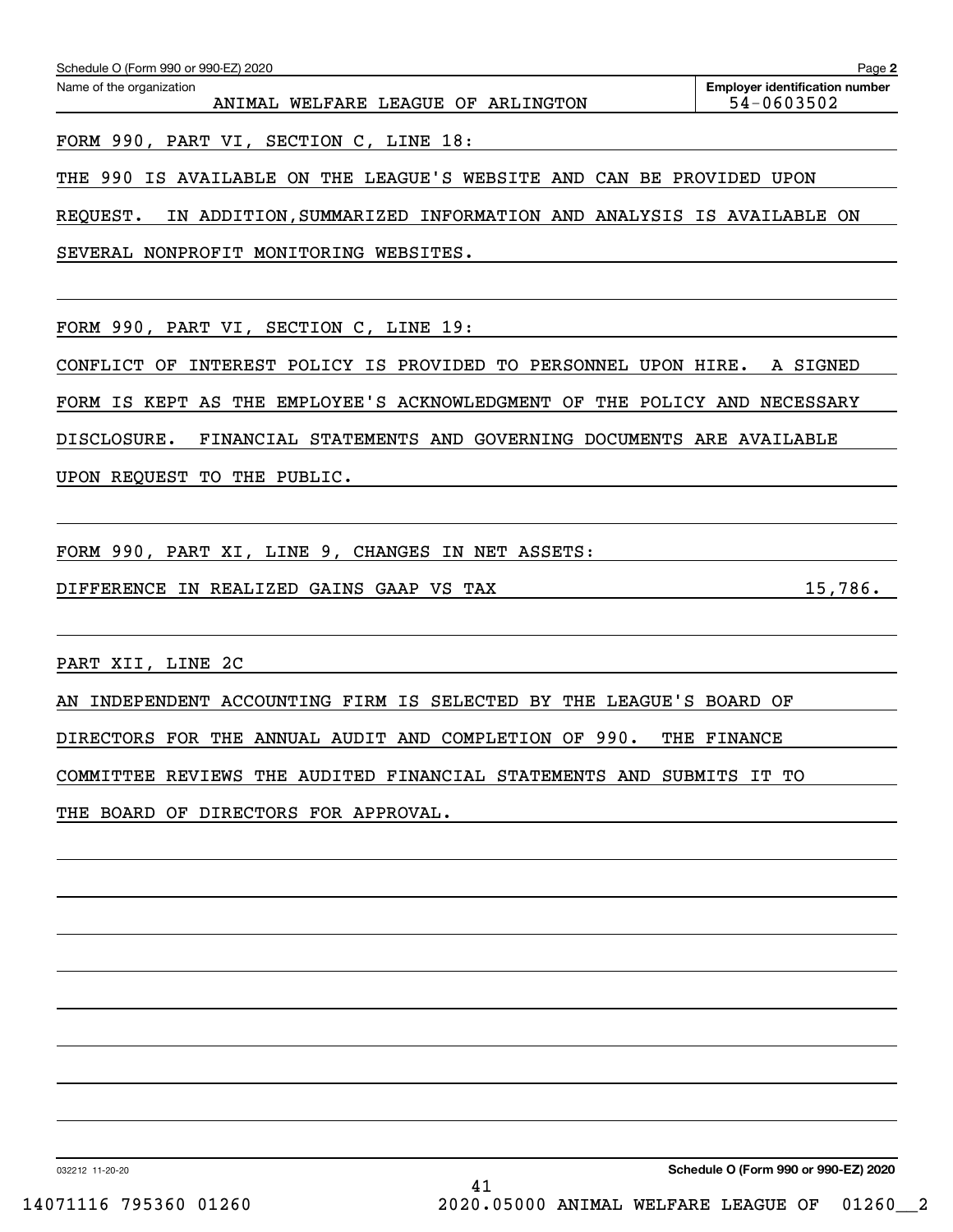|              | FORM 990 PAGE 10              |                  |        |       |                                                    |             |                             | 990                          |                        |                       |                                  |                                          |                               |                                  |                                       |
|--------------|-------------------------------|------------------|--------|-------|----------------------------------------------------|-------------|-----------------------------|------------------------------|------------------------|-----------------------|----------------------------------|------------------------------------------|-------------------------------|----------------------------------|---------------------------------------|
| Asset<br>No. | Description                   | Date<br>Acquired | Method | Life  | $\mathtt{C}$<br>$_{\rm n}^{\rm o}$<br>$\mathsf{v}$ | Line<br>No. | Unadjusted<br>Cost Or Basis | Bus<br>$\frac{0}{0}$<br>Excl | Section 179<br>Expense | Reduction In<br>Basis | <b>Basis For</b><br>Depreciation | Beginning<br>Accumulated<br>Depreciation | Current<br>Sec 179<br>Expense | <b>Current Year</b><br>Deduction | Ending<br>Accumulated<br>Depreciation |
|              | OTHER                         |                  |        |       |                                                    |             |                             |                              |                        |                       |                                  |                                          |                               |                                  |                                       |
|              | HEAT PUMP/AIR HANDLING UNIT   |                  |        |       |                                                    |             |                             |                              |                        |                       |                                  |                                          |                               |                                  |                                       |
| $\mathbf{1}$ | - ADMIN - ABOVE BATHROOMS     | $10/22/09$ SL    |        | 8,00  |                                                    | 16          | 15, 135.                    |                              |                        |                       | 15, 135.                         | 15, 135.                                 |                               | 0.                               | 15, 135.                              |
|              | 2 FILE CABINETS               | 07/12/01         | SL     | 15.00 |                                                    | 16          | 3,283.                      |                              |                        |                       | 3,283.                           | 3,283.                                   |                               | $\mathbf{0}$ .                   | 3,283.                                |
|              | 3 FILE CABINETS               | 08/28/01 SL      |        | 15.00 |                                                    | 16          | 1,778.                      |                              |                        |                       | 1,778.                           | 1,778.                                   |                               | 0.                               | 1,778.                                |
|              | 4 ADOPTION FURNITURE          | 09/12/01 SL      |        | 15.00 |                                                    | 16          | 1,068.                      |                              |                        |                       | 1,068.                           | 1,068.                                   |                               | $\mathfrak o$ .                  | 1,068.                                |
|              | 5   IMARC ENGRAVING MACHINE   | $01/28/08$ SL    |        | 6,00  |                                                    | 16          | 3,295.                      |                              |                        |                       | 3,295.                           | 3,295.                                   |                               | 0.                               | 3,295.                                |
| 6            | <b>BUILDING</b>               | 06/30/75         | SL     | 40.00 |                                                    | 16          | 281,318.                    |                              |                        |                       | 281,318.                         | 281, 318.                                |                               | 0.                               | 281, 318.                             |
|              | 7 BUILDING IMPROVEMENTS-PLANS | 09/12/83         | SL     | 35.00 |                                                    | 16          | 1,814.                      |                              |                        |                       | 1,814.                           | 1,814.                                   |                               | 0.                               | 1,814.                                |
|              | 8 BUILDING ADDITION           | 02/01/84         | SL     | 35.00 |                                                    | 16          | 109,994.                    |                              |                        |                       | 109,994.                         | 109,994.                                 |                               | 0.                               | 109,994.                              |
|              | 9 BUILDING ADDITION-COMPLETE  | 09/26/84 SL      |        | 35.00 |                                                    | 16          | 7,390.                      |                              |                        |                       | 7,390.                           | 7,390.                                   |                               | 0.                               | 7,390.                                |
| 10           | KENNEL RENOVATION             | 06/22/92 SL      |        | 35.00 |                                                    | 16          | 5,000.                      |                              |                        |                       | 5,000.                           | 4,000.                                   |                               | 143.                             | 4,143.                                |
|              | 11   IMPROVEMENTS             | 06/29/92 SL      |        | 35.00 |                                                    | 16          | 2,267.                      |                              |                        |                       | 2,267.                           | 1,814.                                   |                               | 65.                              | 1,879.                                |
|              |                               |                  |        |       |                                                    |             |                             |                              |                        |                       |                                  |                                          |                               |                                  |                                       |
| 12           | <b>IMPROVEMENTS</b>           | 06/30/97         | SL     | 35.00 |                                                    | 16          | 229,770.                    |                              |                        |                       | 229,770.                         | 150,992.                                 |                               | 6,565.                           | 157,557.                              |
|              | 13 BUILDING ADDITION          | 06/30/97 SL      |        | 40.00 |                                                    | 16          | 41,237.                     |                              |                        |                       | 41,237.                          | 23,711.                                  |                               | 1,031.                           | 24,742.                               |
|              | 14 IMPROVEMENTS               | 07/15/97         | SL     | 35.00 |                                                    | 16          | 111,122.                    |                              |                        |                       | 111,122.                         | 73,023.                                  |                               | 3,175.                           | 76,198.                               |
|              | 15 TILES FOR BUILDING         | 09/05/97         | SL     | 35.00 |                                                    | 16          | 2,201.                      |                              |                        |                       | 2,201.                           | 1,436.                                   |                               | 63.                              | 1,499.                                |
|              | 16 BUILDING IMPROVEMENTS      | 11/06/97         | SL     | 35.00 |                                                    | 16          | 20,000.                     |                              |                        |                       | 20,000.                          | 12,952.                                  |                               | 571.                             | 13,523.                               |
|              | 17 BUILDING IMPROVEMENTS      | 06/17/98 SL      |        | 35.00 |                                                    | 16          | 8,000.                      |                              |                        |                       | 8,000.                           | 5.029.                                   |                               | 229.                             | 5,258.                                |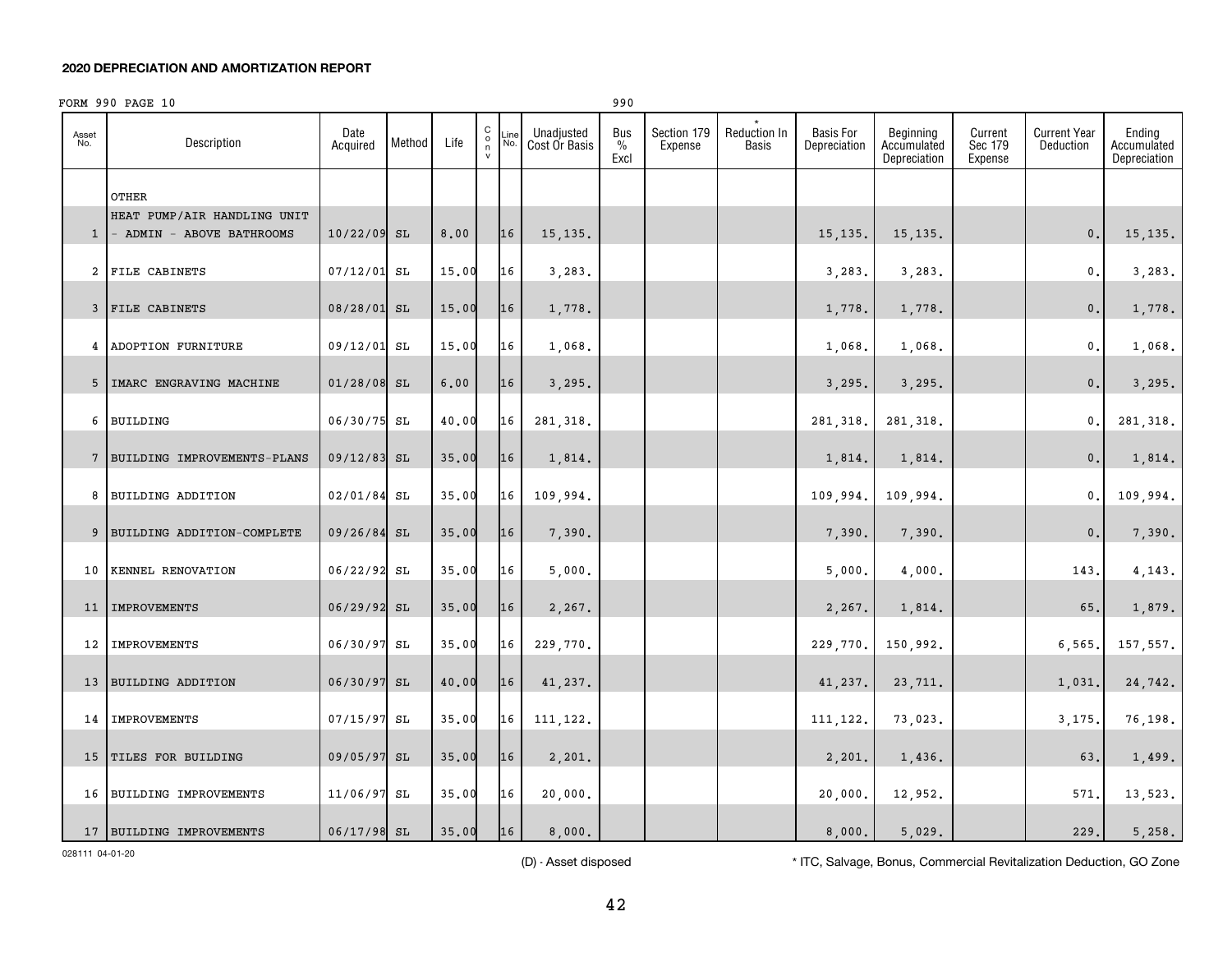|              | FORM 990 PAGE 10                    |                  |        |       |                                              |                                            | 990                          |                        |                              |                                  |                                          |                               |                                  |                                       |
|--------------|-------------------------------------|------------------|--------|-------|----------------------------------------------|--------------------------------------------|------------------------------|------------------------|------------------------------|----------------------------------|------------------------------------------|-------------------------------|----------------------------------|---------------------------------------|
| Asset<br>No. | Description                         | Date<br>Acquired | Method | Life  | $\begin{array}{c}\nC \\ O \\ N\n\end{array}$ | Unadjusted<br>Line<br>No.<br>Cost Or Basis | Bus<br>$\frac{0}{0}$<br>Excl | Section 179<br>Expense | <b>Reduction In</b><br>Basis | <b>Basis For</b><br>Depreciation | Beginning<br>Accumulated<br>Depreciation | Current<br>Sec 179<br>Expense | <b>Current Year</b><br>Deduction | Ending<br>Accumulated<br>Depreciation |
| 18           | BUILDING IMPROVEMENTS               | 01/27/99 SL      |        | 35.00 | 16                                           | 12,364.                                    |                              |                        |                              | 12,364.                          | 7,566.                                   |                               | 353.                             | 7,919.                                |
| 19           | <b>BUILDING IMPROVEMENTS</b>        | 05/03/99 SL      |        | 15.00 | 16                                           | 2,340.                                     |                              |                        |                              | 2,340.                           | 2,340.                                   |                               | $\mathbf{0}$ .                   | 2,340.                                |
| 20           | BUILDING IMPROVEMENTS               | 06/08/99 SL      |        | 35.00 | 16                                           | 14,689.                                    |                              |                        |                              | 14,689.                          | 8,848.                                   |                               | 420,                             | 9,268.                                |
| 21           | BUILDING IMPROVEMENTS               | 10/28/99 SL      |        | 35.00 | 16                                           | 32,568.                                    |                              |                        |                              | 32,568.                          | 19,231.                                  |                               | 931.                             | 20,162.                               |
| 22           | BUILDING IMPROVEMENTS               | 05/09/00 SL      |        | 35.00 | 16                                           | 4,350.                                     |                              |                        |                              | 4,350.                           | 2,507.                                   |                               | 124,                             | 2,631.                                |
| 23           | BUILDING IMPROVEMENTS               | $07/11/00$ SL    |        | 35.00 | 16                                           | 2,353.                                     |                              |                        |                              | 2,353.                           | 1,345.                                   |                               | 67.                              | 1,412.                                |
| 24           | BUILDING IMPROVEMENTS               | 07/12/00 SL      |        | 35.00 | 16                                           | 61,774.                                    |                              |                        |                              | 61,774.                          | 35,299.                                  |                               | 1,765                            | 37,064.                               |
| 25           | <b>BUILDING IMPROVEMENTS</b>        | 08/07/00 SL      |        | 35.00 | 16                                           | 1,193.                                     |                              |                        |                              | 1,193.                           | 679.                                     |                               | 34.                              | 713.                                  |
| 26           | BUILDING IMPROVEMENTS               | 08/09/00 SL      |        | 35.00 | 16                                           | 79,418.                                    |                              |                        |                              | 79,418.                          | 45,193.                                  |                               | 2,269.                           | 47,462.                               |
|              |                                     |                  |        |       |                                              |                                            |                              |                        |                              |                                  |                                          |                               |                                  |                                       |
| 27           | <b>BUILDING IMPROVEMENTS</b>        | 09/11/00 SL      |        | 35.00 | 16                                           | 142,087.                                   |                              |                        |                              | 142,087.                         | 80,516.                                  |                               | 4,060                            | 84,576.                               |
| 28           | SECURITY SYSTEM                     | 09/11/00 SL      |        | 10.00 | 16                                           | 1,500.                                     |                              |                        |                              | 1,500.                           | 1,500.                                   |                               | 0.                               | 1,500.                                |
| 29           | BUILDING IMPROVEMENTS               | 10/16/00 SL      |        | 35.00 | 16                                           | 135,759.                                   |                              |                        |                              | 135,759                          | 76,607.                                  |                               | 3,879.                           | 80,486.                               |
| 30           | SECURITY SYSTEM                     | 10/30/00 SL      |        | 10.00 | 16                                           | 1,200.                                     |                              |                        |                              | 1,200.                           | 1,200.                                   |                               | 0.                               | 1,200.                                |
|              | 31   BUILDING IMPROVEMENTS          | 05/10/01 SL      |        | 35.00 | 16                                           | 205,885.                                   |                              |                        |                              | 205,885.                         | 112,747.                                 |                               | 5,882.                           | 118,629.                              |
| 32           | BUILDING IMPROVEMENTS               | 11/02/00 SL      |        | 35.00 | 16                                           | 97,194.                                    |                              |                        |                              | 97,194.                          | 54,614.                                  |                               | 2,777.                           | 57,391.                               |
| 33           | BUILDING IMPROVEMENTS               | $11/27/00$ SL    |        | 35.00 | 16                                           | 87,520.                                    |                              |                        |                              | 87,520.                          | 48,970.                                  |                               | 2,501.                           | 51,471.                               |
|              | 34 BUILDING IMPROVEMENTS            | 12/28/00 SL      |        | 35.00 | 16                                           | 87,520.                                    |                              |                        |                              | 87,520.                          | 48,761.                                  |                               | 2,501.                           | 51,262.                               |
|              | PHONE WIRING FOR NEW<br>35 BUILDING | $01/16/01$ SL    |        | 5,00  | 16                                           | 1,739.                                     |                              |                        |                              | 1,739.                           | 1,739.                                   |                               | 0.                               | 1,739.                                |

028111 04-01-20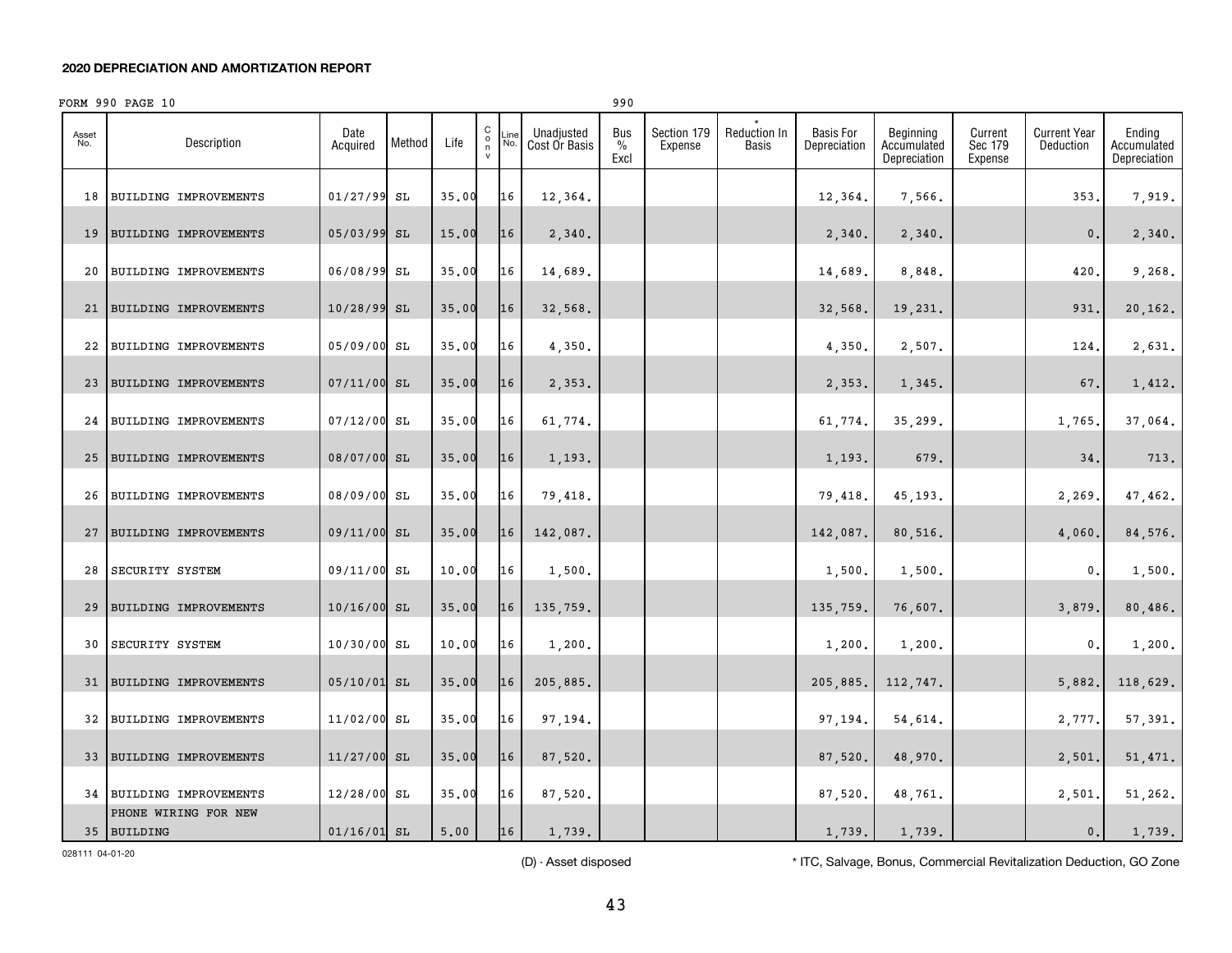|              | FORM 990 PAGE 10                            |                  |        |       |                                                        |             |                             | 990                          |                        |                       |                                  |                                          |                               |                                  |                                       |
|--------------|---------------------------------------------|------------------|--------|-------|--------------------------------------------------------|-------------|-----------------------------|------------------------------|------------------------|-----------------------|----------------------------------|------------------------------------------|-------------------------------|----------------------------------|---------------------------------------|
| Asset<br>No. | Description                                 | Date<br>Acquired | Method | Life  | $\begin{matrix} 0 \\ 0 \\ n \end{matrix}$<br>${\sf v}$ | .ine<br>No. | Unadjusted<br>Cost Or Basis | Bus<br>$\frac{0}{0}$<br>Excl | Section 179<br>Expense | Reduction In<br>Basis | <b>Basis For</b><br>Depreciation | Beginning<br>Accumulated<br>Depreciation | Current<br>Sec 179<br>Expense | <b>Current Year</b><br>Deduction | Ending<br>Accumulated<br>Depreciation |
|              | COMPUTER WIRING FOR NEW                     |                  |        |       |                                                        |             |                             |                              |                        |                       |                                  |                                          |                               |                                  |                                       |
| 36           | <b>BUILDING</b>                             | 05/01/01 SL      |        | 5.00  |                                                        | 16          | 4,819.                      |                              |                        |                       | 4,819.                           | 4,819.                                   |                               | 0.                               | 4,819.                                |
| 37           | BUILDING IMPROVEMENTS                       | $02/01/01$ SL    |        | 35.00 |                                                        | 16          | 72,301.                     |                              |                        |                       | 72,301.                          | 40,110.                                  |                               | 2,066.                           | 42,176.                               |
| 38           | BUILDING IMPROVEMENTS                       | 03/15/01 SL      |        | 35.00 |                                                        | 16          | 70,991.                     |                              |                        |                       | 70,991.                          | 39,214.                                  |                               | 2,028.                           | 41,242.                               |
| 39           | COMPUTER WIRING FOR NEW<br><b>BUILDING</b>  | 06/20/01 SL      |        | 5.00  |                                                        | 16          | 1,190.                      |                              |                        |                       | 1,190.                           | 1,190.                                   |                               | 0.                               | 1,190.                                |
|              | COMPUTER WIRING FOR NEW                     |                  |        |       |                                                        |             |                             |                              |                        |                       |                                  |                                          |                               |                                  |                                       |
| 40           | <b>BUILDING</b>                             | 06/29/01 SL      |        | 5.00  |                                                        | 16          | 5,451.                      |                              |                        |                       | 5,451.                           | 5,451.                                   |                               | 0.                               | 5,451.                                |
| 41           | SECURITY SYSTEM                             | 07/23/01         | SL     | 10.00 |                                                        | 16          | 1,000.                      |                              |                        |                       | 1,000.                           | 1,000.                                   |                               | 0.                               | 1,000.                                |
| 42           | <b>WINDOW BLINDS</b>                        | 08/13/01         | SL     | 10.00 |                                                        | 16          | 4,357.                      |                              |                        |                       | 4,357.                           | 4,357.                                   |                               | $\mathbf{0}$                     | 4,357.                                |
| 43           | BUILDING IMPROVEMENTS                       | $01/05/02$ SL    |        | 35.00 |                                                        | 16          | 65,996.                     |                              |                        |                       | 65,996.                          | 34,884.                                  |                               | 1,886.                           | 36,770.                               |
| 44           | PERMANENT AWLA SIGNS                        | 10/09/02 SL      |        | 35.00 |                                                        | 16          | 4,133.                      |                              |                        |                       | 4,133.                           | 2,096.                                   |                               | 118                              | 2,214.                                |
|              | 45 FLOOR RESURFACING                        | 03/14/04         | SL     | 35.00 |                                                        | 16          | 26,298.                     |                              |                        |                       | 26,298                           | 12,272.                                  |                               | 751                              | 13,023.                               |
|              | OUTDOOR HEAT PUMP-DOG YEARD<br>46 KENNEL    | 05/08/07         | SL     | 15.00 |                                                        | 16          | 4,935.                      |                              |                        |                       | 4,935.                           | 4,332.                                   |                               | 329                              | 4,661.                                |
|              | INDOOR HEAT PUMP-REAR KENNEL<br>47 AREA     | 04/10/07         | SL     | 15.00 |                                                        | 16          | 4,695.                      |                              |                        |                       | 4,695.                           | 4,147.                                   |                               | 313                              | 4,460.                                |
|              | HOT WATER HEATER-FRONT                      |                  |        |       |                                                        |             |                             |                              |                        |                       |                                  |                                          |                               |                                  |                                       |
| 48           | OFFICE                                      | $02/24/05$ SL    |        | 15.00 |                                                        | 16          | 3,713.                      |                              |                        |                       | 3,713.                           | 3,713.                                   |                               | 0                                | 3,713.                                |
|              | LIFE SCIENCE SEAM TEK<br>49 FLOOR-ED ROOM   | 06/23/08 SL      |        | 18.00 |                                                        | 16          | 8,370.                      |                              |                        |                       | 8,370.                           | 5,580.                                   |                               | 465                              | 6,045.                                |
| 50           | NEC PHONE SYSTEM & HARDWARE                 | 12/08/09 SL      |        | 8,00  |                                                        | 16          | 20,605.                     |                              |                        |                       | 20,605.                          | 20,605.                                  |                               | 0.                               | 20,605.                               |
| 51           | WALK-IN FREEZER                             | $06/25/10$ SL    |        | 15.00 |                                                        | 16          | 21,278.                     |                              |                        |                       | 21,278.                          | 14,185.                                  |                               | 1,419.                           | 15,604.                               |
|              | 52 USED 2008 FORD EXPEDITION                | 06/09/10 SL      |        | 5.00  |                                                        | 16          | 38,285.                     |                              |                        |                       | 38,285.                          | 38,285.                                  |                               | $\mathbf{0}$                     | 38,285.                               |
|              | 53 (D)HP ELITEBOOK 8530 DONATED 06/30/10 SL |                  |        | 3.00  |                                                        | 16          | 1,500.                      |                              |                        |                       | 1,500.                           | 1,500.                                   |                               | 0.                               | 1,500.                                |

028111 04-01-20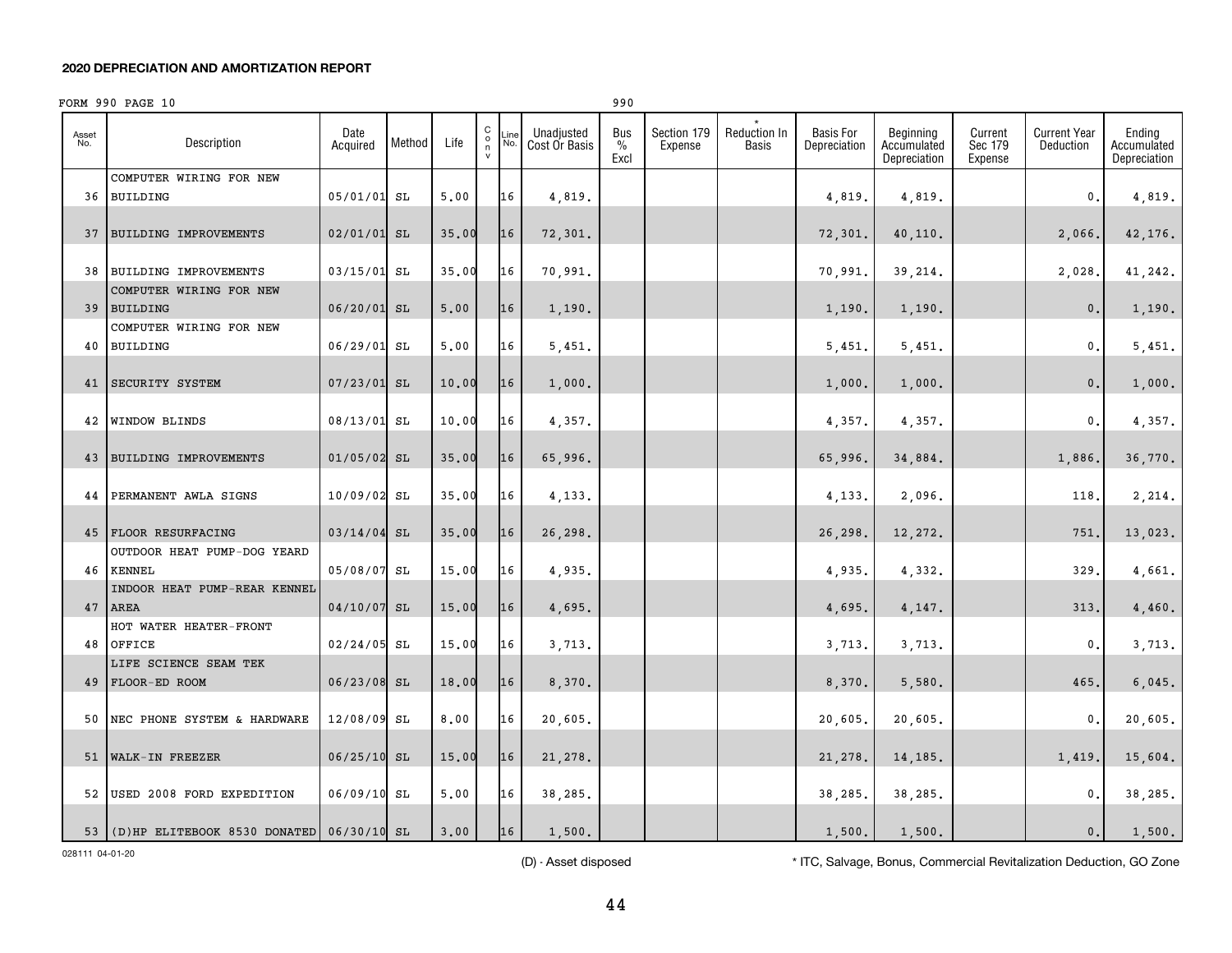|              | FORM 990 PAGE 10                                          |                  |        |       |                         |             |                             | 990                 |                        |                                     |                                  |                                          |                               |                                  |                                       |
|--------------|-----------------------------------------------------------|------------------|--------|-------|-------------------------|-------------|-----------------------------|---------------------|------------------------|-------------------------------------|----------------------------------|------------------------------------------|-------------------------------|----------------------------------|---------------------------------------|
| Asset<br>No. | Description                                               | Date<br>Acquired | Method | Life  | C<br>$_{\rm n}^{\rm o}$ | .ine<br>No. | Unadjusted<br>Cost Or Basis | Bus<br>$\%$<br>Excl | Section 179<br>Expense | <b>Reduction In</b><br><b>Basis</b> | <b>Basis For</b><br>Depreciation | Beginning<br>Accumulated<br>Depreciation | Current<br>Sec 179<br>Expense | <b>Current Year</b><br>Deduction | Ending<br>Accumulated<br>Depreciation |
| 54 I         | (D)HP ELITEBOOK 8530 DONATED<br>MISCELLANEOUS RECONCILING | 04/30/10         | SL     | 3.00  |                         | 16          | 1,500.                      |                     |                        |                                     | 1,500.                           | 1,500.                                   |                               | 0.                               | 1,500.                                |
|              | 55 TTEM                                                   | 06/30/09 SL      |        | 1.00  |                         | 16          |                             |                     |                        |                                     |                                  |                                          |                               | $\mathbf{0}$ .                   |                                       |
|              | SECURITY SYSTEM - DOG INTAKE                              |                  |        |       |                         |             |                             |                     |                        |                                     |                                  |                                          |                               |                                  |                                       |
| 56           | <b>BUILDING</b>                                           | 08/10/10 SL      |        | 10.00 |                         | 16          | 2,560.                      |                     |                        |                                     | 2,560.                           | 2,539.                                   |                               | 21                               | 2,560.                                |
|              | PHONE & COMPUTER WIRING &                                 |                  |        |       |                         |             |                             |                     |                        |                                     |                                  |                                          |                               |                                  |                                       |
| 57           | HARDWARE - DOG INTAKE BUILDI                              | 08/10/10         | SL     | 5,00  |                         | 16          | 9,680.                      |                     |                        |                                     | 9,680.                           | 9,680.                                   |                               | $\mathbf{0}$                     | 9,680.                                |
|              | DUMBWAITER - DOG INTAKE                                   |                  |        |       |                         |             |                             |                     |                        |                                     |                                  |                                          |                               |                                  |                                       |
|              | 58 BUILDING                                               | 08/10/10 SL      |        | 10.00 |                         | 16          | 5.000.                      |                     |                        |                                     | 5,000,                           | 4.958.                                   |                               | 42                               | 5.000.                                |
|              | BUILDING ADDITION - DOG                                   |                  |        |       |                         |             |                             |                     |                        |                                     |                                  |                                          |                               |                                  |                                       |
| 59           | INTAKE (ADD OTHER DOG INTAKE                              | 08/10/10 SL      |        | 20,00 |                         |             | 161,271,505,                |                     |                        |                                     | 1,271,505.                       | 630,455.                                 |                               | 63,575                           | 694,030.                              |
|              | SHELVING IN DOWNSTAIRS                                    |                  |        |       |                         |             |                             |                     |                        |                                     |                                  |                                          |                               |                                  |                                       |
| 60           | STORAGE ROOM - DOG INTAKE BU                              | 08/10/10         | SL     | 10.00 |                         | 16          | 5.311.                      |                     |                        |                                     | 5, 311.                          | 5,267.                                   |                               | 44                               | 5,311.                                |
|              | SHELVING IN UPSTAIRS STORAGE                              |                  |        |       |                         |             |                             |                     |                        |                                     |                                  |                                          |                               |                                  |                                       |
|              | 61 ROOM - DOG INTAKE BUILDING                             | 08/10/10 SL      |        | 10.00 |                         | 16          | 1,492.                      |                     |                        |                                     | 1,492.                           | 1,480.                                   |                               | 12                               | 1,492.                                |
|              | SOUND BAFFLES - DOG INTAKE                                |                  |        |       |                         |             |                             |                     |                        |                                     |                                  |                                          |                               |                                  |                                       |
|              | 62 BUILDING                                               | 08/10/10 SL      |        | 5.00  |                         | 16          | 1,500.                      |                     |                        |                                     | 1,500.                           | 1,500.                                   |                               | 0.                               | 1,500.                                |
|              | REDESIGN OF HEAT PUMP/AIR                                 |                  |        |       |                         |             |                             |                     |                        |                                     |                                  |                                          |                               |                                  |                                       |
|              | 63 HANDLING UNIT - ADMIN AREA                             | 08/09/10 SL      |        | 8,00  |                         | 16          | 1,840.                      |                     |                        |                                     | 1,840.                           | 1,840.                                   |                               | $\mathbf{0}$ .                   | 1,840.                                |
|              | HEAT PUMP/AIR HANDLING UNIT                               |                  |        |       |                         |             |                             |                     |                        |                                     |                                  |                                          |                               |                                  |                                       |
| 64           | - DOG KENNELS - RIGHT SIDE                                | 10/27/10         | SL     | 8,00  |                         | 16          | 9,200.                      |                     |                        |                                     | 9,200.                           | 9,200.                                   |                               | 0.                               | 9,200.                                |
|              | OHIO MILITARY ANESTHESIA                                  |                  |        |       |                         |             |                             |                     |                        |                                     |                                  |                                          |                               |                                  |                                       |
|              | 65 MACHINE - 2                                            | $02/16/11$ SL    |        | 20,00 |                         | 16          | 1,500.                      |                     |                        |                                     | 1,500.                           | 700.                                     |                               | 75.                              | 775.                                  |
|              |                                                           |                  |        |       |                         |             |                             |                     |                        |                                     |                                  |                                          |                               |                                  |                                       |
| 66           | DRE SURGICAL TABLE                                        | 03/03/11 SL      |        | 10.00 |                         | 16          | 1,200.                      |                     |                        |                                     | 1,200.                           | 1,120.                                   |                               | 80                               | 1,200.                                |
|              |                                                           |                  |        |       |                         |             |                             |                     |                        |                                     |                                  |                                          |                               |                                  |                                       |
|              | 67 (D) VITAL SIGNS MONITOR                                | 04/08/11 SL      |        | 10.00 |                         | 16          | 2,650.                      |                     |                        |                                     | 2,650.                           | 2,451.                                   |                               | 177                              | 2,628.                                |
|              | MISCELLANEOUS RECONCILING                                 |                  |        |       |                         |             |                             |                     |                        |                                     |                                  |                                          |                               |                                  |                                       |
|              | 68 IITEM                                                  | 06/30/09         | SL     | 1.00  |                         | 16          |                             |                     |                        |                                     |                                  |                                          |                               | $\mathbf{0}$                     |                                       |
|              | MISCELLANEOUS RECONCILING                                 |                  |        |       |                         |             |                             |                     |                        |                                     |                                  |                                          |                               |                                  |                                       |
| 69           | <b>ITEM</b>                                               | 06/30/09 SL      |        | 1.00  |                         | 16          |                             |                     |                        |                                     |                                  |                                          |                               | 0.                               |                                       |
| 70           | <b>WASHER</b>                                             | 08/08/11 SL      |        | 8,00  |                         | 16          |                             |                     |                        |                                     | 5,440.                           |                                          |                               | $\mathbf{0}$                     |                                       |
|              | ELECTRICAL WORK FOR WASHER &                              |                  |        |       |                         |             | 5,440.                      |                     |                        |                                     |                                  | 5,440.                                   |                               |                                  | 5,440.                                |
|              | 71 DRYER                                                  | 08/08/11 SL      |        | 8,00  |                         | 16          | 1.103.                      |                     |                        |                                     | 1,103.                           | 1.103.                                   |                               | 0.                               | 1,103.                                |
|              |                                                           |                  |        |       |                         |             |                             |                     |                        |                                     |                                  |                                          |                               |                                  |                                       |

028111 04-01-20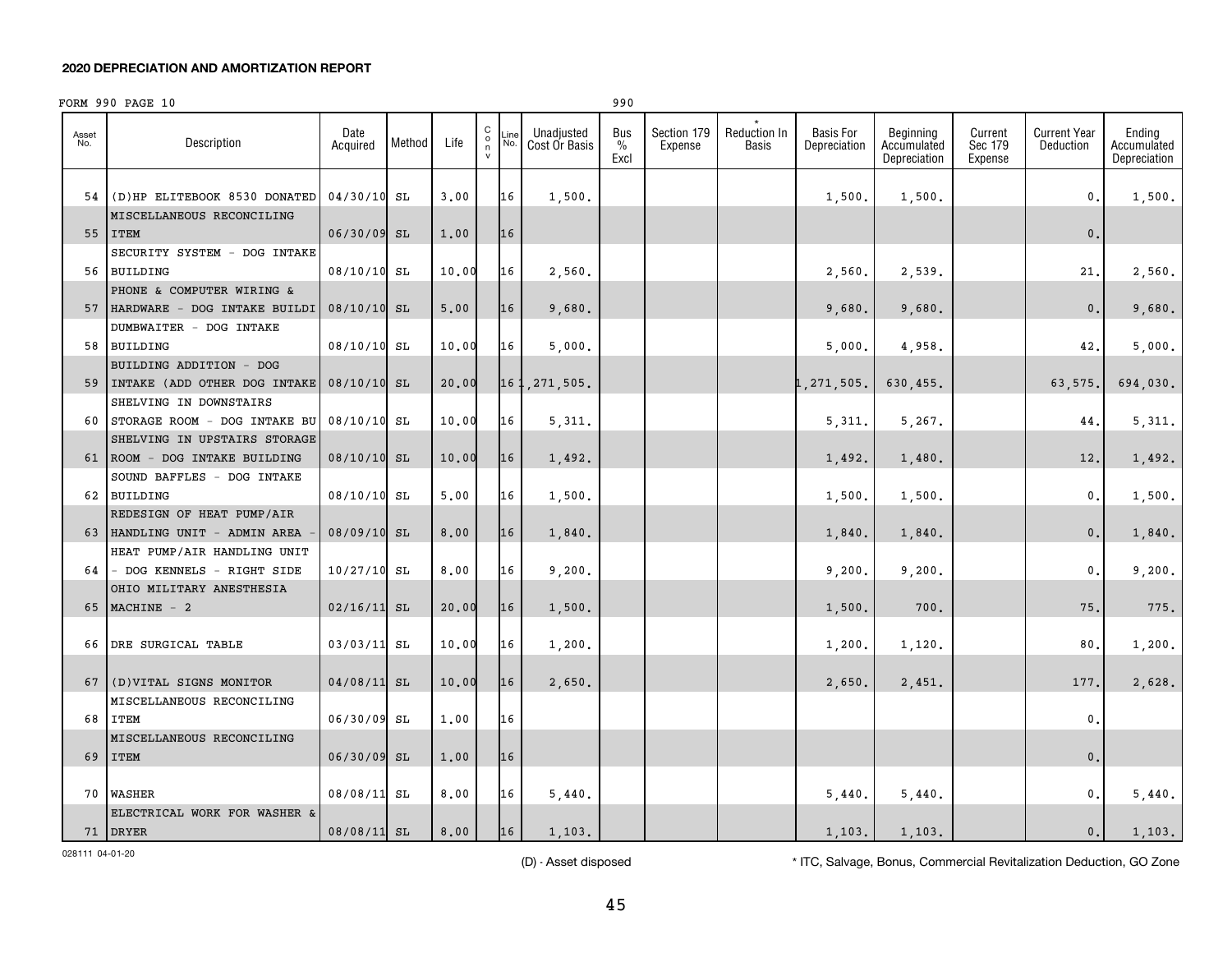|              | FORM 990 PAGE 10             |                  |        |       |                                               |             |                             | 990                 |                        |                              |                                  |                                          |                               |                                  |                                       |
|--------------|------------------------------|------------------|--------|-------|-----------------------------------------------|-------------|-----------------------------|---------------------|------------------------|------------------------------|----------------------------------|------------------------------------------|-------------------------------|----------------------------------|---------------------------------------|
| Asset<br>No. | Description                  | Date<br>Acquired | Method | Life  | C<br>$_\mathrm{n}^\mathrm{o}$<br>$\mathsf{v}$ | -ine<br>No. | Unadjusted<br>Cost Or Basis | Bus<br>$\%$<br>Excl | Section 179<br>Expense | <b>Reduction In</b><br>Basis | <b>Basis For</b><br>Depreciation | Beginning<br>Accumulated<br>Depreciation | Current<br>Sec 179<br>Expense | <b>Current Year</b><br>Deduction | Ending<br>Accumulated<br>Depreciation |
|              | 30/68 DOOR WITH HARDWARE-    |                  |        |       |                                               |             |                             |                     |                        |                              |                                  |                                          |                               |                                  |                                       |
|              | 72 DOG KENNEL                | 06/08/12         | SL     | 10.00 |                                               | 16          | 1,711.                      |                     |                        |                              | 1,711.                           | 1,383.                                   |                               | 171                              | 1,554.                                |
|              |                              |                  |        |       |                                               |             |                             |                     |                        |                              |                                  |                                          |                               |                                  |                                       |
|              | 73 2012 FORD EXPLORER        | 04/07/12 SL      |        | 5,00  |                                               | 16          | 33,250.                     |                     |                        |                              | 33,250.                          | 33,250.                                  |                               | $\mathbf{0}$ .                   | 33,250.                               |
|              | 30/68 DOOR WITH HARDWARE-    |                  |        |       |                                               |             |                             |                     |                        |                              |                                  |                                          |                               |                                  |                                       |
|              | 74 DOG KENNEL                | 06/08/12         | SL     | 10.00 |                                               | 16          | 1,711.                      |                     |                        |                              | 1,711.                           | 1,383.                                   |                               | 171                              | 1,554.                                |
|              | 30/68 DOOR WITH HARDWARE-    |                  |        |       |                                               |             |                             |                     |                        |                              |                                  |                                          |                               |                                  |                                       |
|              | 75 DOG KENNEL                | $06/08/12$ SL    |        | 10.00 |                                               | 16          | 1,711.                      |                     |                        |                              | 1,711.                           | 1,383.                                   |                               | 171                              | 1,554.                                |
|              |                              |                  |        |       |                                               |             |                             |                     |                        |                              |                                  |                                          |                               |                                  |                                       |
|              | <b>76 DENTAL MACHINE</b>     | 04/09/12         | SL     | 5,00  |                                               | 16          | 5.652.                      |                     |                        |                              | 5,652.                           | 5,405.                                   |                               | 0.                               | 5.405.                                |
|              |                              |                  |        |       |                                               |             |                             |                     |                        |                              |                                  |                                          |                               |                                  |                                       |
| 77           | ULTRASOUND DIGITAL SYSTEM    | $08/27/12$ SL    |        | 3,00  |                                               | 16          | 3,345.                      |                     |                        |                              | 3,345.                           | 3,345.                                   |                               | $\mathbf{0}$ .                   | 3,345.                                |
|              | (D) HEAVY DUTY MANUAL        |                  |        |       |                                               |             |                             |                     |                        |                              |                                  |                                          |                               |                                  |                                       |
| 78           | STERILIZER                   | 03/13/13         | SL     | 10.00 |                                               | 16          | 3.188.                      |                     |                        |                              | 3,188.                           | 2,338.                                   |                               | 80                               | 2,418.                                |
|              |                              |                  |        |       |                                               |             |                             |                     |                        |                              |                                  |                                          |                               |                                  |                                       |
| 79           | (D) NEW HOT WATER HEATER     | 01/21/14         | SL     | 15.00 |                                               | 16          | 7,000.                      |                     |                        |                              | 7,000.                           | 2,994.                                   |                               | 194                              | 3,188.                                |
|              | AARON AIR HANDLING SYSTEM #1 |                  |        |       |                                               |             |                             |                     |                        |                              |                                  |                                          |                               |                                  |                                       |
| 80 I         | (ON ROOF)                    | 04/30/14         | SL     | 10.00 |                                               | 16          | 43,500.                     |                     |                        |                              | 43,500.                          | 26,825.                                  |                               | 4,350.                           | 31, 175.                              |
|              | AARON AIR HANDLING SYSTEM #2 |                  |        |       |                                               |             |                             |                     |                        |                              |                                  |                                          |                               |                                  |                                       |
|              | 81 (ON ROOF)                 | 04/30/14         | SL     | 10.00 |                                               | 16          | 43,500.                     |                     |                        |                              | 43,500.                          | 26,825.                                  |                               | 4,350                            | 31, 175.                              |
|              | DAIKIN HEAT PUMP (SMALL BACK |                  |        |       |                                               |             |                             |                     |                        |                              |                                  |                                          |                               |                                  |                                       |
|              | 82 YARD/FRONT OFFICE)        | 04/30/14         | SL     | 12.00 |                                               | 16          | 8,000.                      |                     |                        |                              | 8,000.                           | 4,111.                                   |                               | 667,                             | 4,778.                                |
|              | PHONE LINES & SPEAKERS FOR   |                  |        |       |                                               |             |                             |                     |                        |                              |                                  |                                          |                               |                                  |                                       |
| 83           | CAT ROOM ADDITION            | 04/30/14         | SL     | 5,00  |                                               | 16          | 3,194.                      |                     |                        |                              | 3,194.                           | 3,194.                                   |                               | $\mathbf{0}$ .                   | 3,194.                                |
|              | CAT AND SMALL COMPANION      |                  |        |       |                                               |             |                             |                     |                        |                              |                                  |                                          |                               |                                  |                                       |
|              | 84 ANIMAL ROOM RENOVATION    | 04/30/14         | SL     | 20,00 |                                               | 16          | 553,356.                    |                     |                        |                              | 553,356.                         | 170.618.                                 |                               | 27,668.                          | 198,286.                              |
|              |                              |                  |        |       |                                               |             |                             |                     |                        |                              |                                  |                                          |                               |                                  |                                       |
| 85           | CAT ROOM CAGES               | $04/30/14$ SL    |        | 15.00 |                                               | 16          | 82,463.                     |                     |                        |                              | 82,463.                          | 33,901.                                  |                               | 5,498.                           | 39,399.                               |
|              |                              |                  |        |       |                                               |             |                             |                     |                        |                              |                                  |                                          |                               |                                  |                                       |
| 86           | SURGICAL LIGHT               | 08/21/14         | SL     | 10.00 |                                               | 16          | 7.684.                      |                     |                        |                              | 7,684.                           | 4,482.                                   |                               | 768.                             | 5.250.                                |
|              |                              |                  |        |       |                                               |             |                             |                     |                        |                              |                                  |                                          |                               |                                  |                                       |
| 87           | BATHROOM FANS                | 07/15/14         | SL     | 5,00  |                                               | 16          | 1,172.                      |                     |                        |                              | 1,172.                           | 1,172.                                   |                               | $\mathbf{0}$ .                   | 1,172.                                |
|              |                              |                  |        |       |                                               |             |                             |                     |                        |                              |                                  |                                          |                               |                                  |                                       |
| 88           | SURGICAL WARMING SYSTEM      | 07/15/14         | SL     | 3.00  |                                               | 16          | 1,100.                      |                     |                        |                              | 1,100.                           | 1,100.                                   |                               | $\mathbf{0}$ .                   | 1,100.                                |
|              |                              |                  |        |       |                                               |             |                             |                     |                        |                              |                                  |                                          |                               |                                  |                                       |
|              | 89 XEROX COPIER              | $01/29/15$ SL    |        | 5.00  |                                               | 16          | 8.650.                      |                     |                        |                              | 8.650.                           | 8,650.                                   |                               | 0.                               | 8,650.                                |

028111 04-01-20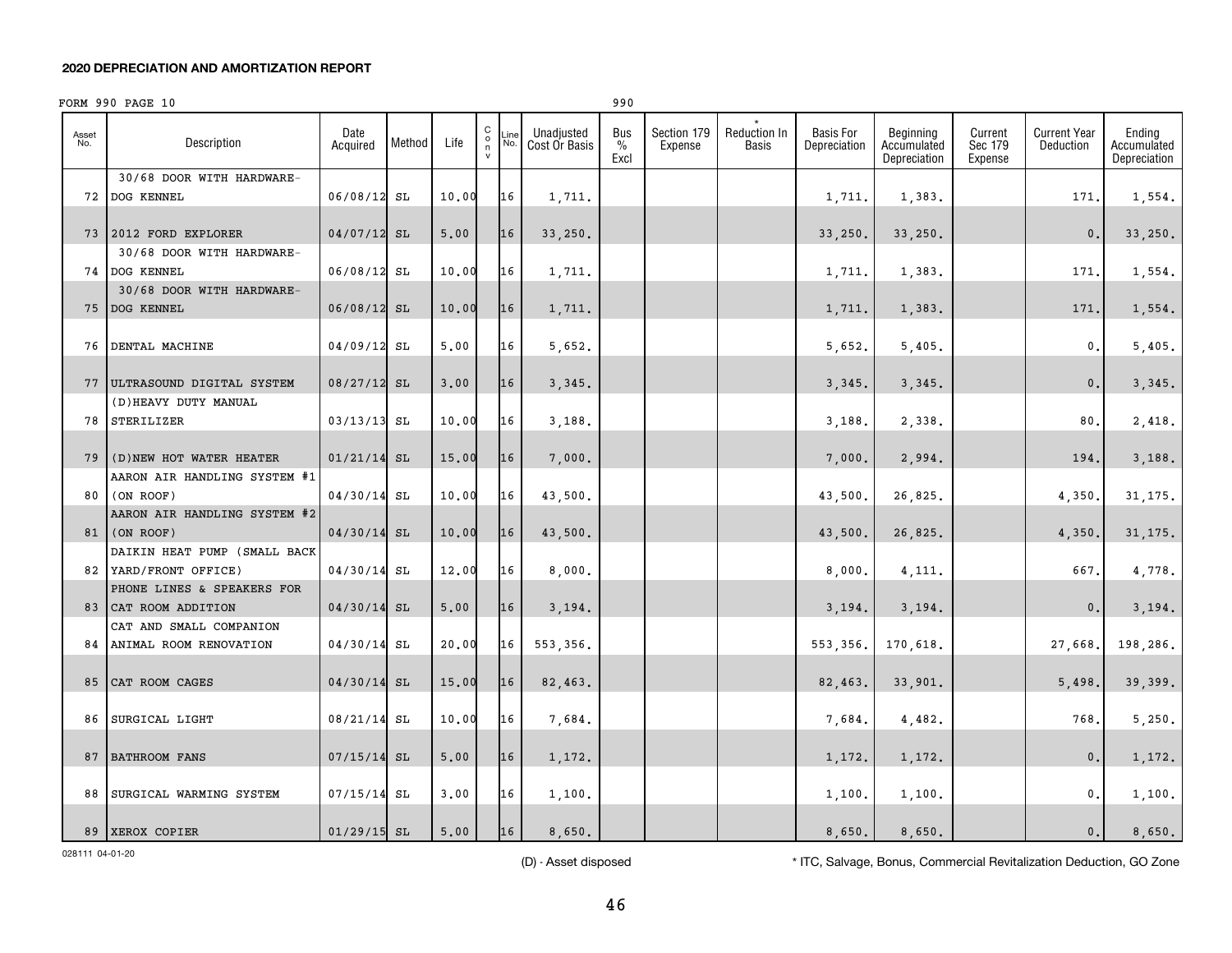|              | FORM 990 PAGE 10                                     |                  |        |       |                                              |             |                             | 990                 |                        |                              |                                  |                                          |                               |                                  |                                       |
|--------------|------------------------------------------------------|------------------|--------|-------|----------------------------------------------|-------------|-----------------------------|---------------------|------------------------|------------------------------|----------------------------------|------------------------------------------|-------------------------------|----------------------------------|---------------------------------------|
| Asset<br>No. | Description                                          | Date<br>Acquired | Method | Life  | $\begin{array}{c}\nC \\ O \\ N\n\end{array}$ | Line<br>No. | Unadjusted<br>Cost Or Basis | Bus<br>$\%$<br>Excl | Section 179<br>Expense | Reduction In<br><b>Basis</b> | <b>Basis For</b><br>Depreciation | Beginning<br>Accumulated<br>Depreciation | Current<br>Sec 179<br>Expense | <b>Current Year</b><br>Deduction | Ending<br>Accumulated<br>Depreciation |
| 90           | DOG KENNEL ROOM RENOVATION                           | 11/30/15 SL      |        | 20.00 |                                              | 16          | 162,031.                    |                     |                        |                              | 162,031.                         | 37,132.                                  |                               | 8,102.                           | 45,234.                               |
|              | 91   DOG KENNELS - CAGES                             | $10/15/15$ SL    |        | 15.00 |                                              | 16          | 53,827.                     |                     |                        |                              | 53,827.                          | 17,045.                                  |                               | 3,588                            | 20,633.                               |
|              | BLANKET WARMING SYSTEM -<br>92 SURGERY               | 12/08/15 SL      |        | 3,00  |                                              | 16          | 2,448.                      |                     |                        |                              | 2,448.                           | 2,448.                                   |                               | 0.                               | 2,448.                                |
|              | 93 (D)2016 HONDA PILOT                               | 05/09/16 SL      |        | 5,00  |                                              | 16          | 39, 163.                    |                     |                        |                              | 39,163.                          | 32,636.                                  |                               | 3, 264.                          | 35,900.                               |
|              | 94 REFACING OF MONUMENT SIGN                         | $12/01/16$ SL    |        | 10.00 |                                              | 16          | 5,954.                      |                     |                        |                              | 5,954.                           | 2,134.                                   |                               | 595.                             | 2,729.                                |
|              | 95 STAFF LOUNGE REMODEL -                            | $11/11/16$ SL    |        | 10.00 |                                              | 16          | 4,450.                      |                     |                        |                              | 4,450.                           | 1,632.                                   |                               | 445                              | 2,077.                                |
|              | 96 CABINETS/PLUMBING/FIXTURES                        | $11/11/16$ SL    |        | 20.00 |                                              | 16          | 29,187.                     |                     |                        |                              | 29,187.                          | 5,351.                                   |                               | 1,459.                           | 6,810.                                |
|              | REPLACEMENT & ADDITION TO<br>97 FENCE                | 03/31/17 SL      |        | 8,00  |                                              | 16          | 14,816.                     |                     |                        |                              | 14,816.                          | 6,019.                                   |                               | 1,852                            | 7,871.                                |
|              | DRYWALL, PAINTING, TILEWORK<br>98 FOR KITTEN NURSERY | 05/05/17         | SL     | 10.00 |                                              | 16          | 2,200.                      |                     |                        |                              | 2,200.                           | 697.                                     |                               | 220                              | 917.                                  |
|              | MILLENIUM GEN 2 ANESTESIA<br>99 MACHINE              | 05/04/17 SL      |        | 20.00 |                                              | 16          | 2,400.                      |                     |                        |                              | 2,400.                           | 380.                                     |                               | 120                              | 500.                                  |
|              | KITTEN NURSERY CAGE BANK<br>$100$ (METAL)            | 05/03/17 SL      |        | 15.00 |                                              | 16          | 3,993.                      |                     |                        |                              | 3,993.                           | 843.                                     |                               | 266.                             | 1,109.                                |
|              | 101 DAYFORCE TOUCH BIO CLOCK                         | 07/07/16 SL      |        | 3,00  |                                              | 16          | 1,912.                      |                     |                        |                              | 1,912.                           | 1,912.                                   |                               | $\mathbf{0}$ .                   | 1,912.                                |
|              | 102 BREAK ROOM REFRIDGERATOR                         | 11/07/16 SL      |        | 5.00  |                                              | 16          | 1,608.                      |                     |                        |                              | 1,608.                           | 1,179.                                   |                               | 322.                             | 1,501.                                |
|              | 2017 DODGE TRUCK 1500<br>103 PROMASTER               | 02/28/17 SL      |        | 5,00  |                                              | 16          | 30,064.                     |                     |                        |                              | 30,064.                          | 20,043.                                  |                               | 6,013,                           | 26,056.                               |
|              | 104 2017 CHRYSLER PACIFICA                           | 03/30/17 SL      |        | 5.00  |                                              | 16          | 28,704.                     |                     |                        |                              | 28,704.                          | 18,658.                                  |                               | 5,741.                           | 24,399.                               |
| 105          | REAR A/C UNIT ON ADOPTIONS<br><b>VEHICLE</b>         | 04/11/17 SL      |        | 5.00  |                                              | 16          | 6,575.                      |                     |                        |                              | 6,575.                           | 4,274.                                   |                               | 1,315,                           | 5,589.                                |
| 106          | 2017 FORD EXPEDITION<br>ANSWERWARE - HARDWARE -      | 04/24/17         | SL     | 5.00  |                                              | 16          | 44,902.                     |                     |                        |                              | 44,902.                          | 28,438.                                  |                               | 8,980.                           | 37,418.                               |
|              | 107 SONICWALL FIREWALL (3YR)                         | $07/05/17$ SL    |        | 3.00  |                                              | 16          | 1,158.                      |                     |                        |                              | 1,158.                           | 1,158.                                   |                               | 0.                               | 1,158.                                |

028111 04-01-20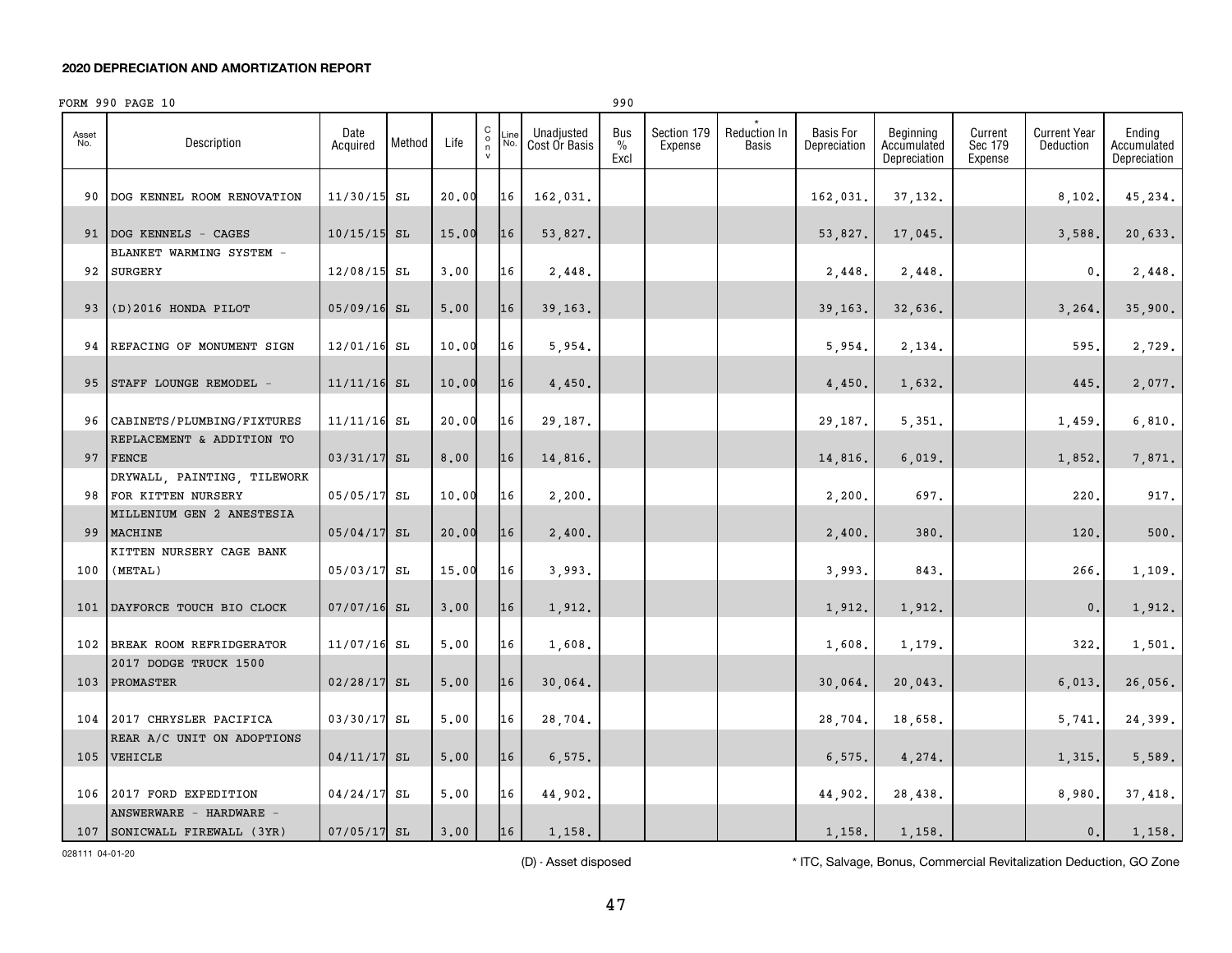|              | FORM 990 PAGE 10              |                  |        |       |                                                           |                                            | 990                          |                        |                       |                                  |                                          |                               |                                  |                                       |
|--------------|-------------------------------|------------------|--------|-------|-----------------------------------------------------------|--------------------------------------------|------------------------------|------------------------|-----------------------|----------------------------------|------------------------------------------|-------------------------------|----------------------------------|---------------------------------------|
| Asset<br>No. | Description                   | Date<br>Acquired | Method | Life  | $\begin{matrix} 0 \\ 0 \\ n \end{matrix}$<br>$\mathsf{v}$ | Unadjusted<br>.ine<br>No.<br>Cost Or Basis | Bus<br>$\frac{0}{0}$<br>Excl | Section 179<br>Expense | Reduction In<br>Basis | <b>Basis For</b><br>Depreciation | Beginning<br>Accumulated<br>Depreciation | Current<br>Sec 179<br>Expense | <b>Current Year</b><br>Deduction | Ending<br>Accumulated<br>Depreciation |
|              | GREENEDGE INTERIORS -         |                  |        |       |                                                           |                                            |                              |                        |                       |                                  |                                          |                               |                                  |                                       |
| 108          | REPLACEMENT OF OFFICE CARPET  | $03/15/18$ SL    |        | 15.00 | 16                                                        | 13,821.                                    |                              |                        |                       | 13,821,                          | 2,150.                                   |                               | 921                              | 3,071.                                |
|              | LPT MEDICAL - OXYGEN          |                  |        |       |                                                           |                                            |                              |                        |                       |                                  |                                          |                               |                                  |                                       |
| 109          | CONCENTRATOR FOR NURSERY      | $05/30/18$ SL    |        | 5.00  | 16                                                        | 2.175.                                     |                              |                        |                       | 2,175.                           | 906.                                     |                               | 435                              | 1,341.                                |
|              | MOTOROLA - 3 RADIOS AND       |                  |        |       |                                                           |                                            |                              |                        |                       |                                  |                                          |                               |                                  |                                       |
| 110          | SUPPORT EQUIPMENT             | 06/04/18         | SL     | 5.00  | 16                                                        | 8,946.                                     |                              |                        |                       | 8,946.                           | 3,727.                                   |                               | 1,789.                           | 5,516.                                |
|              | REPLACE ED ROOM ENTRANCE      |                  |        |       |                                                           |                                            |                              |                        |                       |                                  |                                          |                               |                                  |                                       |
| 111          | DOOR NEAR RONNY'S OFFICE      | 06/26/19         | SL     | 20,00 | 16                                                        | 3,392.                                     |                              |                        |                       | 3,392.                           | 170.                                     |                               | 170                              | 340.                                  |
|              | COMM-WORKS-NEW INTERNET       |                  |        |       |                                                           |                                            |                              |                        |                       |                                  |                                          |                               |                                  |                                       |
|              | 112 CABLING FOR NEW CUBICLES. | $12/28/18$ SL    |        | 5.00  | 16                                                        | 4.478.                                     |                              |                        |                       | 4,478.                           | 1,343.                                   |                               | 896                              | 2,239.                                |
|              |                               |                  |        |       |                                                           |                                            |                              |                        |                       |                                  |                                          |                               |                                  |                                       |
| 113          | LOBBY RENOVATION COSTS        | 05/23/19         | SL     | 20,00 | 16                                                        | 237, 376.                                  |                              |                        |                       | 237, 376.                        | 12,858.                                  |                               | 11,869.                          | 24,727.                               |
|              |                               |                  |        |       |                                                           |                                            |                              |                        |                       |                                  |                                          |                               |                                  |                                       |
| 114          | HVACFOR NEW LOBBY-EAGLE ONE   | 05/23/19         | SL     | 8.00  | 16                                                        | 13,912.                                    |                              |                        |                       | 13,912.                          | 1,884.                                   |                               | 1,739                            | 3,623.                                |
|              | 2 NEW SMOKE DETECTORS &       |                  |        |       |                                                           |                                            |                              |                        |                       |                                  |                                          |                               |                                  |                                       |
| 115          | MAGLOCK FOR NEW LOBBY         | 05/23/19         | SL     | 5.00  | 16                                                        | 1,500.                                     |                              |                        |                       | 1,500.                           | 325.                                     |                               | 300                              | 625.                                  |
|              | ALL PHONE & CABLING FOR       |                  |        |       |                                                           |                                            |                              |                        |                       |                                  |                                          |                               |                                  |                                       |
|              | 116 LOBBY RENO                | 05/23/19 SL      |        | 5.00  | 16                                                        | 8,700.                                     |                              |                        |                       | 8,700.                           | 1,885.                                   |                               | 1,740                            | 3,625.                                |
|              | INTERIOR ACRYLIC & VINYL      |                  |        |       |                                                           |                                            |                              |                        |                       |                                  |                                          |                               |                                  |                                       |
| 117          | SIGNAGE FOR LOBBY RENO        | $05/23/19$ SL    |        | 10.00 | 16                                                        | 4.399.                                     |                              |                        |                       | 4,399.                           | 477.                                     |                               | 440                              | 917.                                  |
|              | MODULAR CATSWALL              |                  |        |       |                                                           |                                            |                              |                        |                       |                                  |                                          |                               |                                  |                                       |
| 118          | SYSTEM(ORANGE) FOR CAT ENRIC  | 07/10/18         | SL     | 15.00 | 16                                                        | 1,259.                                     |                              |                        |                       | 1,259.                           | 168.                                     |                               | 84.                              | 252.                                  |
|              | MODULAR CATSWALL              |                  |        |       |                                                           |                                            |                              |                        |                       |                                  |                                          |                               |                                  |                                       |
| 119          | SYSTEM (GREEN) FOR CAT ENRICH | $07/10/18$ SL    |        | 15.00 | 16                                                        | 1,259.                                     |                              |                        |                       | 1,259.                           | 168.                                     |                               | 84.                              | 252.                                  |
|              | V-TOP HEATED SURGERY TABLE    |                  |        |       |                                                           |                                            |                              |                        |                       |                                  |                                          |                               |                                  |                                       |
| 120          | W/HYDRAULIC BASE              | 08/03/18         | SL     | 10.00 | 16                                                        | 3,790.                                     |                              |                        |                       | 3,790.                           | 726.                                     |                               | 379                              | 1,105.                                |
|              | CARDELL TOUCH MULTIPARAMETER  |                  |        |       |                                                           |                                            |                              |                        |                       |                                  |                                          |                               |                                  |                                       |
| 121          | MONITOR                       | 08/03/18 SL      |        | 5,00  | 16                                                        | 5,305.                                     |                              |                        |                       | 5,305.                           | 2,034.                                   |                               | 1,061.                           | 3,095.                                |
|              | MACBOOK PRO (MADDIE'S FUND    |                  |        |       |                                                           |                                            |                              |                        |                       |                                  |                                          |                               |                                  |                                       |
| 122          | INNOVATION GRANT)             | $10/08/18$ SL    |        | 3.00  | 16                                                        | 1,999.                                     |                              |                        |                       | 1,999.                           | 1,166.                                   |                               | 666                              | 1,832.                                |
|              |                               |                  |        |       |                                                           |                                            |                              |                        |                       |                                  |                                          |                               |                                  |                                       |
| 123          | NEW CUBICLES                  | 12/05/18         | SL     | 10.00 | 16                                                        | 35,910.                                    |                              |                        |                       | 35,910.                          | 5,686.                                   |                               | 3,591.                           | 9,277.                                |
|              |                               |                  |        |       |                                                           |                                            |                              |                        |                       |                                  |                                          |                               |                                  |                                       |
| 124          | NEW CHAIRS                    | $12/05/18$ SL    |        | 5.00  | 16                                                        | 4,991.                                     |                              |                        |                       | 4,991.                           | 1,580.                                   |                               | 998                              | 2,578.                                |
|              | NEW ID TAG ENGRAVER FOR       |                  |        |       |                                                           |                                            |                              |                        |                       |                                  |                                          |                               |                                  |                                       |
|              | 125 FRONT DESK                | 02/05/19 SL      |        | 5.00  |                                                           | 16<br>2,788.                               |                              |                        |                       | 2.788.                           | 790.                                     |                               | 558.                             | 1,348.                                |

028111 04-01-20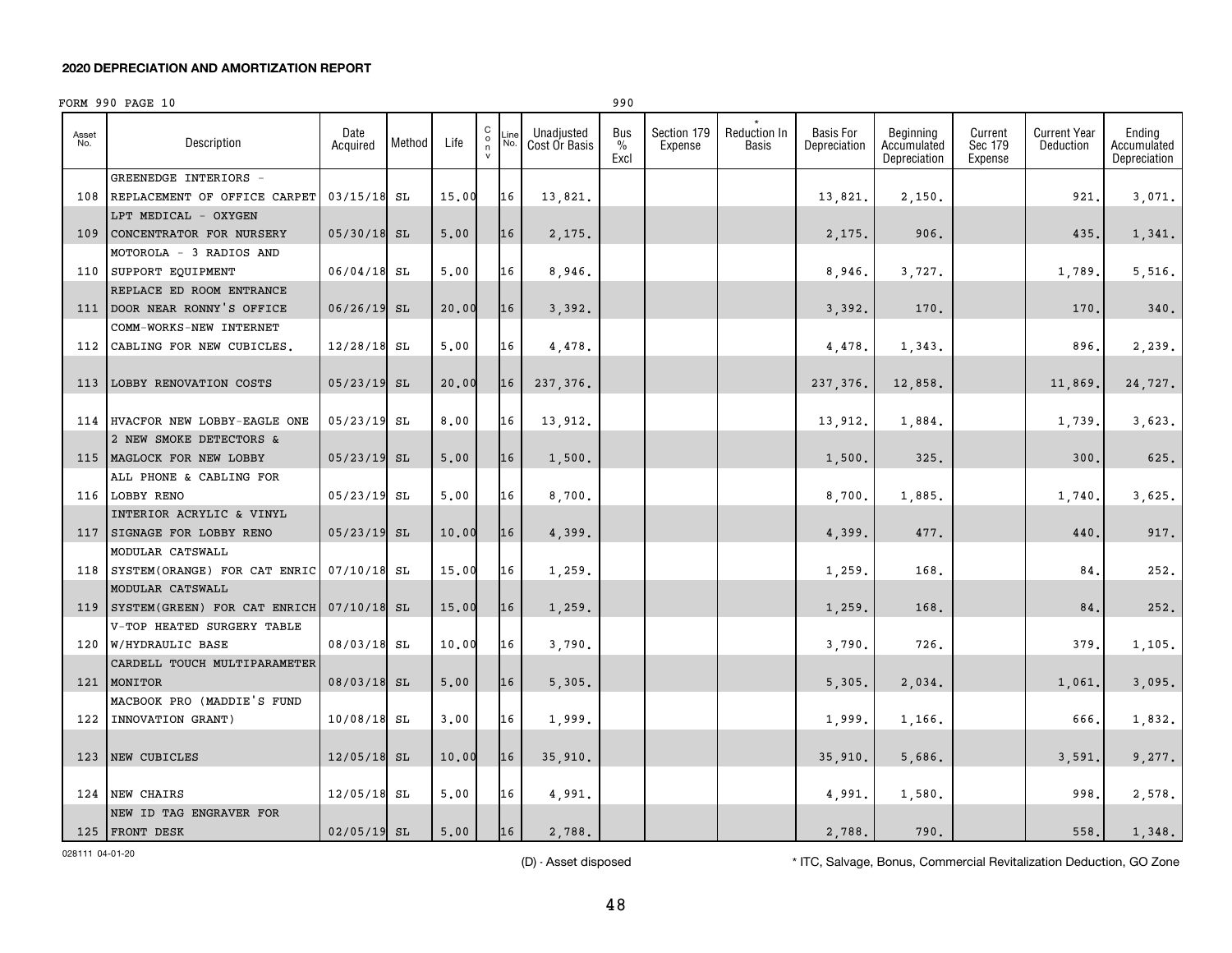|              | FORM 990 PAGE 10                                       |                  |        |       |                                              |             |                             | 990                          |                        |                       |                                  |                                          |                               |                                  |                                       |
|--------------|--------------------------------------------------------|------------------|--------|-------|----------------------------------------------|-------------|-----------------------------|------------------------------|------------------------|-----------------------|----------------------------------|------------------------------------------|-------------------------------|----------------------------------|---------------------------------------|
| Asset<br>No. | Description                                            | Date<br>Acquired | Method | Life  | $\begin{array}{c}\nC \\ O \\ N\n\end{array}$ | _ine<br>No. | Unadjusted<br>Cost Or Basis | Bus<br>$\frac{0}{0}$<br>Excl | Section 179<br>Expense | Reduction In<br>Basis | <b>Basis For</b><br>Depreciation | Beginning<br>Accumulated<br>Depreciation | Current<br>Sec 179<br>Expense | <b>Current Year</b><br>Deduction | Ending<br>Accumulated<br>Depreciation |
| 126          | 2017 EXPEDITION                                        | 03/22/19         | SL     | 5.00  |                                              | 16          | 24,240.                     |                              |                        |                       | 24,240.                          | 6,060.                                   |                               | 4,848                            | 10,908.                               |
| 127          | 2019 HONDA PILOT                                       | 05/30/19 SL      |        | 5,00  |                                              | 16          | 30,015.                     |                              |                        |                       | 30,015.                          | 6, 503.                                  |                               | 6,003                            | 12,506.                               |
| 128          | EXTERIOR SIGNS - AWLA,<br>ADOPTION CENTER, ANIMAL SERV | 07/31/19 SL      |        | 10.00 |                                              | 16          | 3,846.                      |                              |                        |                       | 3,846.                           | 353.                                     |                               | 385                              | 738.                                  |
|              |                                                        |                  |        |       |                                              |             |                             |                              |                        |                       |                                  |                                          |                               |                                  |                                       |
| 129          | DONOR RECOGNITION SIGNAGE                              | $12/30/19$ SL    |        | 10.00 |                                              | 16          | 6, 593.                     |                              |                        |                       | 6, 593.                          | 330.                                     |                               | 659.                             | 989.                                  |
|              | REAR DOOR REPLACEMENT W/                               |                  |        |       |                                              |             |                             |                              |                        |                       |                                  |                                          |                               |                                  |                                       |
|              | 130 KEYPAD                                             | 03/10/20 SL      |        | 20,00 |                                              | 16          | 8,106.                      |                              |                        |                       | 8,106.                           | 135.                                     |                               | 405                              | 540.                                  |
| 131          | DEPOSIT FOR MAIN FLAT<br>MEMBRANE ROOF REPLACEMENT (F  |                  |        | 15.00 |                                              | 16          |                             |                              |                        |                       |                                  | 80.                                      |                               | 955.                             | 1,035.                                |
|              | DEPOSIT FOR 2010 ADDITION                              | 05/20/20 SL      |        |       |                                              |             | 14,319.                     |                              |                        |                       | 14,319.                          |                                          |                               |                                  |                                       |
|              | 132 FLAT MEMBRANE ROOF REPLACEME                       | 05/20/20 SL      |        | 15.00 |                                              | 16          | 1,665.                      |                              |                        |                       | 1,665.                           | 9.                                       |                               | 111                              | 120.                                  |
|              | FINAL PAYMENT FOR MAIN FLAT                            |                  |        |       |                                              |             |                             |                              |                        |                       |                                  |                                          |                               |                                  |                                       |
| 133          | MEMBRANE ROOF REPLACEMENT (F                           | $05/20/20$ SL    |        | 15.00 |                                              | 16          | 28,681.                     |                              |                        |                       | 28,681.                          | 159.                                     |                               | 1,912.                           | 2,071.                                |
|              | FINAL PAYMENT FOR 2010                                 |                  |        |       |                                              |             |                             |                              |                        |                       |                                  |                                          |                               |                                  |                                       |
|              | 134 ADDITION FLAT MEMBRANE ROOF                        | 05/20/20 SL      |        | 15.00 |                                              | 16          | 3,335.                      |                              |                        |                       | 3,335.                           | 19.                                      |                               | 222                              | 241.                                  |
|              | EMMA CAPNOGRAPHY (SURGICAL                             |                  |        |       |                                              |             |                             |                              |                        |                       |                                  |                                          |                               |                                  |                                       |
| 135          | MONITORING INSTURMENT)                                 | $06/02/20$ SL    |        | 5.00  |                                              | 16          | 1,661.                      |                              |                        |                       | 1,661                            | 28.                                      |                               | 332                              | 360.                                  |
|              | DRYER REPLACEMTN - PAC                                 |                  |        |       |                                              |             |                             |                              |                        |                       |                                  |                                          |                               |                                  |                                       |
|              | 136 INDUSTRIES<br>REPLACEMENT LAPTOP FOR               | 06/10/20         | SL     | 8,00  |                                              | 16          | 5,833.                      |                              |                        |                       | 5,833.                           | 61.                                      |                               | 729                              | 790.                                  |
|              | 137   ANIMAL-CONTROL-LENOVO TINKPA                     | $01/14/20$ SL    |        | 3.00  |                                              | 16          | 1,256.                      |                              |                        |                       | 1,256.                           | 209.                                     |                               | 419                              | 628.                                  |
|              |                                                        |                  |        |       |                                              |             |                             |                              |                        |                       |                                  |                                          |                               |                                  |                                       |
| 138          | 80 GALLON WATER HEATER                                 | $12/11/20$ SL    |        | 15.00 |                                              | 16          | 9,850.                      |                              |                        |                       | 9,850.                           |                                          |                               | 383                              | 383.                                  |
|              | <b>AUTOCLAVE M11 STEAM</b>                             |                  |        |       |                                              |             |                             |                              |                        |                       |                                  |                                          |                               |                                  |                                       |
| 139          | STERILIZER                                             | 10/22/20 SL      |        | 10.00 |                                              | 16          | 4,653.                      |                              |                        |                       | 4,653.                           |                                          |                               | 310                              | 310.                                  |
|              | EPSON POWERLITE L200X LASER                            |                  |        |       |                                              |             |                             |                              |                        |                       |                                  |                                          |                               |                                  |                                       |
| 140          | <b>PROJECTOR</b>                                       | 04/27/21 SL      |        | 3.00  |                                              | 16          | 1,316.                      |                              |                        |                       | 1,316.                           |                                          |                               | 73.                              | 73.                                   |
| 141          | 2021 HONDA PILOT                                       | $11/25/20$ SL    |        | 5,00  |                                              | 16          | 42,033.                     |                              |                        |                       | 42,033.                          |                                          |                               | 4,904.                           | 4,904.                                |
| 142          | LAPTOP - THINKPAD T14                                  | 09/26/20 SL      |        | 3.00  |                                              | 16          | 1,000.                      |                              |                        |                       | 1,000.                           |                                          |                               | 250                              | 250.                                  |
|              |                                                        |                  |        |       |                                              |             |                             |                              |                        |                       |                                  |                                          |                               |                                  |                                       |
|              | 143 LAPTOP - THINKPAD T14                              | 09/26/20 SL      |        | 3,00  |                                              | 16          | 1,000.                      |                              |                        |                       | 1,000.                           |                                          |                               | 250.                             | 250.                                  |

028111 04-01-20